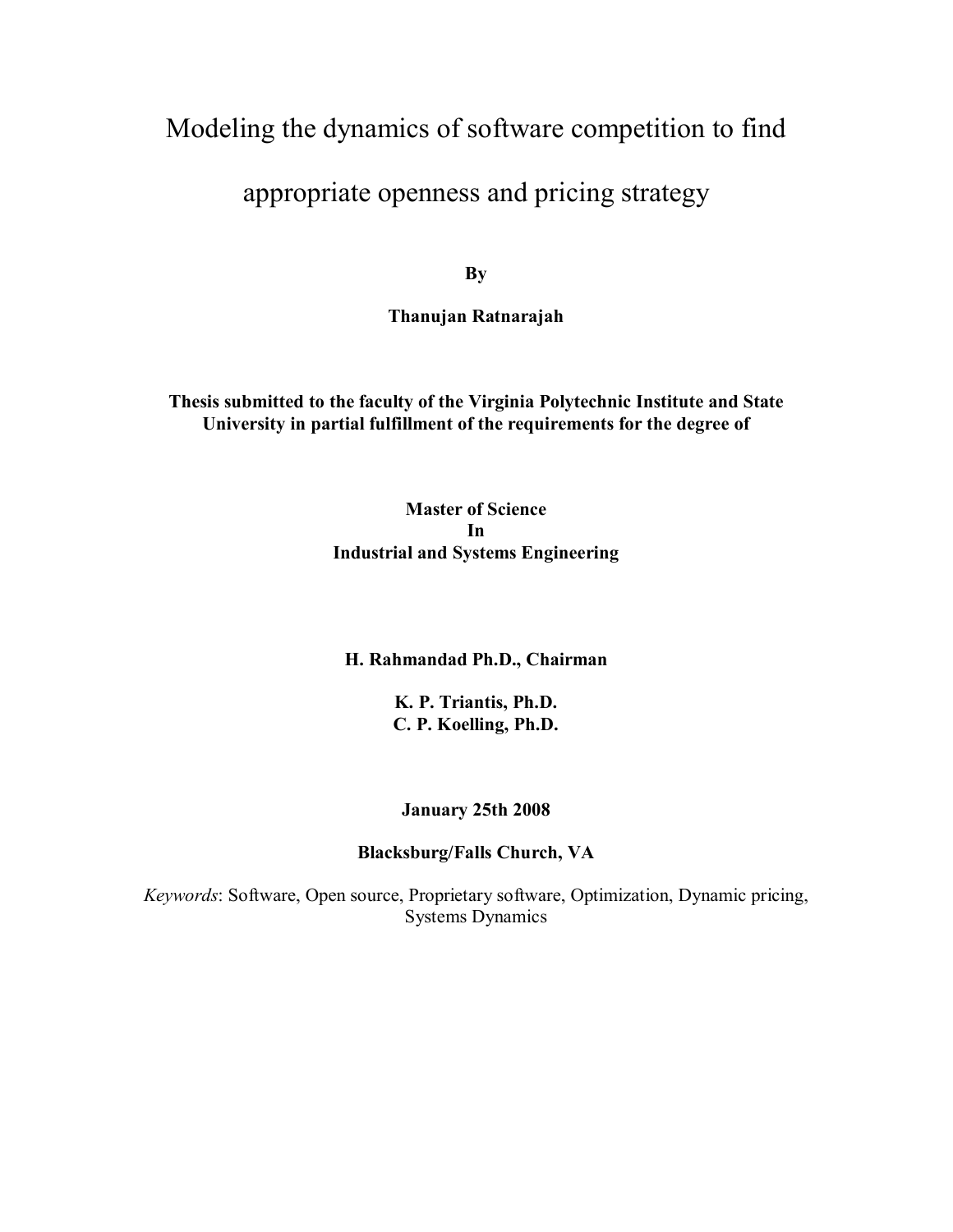# **Modeling the dynamics of software competition to find appropriate openness and pricing strategy**

**Thanujan Ratnarajah** 

#### **ABSTRACT**

Software firms can use open source development model combined with proprietary development model to increase their profitability. Open source development models can help software firms create products with better technical features at a lower price. Since open source development is a community based development method the popularity of the software among customers will also increase. Using open source development method with proprietary method will also require firms to sell the product at a lower price. This creates a challenge for the firms to find the optimal price and level of openness to maximize their profit.

Using the systems dynamics methodology, development, employment and customer choice for a typical software firm was captured in a simulation model to understand the dynamics of the software firm in a competitive market and to find the optimal level of openness and price. The model was built based on previous research literature, various software models and from the author's understanding of the software industry.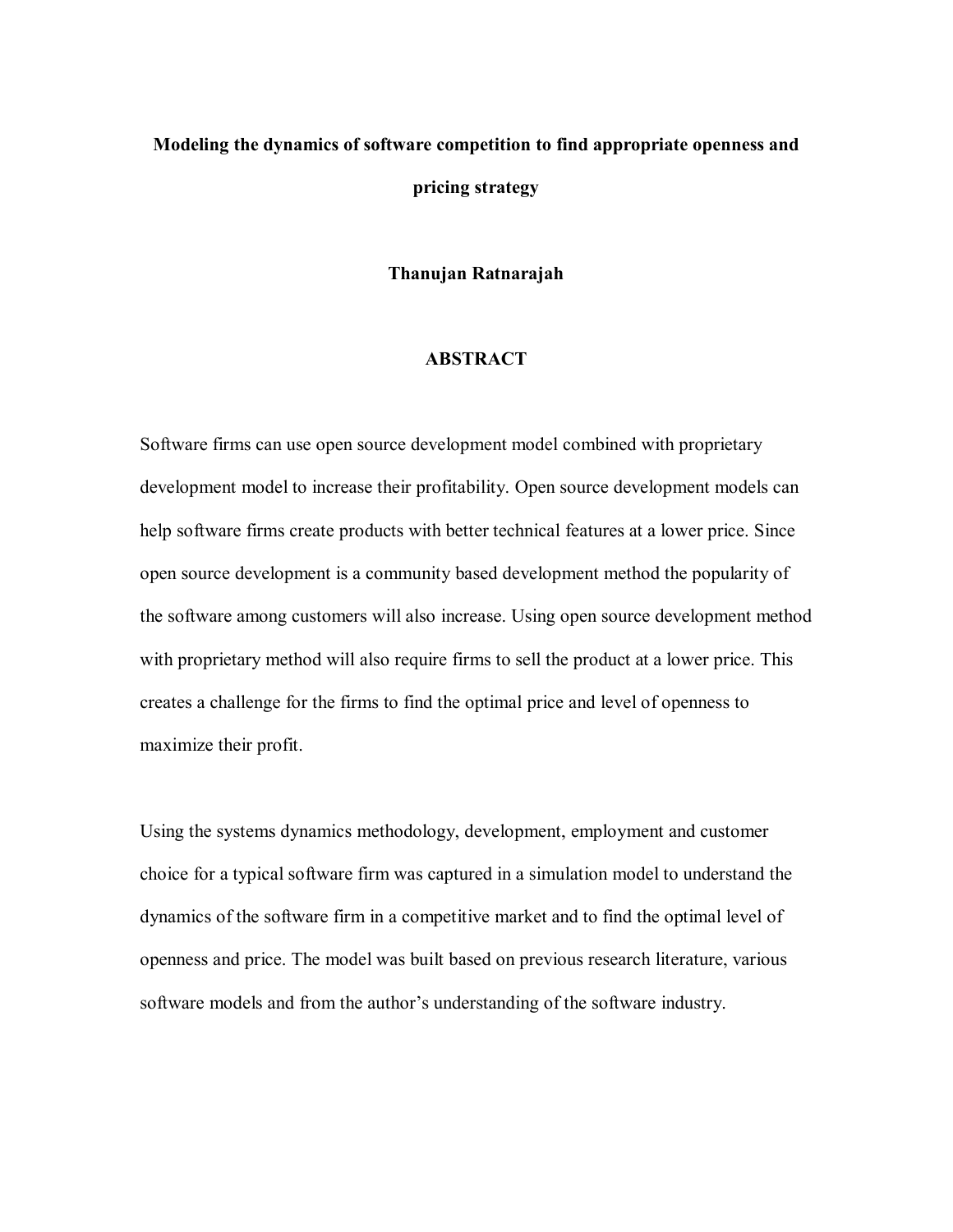Our analysis suggests that in a fast evolving market where customers spend less time researching and shopping for a software product (Antivirus market VS Operating Systems market), companies should maintain lower level of openness and higher proprietary type development to increase the Net Present Value of the organization. The software firm could benefit from a higher level of openness in a market where the customers base their purchasing decision on the popularity and compatibility of the software and strong network effects are present (e.g. Business intelligence software).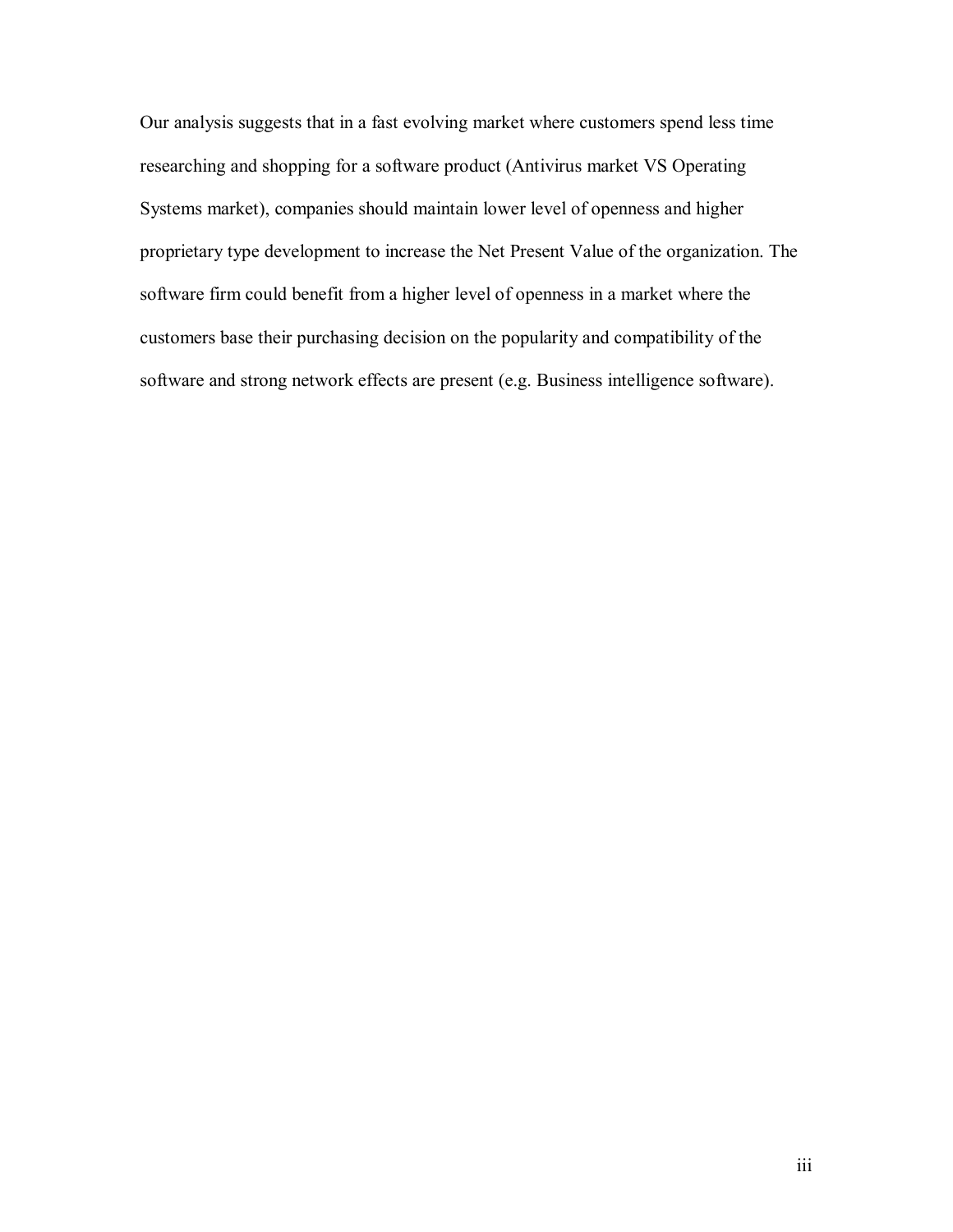#### **Acknowledgements**

I would like to thank my advisor Dr.Hazhir Rahmandad for guiding me through out this entire research. His motivation and encouragement inspired me to come up with useful ideas to make this a fruitful research project. He supported my research by providing valuable guidance and intellectual insights.

I would also like to express my appreciation to Dr. Konstantinos P. Triantis and Dr. Charles P Koelling for providing useful insights to improve the research and stimulate new ideas.

I am very thankful to my family members and friends for their never ending support. I would like to dedicate all my success to them.

Thanujan Ratnarajah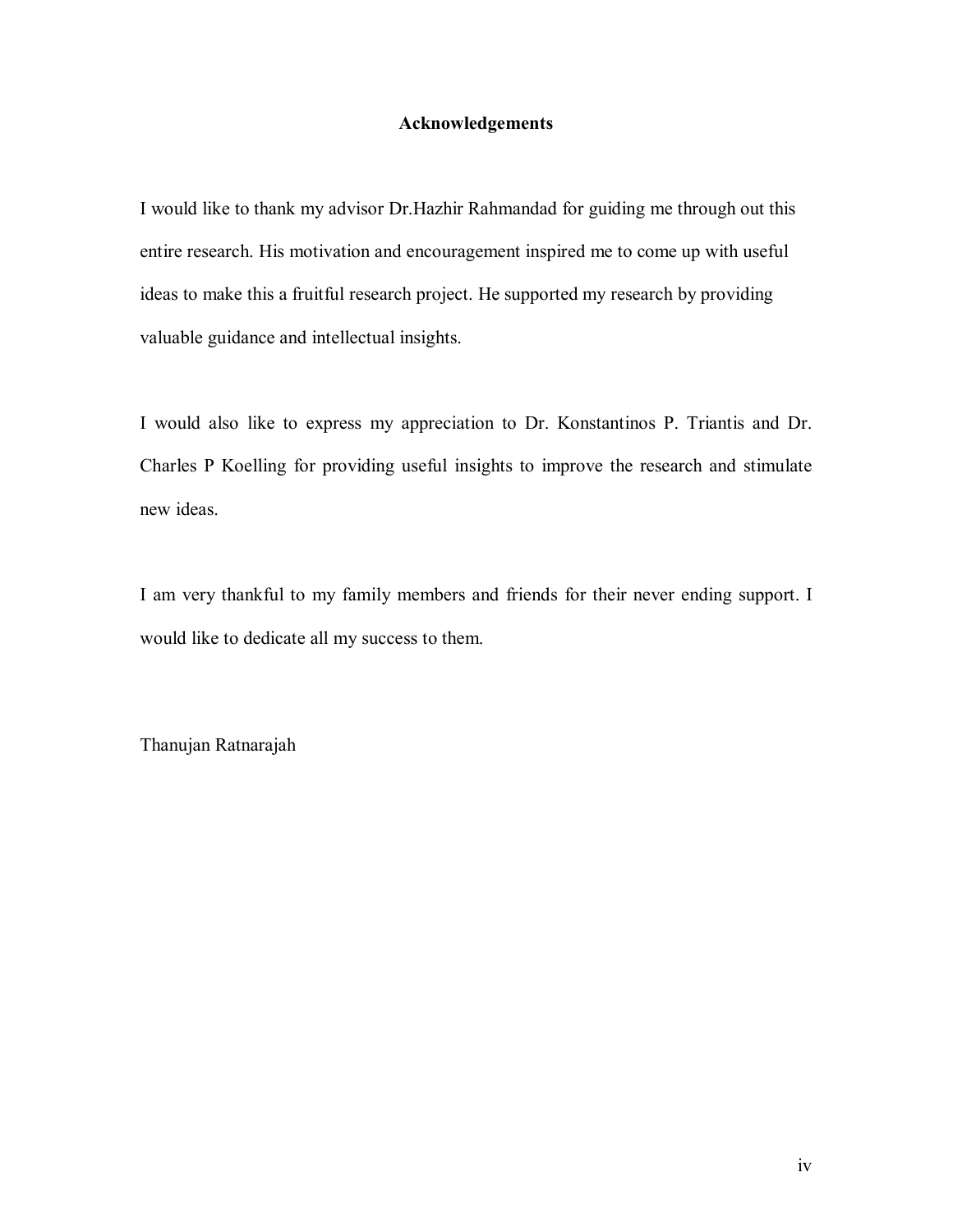| $\boldsymbol{l}$     |                |                                                                                                                                                                                                                                | $\boldsymbol{l}$ |
|----------------------|----------------|--------------------------------------------------------------------------------------------------------------------------------------------------------------------------------------------------------------------------------|------------------|
|                      | 1.1            | Introduction 1                                                                                                                                                                                                                 |                  |
|                      | 1.2            |                                                                                                                                                                                                                                | $\overline{2}$   |
|                      | 1.3            |                                                                                                                                                                                                                                | $\mathbf{3}$     |
|                      | 1.4            |                                                                                                                                                                                                                                |                  |
|                      | 1.5            |                                                                                                                                                                                                                                |                  |
|                      | 1.5.1          | Problem Articulation 5                                                                                                                                                                                                         |                  |
|                      | 1.5.2<br>1.5.3 |                                                                                                                                                                                                                                |                  |
|                      | 1.5.4          |                                                                                                                                                                                                                                | 5                |
|                      | 1.6            | Organization of Thesis 2008 and 2008 and 2008 and 2008 and 2008 and 2008 and 2008 and 2008 and 2008 and 2008 and 2008 and 2008 and 2008 and 2008 and 2008 and 2008 and 2008 and 2008 and 2008 and 2008 and 2008 and 2008 and 2 |                  |
| 2                    |                |                                                                                                                                                                                                                                | $\overline{7}$   |
|                      | 2.1            |                                                                                                                                                                                                                                | $\overline{7}$   |
|                      | 2.2            | Market Share 8                                                                                                                                                                                                                 |                  |
|                      | 2.3            |                                                                                                                                                                                                                                | <b>10</b>        |
| $\boldsymbol{\beta}$ |                |                                                                                                                                                                                                                                | 11               |
|                      | 3.1            |                                                                                                                                                                                                                                |                  |
|                      | 3.2            |                                                                                                                                                                                                                                |                  |
|                      | 3.2.1          | Installed base of the Software: 13                                                                                                                                                                                             |                  |
|                      | 3.2.2          | Net Present Value: 14                                                                                                                                                                                                          |                  |
|                      | 3.3            | Time Horizon                                                                                                                                                                                                                   | 15               |
|                      | 3.4            |                                                                                                                                                                                                                                | 15               |
|                      | 3.5            |                                                                                                                                                                                                                                | <b>16</b>        |
|                      | 3.6            | Causal Loop Diagram                                                                                                                                                                                                            | 17               |
|                      | 3.7            | <b>Model Structure</b>                                                                                                                                                                                                         | 19               |
|                      | 3.7.1<br>3.7.2 | General Software Market Structure:                                                                                                                                                                                             | 20<br>21         |
|                      | 3.7.3          | Software Development:<br>Network Externality:                                                                                                                                                                                  | 24               |
|                      | 3.7.4          |                                                                                                                                                                                                                                |                  |
|                      | 3.7.5          | Open Community Contributors:                                                                                                                                                                                                   | 34               |
|                      | 3.7.6          | Financial Structure:                                                                                                                                                                                                           | 36               |
| $\boldsymbol{4}$     |                | <b>Chapter 4: Results</b><br><u> 1980 - Johann Stoff, deutscher Stoffen und der Stoffen und der Stoffen und der Stoffen und der Stoffen und der</u>                                                                            | 38               |
|                      | 4.1            |                                                                                                                                                                                                                                | 38               |
|                      | 4.1.1<br>4.1.2 | Software Market competitors with different level of openness ____________________                                                                                                                                              | 43               |
|                      | 4.2            | Optimization                                                                                                                                                                                                                   | 52               |
|                      | 4.2.1          |                                                                                                                                                                                                                                | 52               |
|                      | 4.2.2          |                                                                                                                                                                                                                                | 60               |
| 5                    |                | <b>Chapter 5: Conclusion</b><br><u> 1989 - Johann Stoff, deutscher Stoffen und der Stoffen und der Stoffen und der Stoffen und der Stoffen und der</u>                                                                         | 64               |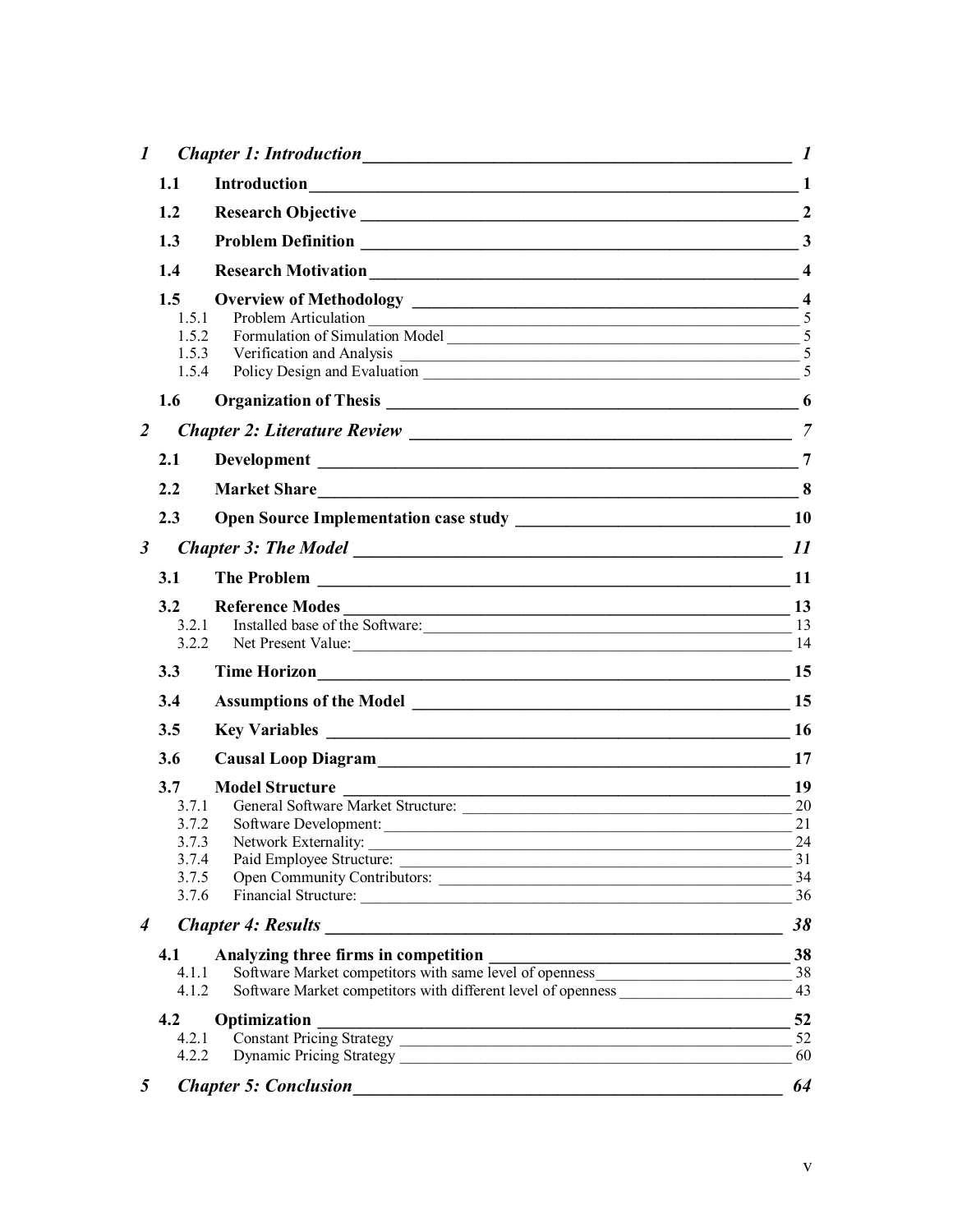| 5.1        | <b>Summary of Results</b>        | 64 |
|------------|----------------------------------|----|
| 5.2        | <b>Policy Suggestions</b>        | 71 |
| 5.3        | <b>Areas for Future Research</b> | 72 |
| Reference  |                                  | 74 |
| Appendix 1 |                                  | 77 |

# **List of Figures:**

| Figure 4-1: Same level of openness: Base Case-New Features Developed 39                 |    |
|-----------------------------------------------------------------------------------------|----|
|                                                                                         |    |
| Same level of openness: Base Case-Figure 4-3: Potential Market Size39                   |    |
|                                                                                         |    |
| Figure 4-5: Same level of openness: Aggressive development-Gap in new feature           |    |
|                                                                                         | 42 |
| Figure 4-6: Same level of openness: Aggressive development-New Features developed 42    |    |
| Figure 4-7: Same level of openness: Aggressive development-Product feature richness. 42 |    |
| Figure 4-8: Same level of openness: Aggressive development-Market Share  42             |    |
| Figure 4-9: Same level of openness: Aggressive development-Total profit 42              |    |
|                                                                                         |    |
| Figure 4-11: Different level of openness: Base Case- New features developed 45          |    |
| Figure 4-12: Different level of openness: Base Case-New features development rate45     |    |
| Figure 4-13: Different level of openness: Base Case- Paid employees  45                 |    |
| Figure 4-14: Different level of openness: Base Case-Open source contributors45          |    |
|                                                                                         |    |
|                                                                                         |    |
|                                                                                         |    |
|                                                                                         |    |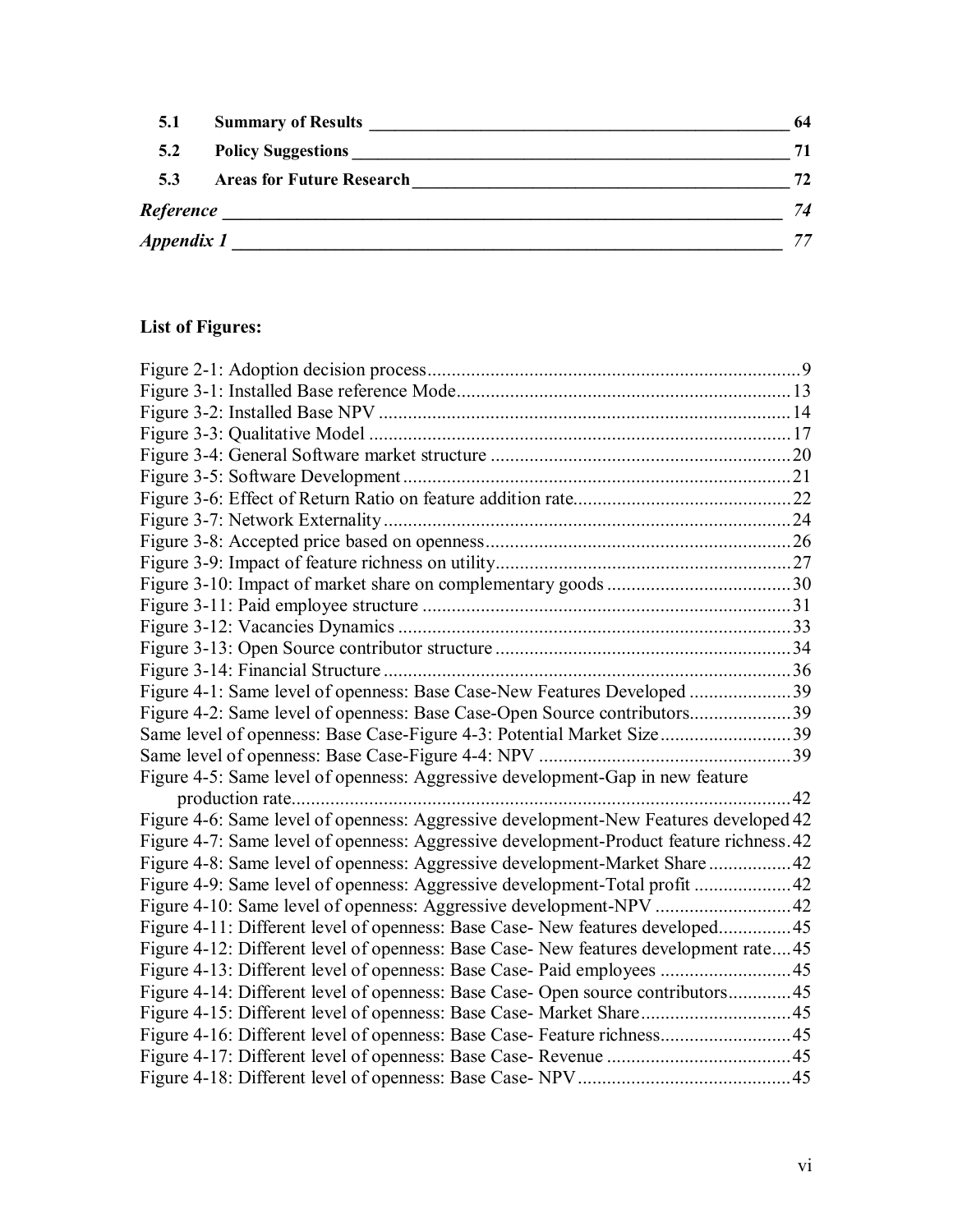| Figure 4-19: Different level of openness: Aggressive development- Gap in production<br>. 47 |      |
|---------------------------------------------------------------------------------------------|------|
| Figure 4-20: Different level of openness: Aggressive development- New features              |      |
|                                                                                             |      |
| Figure 4-21: Different level of openness: Aggressive development- Paid employees  47        |      |
| Figure 4-23: Different level of openness: Less Aggressive development- New feature          | . 48 |
| Figure 4-24: Different level of openness: Less Aggressive development- New features         |      |
|                                                                                             |      |
| Figure 4-25: Different level of openness: Less Aggressive development- Paid employees       |      |
|                                                                                             |      |
| Figure 4-26: Different level of openness: Less Aggressive development- NPV48                |      |
|                                                                                             |      |
|                                                                                             |      |
|                                                                                             |      |
|                                                                                             |      |
| Figure 4-31: Different level of openness: Less sensitive market- Network Externality  51    |      |
| Figure 4-32: Different level of openness: Less sensitive market- Installed Base51           |      |
| Figure 4-33: Different level of openness: Less sensitive market- NPV51                      |      |
| Figure 4-34: Different level of openness: More sensitive market- Network Externality52      |      |
| Figure 4-35: Different level of openness: More sensitive market- Installed Base 52          |      |
|                                                                                             |      |
| Figure 4-37: Constant Pricing strategy: Change in price fraction- Installed base 55         |      |
|                                                                                             |      |
|                                                                                             |      |
|                                                                                             |      |
|                                                                                             |      |
|                                                                                             |      |
| Figure 4-43: Constant Pricing strategy: Sensitivity of customer network- Installed base 58  |      |
| Figure 4-44: Constant Pricing strategy: Sensitivity of customer network- Market share .58   |      |
| Figure 4-45: Constant Pricing strategy: Sensitivity of customer network- Revenue58          |      |
| Figure 4-46: Constant Pricing strategy: Sensitivity of customer network- NPV58              |      |
|                                                                                             |      |
|                                                                                             |      |
|                                                                                             |      |
|                                                                                             |      |
|                                                                                             |      |
|                                                                                             |      |
|                                                                                             |      |
|                                                                                             |      |
| Figure 5-2: Summary of result: Constant pricing strategy- Market sensitiveness 69           |      |
|                                                                                             |      |
|                                                                                             |      |
|                                                                                             |      |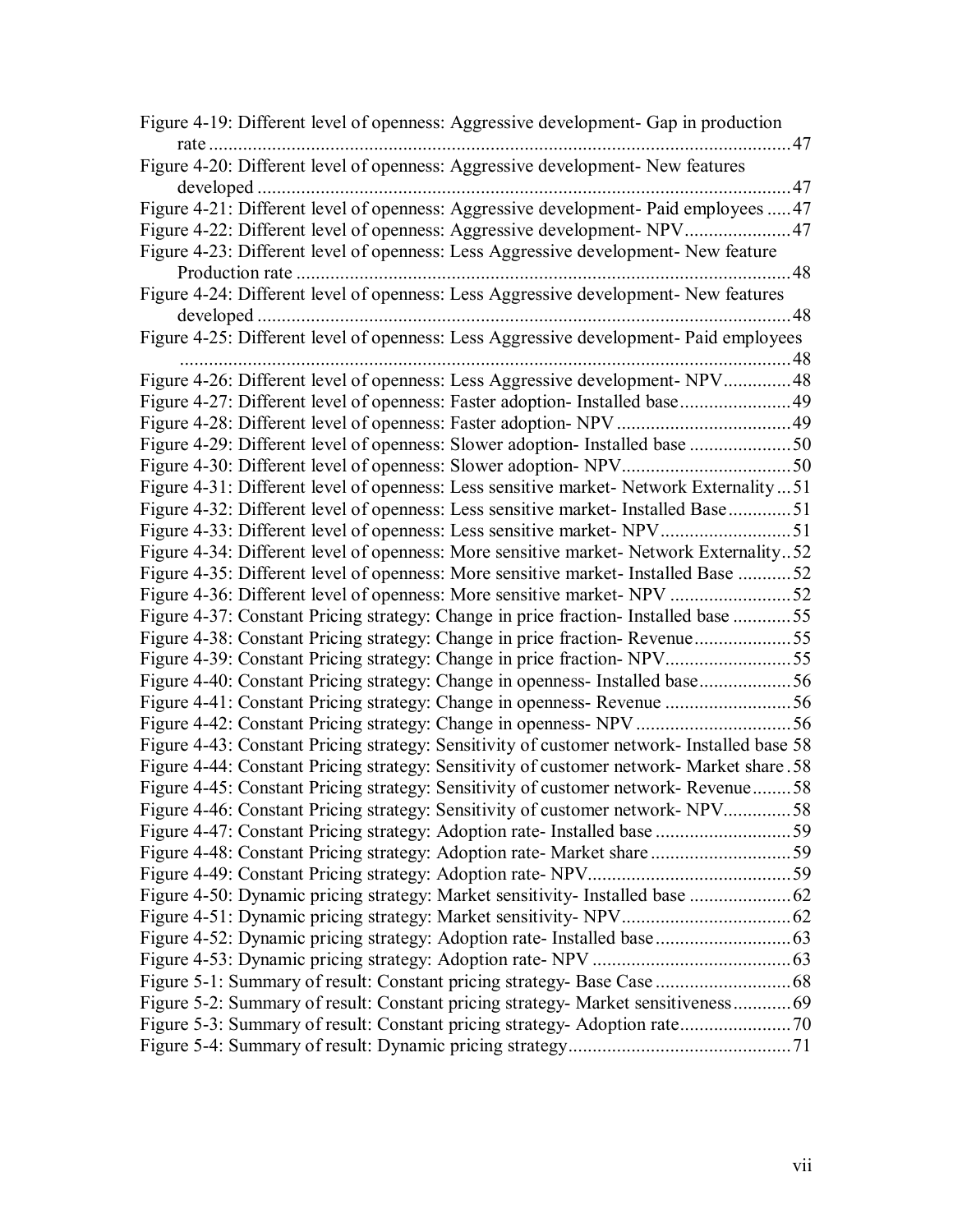# **List of Tables:**

| Table 4-4: Aggressive Development (Time to Close Gap=5) (S1=0, S2=0.5, S3=0.9) 47          |      |
|--------------------------------------------------------------------------------------------|------|
| Table 4-5: Less Aggressive Development (Time to Close Gap=12) (S1=0, S2=0.5,               |      |
| . 48                                                                                       |      |
|                                                                                            |      |
| Table 4-7: Slower Adoption Rate (Time to adopt=8) $(S1=0, S2=0.5, S3=0.9)$ 50              |      |
| Table 4-8: Less Sensitive Customer network (Sensitivity of NE = $0.4$ (S1=0, S2=0.5,       |      |
| $S3=0.9$ )                                                                                 |      |
| Table 4-9: More Sensitive Customer network (Sensitivity of NE = $0.6$ ) (S1=0, S2=0.5,     |      |
|                                                                                            |      |
| Table 4-10: Base Case Optimization under constant pricing strategy 54                      |      |
|                                                                                            |      |
|                                                                                            |      |
|                                                                                            |      |
|                                                                                            |      |
| Table 4-15: Constant Pricing Optimization under more Sensitive Market (Sensitivity of      |      |
|                                                                                            | . 57 |
| Table 4-16: Constant Pricing Optimization under Less Sensitive Market (Sensitivity of      |      |
|                                                                                            |      |
| Table 4-17: Constant Pricing Optimization behavior with changing strength of customer      |      |
|                                                                                            | . 58 |
| Table 4-18: Constant Pricing Optimization under Faster adoption rate (Time to adopt $=3$ ) |      |
|                                                                                            |      |
| Table 4-19: Constant Pricing Optimization under Slower adoption rate (Time to adopt        |      |
|                                                                                            |      |
| Table 4-20: Constant Pricing Optimization behavior with changing adoption rate 59          |      |
|                                                                                            |      |
| Table 4-22: Dynamic Pricing Optimization under Less Sensitive Market (Sensitivity of       |      |
| $NE = 0.1$                                                                                 |      |
| Table 4-23: Dynamic Pricing Optimization under More Sensitive Market (Sensitivity of       |      |
|                                                                                            |      |
| Table 4-24: Dynamic Pricing Optimization behavior with changing Market sensitiveness       |      |
| to NE                                                                                      | .62  |
| Table 4-25: Dynamic Pricing Optimization under faster adoption rate (Time to adopt $=3$ )  |      |
| $\ldots \ldots 62$                                                                         |      |
| Table 4-26: Dynamic Pricing Optimization under slower adoption rate (Time to adopt $=8$ )  |      |
|                                                                                            |      |
| Table 4-27: Dynamic Pricing Optimization behavior with changing adoption rate  63          |      |
|                                                                                            |      |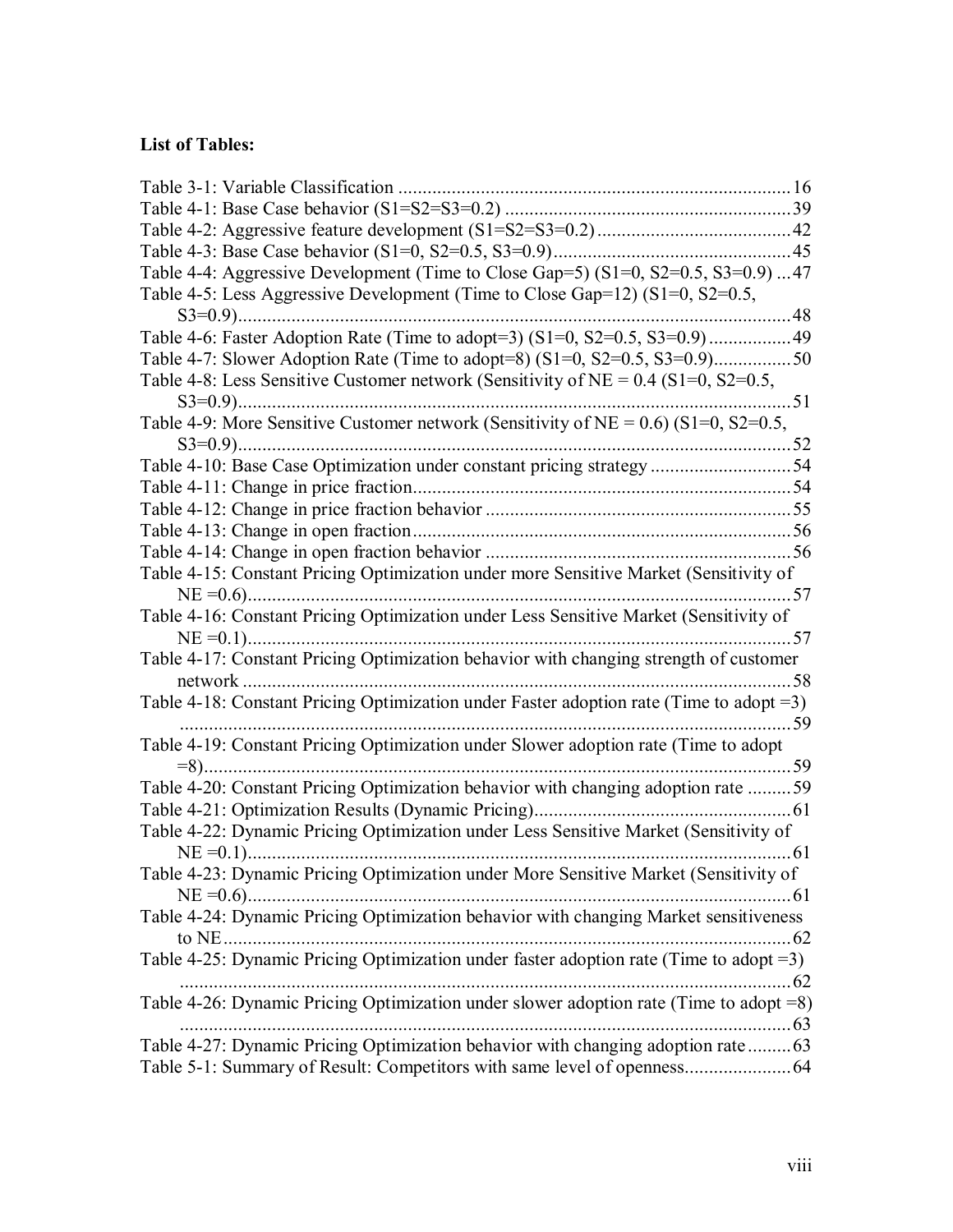| Table 5-2: Summary of Result: Competitors with different levels of openness: Aggressive |  |
|-----------------------------------------------------------------------------------------|--|
|                                                                                         |  |
| Table 5-3: Summary of Result: Competitors with different levels of openness: Adoption   |  |
|                                                                                         |  |
| Table 5-4: Summary of Result: Competitors with different levels of openness: Market     |  |
|                                                                                         |  |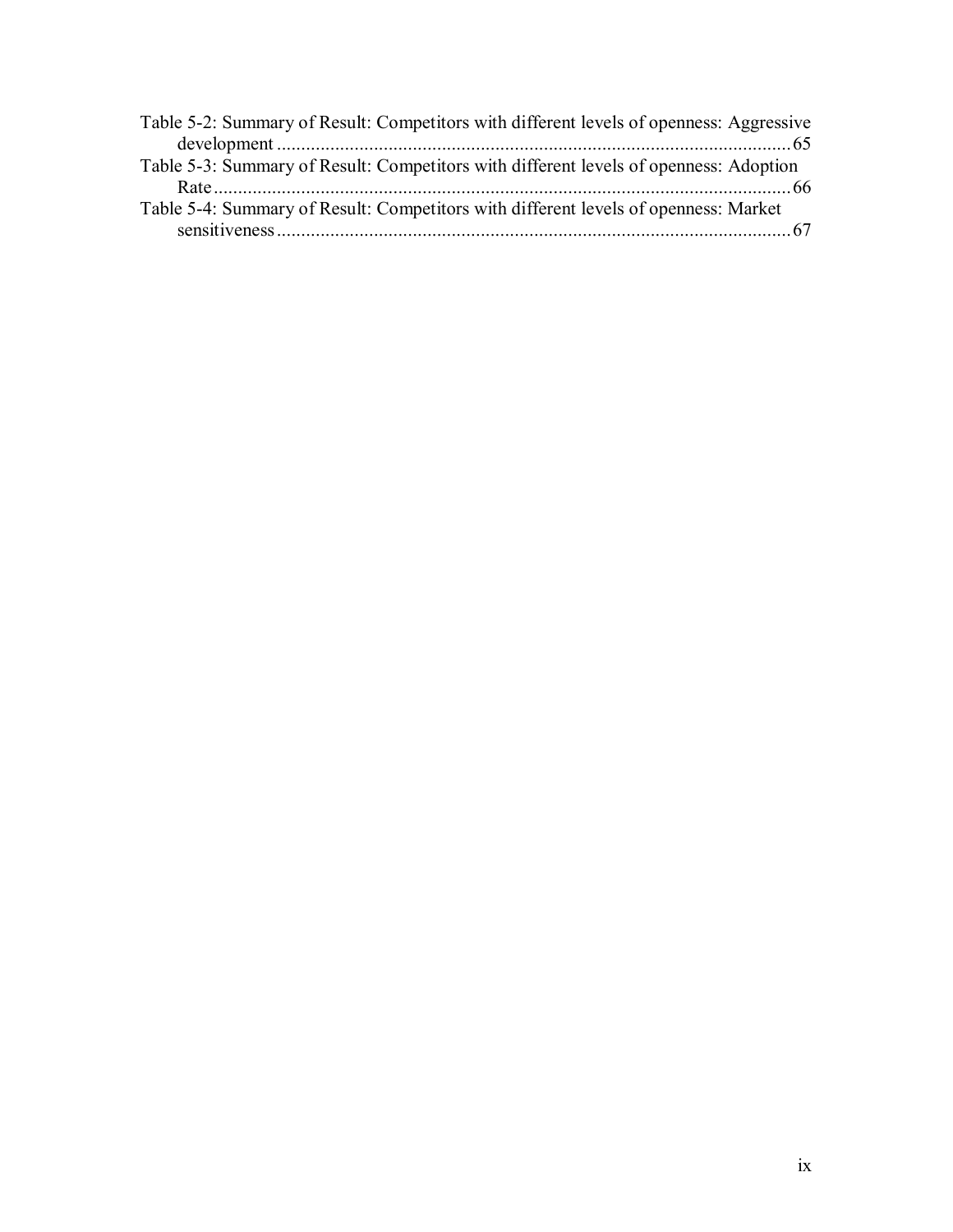# **1 Chapter 1: Introduction**

### **1.1 Introduction**

The software market is a very unique and competitive market in which many small and large organizations coexist. The ability to build products with less over head expense has helped to increase the number of competitors in any software market. In order for an organization to thrive and be successful in such market competition, it should develop strategies and unique methods to increase their market share and revenue.

The recent success of open source licenses has created a new avenue for software organizations to follow and be successful. Initially software organizations would develop software and sell it to the customer and charge them a license fee for using the product. But recent success of open source projects such as Linux, Netscape and Apache has proved to the industry that there are many ways of making profit in this industry. This has also paved way to many software licensing methods based on the development and business models followed by the organization. For example, BSD license was created for organizations which use open source development method and combine the open source software with proprietary software.

Open source development method has many advantages over the proprietary development methods. Open Source software is developed by developers who involve themselves in such project based on their personal interests and to gain knowledge. The open source development method unites many developers with various technical

1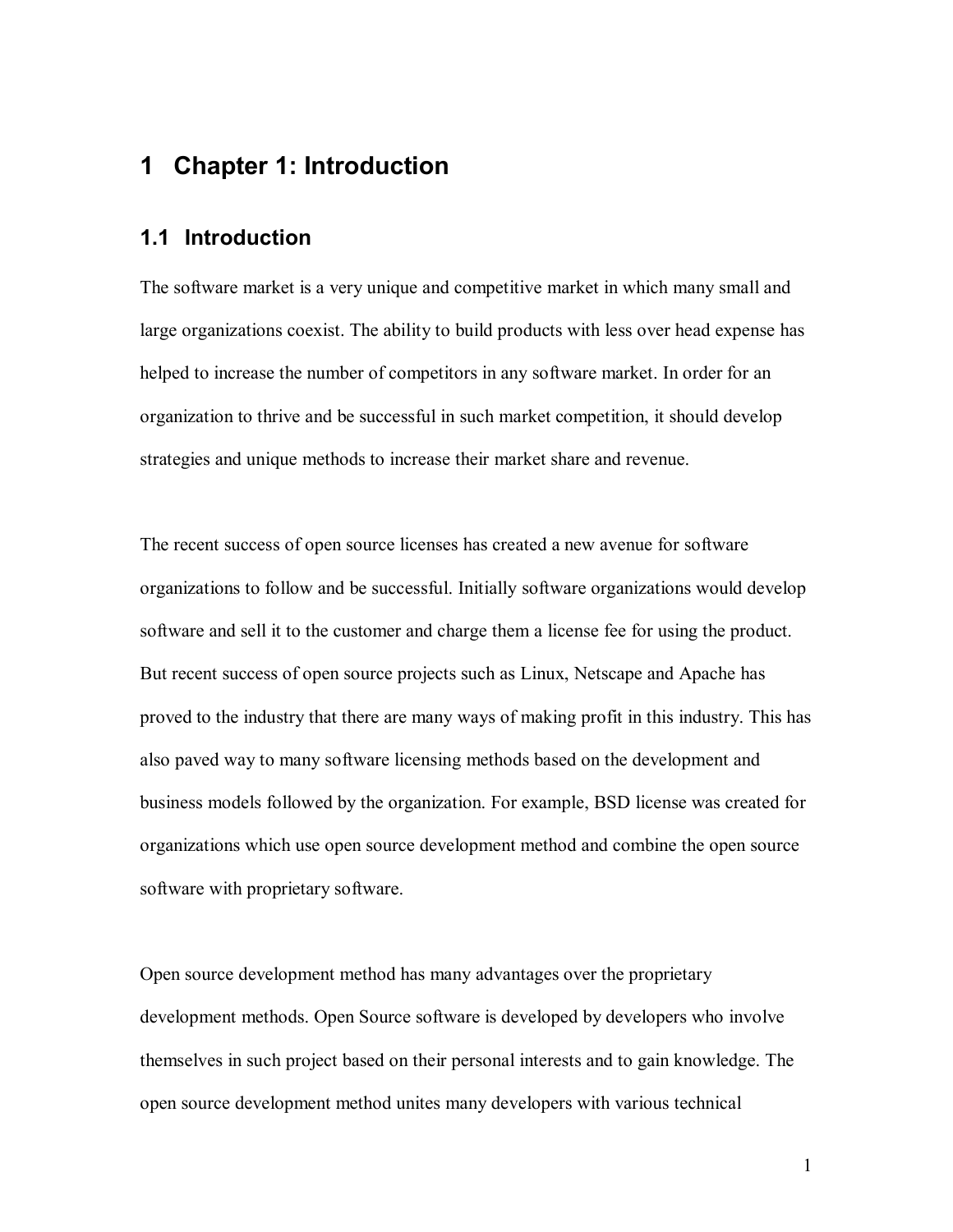backgrounds and expertise. Hence this approach will bring more variety of talent and creativity to the process at a very low cost or no cost. Having talented and creative developers will help increase the functionality of the software. Also when the community itself is involved in developing the software based on their personal interest it would be convenient for the organization to create a good impression about their product among customers. Sometimes the developers themselves become customers of such products. Using open source development will also require the organization to sell the product at a lower price. No one will want to pay higher price for software that was developed under open source method since the community has the access to the code. This creates a great challenge to the organizations which uses open source code among their software product. They need to find the optimum level of openness and base the price of the software built under hybrid model (open source code mixed with proprietary code) to create larger revenue for the organization.

## **1.2 Research Objective**

Purpose of this research is to understand the dynamics of the competition within the software market to find the optimal level of openness and price under different market conditions such as fast evolving market (Antivirus market VS Operating Systems market) and market with strong customer network effects (e.g.: Business Intelligence software market), to maximize the profit of the software company. Development, employment and network externality structures will be captured in quantitative model to understand the behavior of the software organization and the market under different levels of openness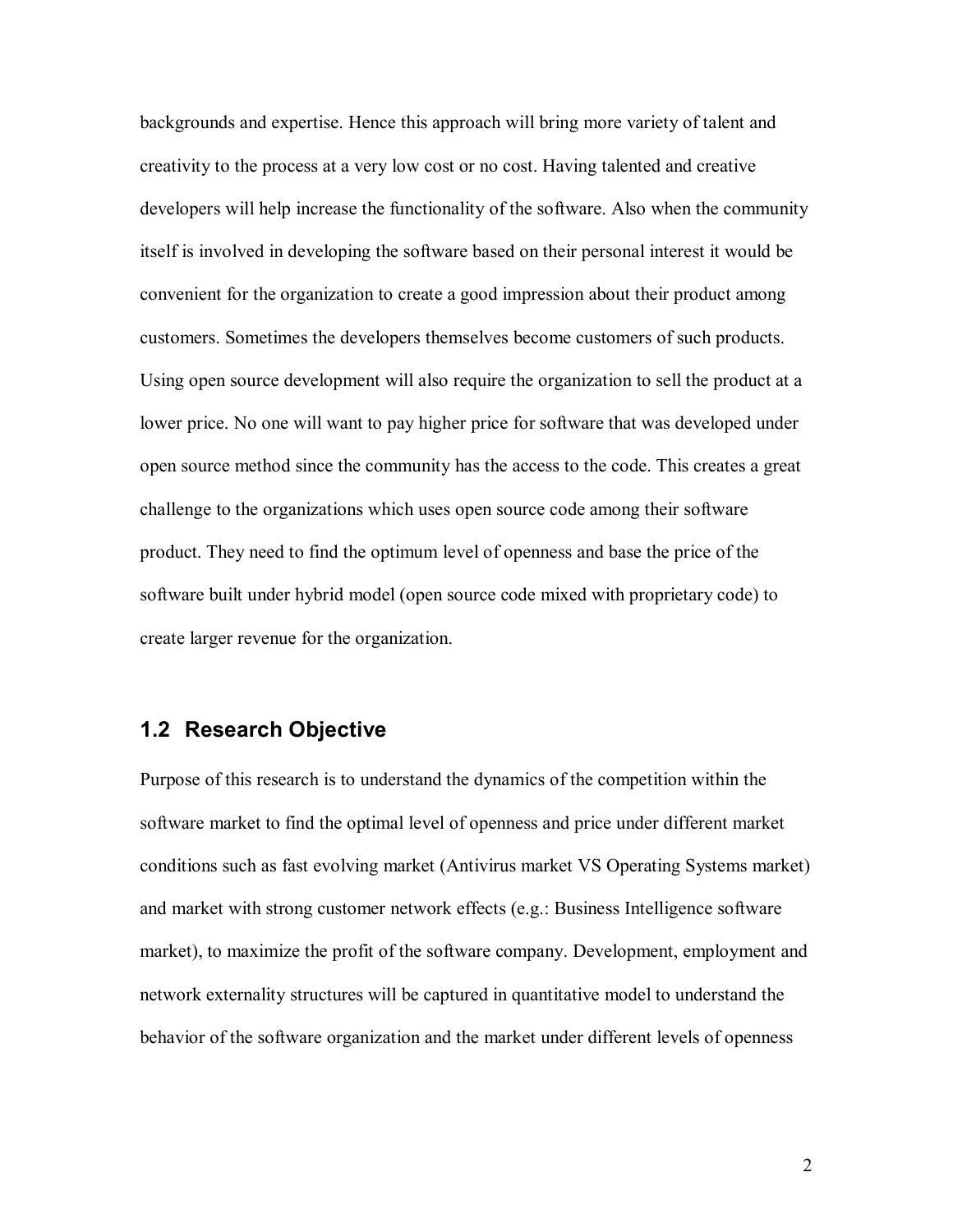and to optimize the revenue. System dynamics will be used to build the model in this case.

## **1.3 Problem Definition**

The recent success of open source software products such as Linux has brought out the positive aspects of the open source business model. The main factor behind the success of open source is the community based development process. Many developers from various technical backgrounds and expertise contribute to the open source development process. These contributors involve themselves in such open source projects for learning purposes and to undertake new challenges rather than for the monetary benefits. This motivation driven open source community can help bring creativity into software projects.

Commercial software organizations can incorporate open source with proprietary models to create hybrid models which could adopt the positive characteristics of both open source and proprietary models. When open source is incorporated into hybrid models, the software organization could use the motivation driven community based development process to create software with more feature richness at a lower cost. The community based development process also helps to create a larger network externality for the software product creating possibilities for larger market share. But when software is developed under such conditions it will have less value in terms of unit selling price since customers will not pay normal rate that they pay for proprietary software for software which was developed by the community for free. So for an organization to use a hybrid model to its optimum potential to create larger revenue they should decide on the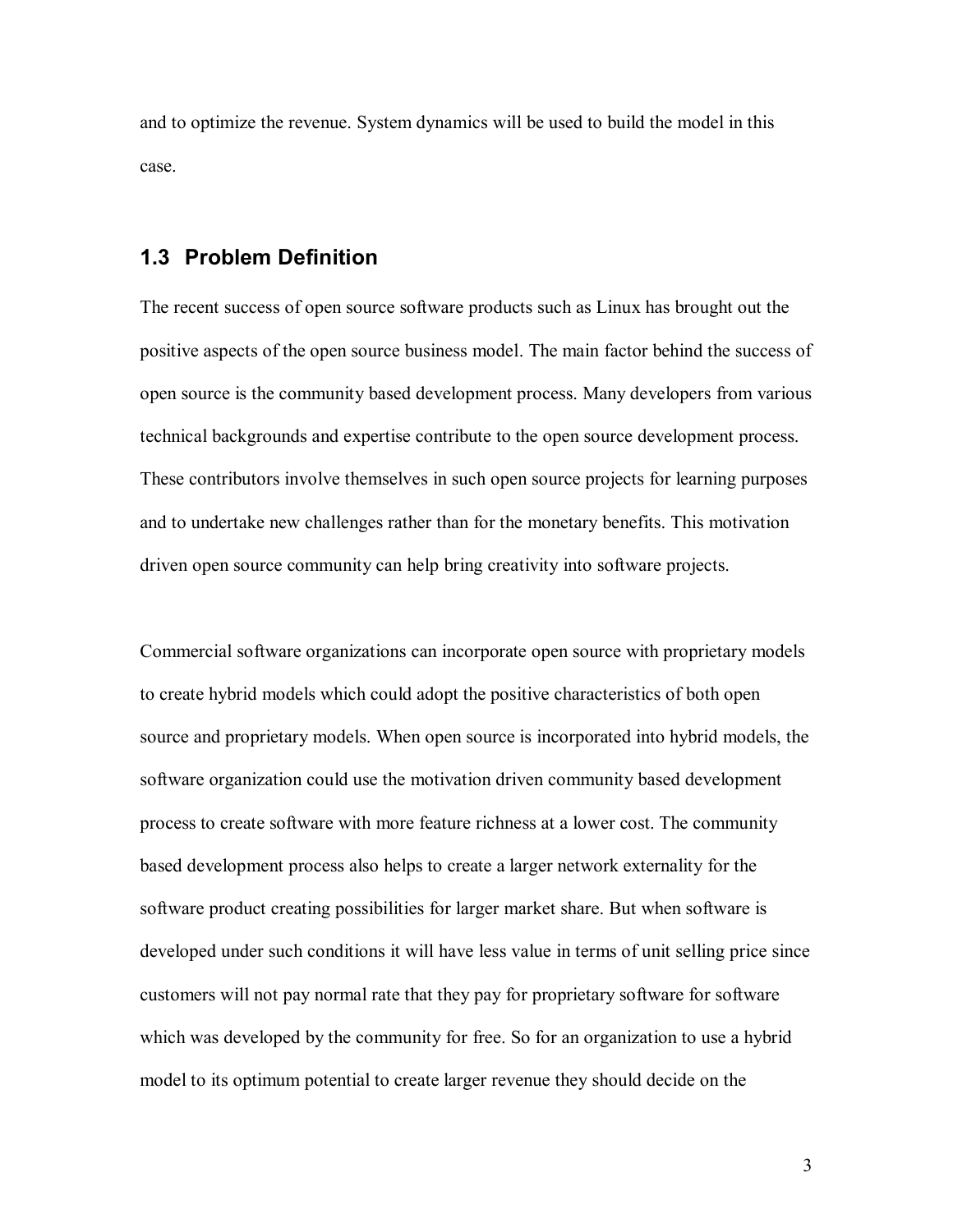appropriate level of openness and unit price. It is not an easy task for decision makers to decide on the optimal level of openness and price since they need to understand the complete dynamics of the software business clearly before such decisions could be made. Purpose of this research is to understand the dynamics of the competition within the software market to find the optimal level of openness and price under different market conditions such as fast evolving market (Antivirus market VS Operating Systems market) and market with strong customer network effects (e.g.: Business Intelligence software market), to maximize the profit of the software company.

## **1.4 Research Motivation**

There have been much researches done in the past to compare the open source method with proprietary method based on individual components such as software development, network effects on customers, developers, and price. But no research has been done on incorporating all of these components to capture the entire software organization to compare the open source method to the proprietary method. Further it will be more interesting to understand the how these characteristics affect the performance of the organization when open source method is mixed with proprietary method to form a hybrid method under different market conditions.

## **1.5 Overview of Methodology**

Systems Dynamics methodology will be used to develop a quantitative model to analyze the problem in this research. The following steps are used within System Dynamics methodology to develop the model and analyze it.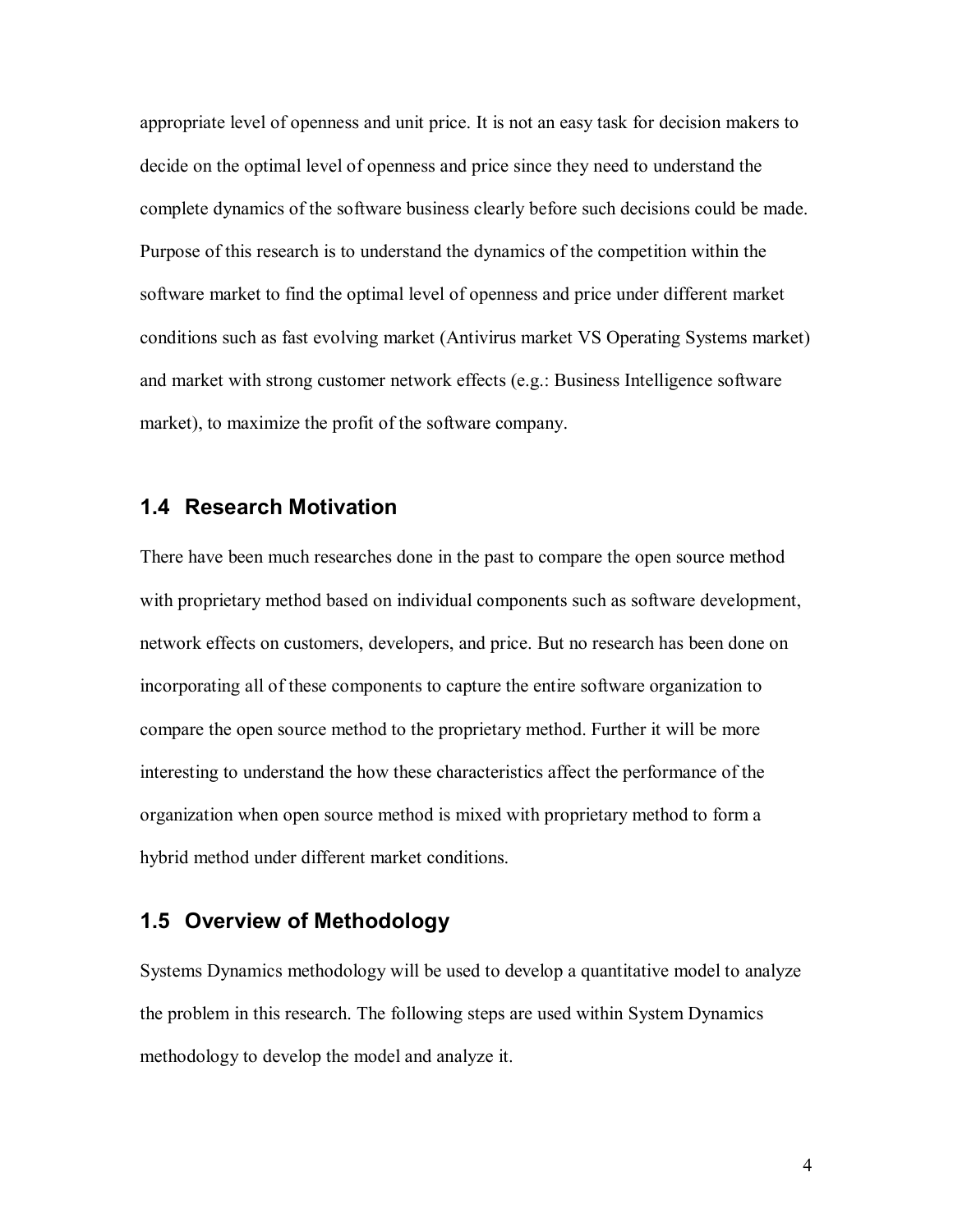#### **1.5.1 Problem Articulation**

Initial step of this methodology is to define the problem. Important variables in the problem are defined and appropriate time horizon for the model is chosen. The variables for this problem are developed from previous research literature, software models and from the author's understanding of the software industry.

### **1.5.2 Formulation of Simulation Model**

After the variables for the model are defined a qualitative model will be built to represent the problem. Qualitative model will be used to develop a quantitative model using Vensim software.

## **1.5.3 Verification and Analysis**

Once the simulation model is built sensitivity analysis will be performed to understand the dynamics of the systems. During sensitivity analysis the numerical values of variables that affect the model are changed to gain understanding of how the model is affected by these variables.

#### **1.5.4 Policy Design and Evaluation**

The sensitivity analysis will help design policies for software organizations. From the sensitivity analysis we will be able understand how an organization could increase its revenue through different policies.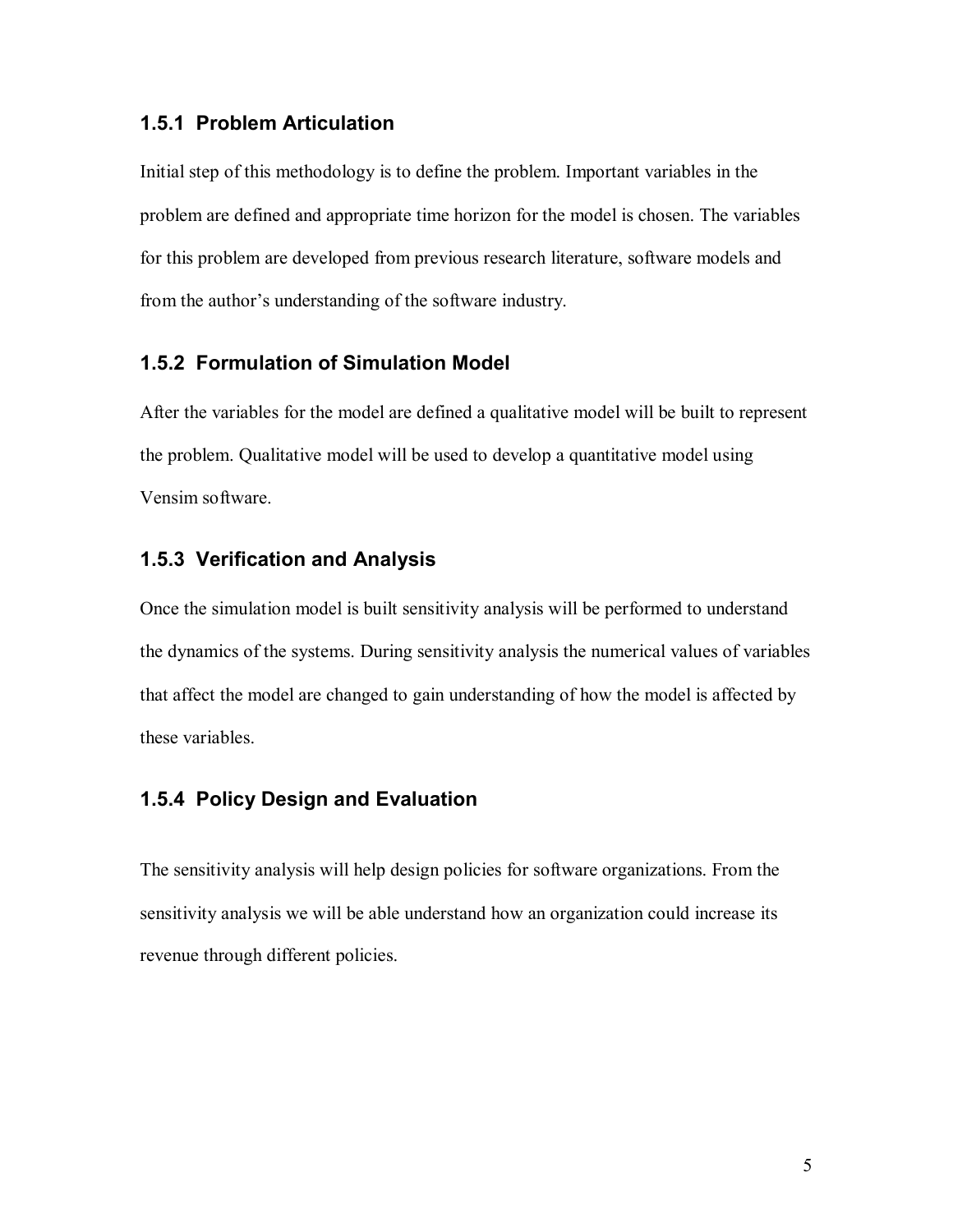# *1.6 Organization of Thesis*

This thesis is organized into five main chapters. Chapter one provides introduction to the problem which is being analyzed through out the thesis. Chapter two concentrates on literature review in which past research findings are discussed. The model is described in Chapter three. Chapter four presents the results of the analysis and optimization problem. In Chapter five we discuss policies which would help software organization increase its revenue. Future research related to this project will also be discussed.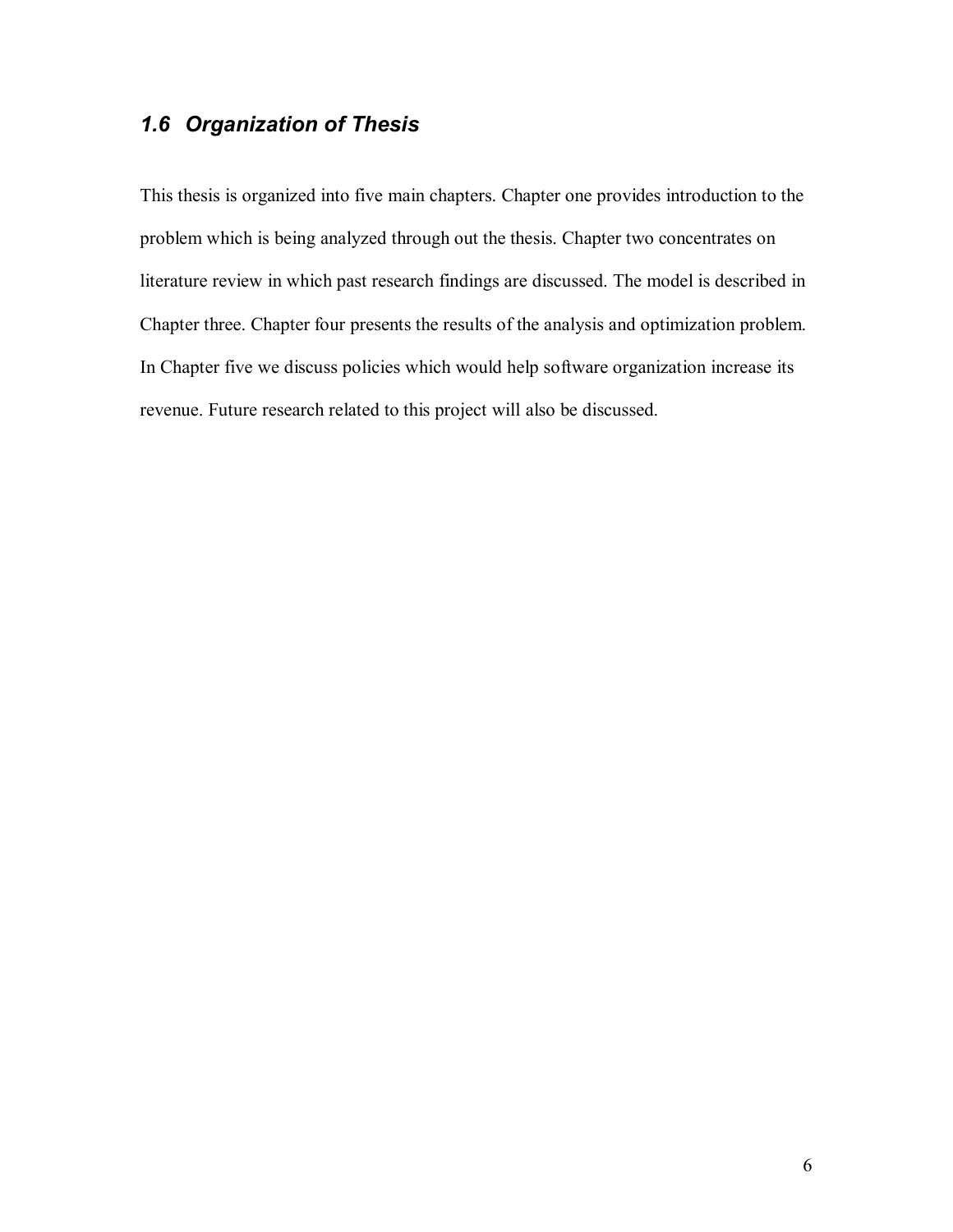# **2 Chapter 2: Literature Review**

## **2.1 Development**

The recent success of many open source projects has proven that the open source method could be successfully used to generate revenue in a commercial firm. The main advantage in using open source development method is the access to large number of technical resources (Kenwood 2001). Developers from different technical and cultural background participate in open source projects. The main motivation for these developers to partake is the challenge created by the project. Unlike the proprietary development method, open source development is fueled by motivation rather than monetary benefits (Fuggetta 2003). Developers work on different parts of open source projects based on motivation and their personal technical needs (Dinh-Trong and Bieman 2005). Hence they able to create software product with better functionality. The quality of the technical work produced by these developers is comparable or sometimes superior to the quality of the proprietary development method (Kuan, 2001). The continuous improvement to the source code made by developers in the open source development method also boosts the functionality of the end product (Godfrey and Tu 2000). The community based development process also helps the software firm get feedback about the software product (Lussier 2004).

The community based development in the open source development method creates a negative impact on such software projects. Managing such open source project will become an enormous task when large number of developers works on software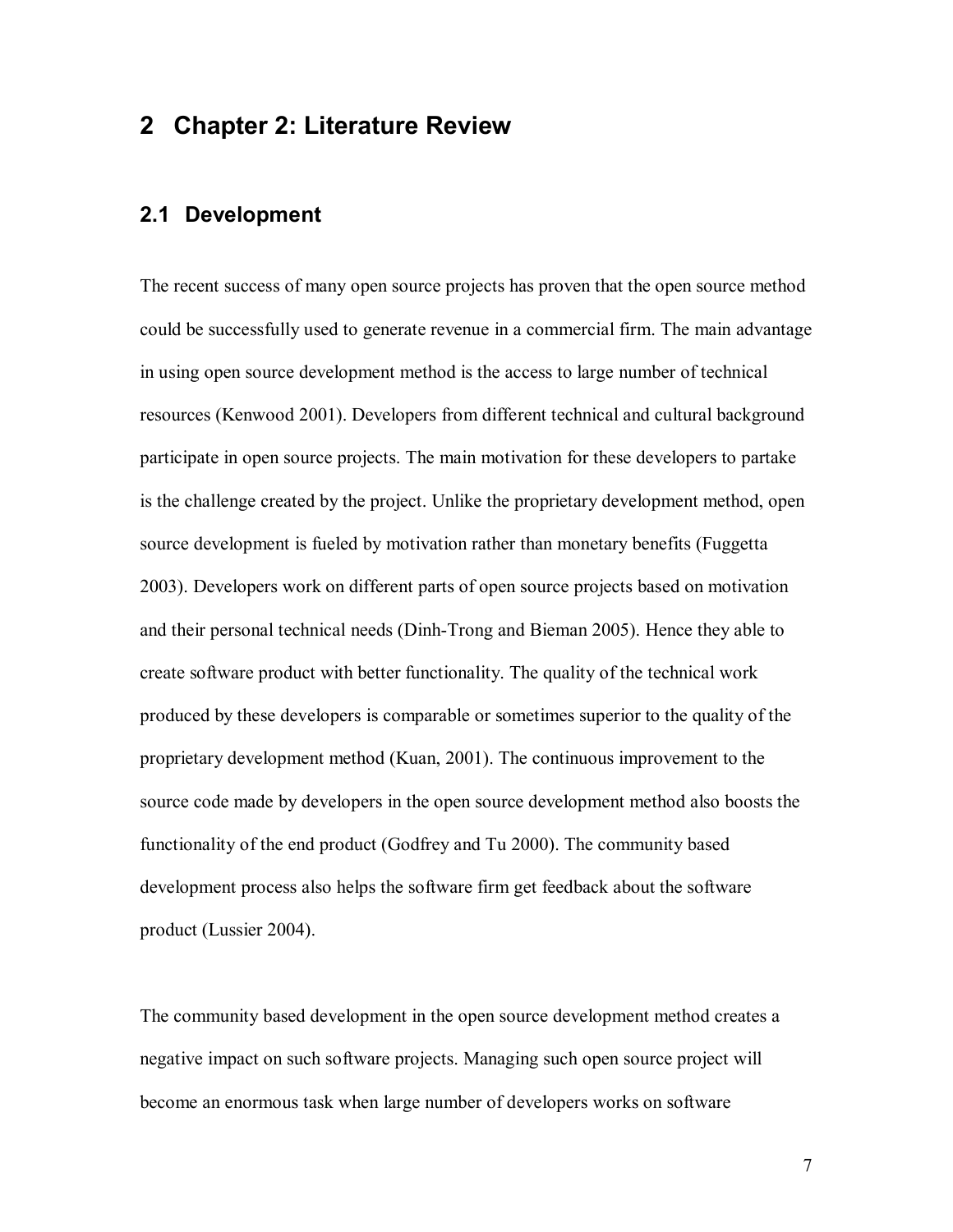development (Madanmohan and De 2004). The software features are updated frequently by the open source developers based on their needs. This also creates a compatibility issue (Cooke et al. 1999). In the current software market most of the products are made to be compatible with different kinds of operating systems. In an open source project the developers make changes to the software based on their needs. This will lead to developers making changes to the software for particular operating systems that they are using. Hence some features will create technical issues when the software is used on different operating systems (Perkins 1999). Proprietary development method has constrained project boundaries which makes it easier to manage compared to the open source development method. The developers in a proprietary environment will have a better understanding of the complete software product. But in an open source development environment developers work on different parts of the software and will not have clear understanding of the entire software (Wilson 1999). The lack of understanding of the entire software will negatively impact the quality of the user help functions of the software.

## **2.2 Market Share**

One of the most influential factors in any organization is the market share of that organization. There have been many published research on market adoption and diffusion models. The market share of a software product depends on individual adopters and decisions made as an organization. The customer's need, compatibility of the product with other software products, feature advantage of the software over the competitor's

8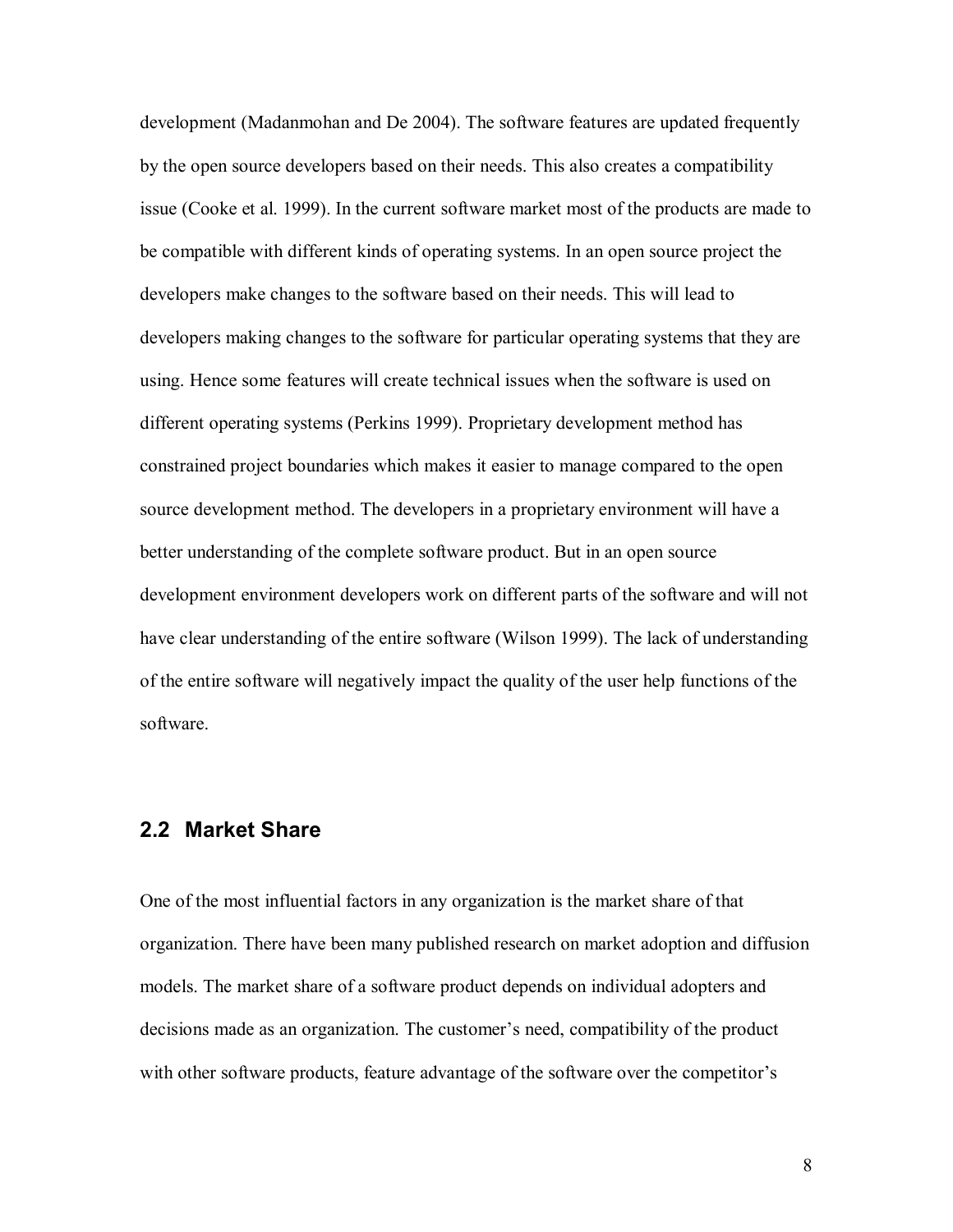products, and the total cost of adoption are some of the features that affect the adoption decision process (Higa et al. 1997).



**Figure 2-1: Adoption decision process** 

The price and user friendly aspect of the software plays a major role is deciding the market share of the organization. When firms decide on purchasing a software product the main feature affecting the decision process is compatibility(Dedrick and West 2004). The software purchased should be compatible with other software products used within the firm. Managing documents will be a tough task to handle if the software products are incompatible (Westarp and Wendt 2000).

Firms looking to buy software would like use a trial version before they actually purchase the product. Software firms with trial versions tend to be popular among consumers since the customers can try out the product before making the purchase (Rogers, 1983). The cost of the trial period should be minimal to attract customers. The cost during trial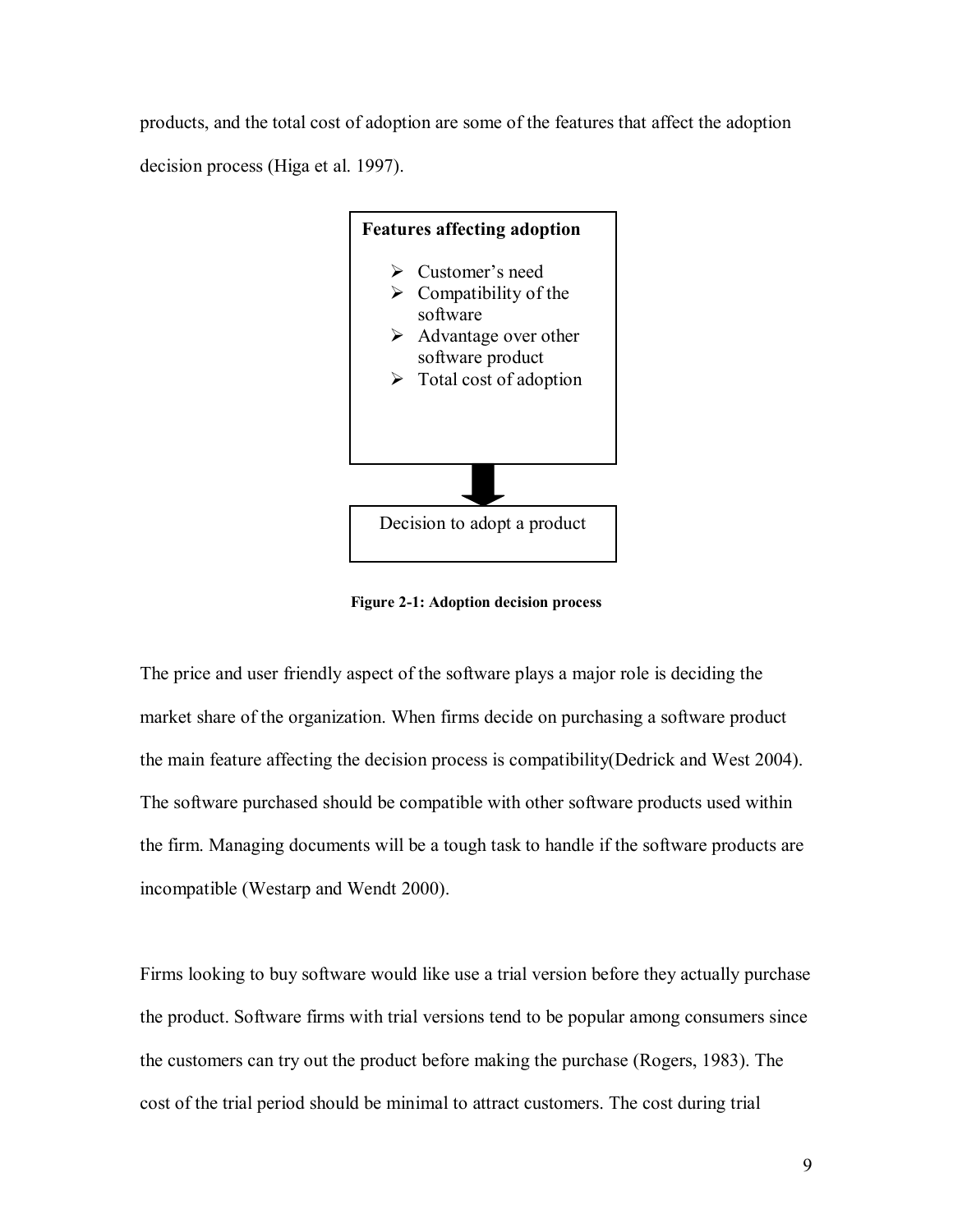period also includes the cost of the hardware and technical professionals needed to install and use the product (Khalak, 2001). Software product with good technical help and user interface will be more attractive to the customers (Bonaccorsi, Giannangeli and Rossi 2006).

## *2.3 Open Source Implementation case study*

A case study was performed by Gurbani, Gervert, and Herbsleb to analyze how open source development could affect an organization which incorporates open source method in their process. They chose a "telecommunication-signaling server" software project within Lucent technologies to demonstrate the impact of the open source development method. Initially the software was developed by the designated project group and later was released to all the developers within the organization. The results of their research showed that the number of actively participating developers increased exponentially. Many employees showed interest in providing feedback to improve the software. These feedbacks resulted in increasing the number of new releases within the organization. Exponential increase in the number of new releases helped the organization to create software with better functionally (Gurbani, Gervert, & Herbsleb, 2006).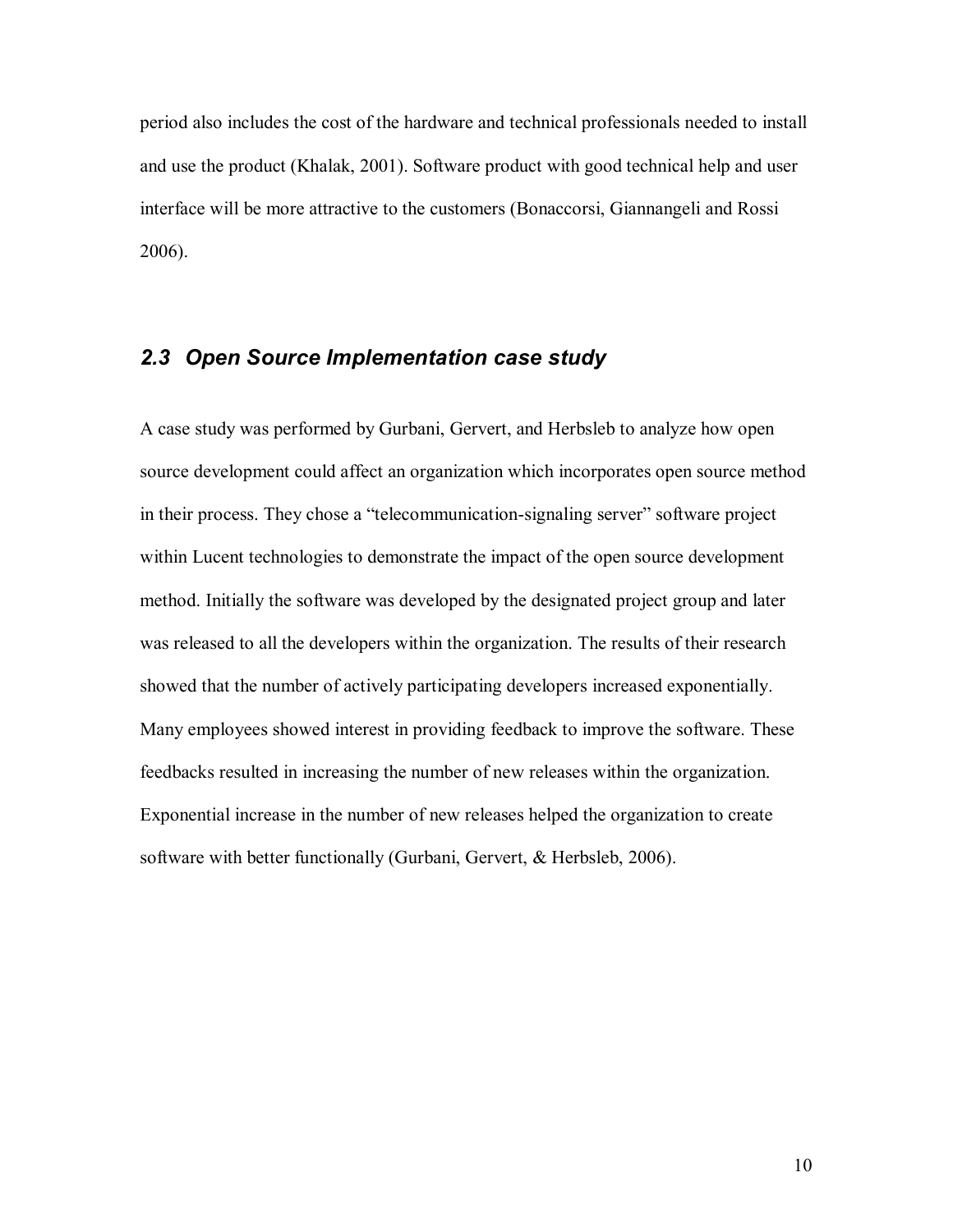# **3 Chapter 3: The Model**

This section describes the steps taken to build the model to represent problem under analysis using Systems Dynamics methodology. The first step of developing a model is to define the problem under consideration and define the main variables that affect the problem. The time frame in which the problem will be analyzed is also defined in this section. Based on these definitions a qualitative model is built to help define the problem further. This qualitative model is then used to build the quantitative model.

### **3.1 The Problem**

The recent success of open source software products such as Linux has brought out the positive aspects of the open source business model. The main factor behind the success of open source is the community based development process. Many developers from various technical background and expertise contribute to the open source development process. These contributors involve themselves in open source projects for learning purposes and to undertake new challenges rather than for the monetary benefits (Fuggetta, 2003). This motivation driven open source community can help bring creativity into software projects. Commercial software organizations can incorporate open source with proprietary models to create hybrid models which could adopt the positive characteristics of both open source and proprietary models to create a product with high feature richness at a lower price. When open source is incorporated into hybrid models, the software organization could use the motivation-driven community-based development process to create software with more feature richness at a lower cost. The community based development process also helps to create a larger network externality for the software

11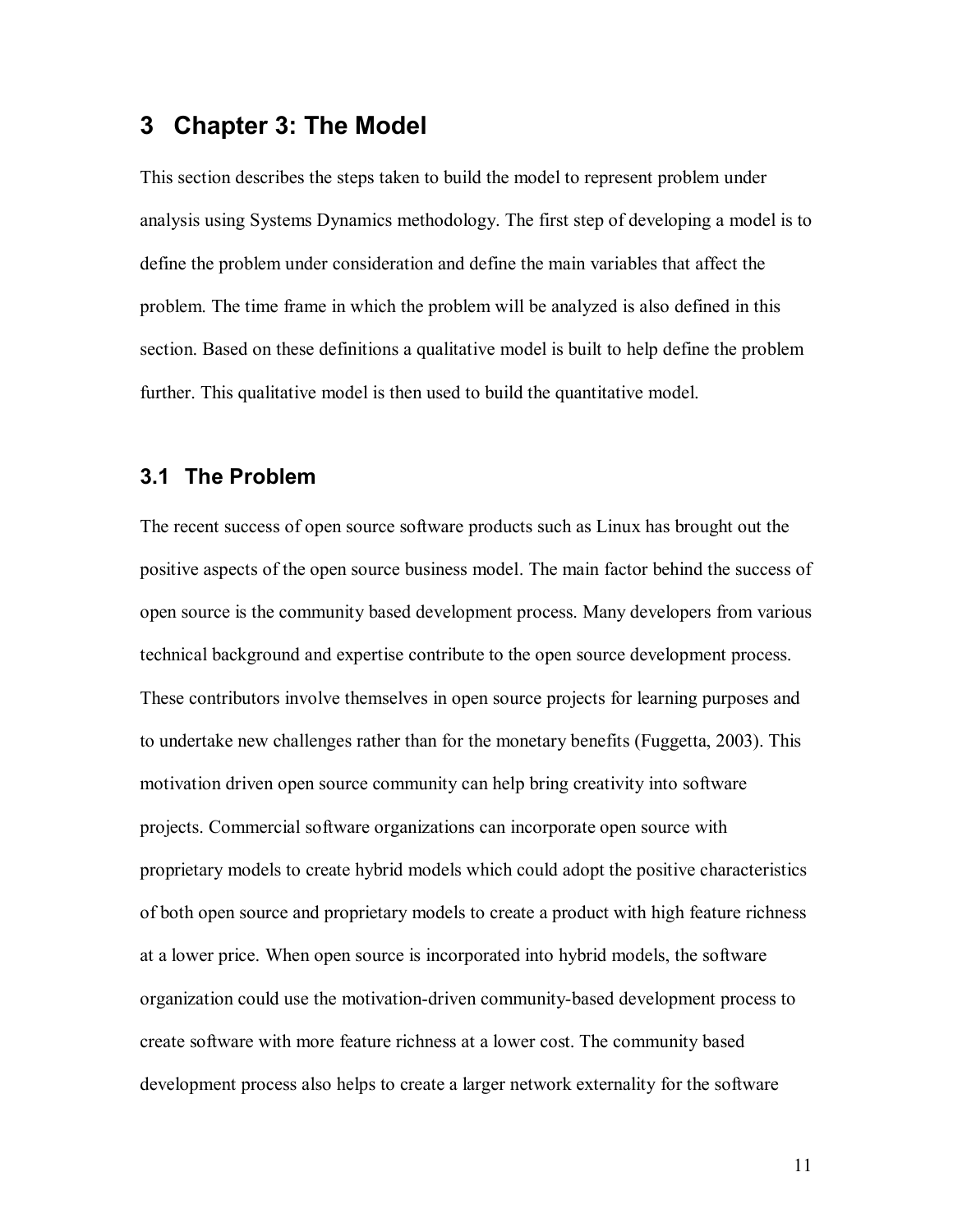product creating possibilities for larger market share. Network externality can occur in two ways. The current customers who are using the product will recommend that product to other potential consumers influencing their purchase decision. The second network externality impact will be created when large number of consumers use the product that product becomes the standard of the market. Hence more customers will want to purchase that unit. For example the large number of users in Facebook has attracted more customers to use that for various purposes. Many other applications developed by other developers are also made to be compatible with Facebook platform due to their large installed base. The developers involved in open source projects will also help the organization spread good word-of-mouth about the product to other developers and customers. But when software is developed under such conditions it will have less value in terms of unit selling price since customers will not pay normal rate that they pay for proprietary software for software which was developed by the community for free. So for an organization to use a hybrid model to its optimum potential to create larger revenue they should decide on the appropriate level of openness and unit price. It is not an easy task for decision makers to decide on the optimal level of openness and price since they need not only to understand the dynamics of the software business clearly, but also to deduce the best policies from such understanding. Purpose of this research is to understand the dynamics of the competition within the software market to find the optimal level of openness and price under different market conditions such as fast evolving market (Antivirus market VS Operating Systems market) and market with strong customer network effects (e.g.: Business Intelligence software market), to maximize the profit of the software company.

12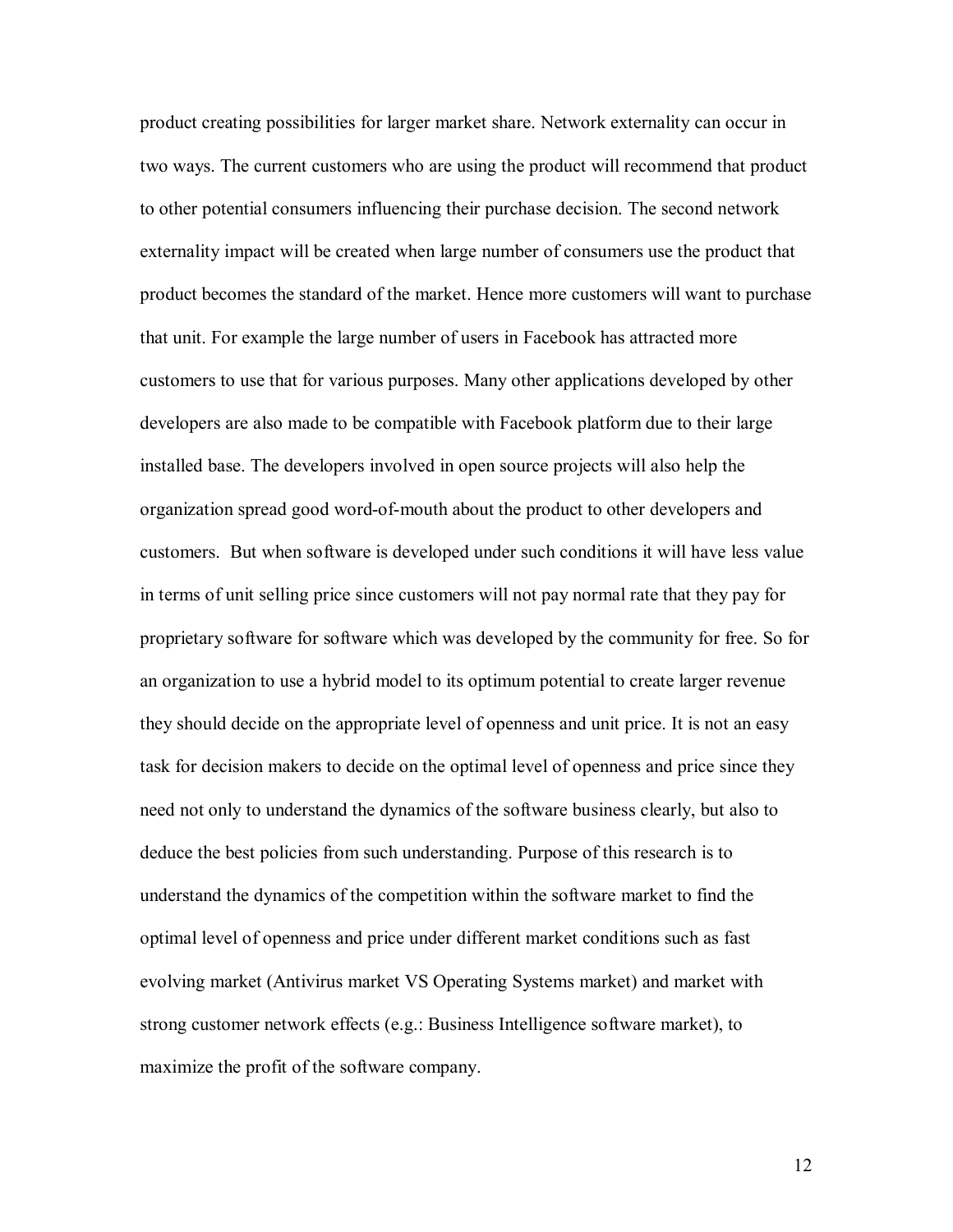## **3.2 Reference Modes**

Reference modes are developed to understand how the problem affects important variables over the time horizon. This would help people understand the long term behavior of the variable and its implications (Sterman, 2000).

#### **3.2.1 Installed base of the Software:**

The installed base of the software is the total number of units of the particular software that are being used by customers in the entire market. The installed base will follow a bell shaped progress. Initially the software product is adopted by few customers and will take few months for the word of mouth from existing customers to spread and impact the potential customers. As time progresses the demand decreases with decreasing size of overall market size.



**Figure 3-1: Installed Base reference Mode**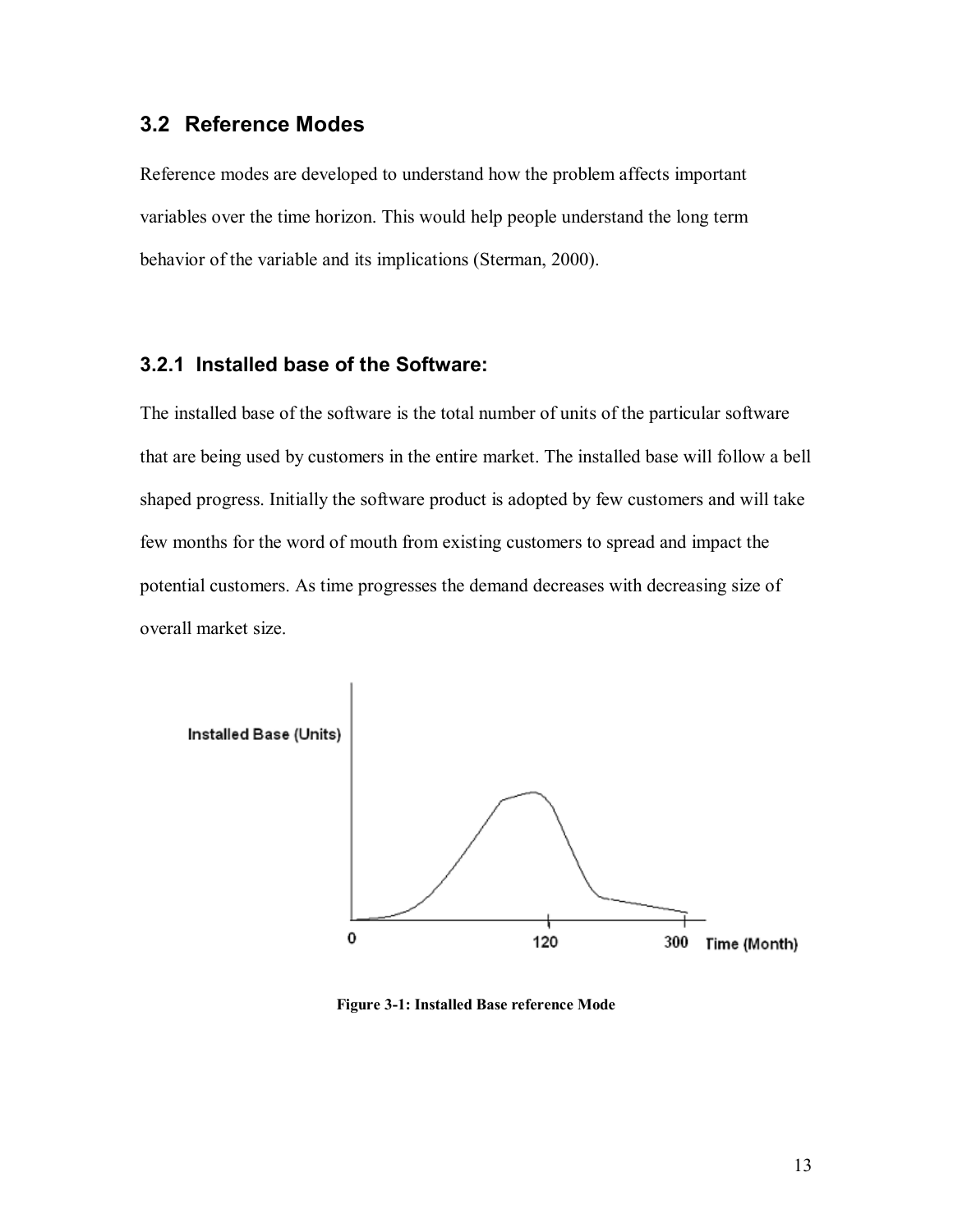# **3.2.2 Net Present Value:**

The net present value is defined as the present value of the revenue of the project. The mathematical definition of this variable is:

*Net* Pr *esentValue* = 
$$
\sum_{t=0}^{n} \frac{CFt}{(1+r)^{t}}
$$
 ...**Equation 3-1**

CFt: Cash Flow at time t

r: Discount Rate

n: Total time

 Initially the sales rate of the software is low and will not create enough revenue to cover the cost. But with time revenue will grow to cover cost and produce profit.



**Figure 3-2: Installed Base NPV**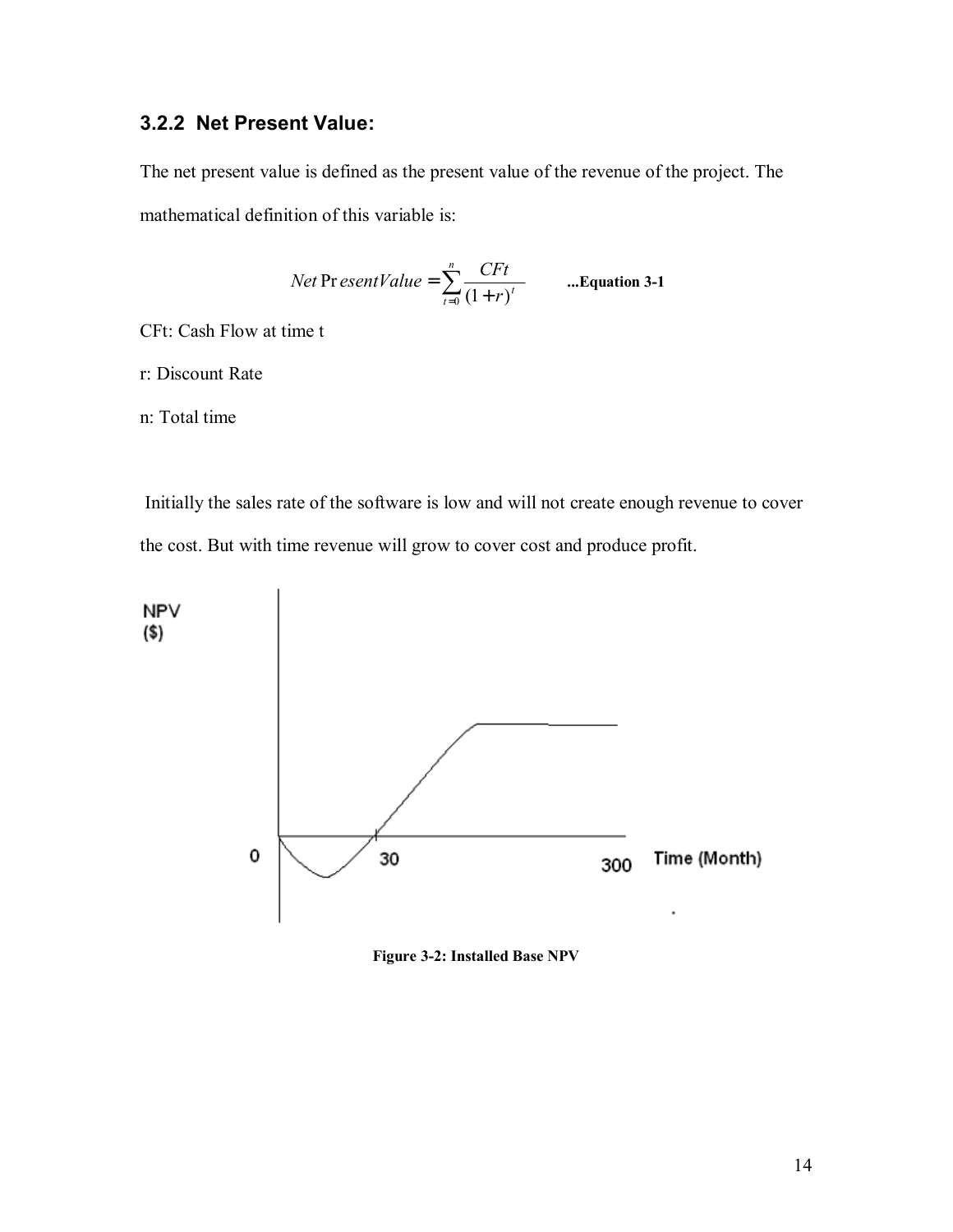# **3.3 Time Horizon**

Time horizon should be defined to cover the complete dynamics of the problem addressed. This should be long enough to cover the dynamics of the system with all the delays (Sterman, 2000). The average life time of the software project is considered to be 150 months in the problem. So Time Horizon is defined to be 300 months from the beginning.

## **3.4 Assumptions of the Model**

The assumptions of the model help the systems to be bound within defined boundaries without affecting the defined problem.

- $\triangleright$  This problem is defined and modeled for a software market with all the competing companies within the market are new to the market. None of the companies have or had any prior software products in any markets. Including companies with prior product experience in the market will create dynamics to impact the customers purchase decision based on previous product performance. Hence it will be harder to analyze the dynamics of the software competition for a certain product. The boundary of the systems is defined to capture the impact of the current software product in the market.
- $\triangleright$  The software organizations within this market have the ability to increase their number of employees according to their needs without any budget constraints. However the cost will impact the new present value. Organization will make their

15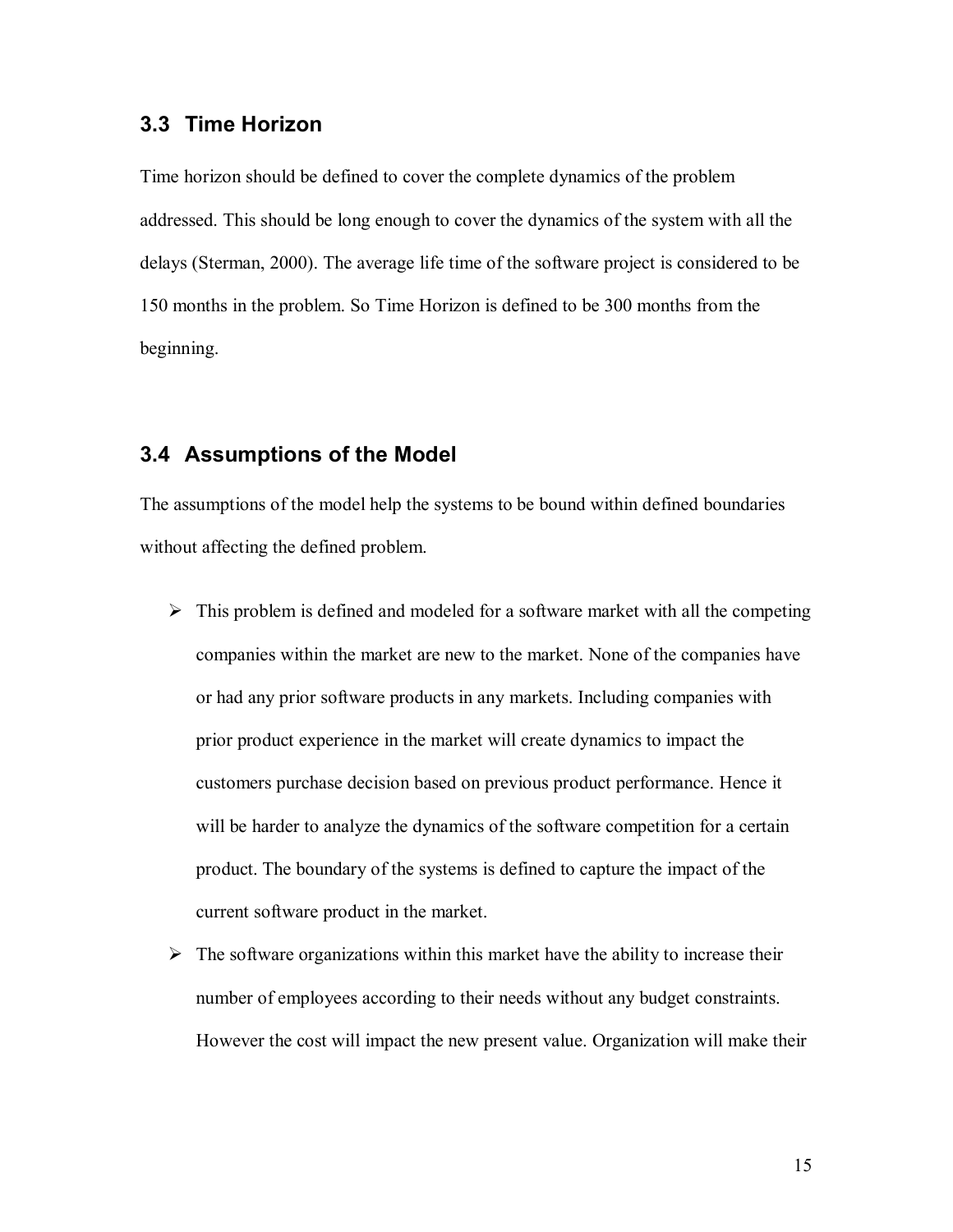decisions on the success of the project based on the net present value. Hence organizations will try to keep the employment cost to a lower level.

 $\triangleright$  Revenue for the organization comes from license sales only. The system tries to capture the market competition dynamics of the product based organizations. The project concentrates on software license models rather than business models. Including the business models to cover different ways of making profit will add another separate dimension to the problem. Hence the business models are not included in the model.

# **3.5 Key Variables**

Endogenous variables in this model are variables that are within the software organization structure which affects the dynamics of the software organization performance. Exogenous variables are external variables (outside the software organization systems) which affect the dynamics of the software organization performance (Sterman, 2000). (Refer Appendix1 for definition and units of the variables)

| <b>Endogenous</b>                  | <b>Exogenous</b>             |
|------------------------------------|------------------------------|
| <b>Open Source Fraction</b>        | <b>Potential Market Size</b> |
| Price Fraction                     | <b>Adopted Market Size</b>   |
| New Features Development rate      | Open source Resource         |
| Sales Rate of Software             | <b>Employment Cost</b>       |
| (Net) Present Value                |                              |
| Time for development               |                              |
| Product Feature richness           |                              |
| <b>Total Cost</b>                  |                              |
| Return Ratio                       |                              |
| Labor adjustment time              |                              |
| <b>Employee Attrition Rate</b>     |                              |
| Average New Features in the Market |                              |
| Complementary goods                |                              |
| Proprietary resources              |                              |

**Table 3-1: Variable Classification**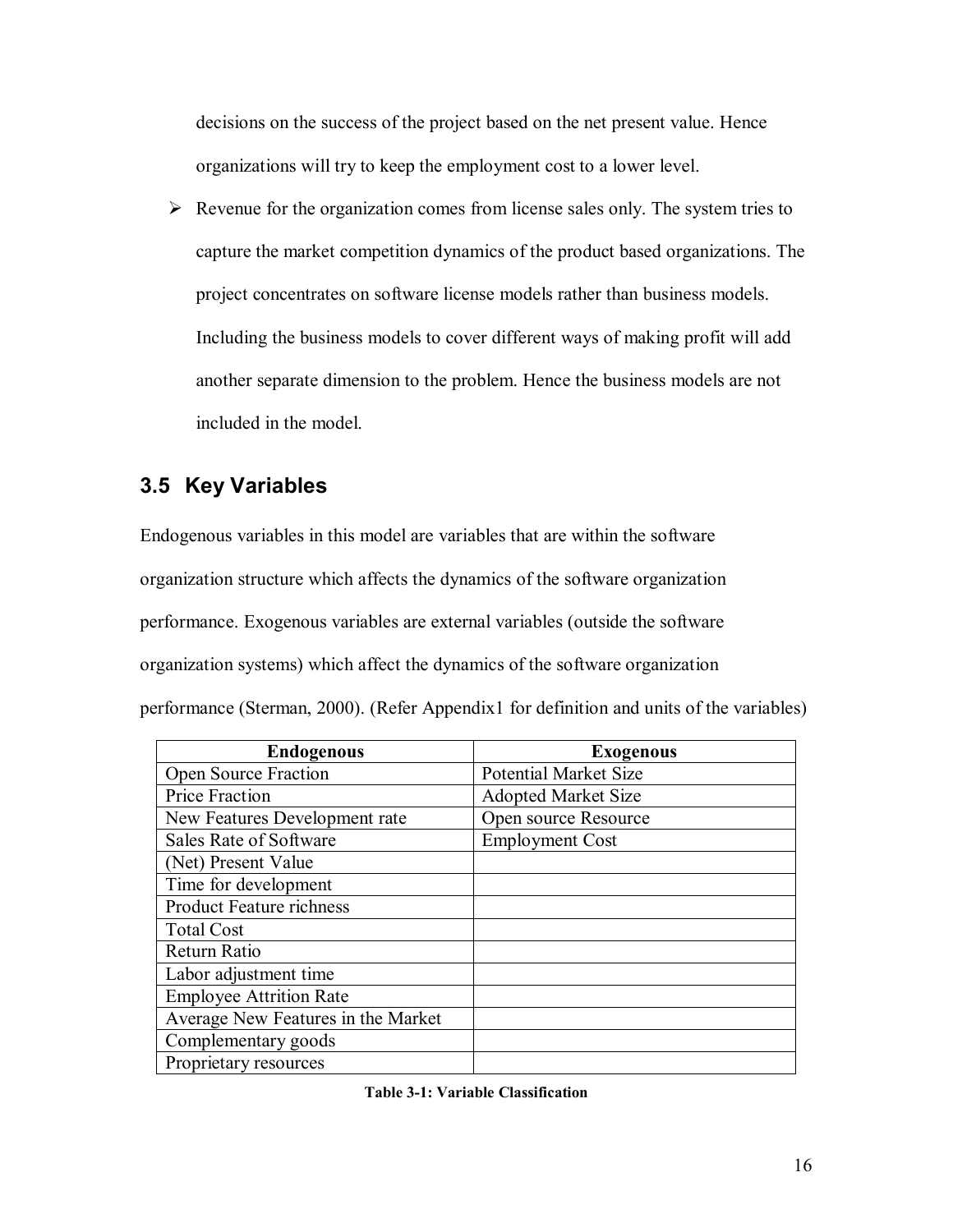# **3.6 Causal Loop Diagram**

The causal loop diagram helps to understanding the relationship between variables. This section also describes how theses variables fit into the feedback loops in the software market systems.



**Figure 3-3: Qualitative Model** 

Complementary Products and Standardization (R1): The increase in software attractiveness will boost the market share and customer base of the product compared to the competitors. When the market share is high the software would be recognized as standard version in the market. Other developers will therefore try to develop their products to be compatible with the focal software. The openness of the software also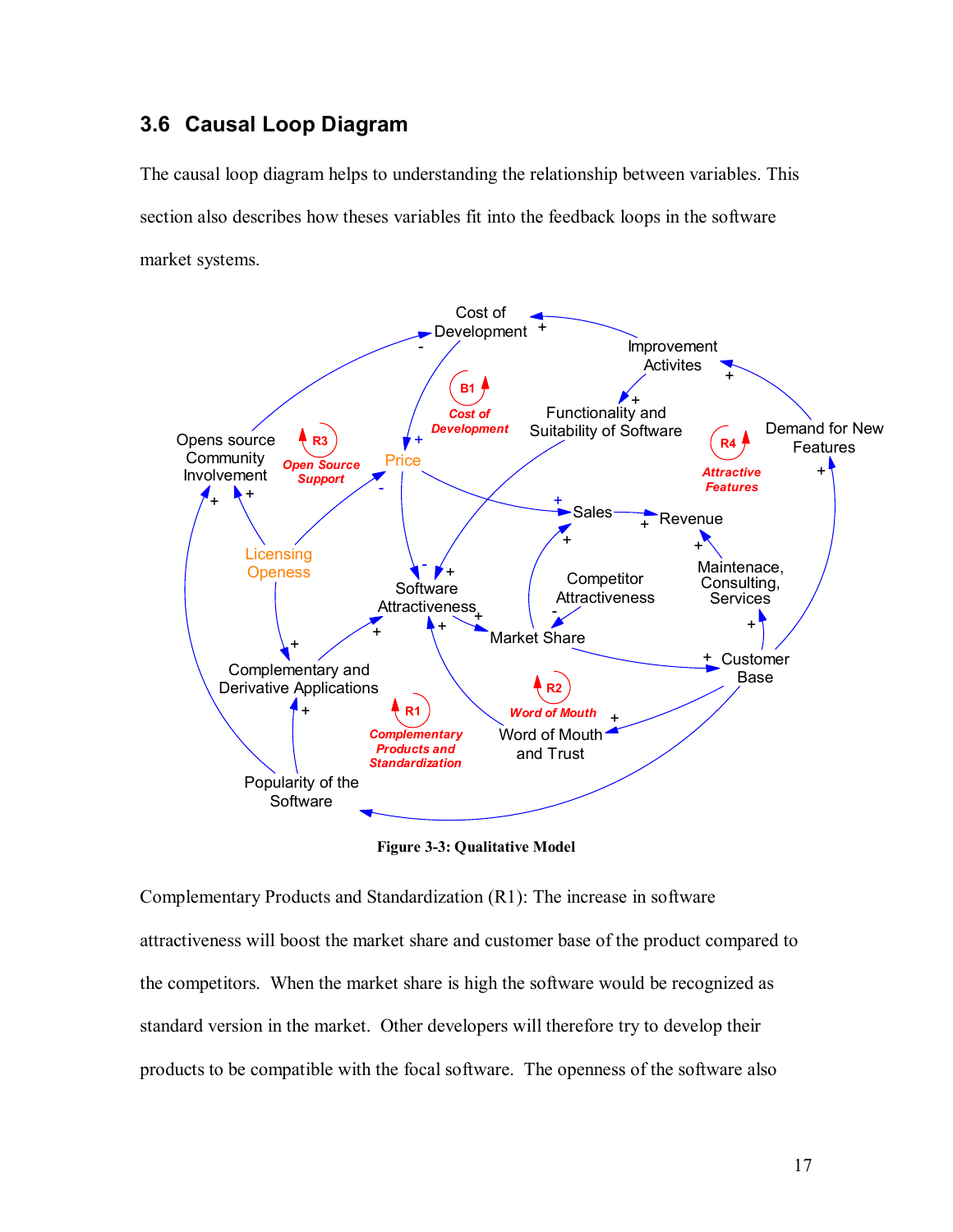contributes towards increasing the incentives of others to base their complementary and derivative products on this particular software. Standardization and complementary products increase the attractiveness of the software even further, therefore closing a reinforcing loop.

Word of Mouth (R2): The increase in market share will increase the customer base of the software. Increased satisfied customer base will increase the number of adopters through word of mouth (i.e. satisfied customers will recommend this software to people who they know). Moreover people would trust software that is widely adopted by others. Everything else being equal, cheaper products are more attractive and thus benefit from a stronger word of mouth.

Open Source Support (R3): The involvement of the open source community in a project partly depends on the popularity of the product. On the other hand projects with strong development community can produce better and richer products. Therefore closing a reinforcing loop where open source community reduces the costs and thus increases the attractiveness of the product, which upon higher adoption rates, increases the attractiveness of the product for the open source community. The openness of the software strongly mediates the involvement of open source community with the project and thus the strength of this loop.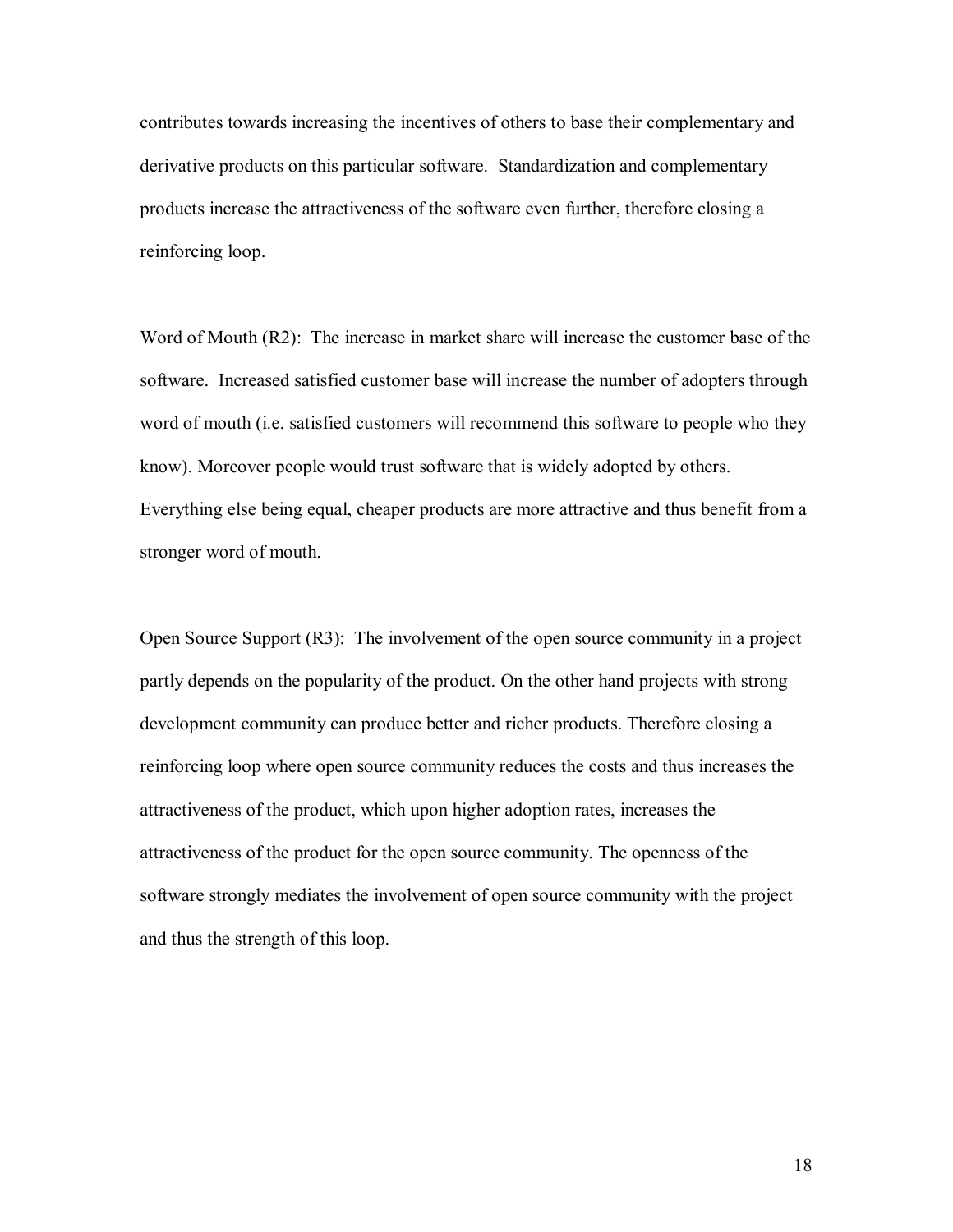Attractive Features (R4): The increase in the customer base will increase the demand for new features within existing software. Implementing new features will improve the functionality of the software. Hence the software will be more attractive to customers.

Cost of development (B1): Increasing the functionality of the software requires organizational resources. The development costs require high prices that dampen demand, thus checking the potential growth feasible as marginal improvements in the product become more costly or valuable to fewer customers.

## **3.7 Model Structure**

This section explains how the software market, development, network externality, employment, and financial structure of a software organization are captured in the quantitative model. The important variables are defined mathematically within this section.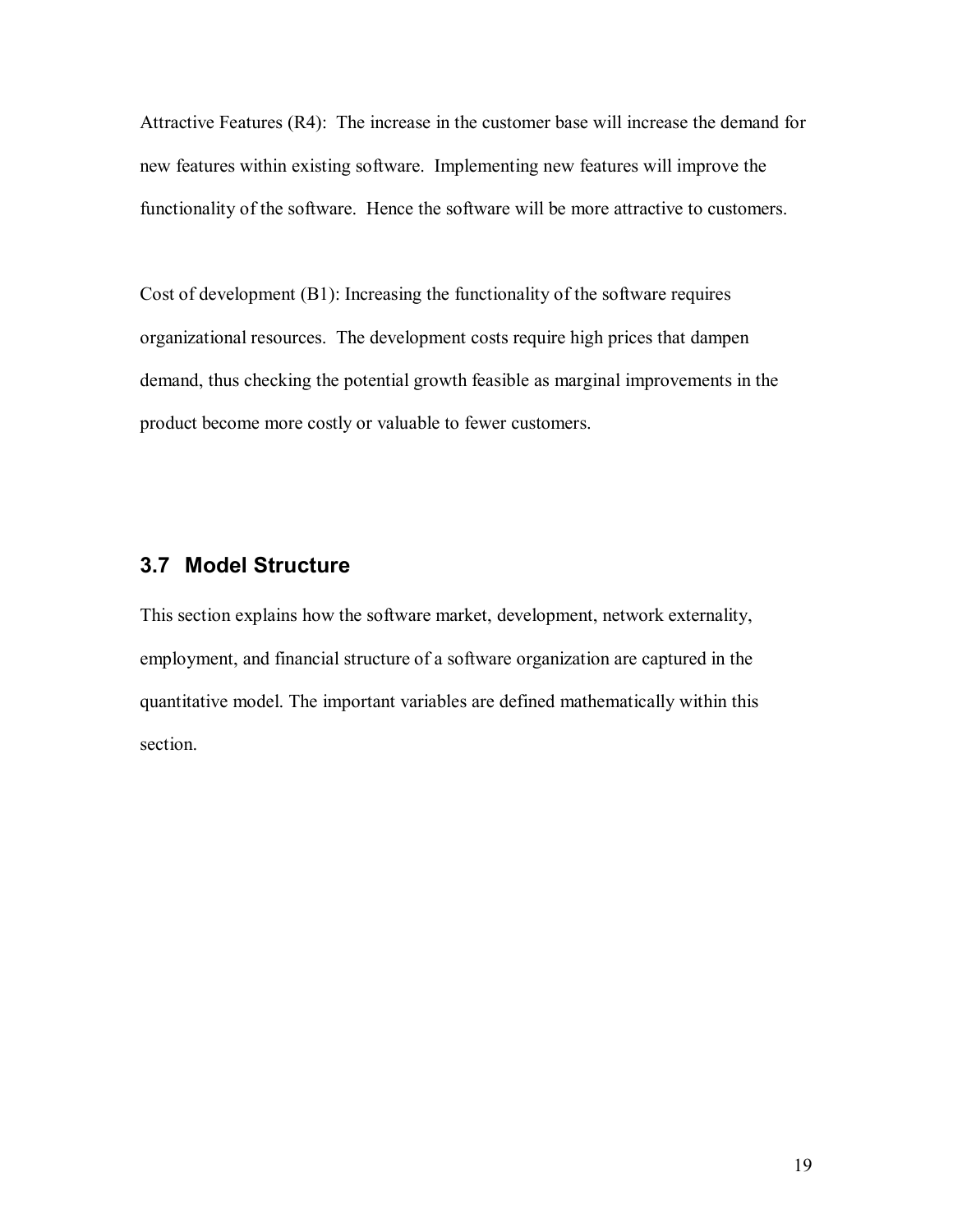

# **3.7.1 General Software Market Structure:**

**Figure 3-4: General Software market structure** 

Potential Market size is decided based on the Market Introduction Rate. The consumers within the Potential Market for the particular software then adopt a software to become the Adopted Market Size. After users in the market have adopted one of the software firm's product they stick to that particular software until the Time to Reinvest or until market expiration time. In the initial model Time to reinvest is set to 50 months. Once the decision to reinvest is made, the customers once again become part of Potential Market Size since they have the option of reinvesting in the same software firm's product or in a competing firmís product. After a time period software becomes obsolete and the market expires since customers are not interested in investing in the software. The Expired market size depends on the Time for market expiration..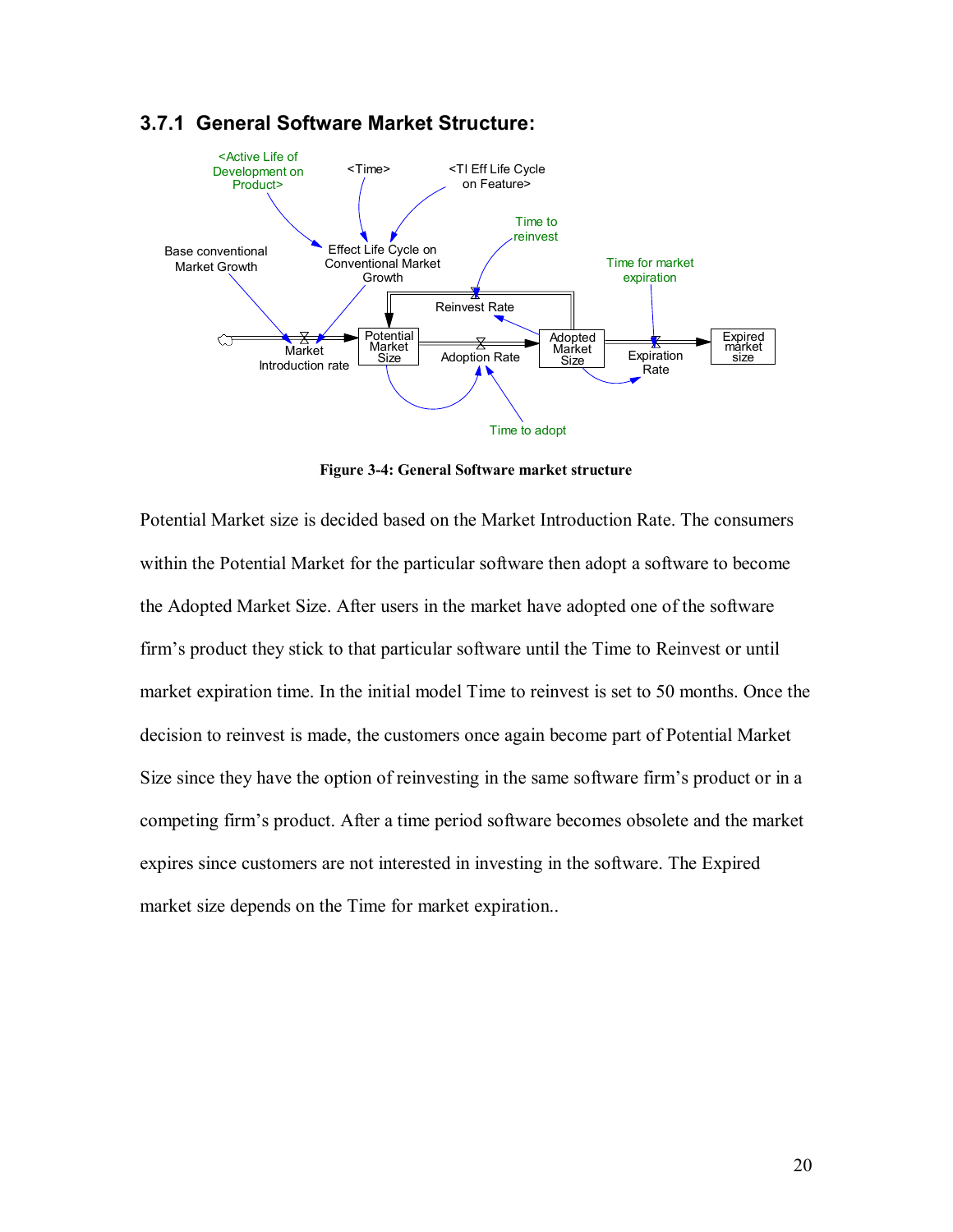

**3.7.2 Software Development:**  3.7.2 Software Development: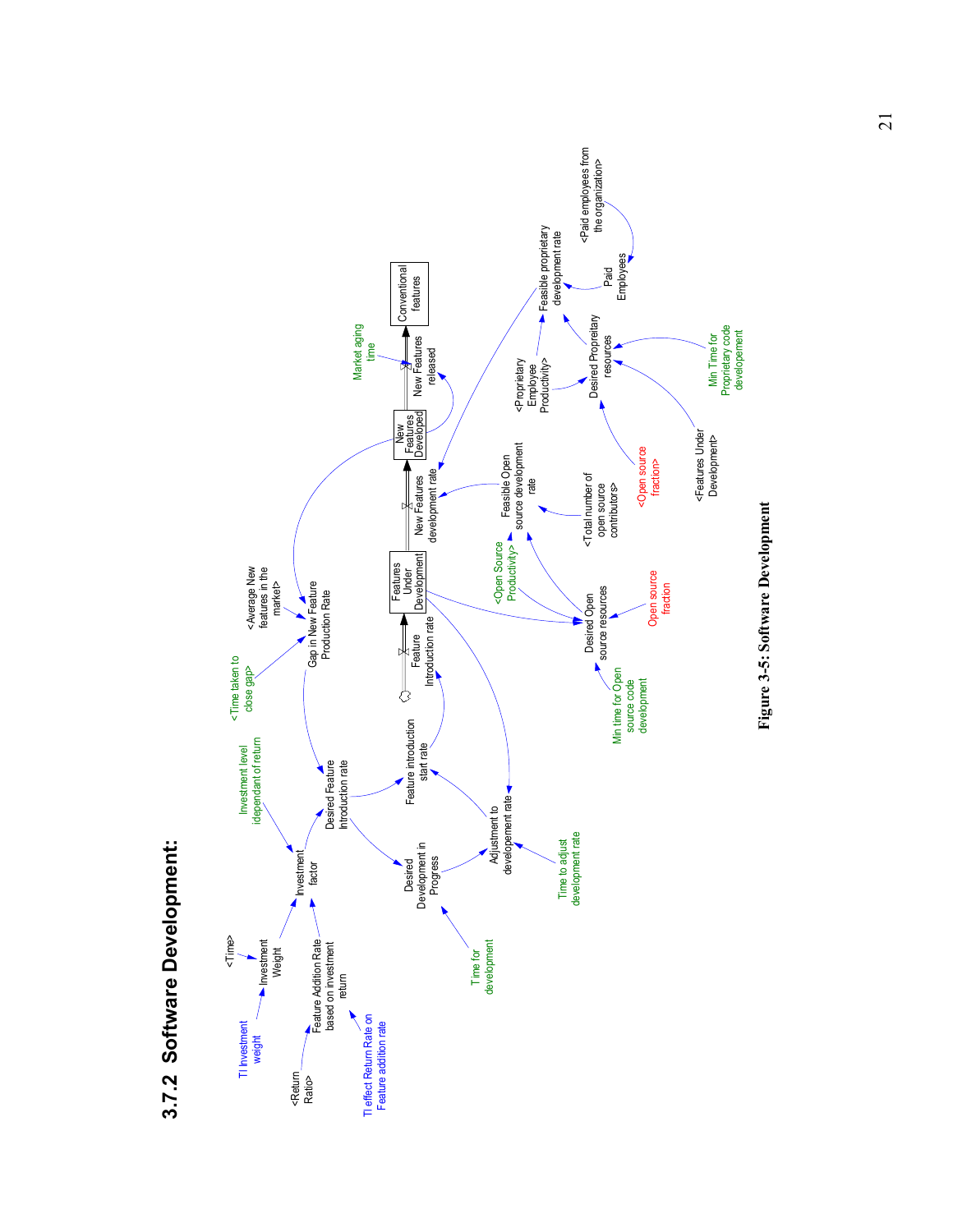The new Feature Introduction rate mainly depends on the demand for new features in the market. The software developing organization decides on the number of features to develop based on the Return Ratio and the Gap in New Features in the market. The return ratio indicates what fraction of the total cost the organization was able to create as its revenue. If the fraction is less than one it indicates that the revenue was less than the total cost (the organization has reported a net loss). For a profitable project the return ratio will be greater than one.

Return Ratio= Total Revenue/Total Cost **...Equation 3-2**

When the Return Ratio is greater than one the organization will want to close the gap in new features between the competing software products. If the Return Ratio is less than one it indicates low demand for the software and the organization will decide to close the gap partially. This decision is made using the following look up table function:



**Figure 3-6: Effect of Return Ratio on feature addition rate**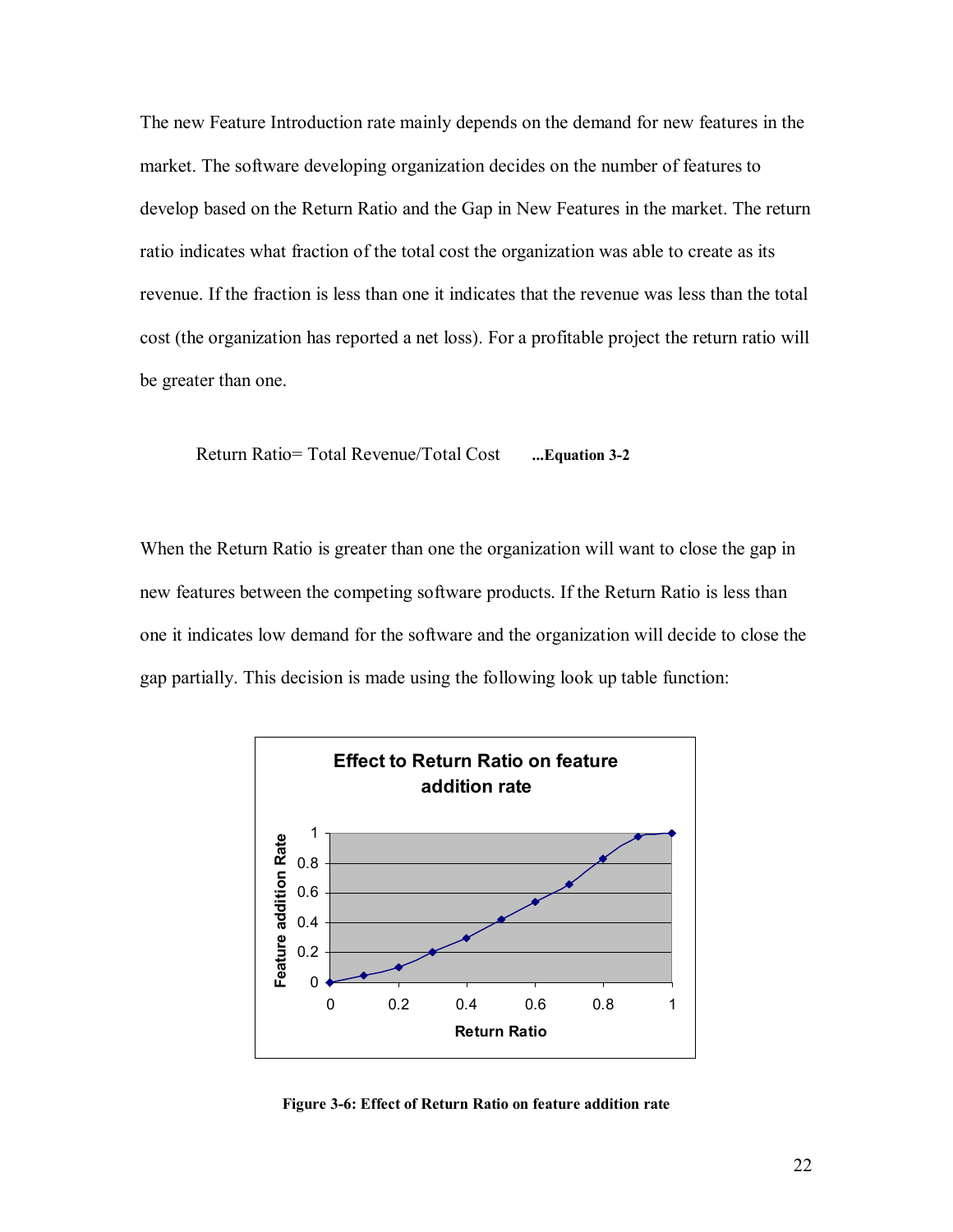The gap in the New Feature production rate is determined by comparing and finding the difference between the average new features in market and the new features in the software introduced by the particular organization. New feature introduction rate also takes into consideration the gap caused by the development delay.

Gap in New Feature Production Rate=(Average New features in the market-New Features Developed/Time taken to close gap **...Equation 3-3**

The stock, Feature Under Development, converts to New Features Developed based on the New Feature Development Rate. This development rate depends on the proprietary and open source contributors' development rate.

The productivity of the open source contributors will be less than the productivity of the proprietary developers. Open source contributors work on the development process in their spare time and based on their needs. Whereas the proprietary developers paid by the software company work according the organization's schedule to develop the software.

After some time the New features in the market will become Conventional Features. At this point any software in the market will be expected to have those features in them and the features lose their competitive value.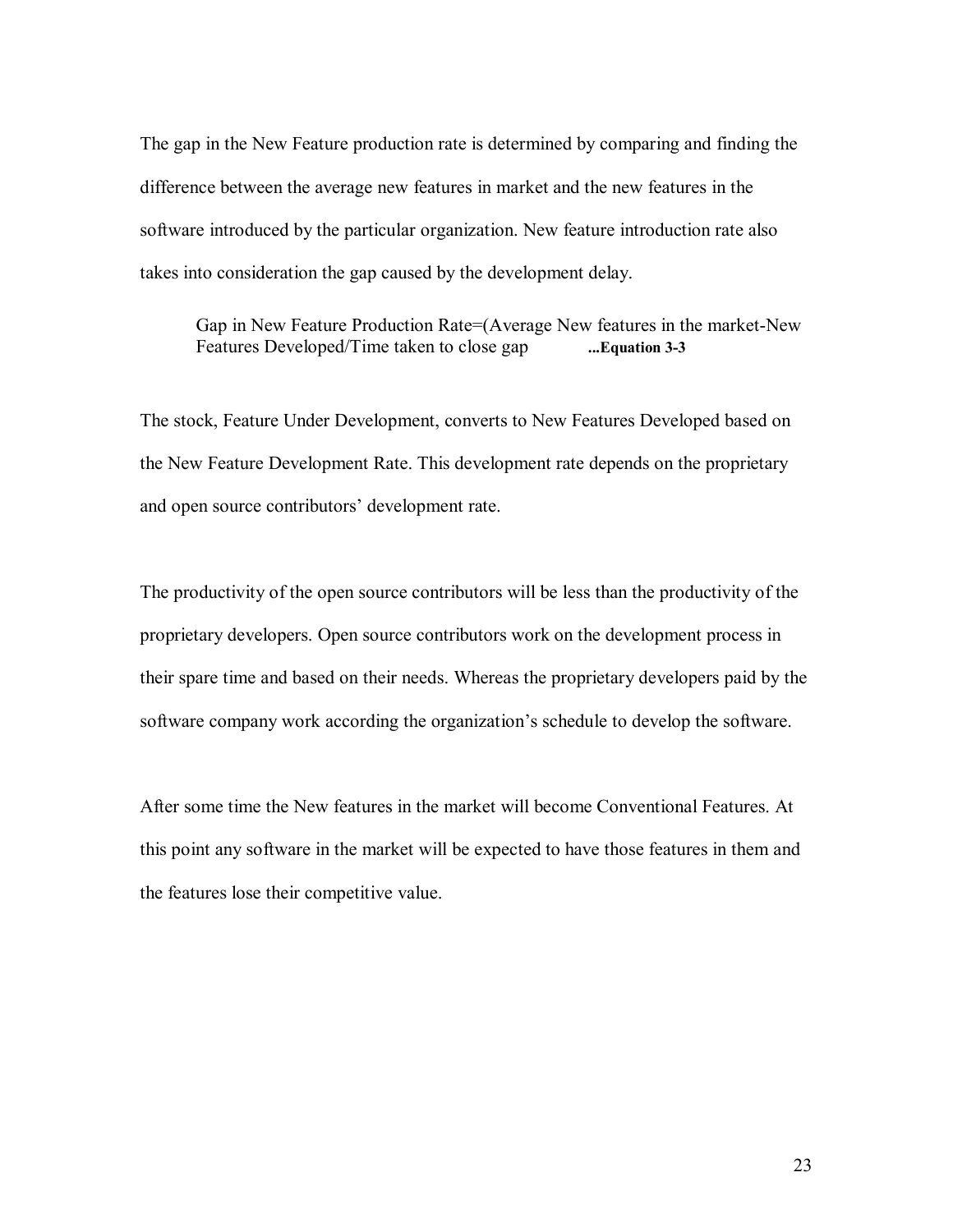

# Figure 3-7: Network Externality **Figure 3-7: Network Externality**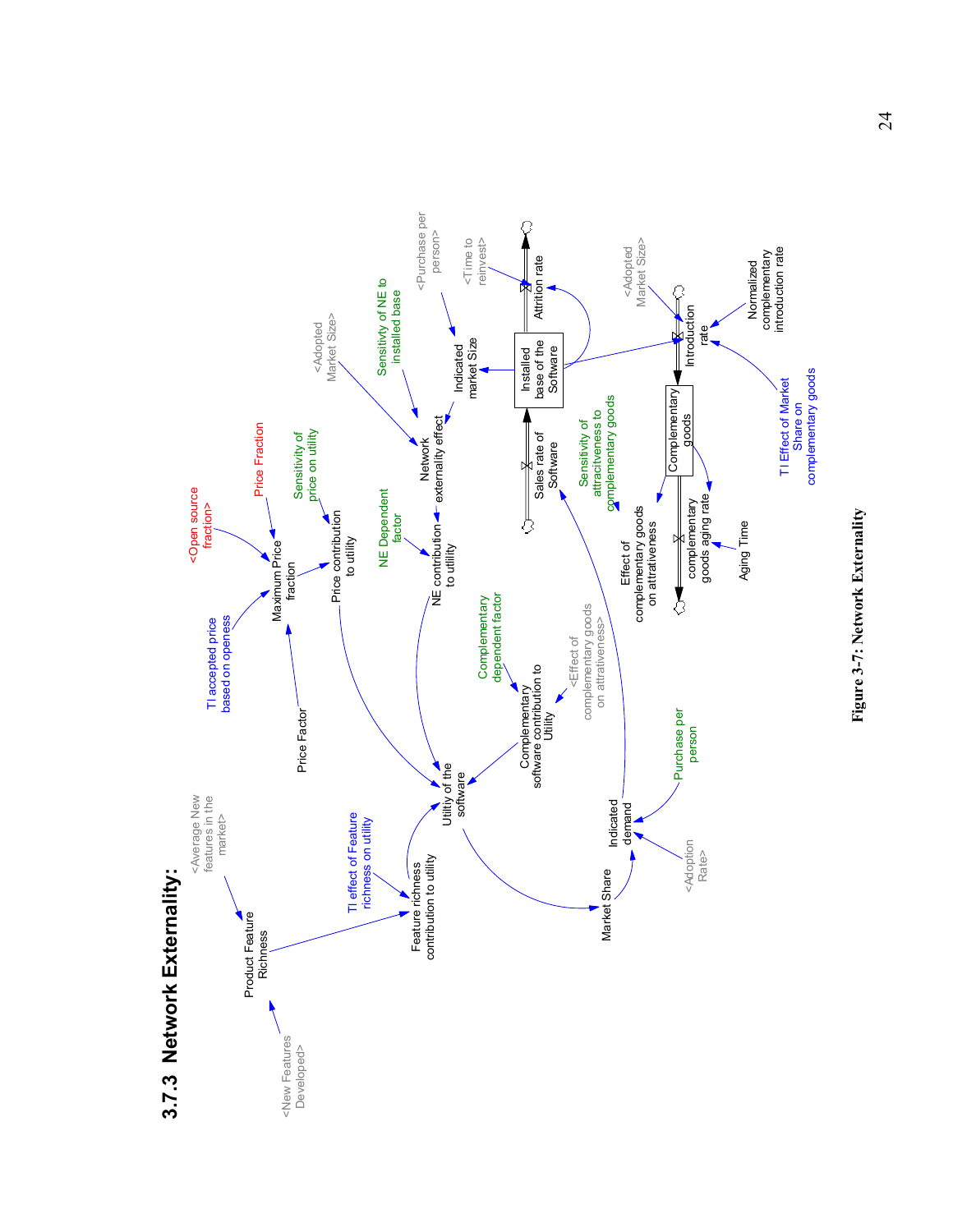Utility of the software:

Utility of the software helps define the market share of the organization. The utility of the software is affected by the feature richness, network externality, complementary products, and price. Potential customers in the market will be interested in purchasing software, which has better functionality, popularity, and lower price. Increased functionality and popularity will increase the utility of the product since more people will want to purchase the product. But higher price will drive away potential customers decreasing the value of the product.

Utility of the software= NE contribution to utility+ Feature richness contribution to utility-Price contribution to utility + Complementary software contribution to Utility **...Equation 3-4** 

Price Contribution to Utility:

The price of software mainly depends on the Open source Fraction. If an organization decides to open certain percentage of the software to the community they will have to decide the price based on the level they decide to keep open. The model uses the following look up function to determine the price of the software based on the openness: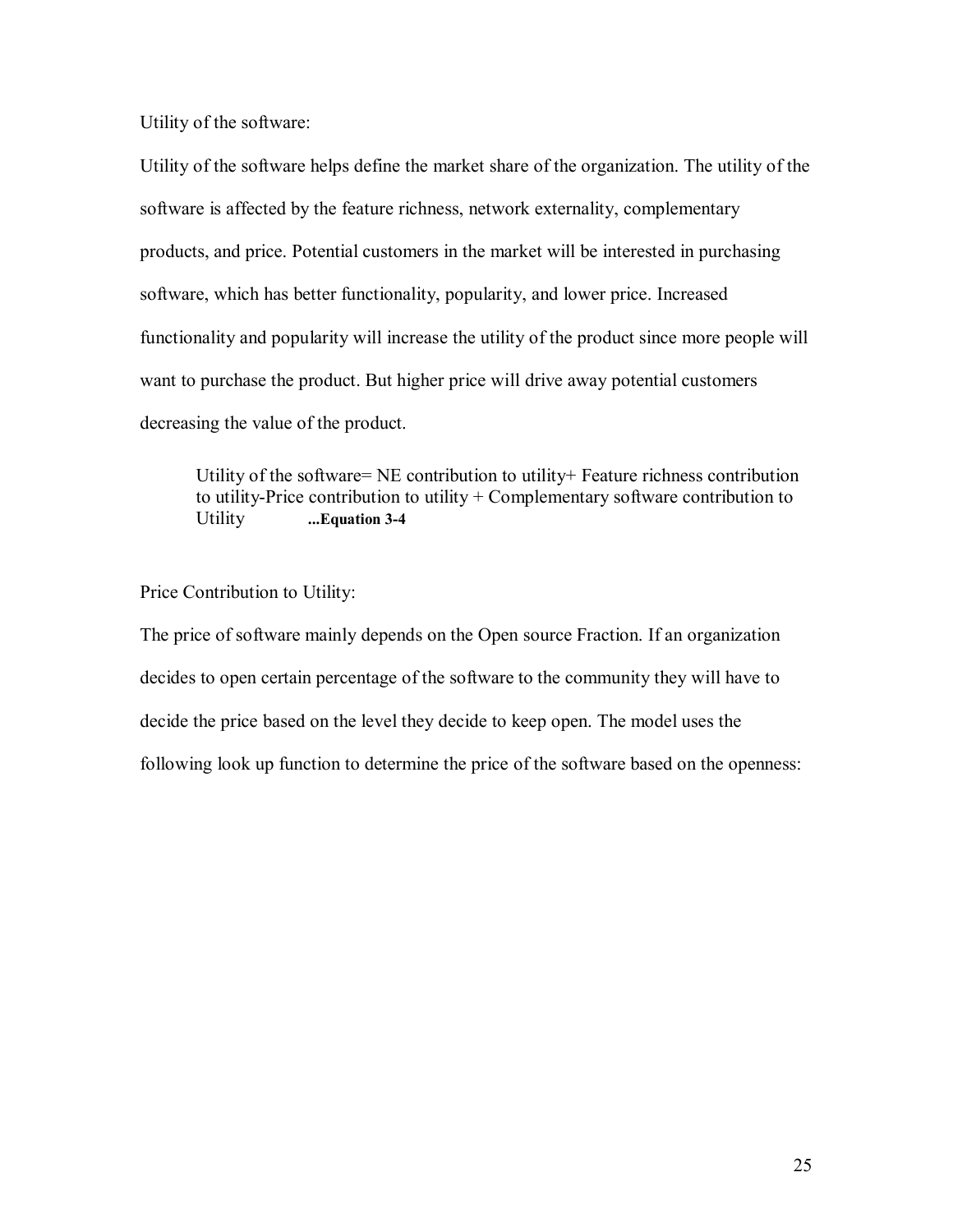

**Figure 3-8: Accepted price based on openness** 

If an organization decides to open a very small percentage to the public it would not affect the price drastically since the developers do not have access to main parts of the code for free. At the same time if that organization decides to open majority of the software code, the price of the software will drop drastically since the developers can modify the open codes to create another free version of the software.

The Management can decide the actual price fraction based on the strategy they decide to follow. Price fraction, a variable between 0 and 1, allows the management to change pricing strategy. The model captures the price contribution to the utility as a function of the Price fraction decided by management, Sensitivity of price to utility and the Price factor. Sensitivity of price to utility and Price factor determines the market sensitiveness to the price of the software.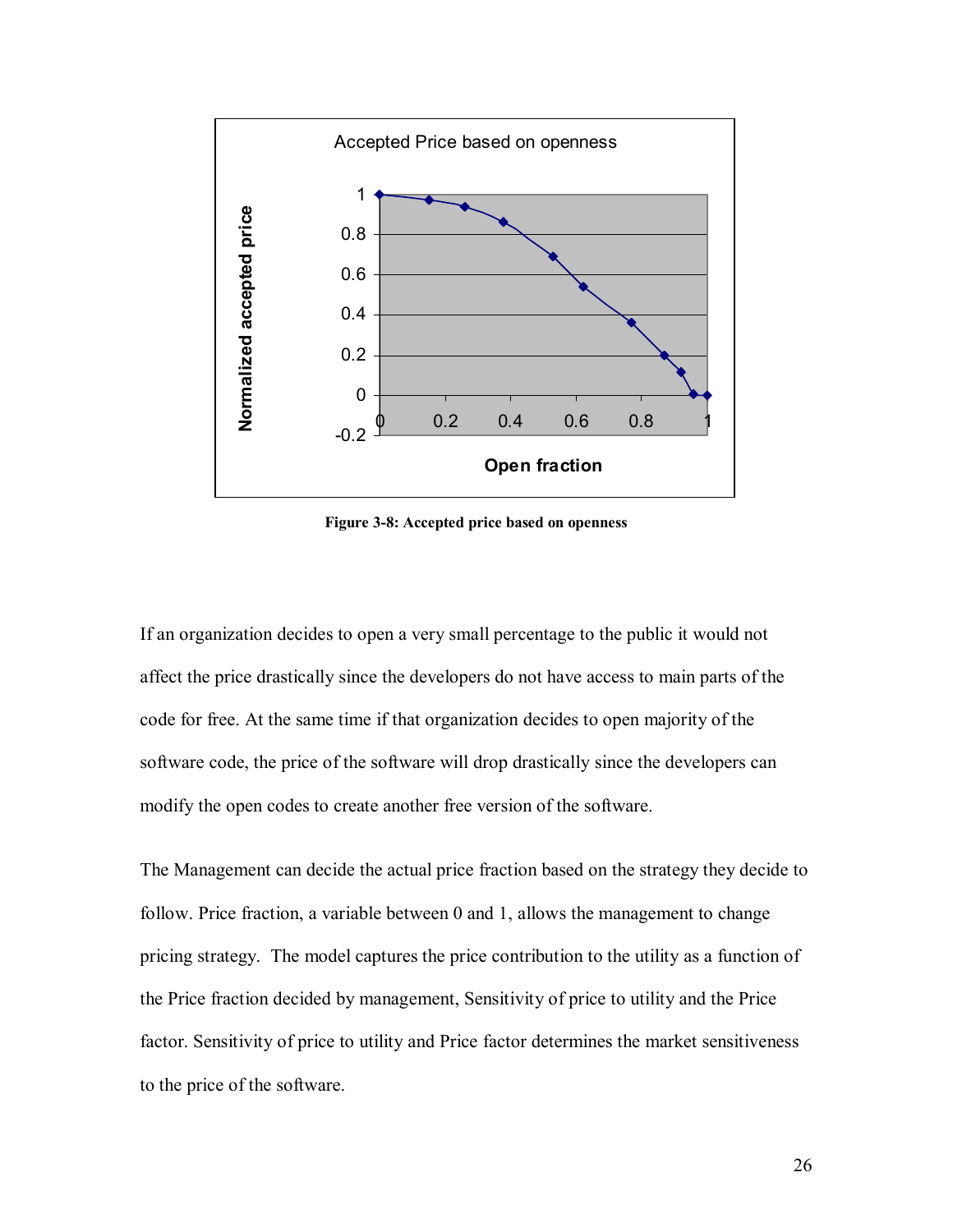Price contribution to utility=Price Factor\* (Min(Price fraction decided by management[Software]^Sensitivity of price on utility),0)) ...Equation 3-5

Product Feature richness contribution to utility:

Product feature richness is determined by comparing the New Features developed by the organization and the Average new features in the market. The software will be considered to have a higher feature richness when the ratio of the two variables (the New Features developed by the organization and the Average new features in the market) is greater than one. When the feature richness of the software is less than the average feature richness of its competitor's software its contribution to utility will be minimal since the customers will prefer to buy a software with better operational functions. But after certain level of increase in the feature richness the utility will not be affected since having too many features will result in some features being not used by the common customers. The feature richness contribution to the utility follows a S-shape function.



**Figure 3-9: Impact of feature richness on utility**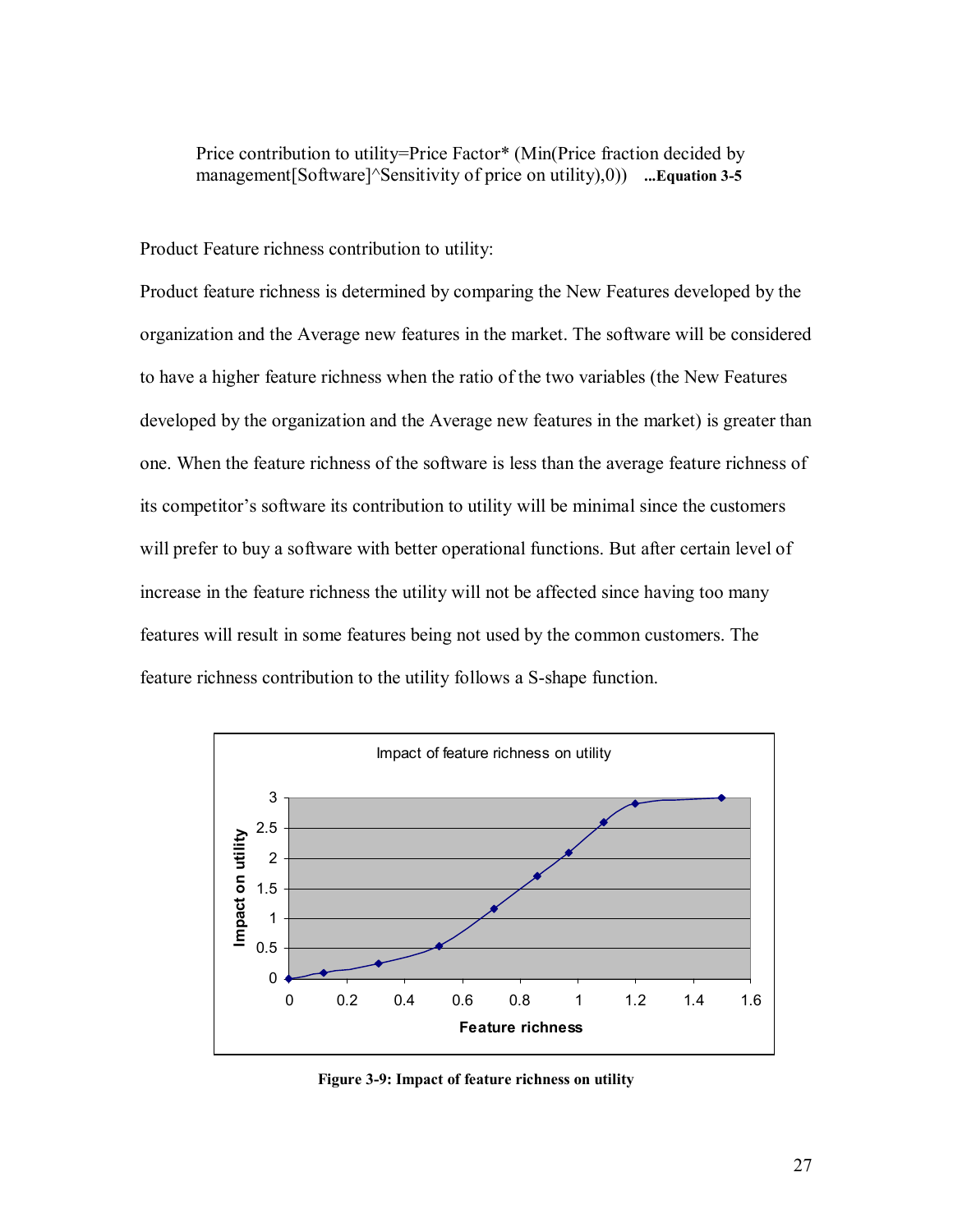Network Externality contribution to utility:

Popularity of a software product has a great impact on its market share. When a software product becomes popular over its competitors' product it becomes the standard product of the market and more potential customers will be motivated to purchase that software. Also the current users will help to increase the popularity of the software through word of mouth. The model captures this dynamics by assessing the popularity of software by comparing the Indicated market Size with the Potential Adopters and finding its ratio. The Indicated market size defines the number of customers using this particular software. This value is determined by the 'Installed base of the software' stock variable. Installed base of the software is the number of units being used in the market by the consumer. This stock variable depends on the Sales rate and Attrition rate. The Sales rate depends on the market share of the organization and the Adopted market size. It is assumed that each customer indicated by the market share will buy one unit at any given time. After every Time to Reinvest (50 months) period the customer will deiced to either reinvest in the same software or a different one. This would drain the installed base since the decision to reinvest would make the customer a potential customer for all competing software organizations in the market.

The Network externality effect is calculated in the model by raising the popularity (ratio of Indicated market Size and Adopted Market Size) to the power of Sensitivity of network externality to installed base. Base on the sensitivity factor the externality effect will increase rapidly with the increase of popularity of the software.

28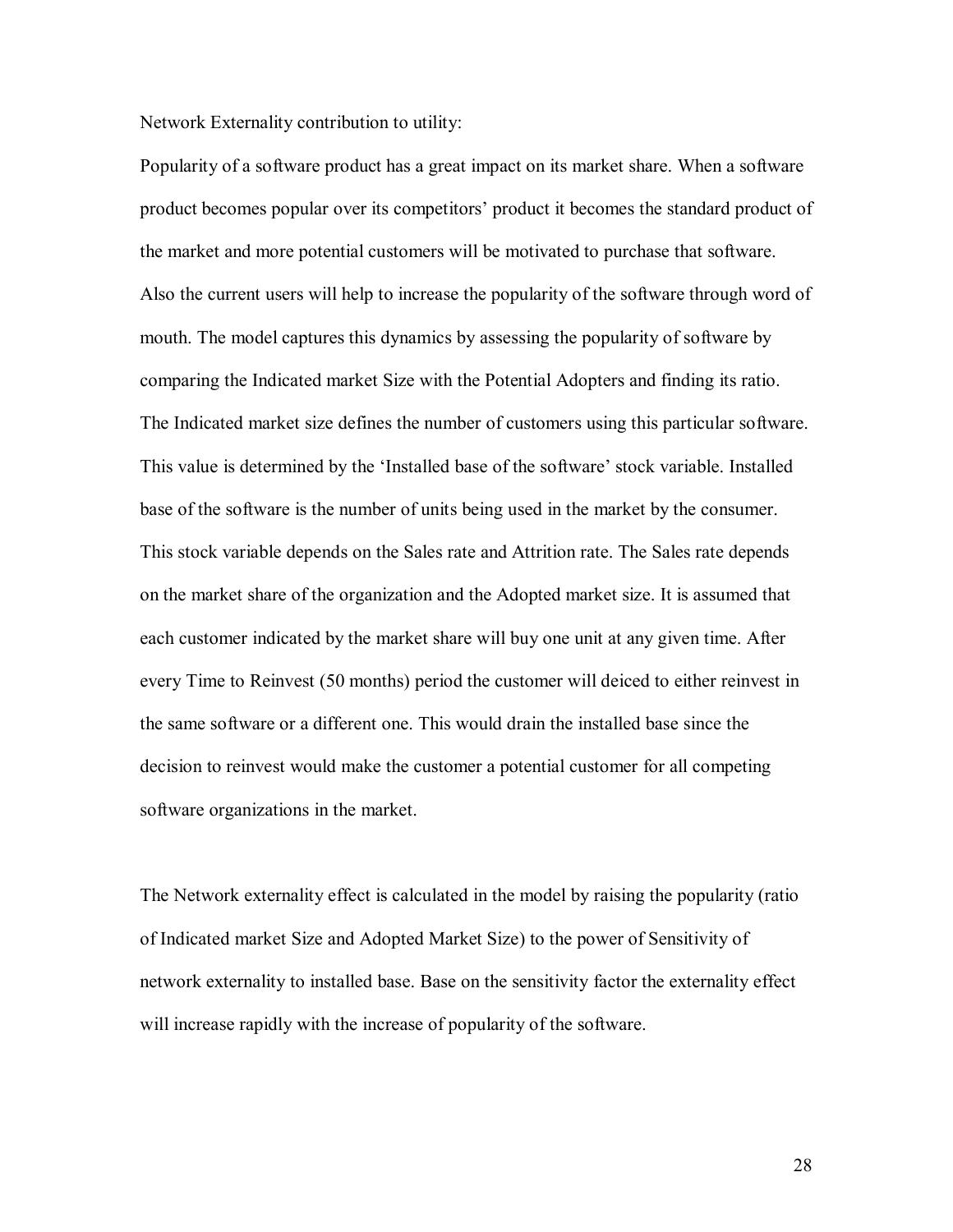Network externality effect = (Indicated market Size/Adopted Market Size)^Sensitivity of NE to installed base **...Equation 3-6**

NE contribution to utility = NE Dependent factor\*Network externality effect **...Equation 3-7**

Effect of Complementary products on utility:

The software's popularity will encourage other kinds of software product developers to create software that are compatible with that particular software. When decisions on purchasing software have to be made by customers, one main factor they would look at is compatibility between popular software products. This could be easily understood in an operating system software market. The most software developers build their software for the most popular operating systems and the customers will purchase the operating systems with the most number of compatible software products. So increasing popularity will increase complementary products and in return complimentary products will increase the popularity of the software even further.

 This concept is captured in the model by a similar structure to that of the Network Externality. Complementary goods introduction rate depend on the popularity of the software (ratio of Indicated market Size and Adopted Market Size) and is calculated using the following look up table: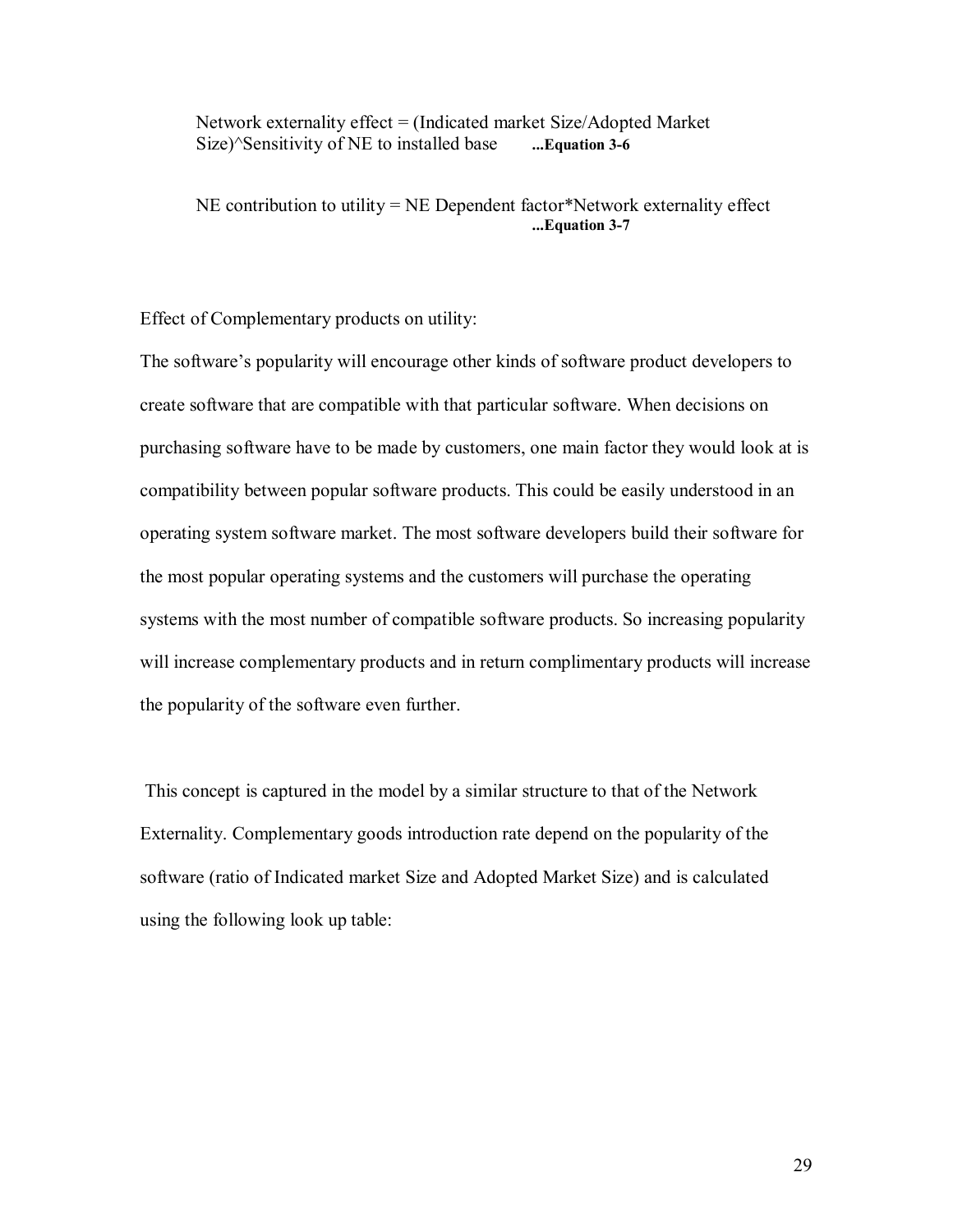

**Figure 3-10: Impact of market share on complementary goods** 

When the ratio of Indicated market Size and Adopted Market Size is low not many developers will be motivated to produce complementary products for the software. But with the increase of the ratio the complementary product introduction rate will increase exponentially.

Market Share:

The market share is formulated as:

$$
M1 = \frac{e^{u1}}{\sum_{n=1}^{n=p} e^{un}}
$$
 ...Equation 3-8

- $\triangleright$  M1: Market share of organization number 1
- $\triangleright$  P: Number of competing software organizations in the market
- $\triangleright$  U: Utility of the software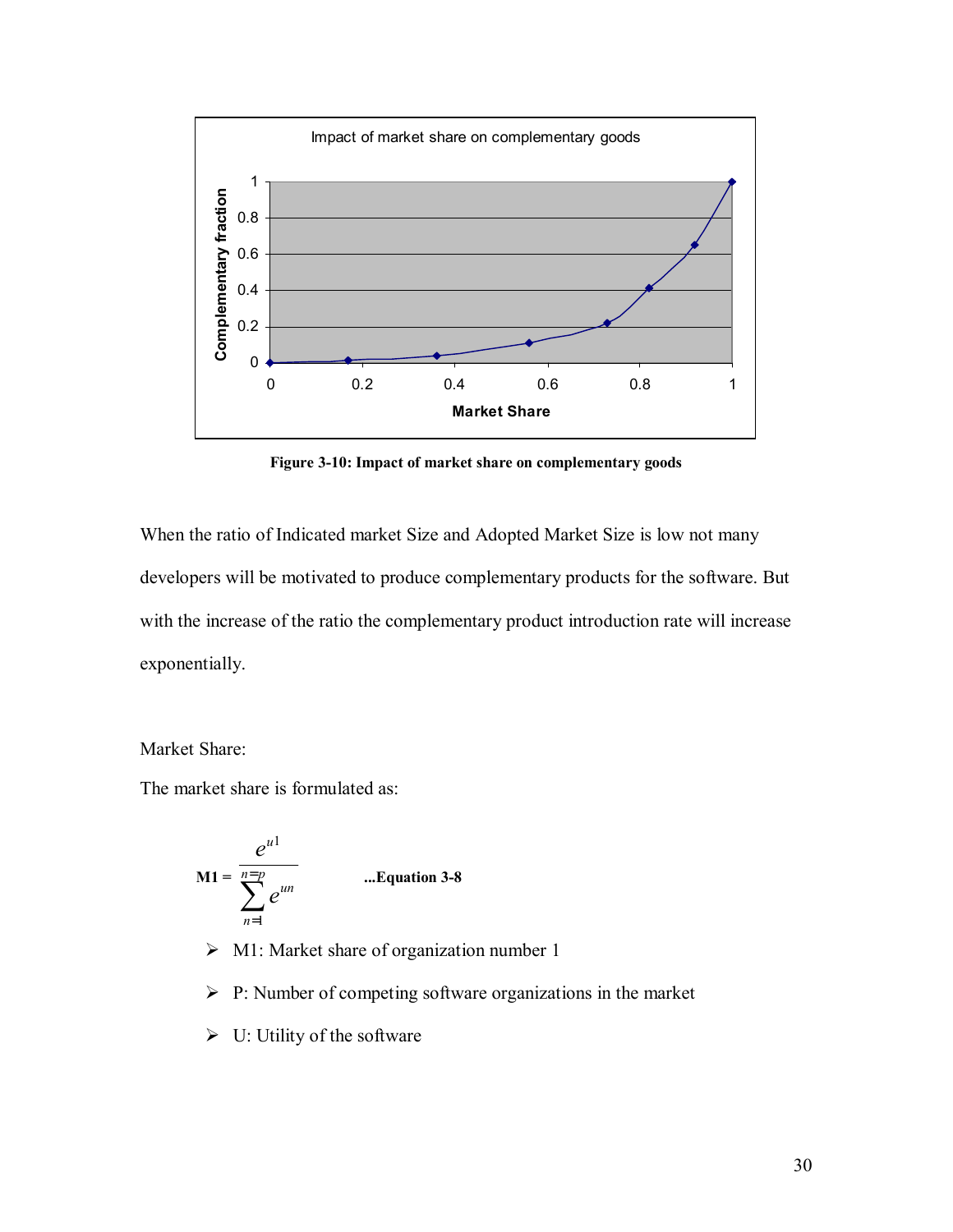This formulation ensures that the organization with high feature richness, complementary products, and Network externalities would attain higher market share compared to its competitors. The increase in price over its competitors would decrease the market share.

### **3.7.4 Paid Employee Structure:**



**Figure 3-11: Paid employee structure** 

The total number of paid employees in the organization is represented by a stock and flow structure. Hiring rate increases the paid number of employees while the Employee Attrition rate decreases this stock. The Hiring Rate depends on the Vacancies created and by Time to fill those vacancies. The Employee Attrition Rate includes the employees leaving the organization for other opportunities and retirement. The hiring process is not an instantaneous process. It takes time to determine the number of desired employees,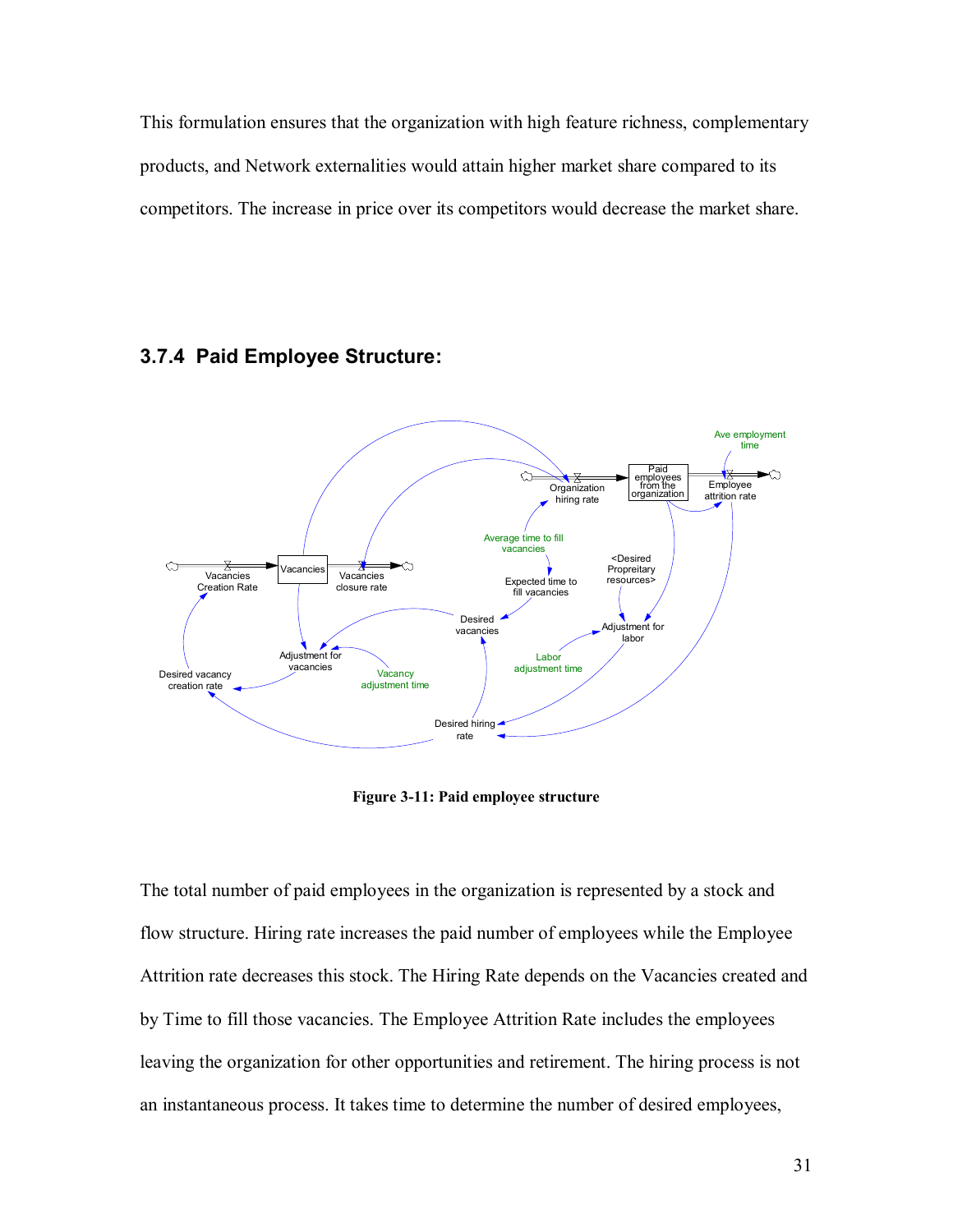advertise, and hire the right candidate. All these delays are captured by the 'Vacancies' stock and flow structure.

Initially the Desired Hiring Rate will be determined by the Desired Proprietary resources and Labor Adjustment time. The Desired vacancy creation rate should take the Desired hiring rate and the Adjustment for vacancies into consideration. The Adjustment for vacancies is created by the hiring process delay in the systems. The graph below shows the behavior of the Desired vacancies and Vacancies. Initially number of Desired vacancy is leading the number of Vacancies due to the fact that organization has realized the need to increase vacancies but they cannot increase it at the same level as Desired vacancy due to the managerial delays. In the latter part when the Desired vacancies decrease it will take time for the organization to adjust the Vacancies accordingly. So when determining the Desired vacancy creation rate the Adjustment for vacancies need to be considered in order for the organization to close the gap in vacancies created by the managerial delay.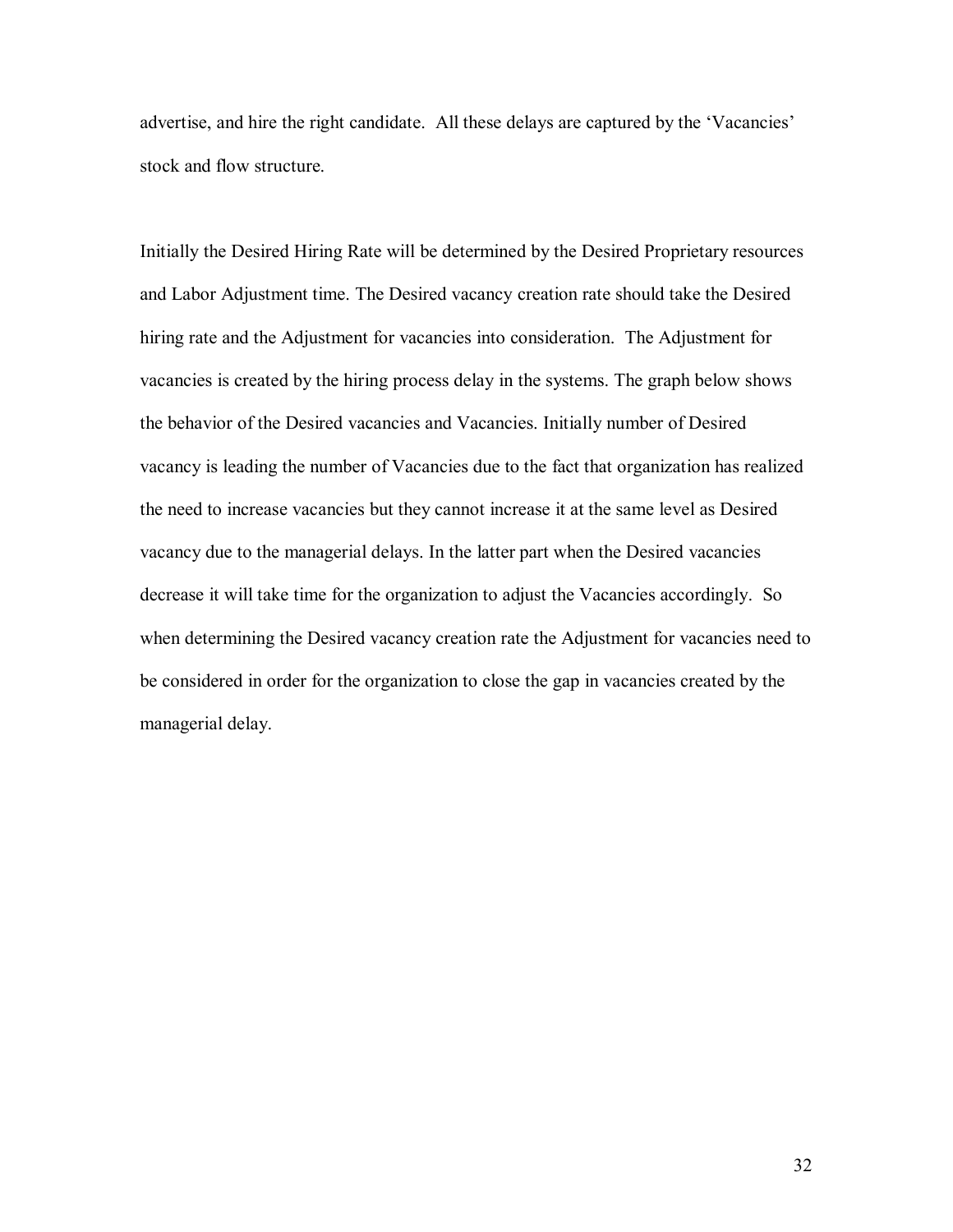

**Figure 3-12: Vacancies Dynamics** 

The organization will close the Vacancy when an employee is hired for that position by the organization.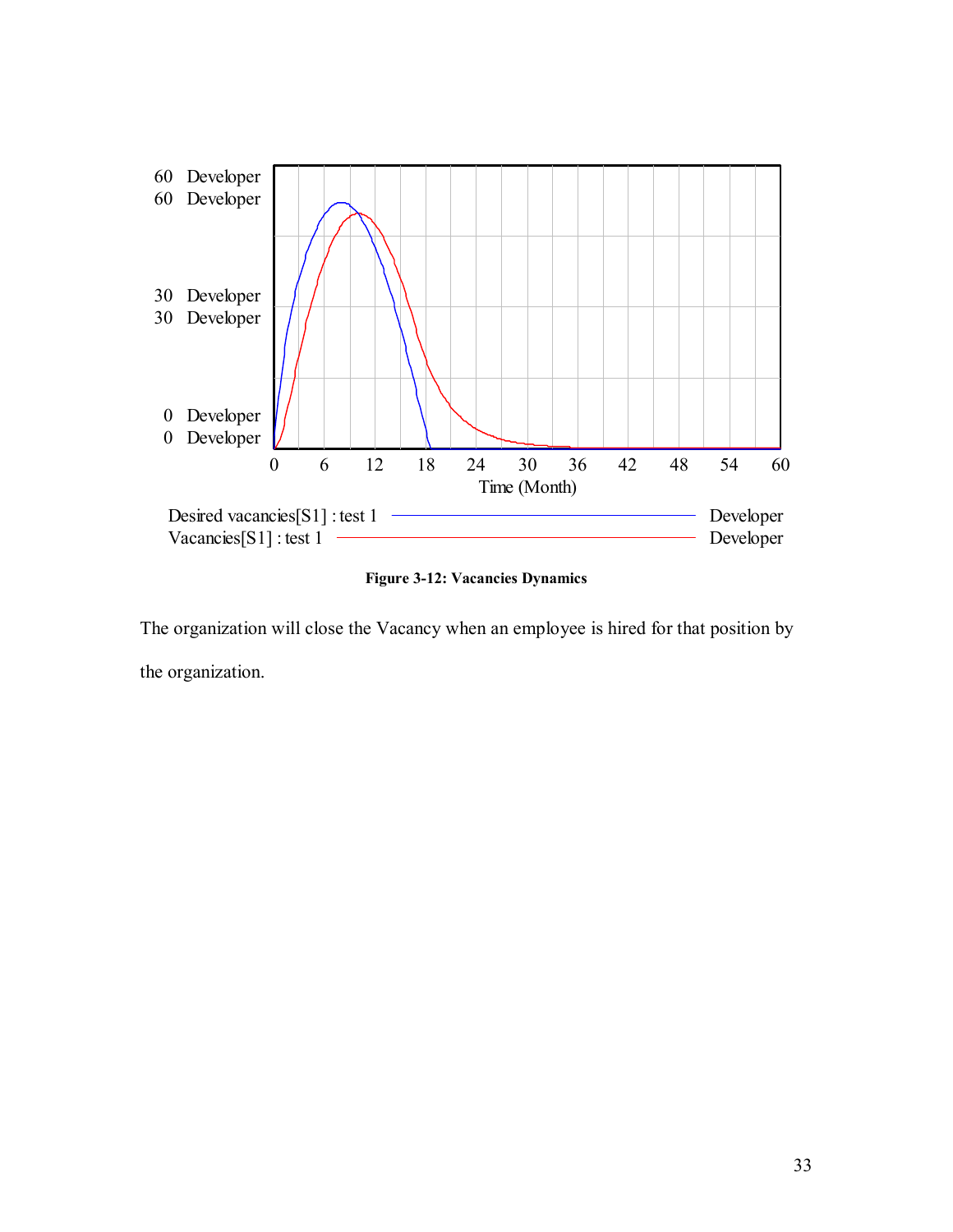# **3.7.5 Open Community Contributors:**



**Figure 3-13: Open Source contributor structure** 

The popularity of the open source projects is the main factor that determines the Total number of open source contributors. The popularity of the software is measured by the number of adopters of that particular software over its competitors. The Externality from users to developers follows an S-shape function with the popularity increase. When the level of popularity is low the open source project will not attract many contributors. At the same time after certain level of increase in the popularity level the level of attraction will not change from its maximum value.

Externality from users to developers[Software]=(1/(1+EXP(-ZIDZ( Indicated market Size[Software], Adopted Market Size)))) **...Equation 3-9**

Increase in developers due to open source base is defined to be the multiplication of number of open source features and the Conversion rate of open source to developers.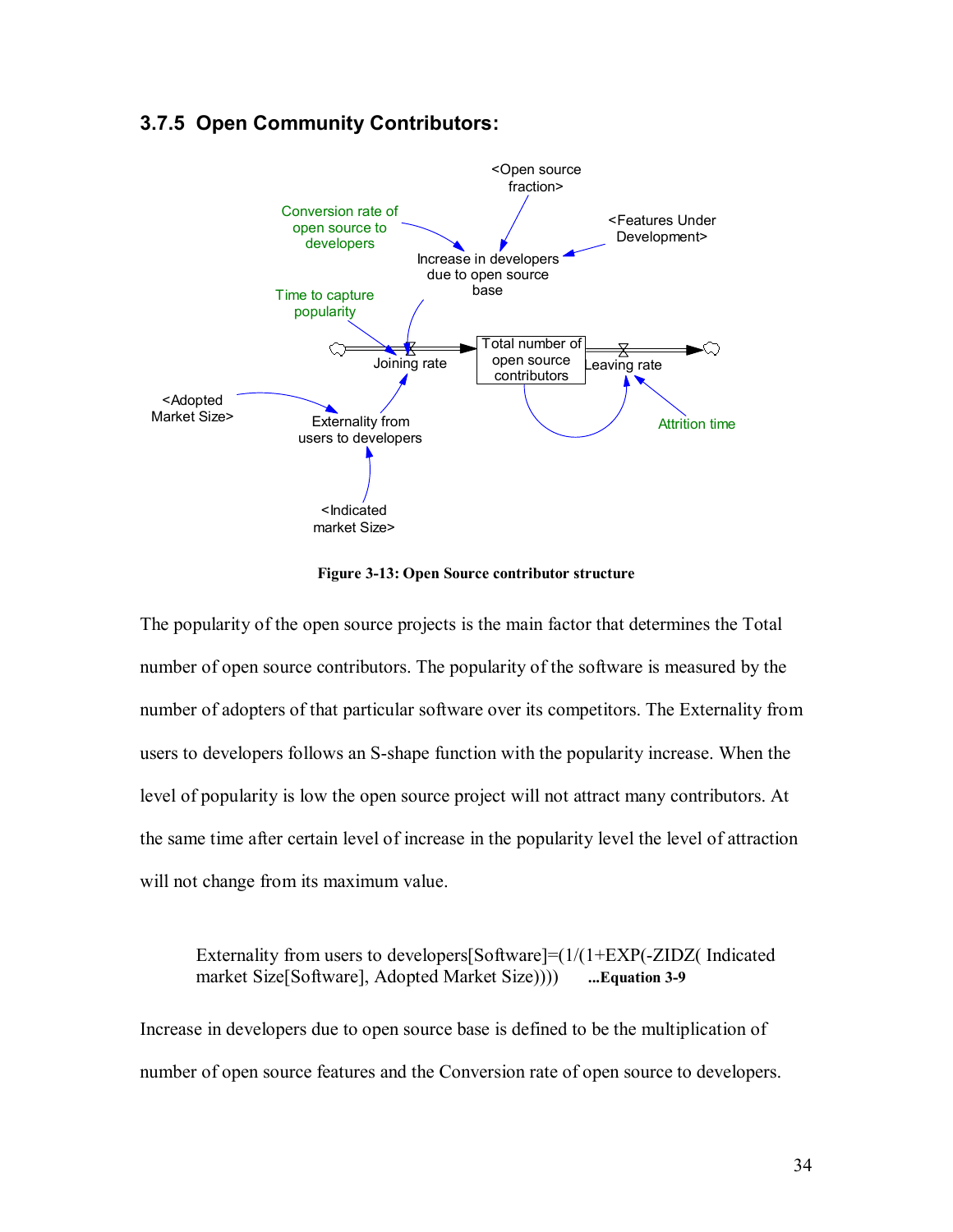Conversion rate of open source to developers defines the number of open source contributors who will be attracted to work on each open source feature (Parker and Van Alstyne 2005).

Increase in developers due to open source base[Software]=Conversion rate of open source to developers\*Features Under Development[Software]\*Open source fraction[Software] **...Equation 3-10**

Joining rate[Software]=Externality from users to developers[Software]\*Increase in developers due to open source base[Software]/Time to capture popularity **...Equation 3-11**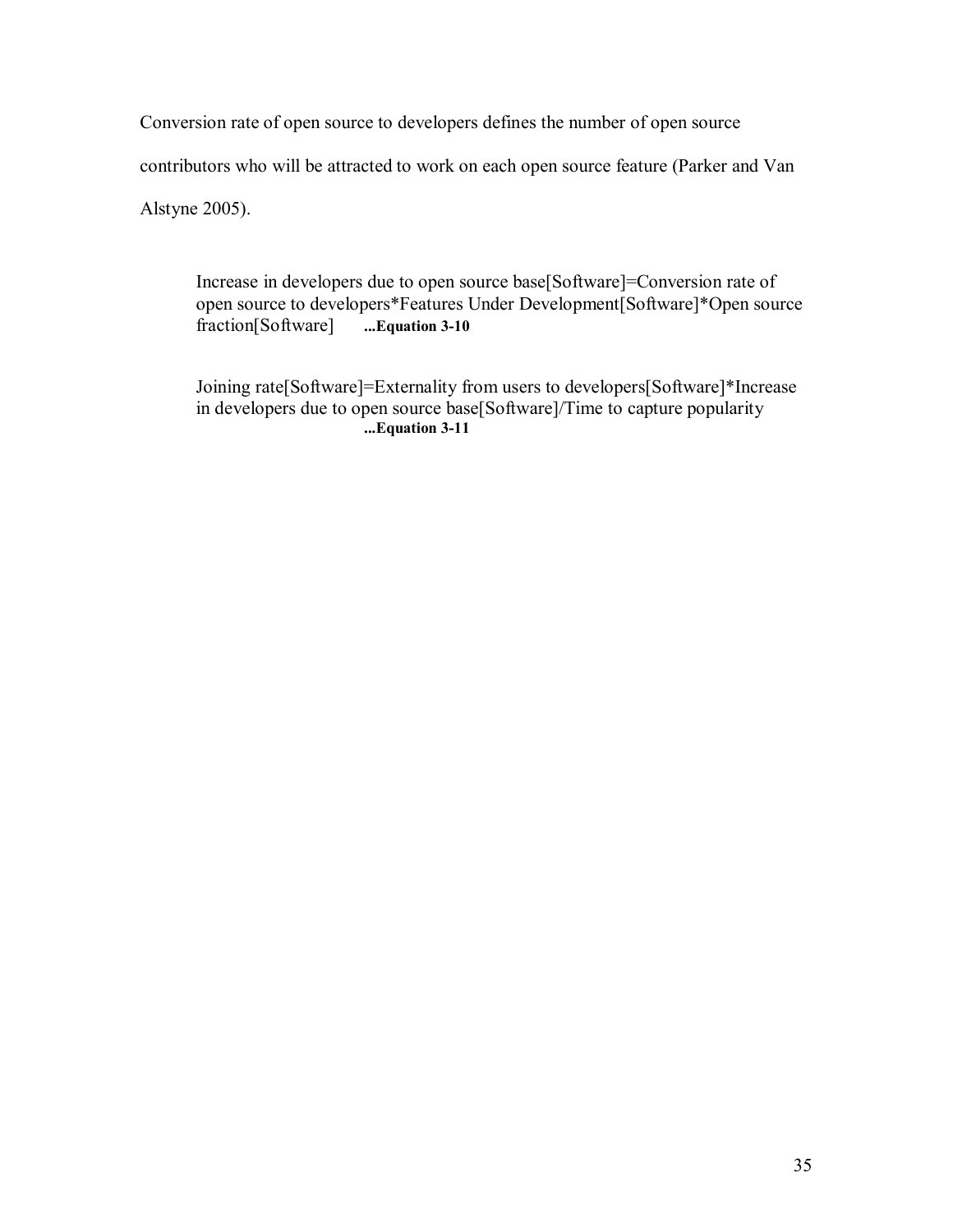## **3.7.6 Financial Structure:**



**Figure 3-14: Financial Structure** 

The organization's only cost comes for labor. This labor cost is calculated by multiplying the total number of paid employees by the average cost of an employee. The revenue of the organization is created through license sales.

Present value is used as the main variable to define the profitability of this project. Net present value is calculated with 8% discount rate.

Present value[Software]=NPV(Total Profit[Software],0.08,0,1)**...Equation 3-12**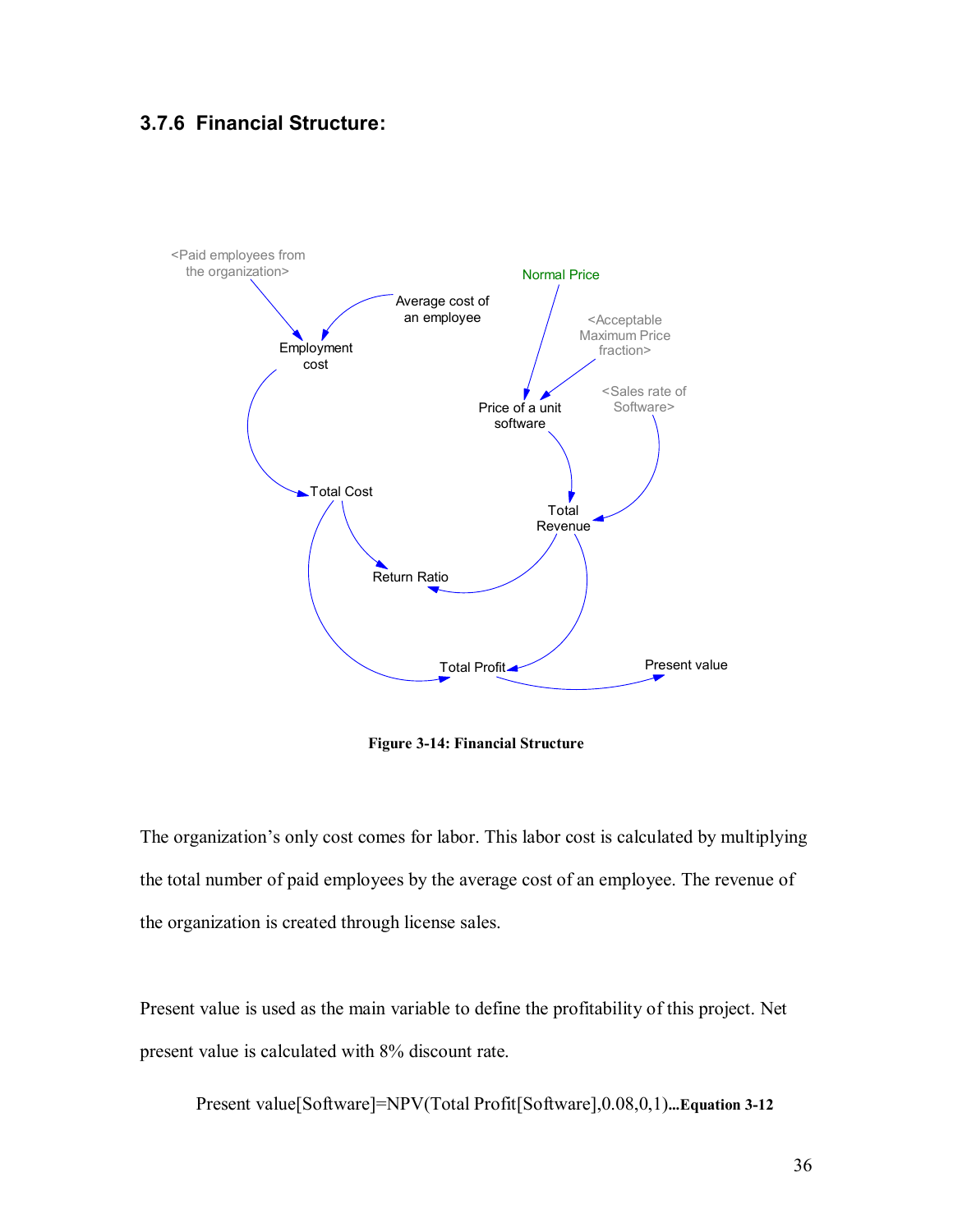Return Ratio[Software]=ZIDZ( Total Revenue[Software], Total Cost[Software]) **...Equation 3-13**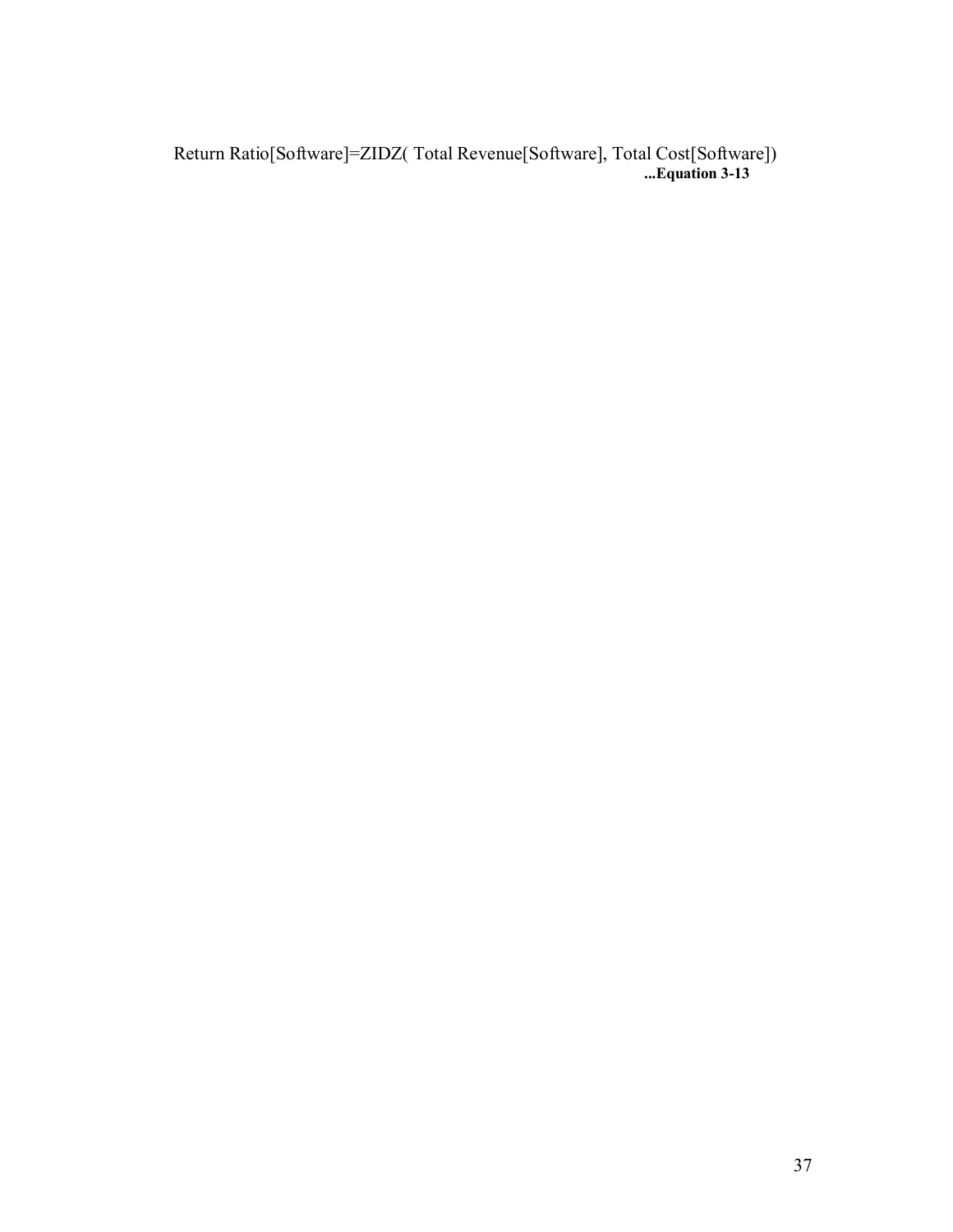# **4 Chapter 4: Results**

The results of the simulations from the model described in Chapter 3 will be discussed in this chapter. The sensitivity of model will be analyzed in the first section of this chapter. The sensitivity analysis will be performed by changing some of the important parameters within the model to observe the changes in Net Present Value (NPV) and the market share value. In the second section, the model will be optimized to find the optimal level of openness and price fraction. For the optimization purpose we will use the optimization tool within Vensim.

## **4.1 Analyzing three firms in competition**

In order to test the behavior of the model we perform a numerical analysis on the model. During numerical analysis the values of variables which affect the model the most are increased and decreased by certain percentage. This would help understand the dynamics of the model.

#### **4.1.1 Software Market competitors with same level of openness**

The three organizations within the market considered are assumed to have the same level of openness. All three organizations maintain 20% openness of their total features to be developed. In this section we analyze the impact of aggressive development, adoption rate, and the impact of sensitive market on a certain software organization.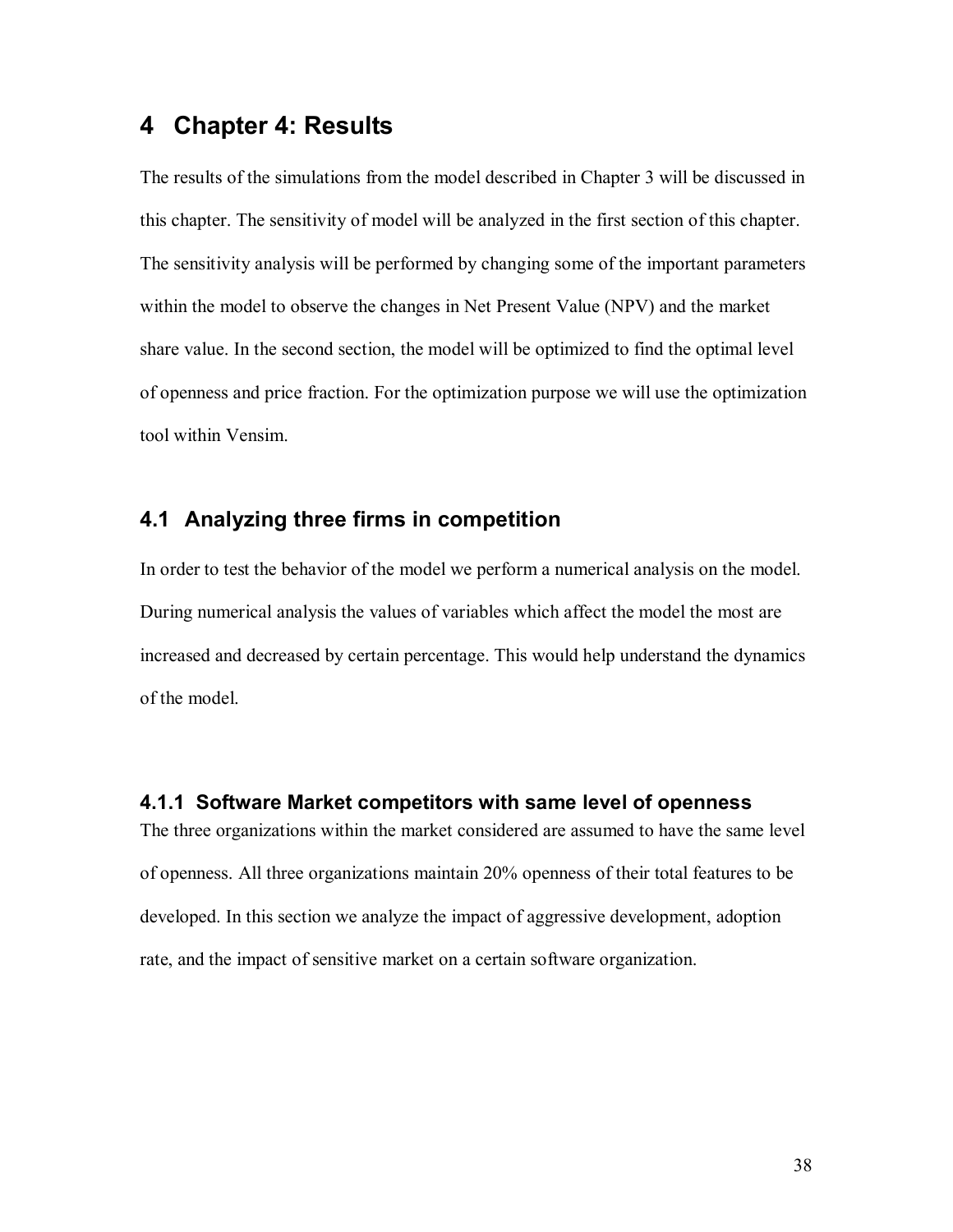### **4.1.1.1 Base Case**

In this market all three competitors will have equal market share due to the similarity in their strategies (similar level of openness). The potential market for these organizations increases at the beginning and starts to decline as time progresses due to the product becoming obsolete. Organizations will stop developing new features around 60 months after all the required new features are added to the software. But the demand of the software will continue for longer timer period since people are interested in buying the software even though they do not upgrade the product. Open source developers working on such projects will leave the project as soon as the organization decides to stop introducing new features to the product.



**Table 4-1: Base Case behavior (S1=S2=S3=0.2)**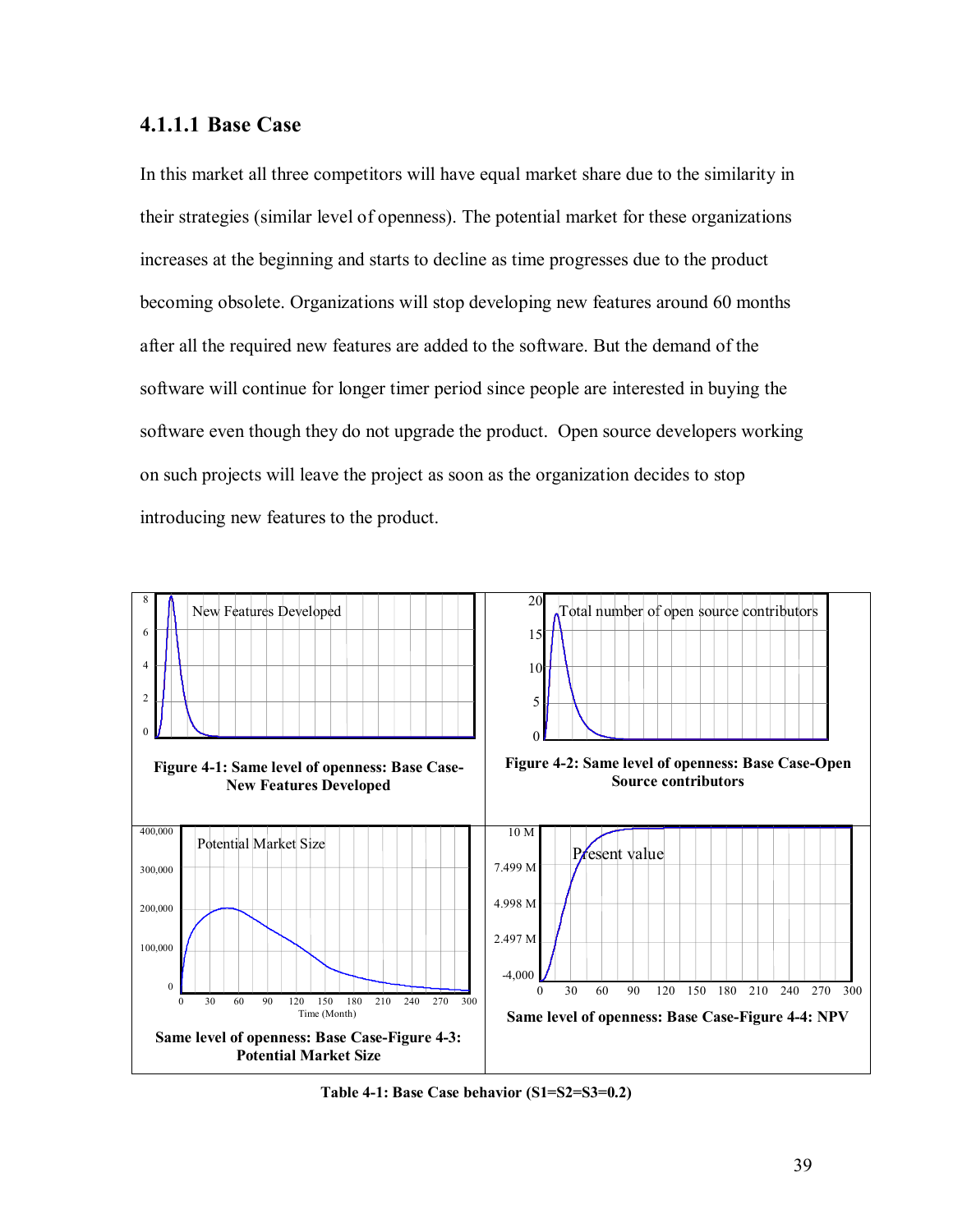#### **4.1.1.2 Impact of aggressiveness in feature development**

Time taken to close gap is the parameter that determines how fast the organization will want to match up to the market competitors' product's average new features. For example virus scanning software will have to add new features aggressively to prevent new virus attacks where as an Operating Systems software can update the new features much slower than the virus scan. The organization can either be aggressive and increase the speed the process of closing gap or be passive and observe the market's behavior before trying to catch up to the competitors.

In Case 1 the organization decides to be aggressive and shorten the Time to close Gap to 5 months. This aggressiveness will immediately increase the feature introduction rate of the organization. The aggressive new feature production will continue until the feature of the software is equal to the average new features in the competitors' software. The adjustment in development will take time due to the development delays in the system. Hence the organization will start to lead the market in new features developed. As shown in Figure 4-1, the lead in the new features will be start to decrease around 14th month and will reach steady state when there is no gap in new features.

This aggressive approach to close gap in new features will create an increase in new features being developed (Figure 4-2). The increase in new features will increase the Feature richness of the software. Software with better functionality will be more attractive for the customers hoping to purchase the software. Hence the utility of the

40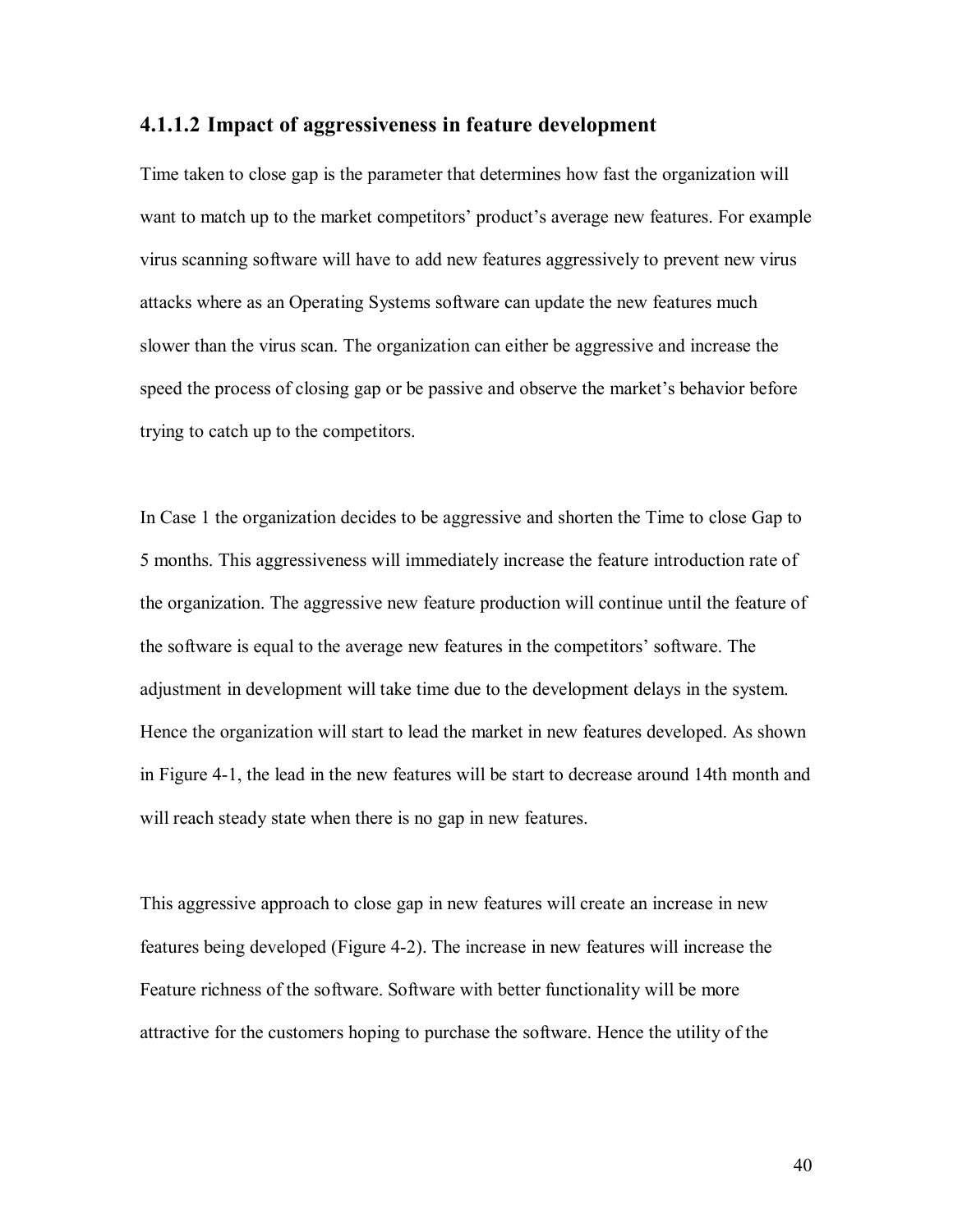software will increase due to the feature richness increase which will result in creating higher marker share.

Increased market share will assure higher installed base for the organization. The increase in installed base will create a better name for the software among the consumers causing a larger impact through network externality. At the same time more complementary software products will start to emerge in the market. The positive reaction from complementary goods and network externality will feedback into the system to increase the market share further.

Increasing market share will increase the total revenue of the organization (Figure 4-5). Initially the profit (for about 8.75 months) is less than the base case due to the higher employment cost. Increased new production will require more paid and open source contributors to work on the development process. This increase in employment will increase the cost and the organization will not be able to recover that cost until 8.75 months from the beginning.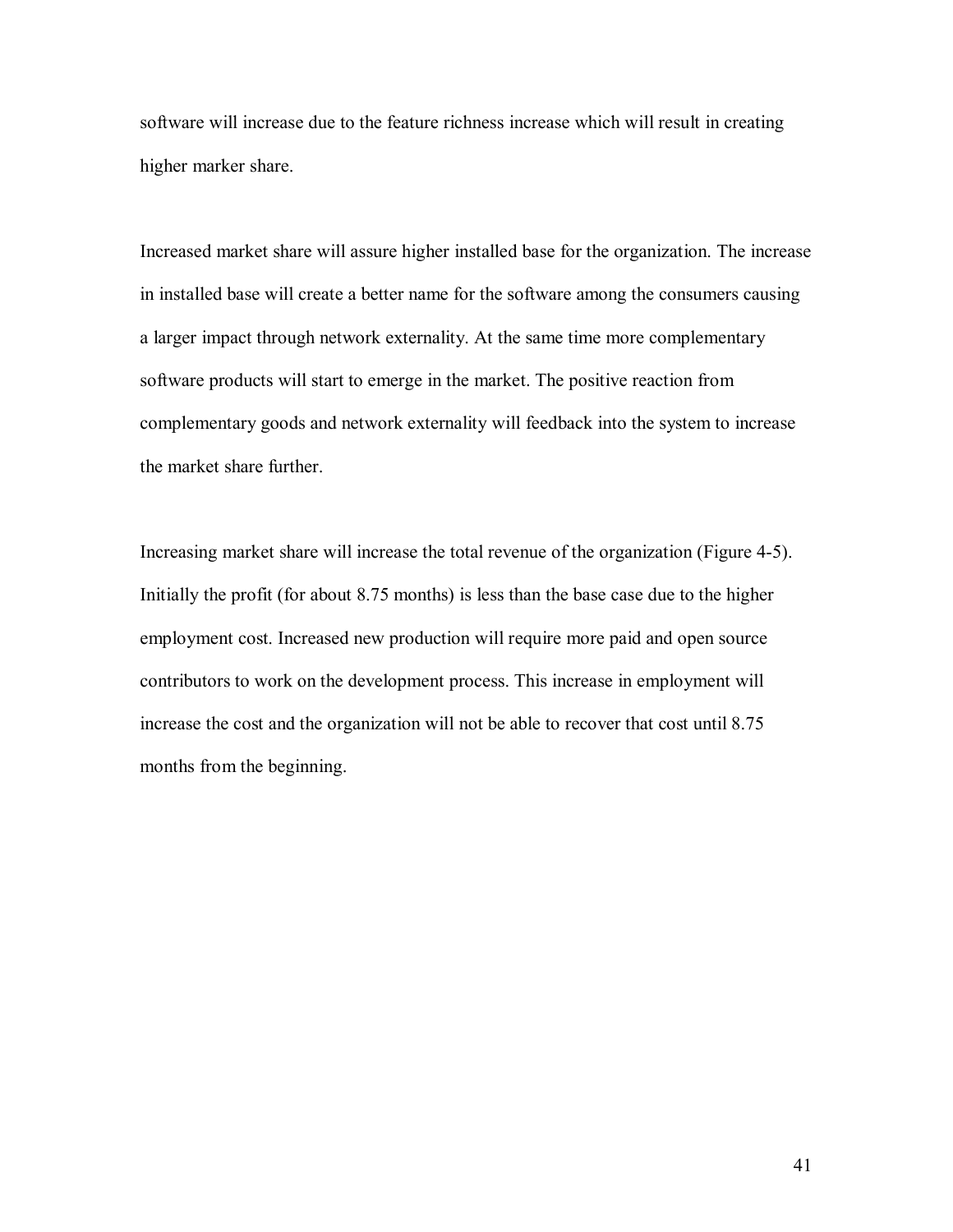

**Table 4-2: Aggressive feature development (S1=S2=S3=0.2)**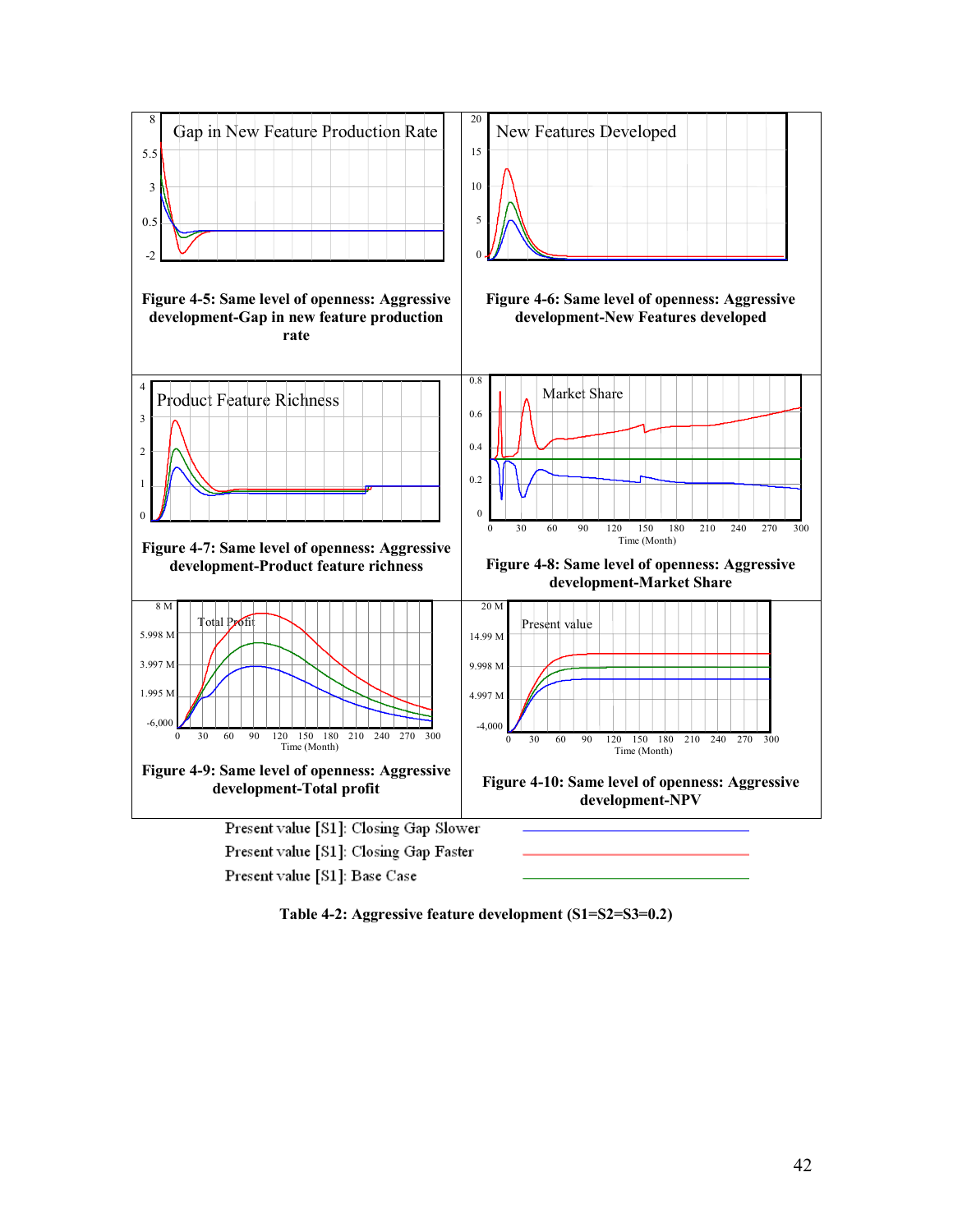#### **4.1.2 Software Market competitors with different level of openness**

In this section the model will contain three subscript values to represent three organizations with different levels of openness. The open source fraction of the three organizations (S1, S2,and S3) are 0, 0.5, and, 0.9 respectively. This section analyze the impact of the aggressive development, adoption rate, and strength of customer network in a competitive market and understand how the competition dynamics affect the entire market.

#### **4.1.2.1 Base Case**

The base case analysis is used to identify how the level of openness affects the variables that contribute to the net present value of the organization.

Organization S1 leads the market in new features developed (Figure 4-17). This is mainly due to the higher development rate of that organization. Organization S1 has the least amount of open source features. Most of their development is done by paid developers who are hired by the organization. Process of hiring paid employees is faster than creating network externality to motivate open source contributors to participate in the development process. This is the main reason for Organization S1 to have a higher development rate initially (for about 13 weeks). After establishing a steady base S2 and S3 are able to create larger network externality to increase the number of open source contributors. Once this is done S2 and S3 are able to overtake the development rate of S1.

The market share of S3 will be higher than its competitors. Since S3 has 80% open source features their product will be sold at a lower price in the market. Initially more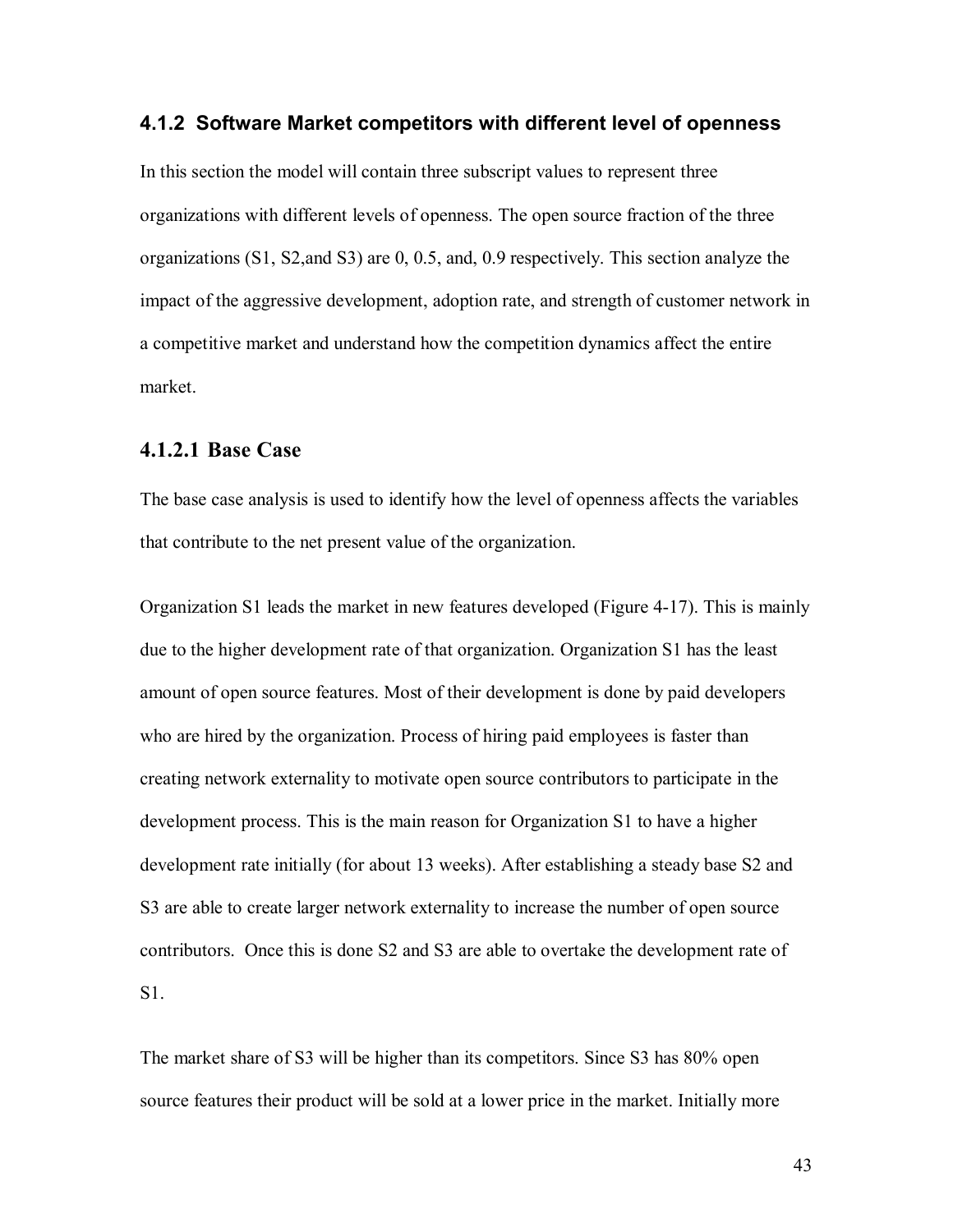customers will adopt this product over its competitors because of its low price. Around 8<sup>th</sup> month organization S3 will lose some of its market share due to the lower feature richness. But will regain the market share once the network externality impact increases to increase the feature richness. S1 will have the lowest market share since the price of the software is higher due to the low open source fraction. This also contributes towards lower network externality impact.

Even with the low market share organization S1 will have higher revenue than its competitors due to higher unit selling price. But the employment cost will also be higher for this organization since most contributors are paid by this organization. Hence the net present value of S2 will be higher than S3 because of lower employment cost.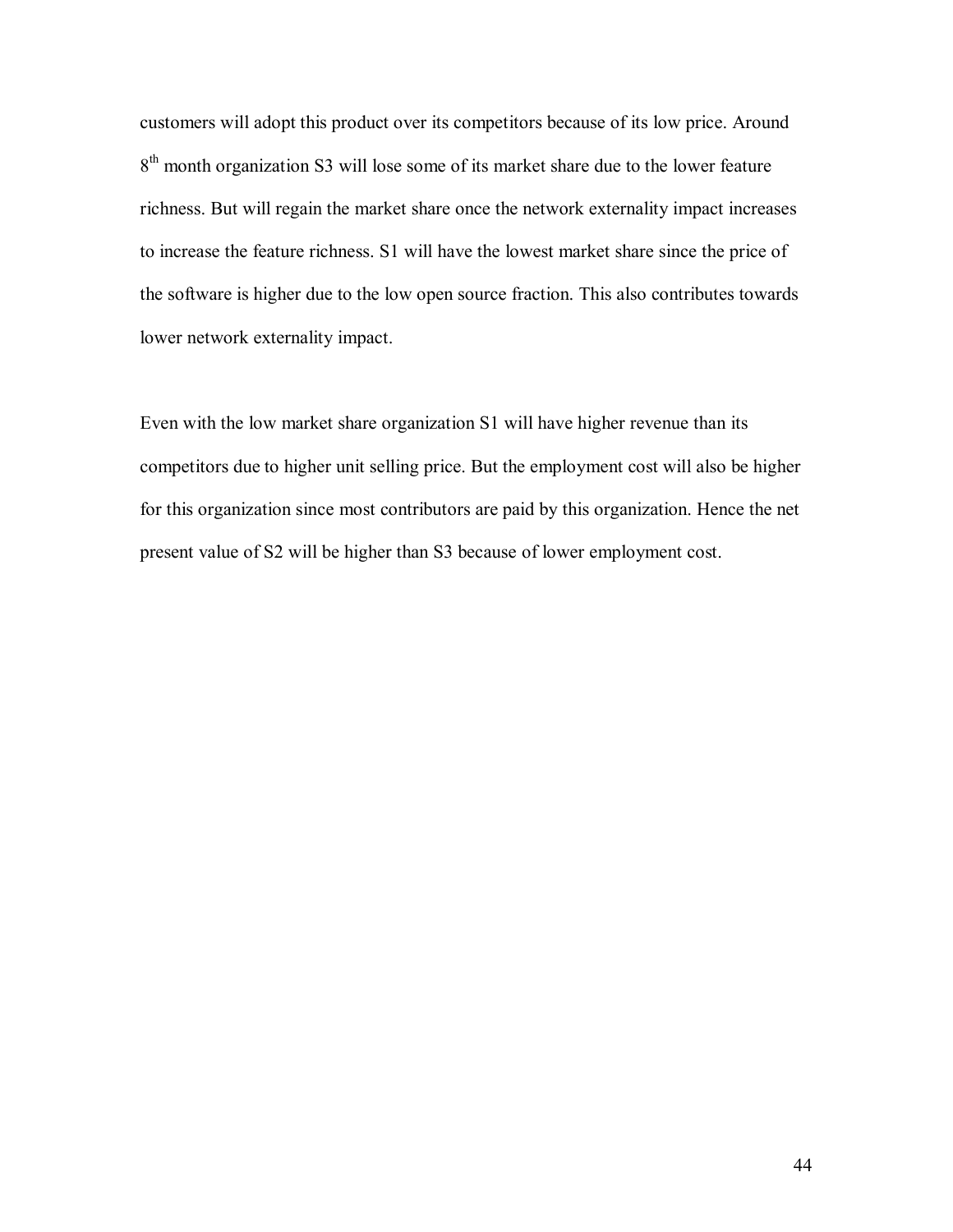

**Table 4-3: Base Case behavior (S1=0, S2=0.5, S3=0.9)**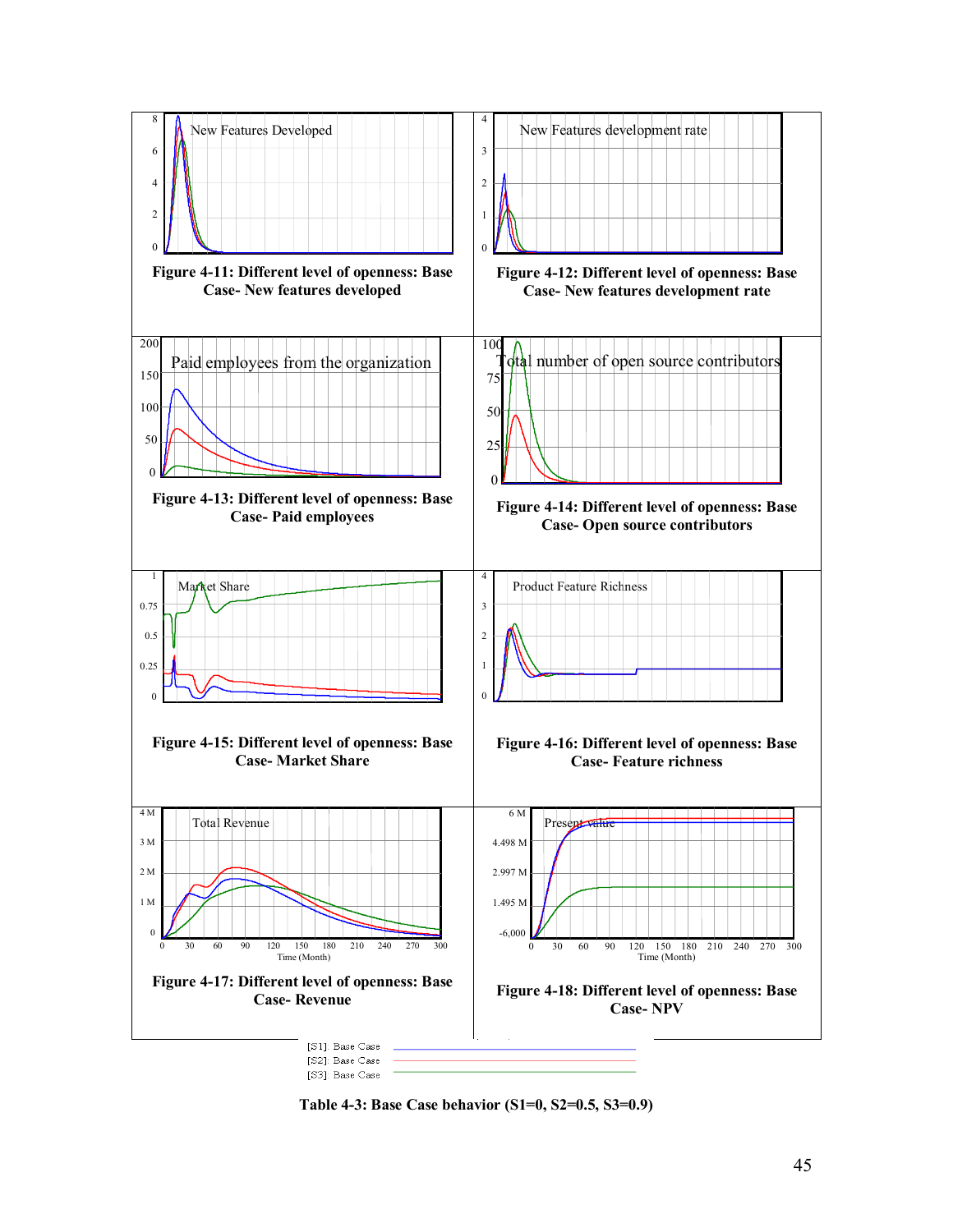#### **4.1.2.2 Impact of aggressiveness in feature development**

The aggressiveness in feature development is represented by 'Time to close gap' variable in the model. If any organization decides to be aggressive in developing new features and lead the market in new features they need to reduce the value of Time to close Gap variable. This way the organization is able to catch up to the markets average new features in shorter time and increase its feature richness.

In a market where are three competitors with different levels of openness  $(S1=0, S2=0.5,$ S3=0.9) being aggressive and trying to close the gap faster will impact organization S1 the most. When the organization is being aggressive in closing gap they need to hire more employees at the beginning. This would increase the employment cost of the organization. The organization with less open fraction depends mainly on their paid employees to deliver productivity. The organizations with open source developers are able to catch up using their free community resources and limit the employment cost. The excess revenue created through this aggressiveness is negated by the employment cost. The organization with higher level of openness will be impacted less in this case.

When the organization reacts less aggressively to close the gap in new features they can hire employees at a less rate from the beginning of the project and cut down the employment cost. At the same time this would decrease the revenue of the organization. As time progresses the organizations with open source method will be able to gain developers from the community to increase the development rate and catch up to the market. The revenue created through this method will be less but the profit will be higher

46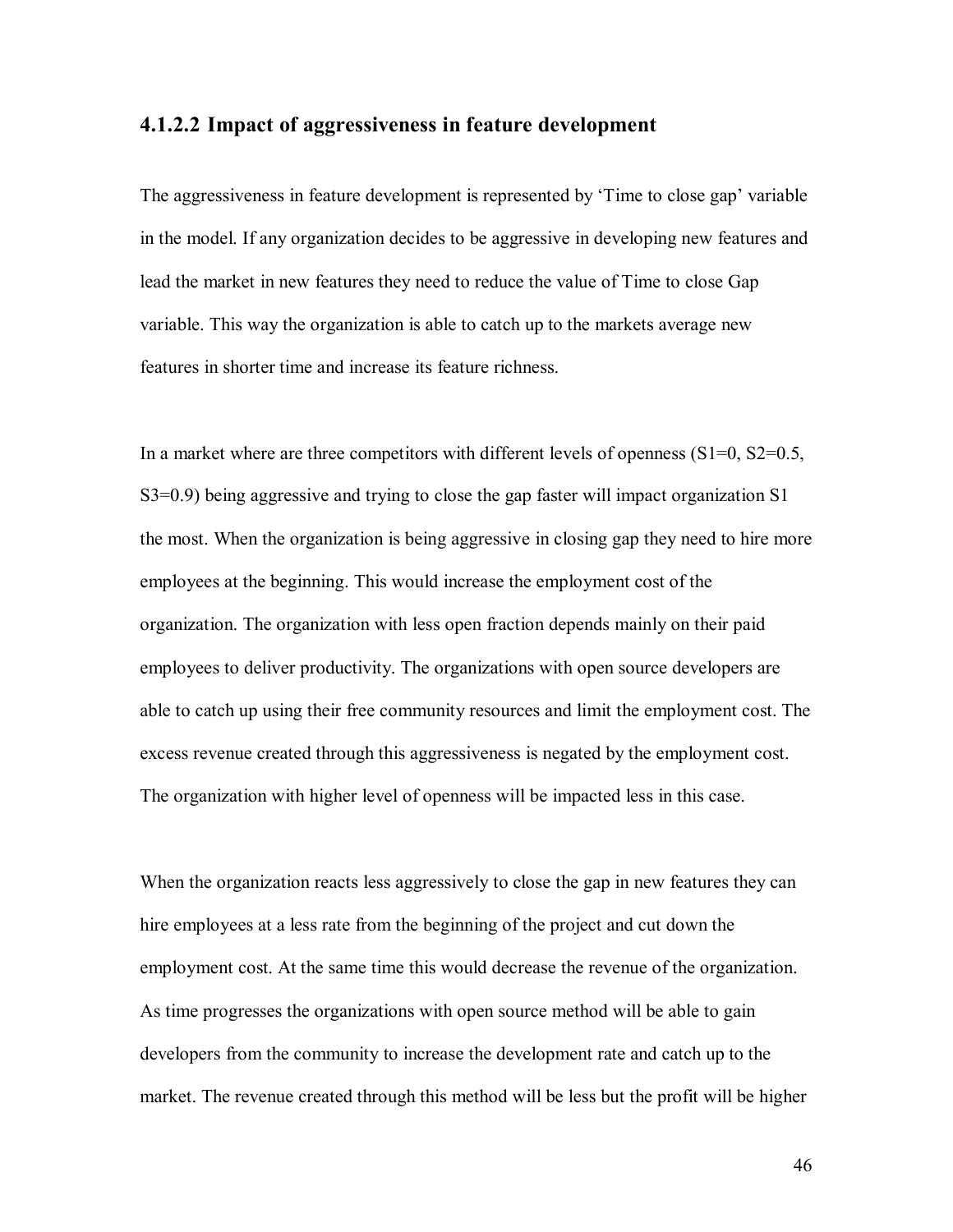because of the employment expense. This would positively impact the companies with less open source fraction the most because of the higher paid number of employees.





Present value[S3] : Less Time to close gap

**Table 4-4: Aggressive Development (Time to Close Gap=5) (S1=0, S2=0.5, S3=0.9)**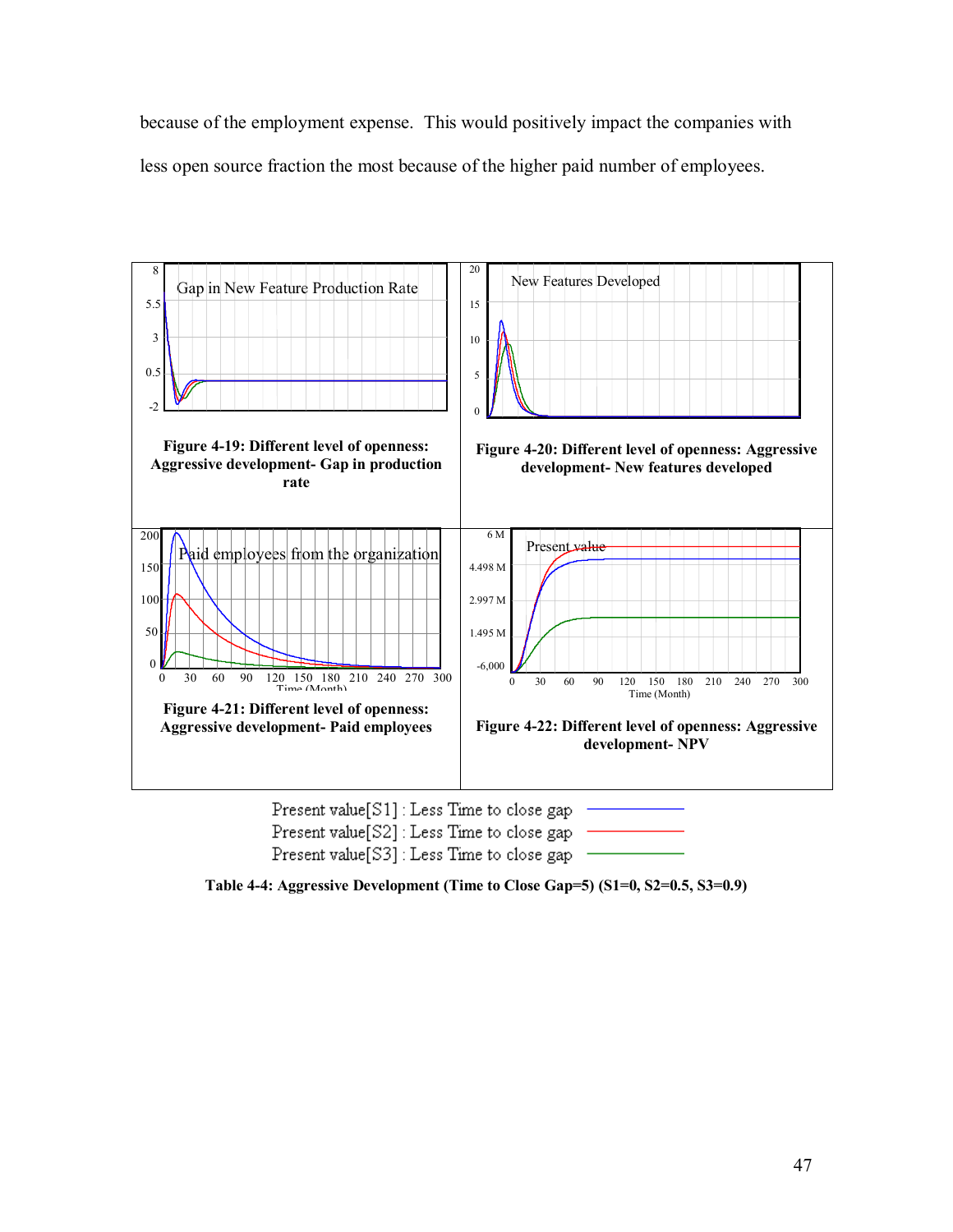

**Table 4-5: Less Aggressive Development (Time to Close Gap=12) (S1=0, S2=0.5, S3=0.9)** 

# **4.1.2.3 Impact of adoption rate of the Software**

The time taken to convince a potential customer to purchase the product is important

factor which needs to be considered. To understand the dynamics of the adoption rate we

change the Time to adopt variable in the model.

When the market is adopting aggressively the organizations increase their sales rate from

the beginning of the project. This also helps increase the revenue at the beginning of the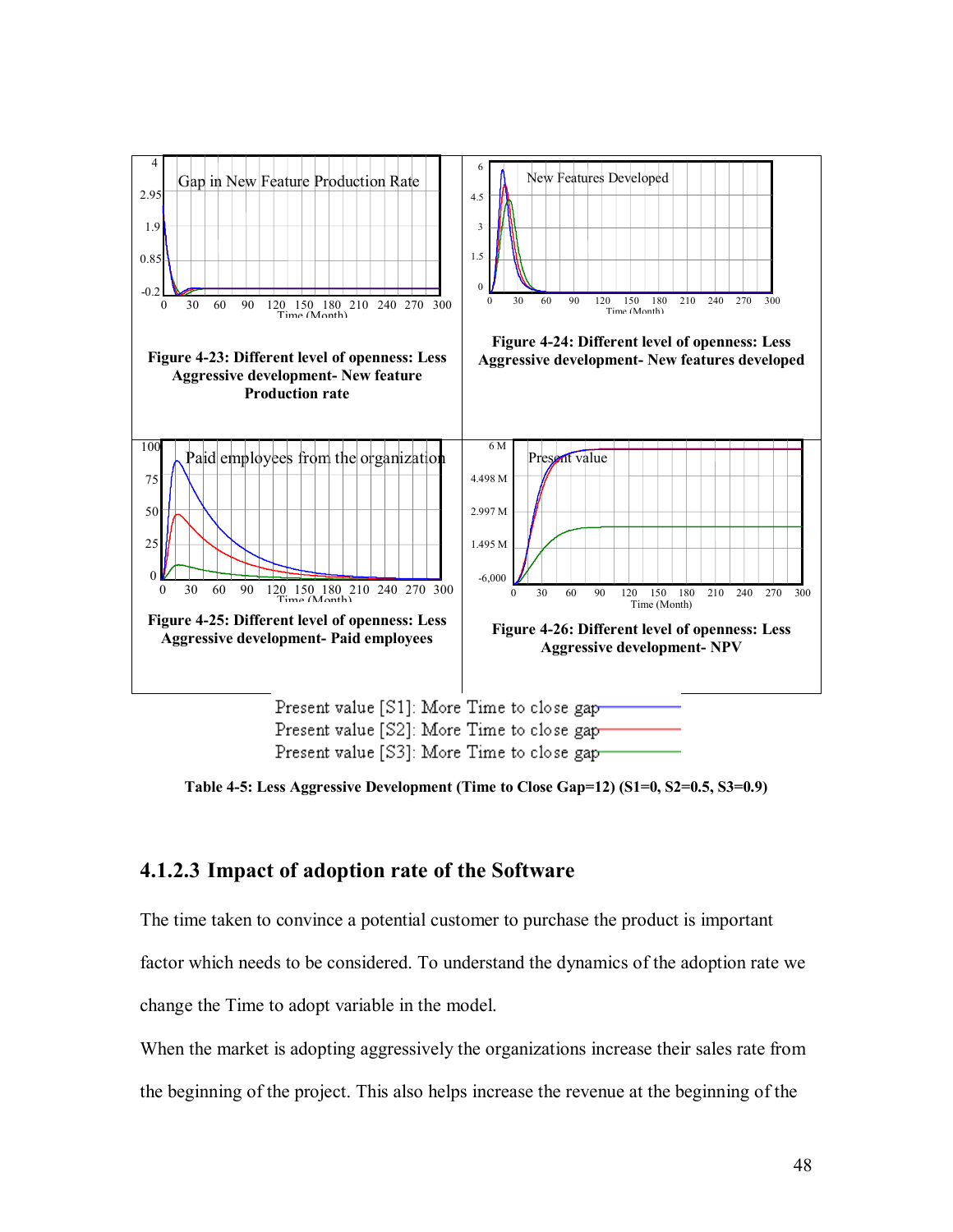project. As time progresses the sales rate will be less when compared to the base case since most of the market has already adopted. But the increase in revenue during the initial stage of the project will help create higher net present value for the organization (Equation 4-1). Similarly the inverse effect could be seen when the adoption rate is slower. Since the adoption rate affects the sales rate, the organizations with less openness will be affected the most.



**Table 4-6: Faster Adoption Rate (Time to adopt=3) (S1=0, S2=0.5, S3=0.9)**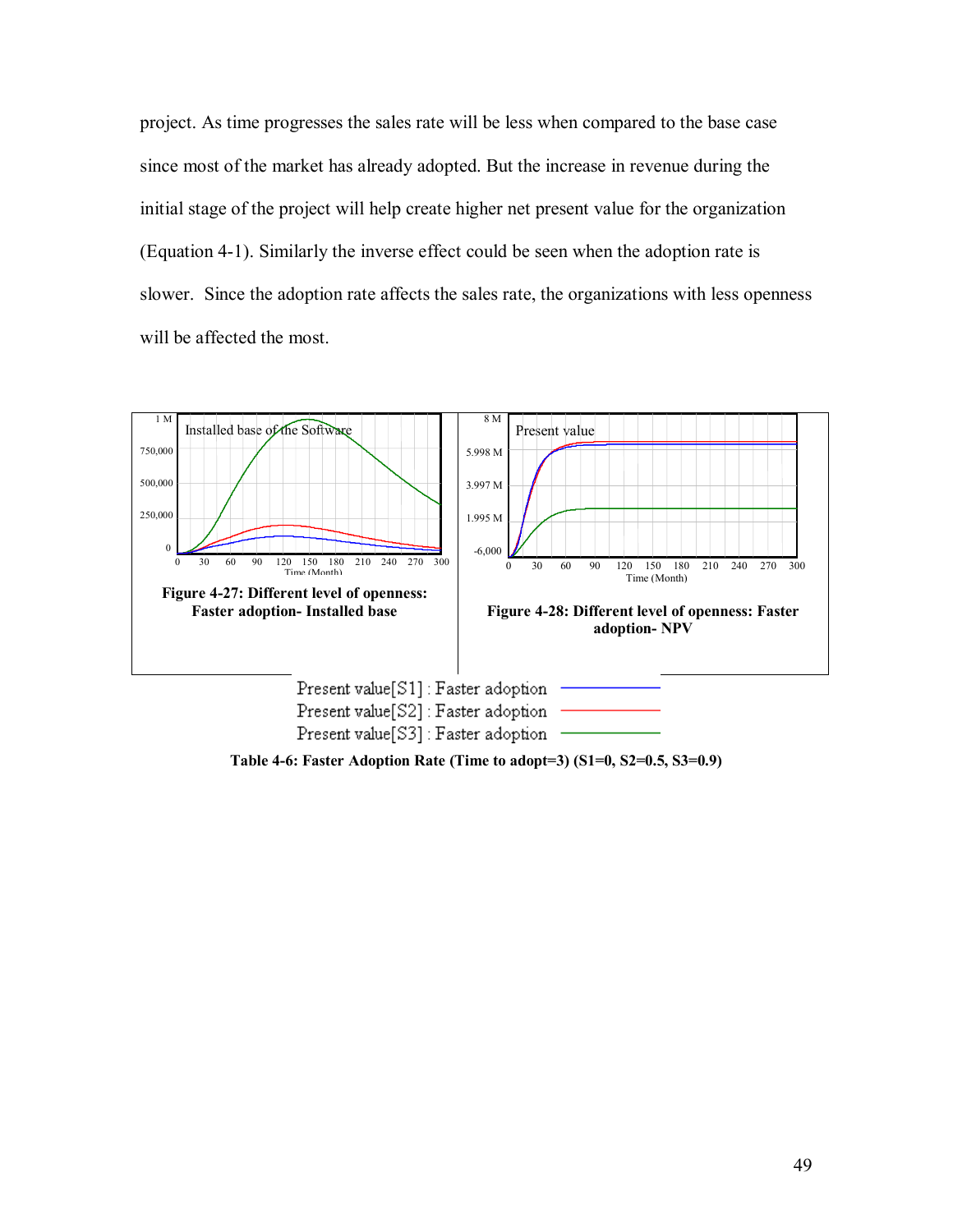

 **Table 4-7: Slower Adoption Rate (Time to adopt=8) (S1=0, S2=0.5, S3=0.9)** 

## **4.1.2.4 Strength of Customer Network**

The strength of customer network depends on how many people base their purchasing decision based on previous users of the product. When the 'Sensitivity of NE' variable in the model in increased it indicates a strong customer network whereas decreasing this variable indicates that most people do not base their decision on previous users. In a sensitive market organization with larger installed base will be able gain more market share through its already existing customer base. Since having higher open source ensures larger installed base through lower price, organization S3 was able increase its revenue further by having larger customer base. In a less sensitive market organization S3 will lose revenue compared to its base case due to the lower customer base growth rate.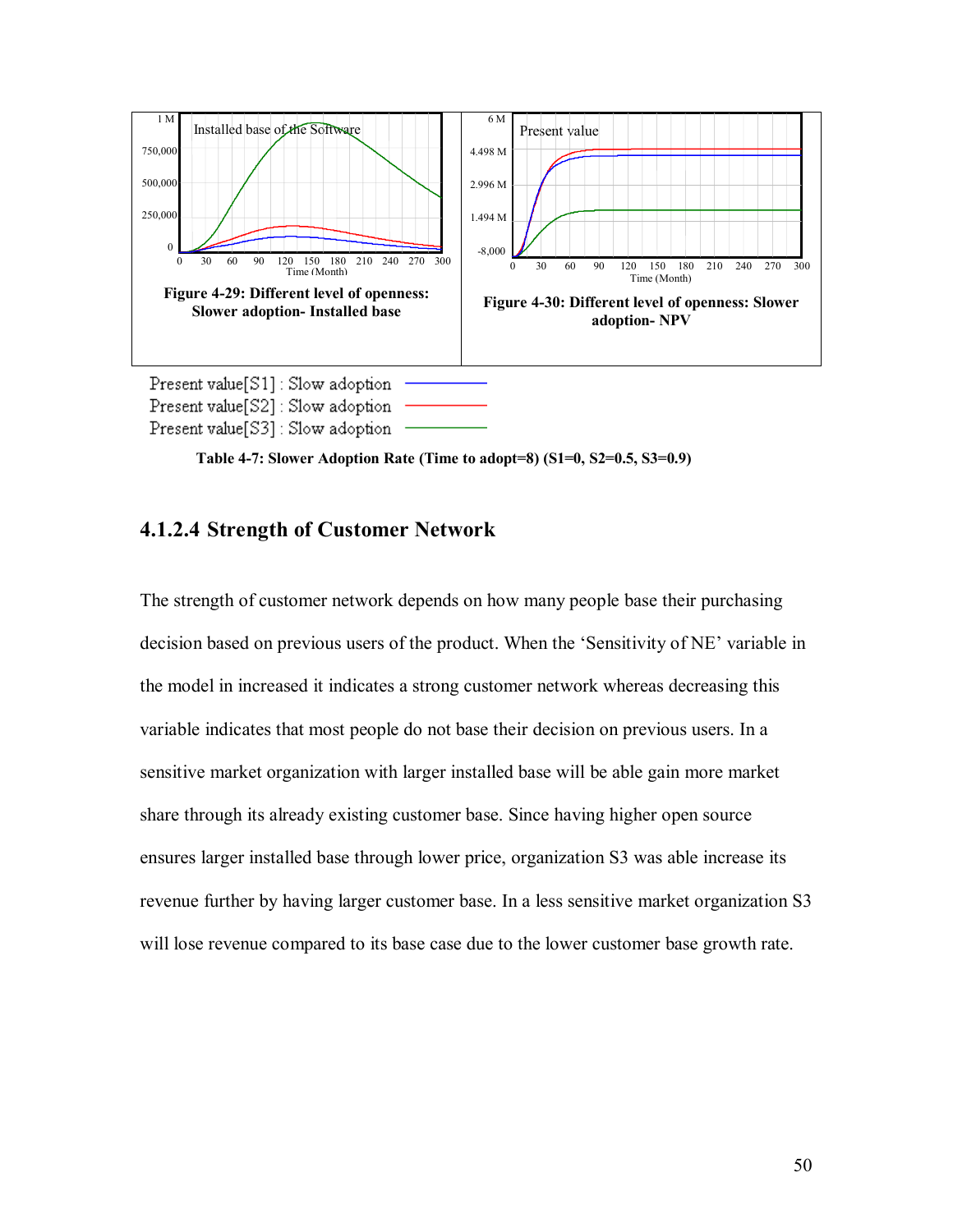

**Table 4-8: Less Sensitive Customer network (Sensitivity of NE = 0.4 (S1=0, S2=0.5, S3=0.9)**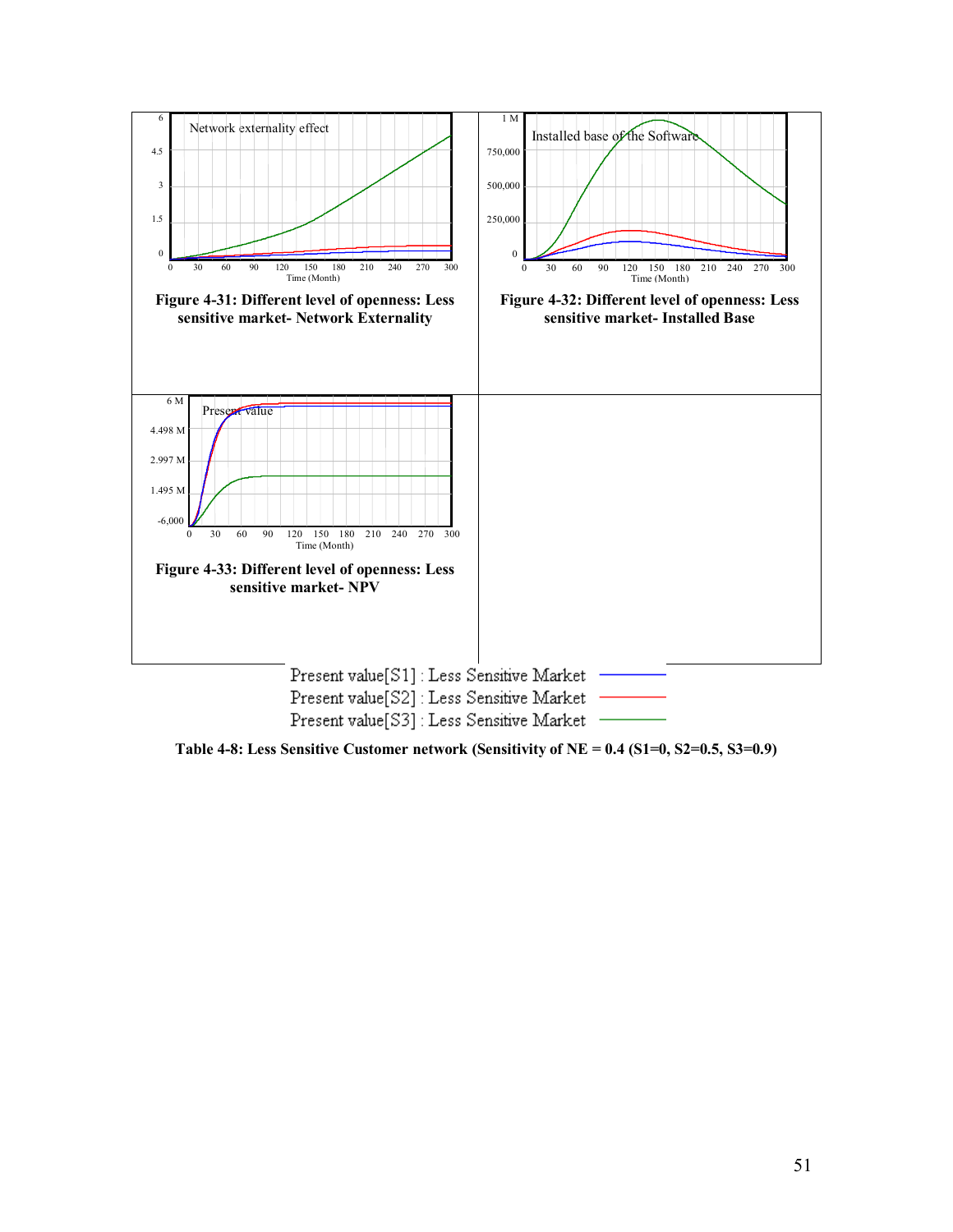

**Table 4-9: More Sensitive Customer network (Sensitivity of NE = 0.6) (S1=0, S2=0.5, S3=0.9)** 

## **4.2 Optimization**

### **4.2.1 Constant Pricing Strategy**

The software organization will decide the unit price of the software based on the level of openness. The organizations will have the freedom to reduce the price from the accepted price to increase the market share and net present value. Under the constant pricing strategy the organization has to decide on the optimal fraction of the accepted price which would produce higher net present value, at the beginning of the project and stick to it till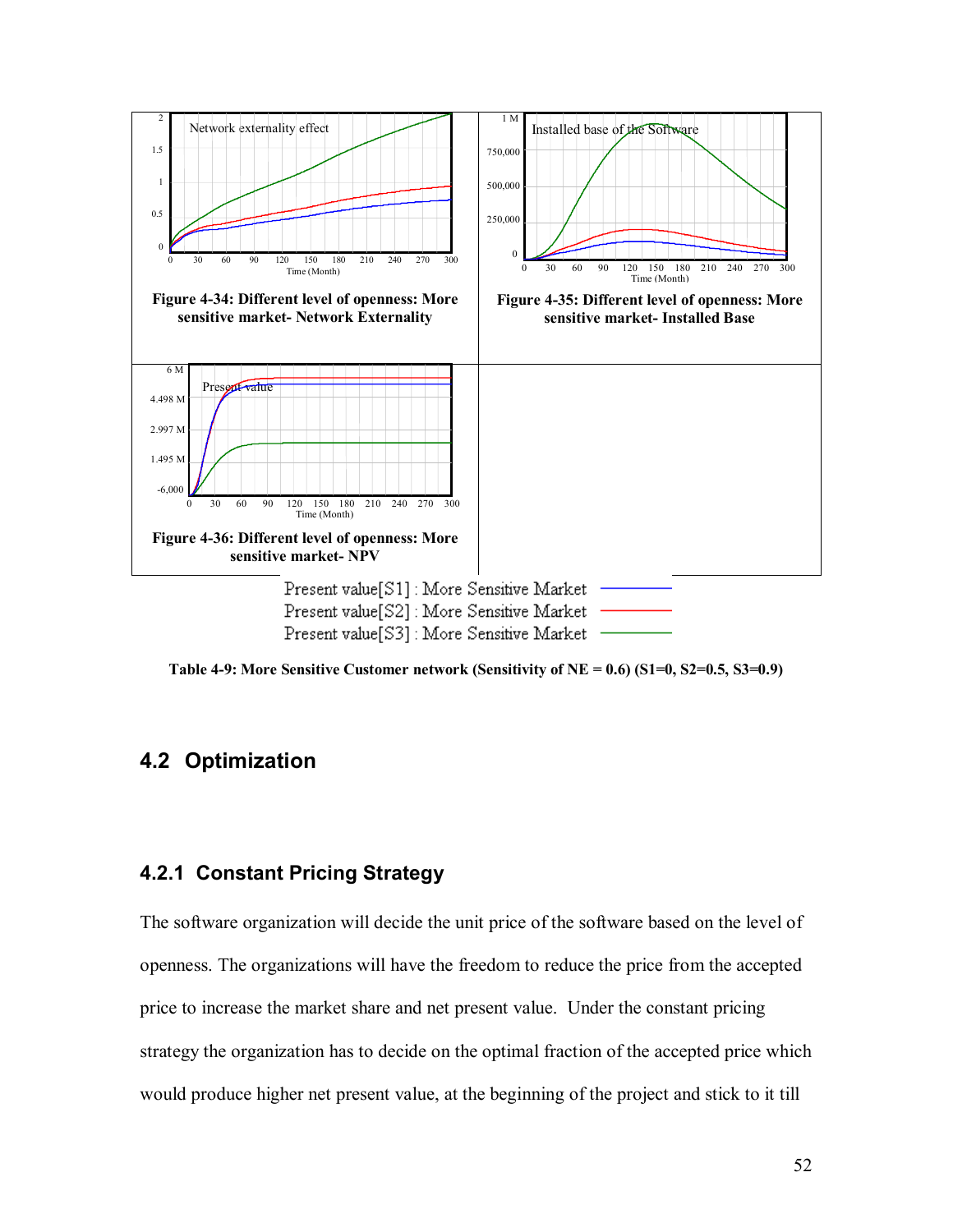the end. For this problem we chose a market with six competitors. The following optimization problem was formulated to find the optimal level of openness and price fraction which produce the maximum net present value of the project under the conditions captured in the model:

Optimization Problem:

*Max: Net Present Value Subject to: 0* ≤ *Open Source Fraction* ≤ *1 0* ≤*Price Fraction* ≤ 1

Vensim uses Powell optimization method to find the maximum Net present value. This method uses line maximization (or minimization) method to find the maximum (or minimum) value of the function. The line maximization method starts at a point in a multi dimensional problem and moves in a certain direction until a local maximum (or minimum) value of the function is found. Random multiple start was used in the Vensim model to find the overall maximum value of the function. If this option is not chosen Vensim might consider the local maximum point to be the overall maximum value. The optimization was performed for 300 simulations.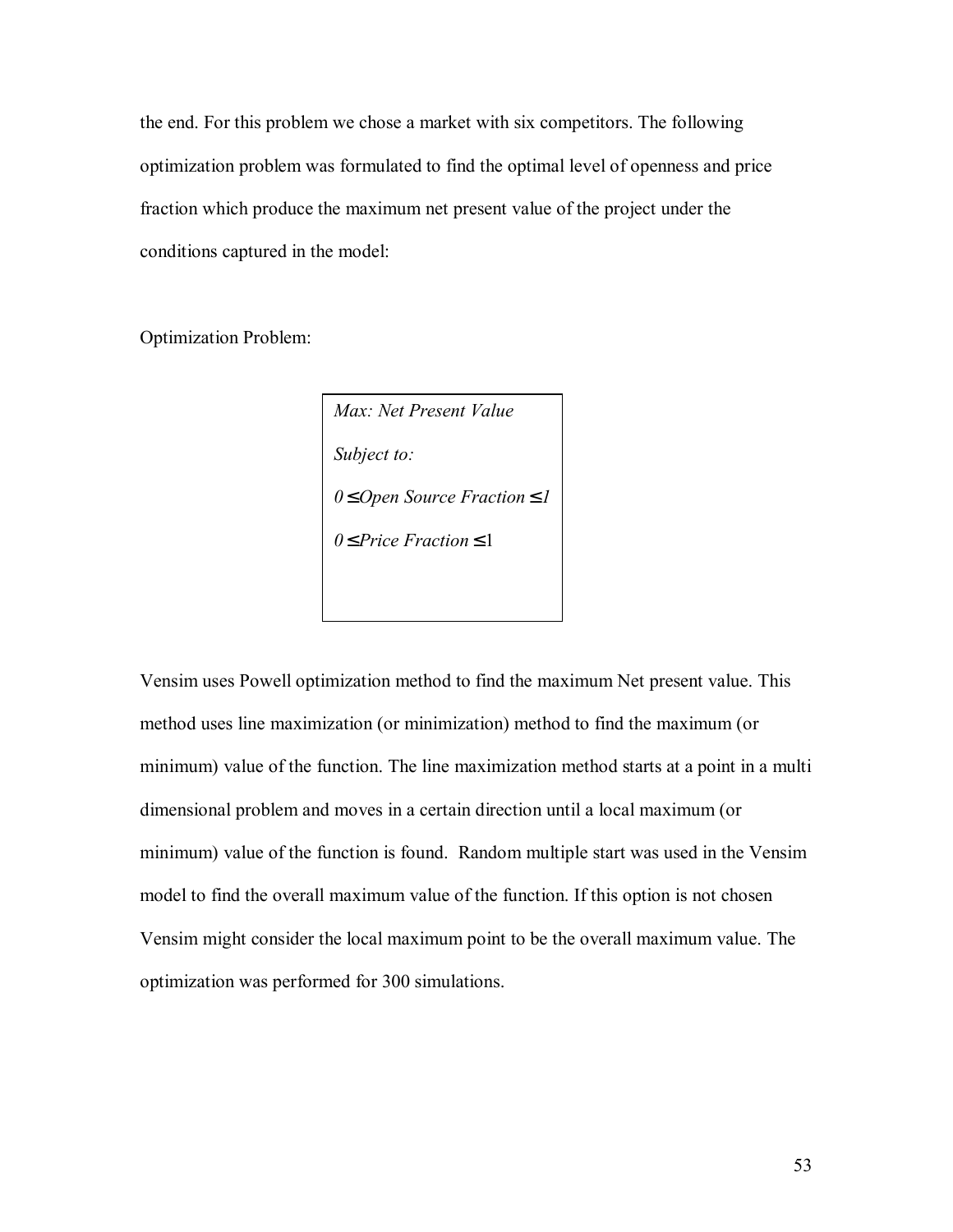Results of the optimization problem:

| TOOMING OF MID ORMIHILMMINII MIDOIVIII. |                 |
|-----------------------------------------|-----------------|
| Maximum Net Present Value               | $2.139$ million |
| <b>Optimum Level of Openness</b>        | 0.6588          |
| Optimum Level of Price Fraction         |                 |

#### **Table 4-10: Base Case Optimization under constant pricing strategy**

This indicates that having the price at the maximum accepted value and opening 66% of the total features to the general public would create the maximum Net Present Value for this project.

To analyze the behavior of the model with different Price fraction at the optimum level of openness the following three scenarios were chosen:

|              | Level of Openness | Price Fraction |
|--------------|-------------------|----------------|
| Optimum Case | 0.6588            |                |
| Case 1       | 0.6588            | 0.8            |

#### **Table 4-11: Change in price fraction**

Decreasing the price fraction would attract more customers because of the lower price. This would increase the market share of the organization. But it would not create greater revenue because of the lower unit price. The increase in installed base in Case 1 is not sufficient enough to push the revenue over the optimum case.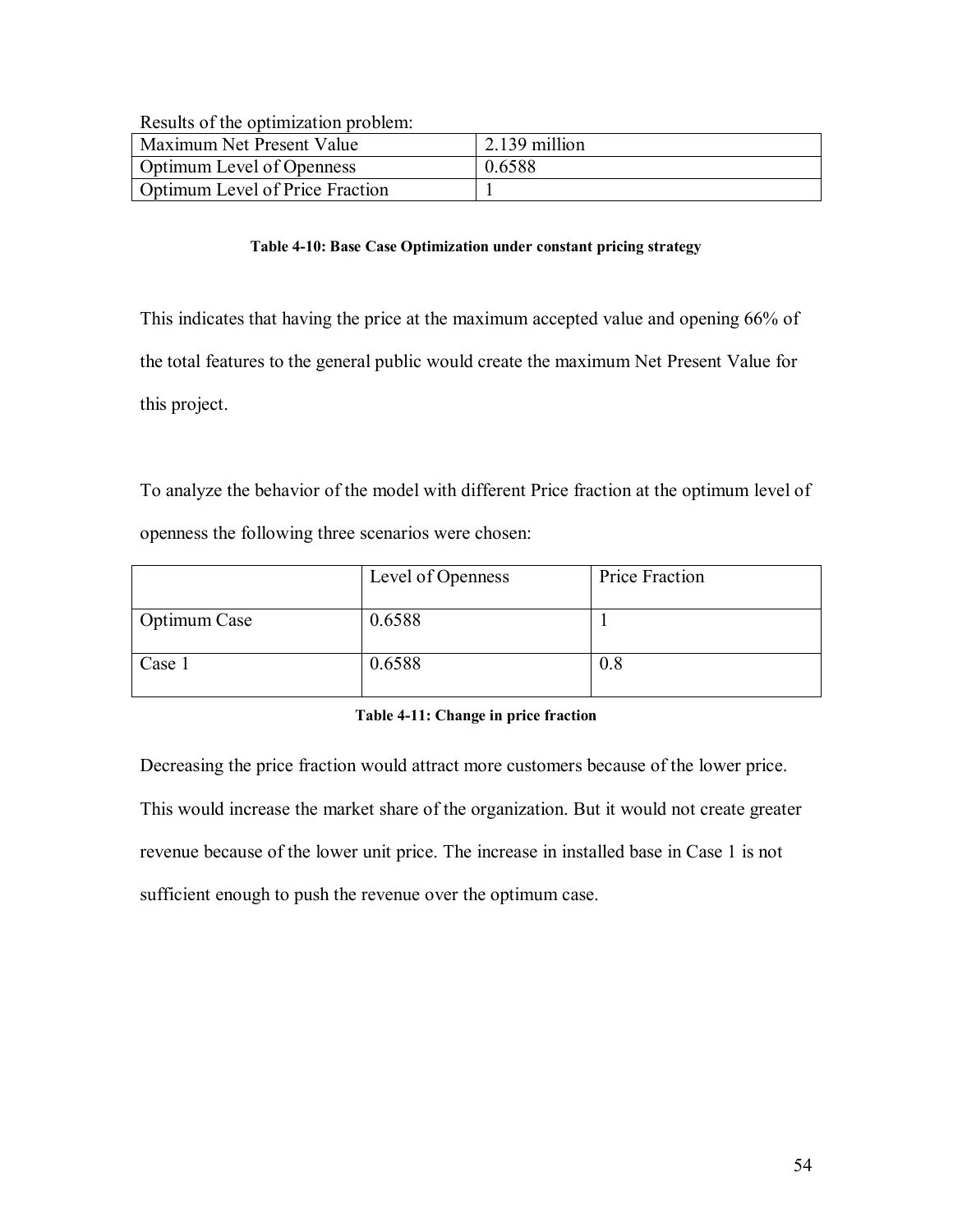

Present value[S1]: Optimum Case

**Table 4-12: Change in price fraction behavior** 

To observe the behavior of the model with the change in level of openness at the

optimum price fraction the following analysis was done: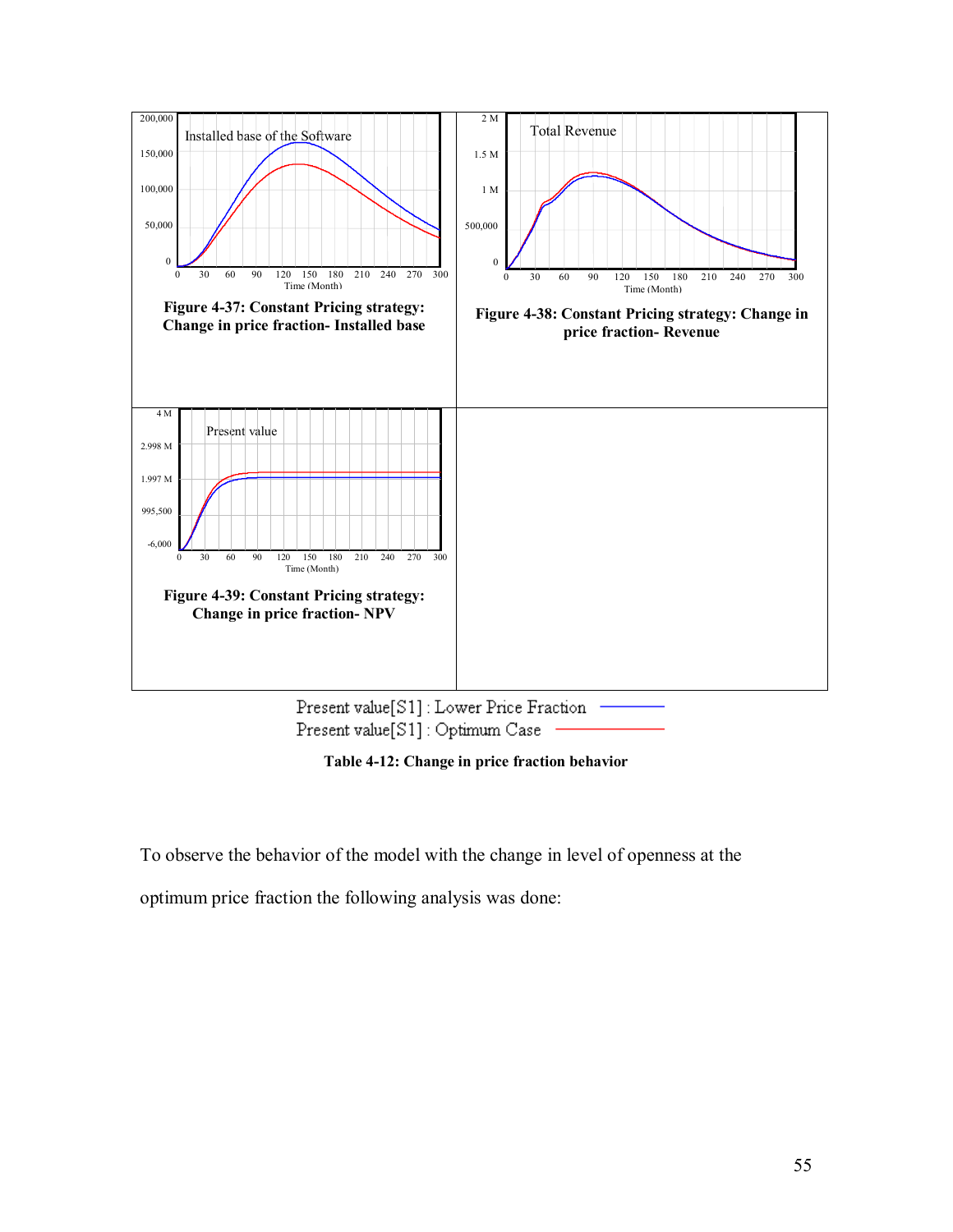|              | Level of Openness | Price Fraction |
|--------------|-------------------|----------------|
| Optimum Case | 0.6588            |                |
| Case 1       | 0.4               |                |
| Case 2       | 0.8               |                |

|  | Table 4-13: Change in open fraction |
|--|-------------------------------------|
|  |                                     |



**Table 4-14: Change in open fraction behavior**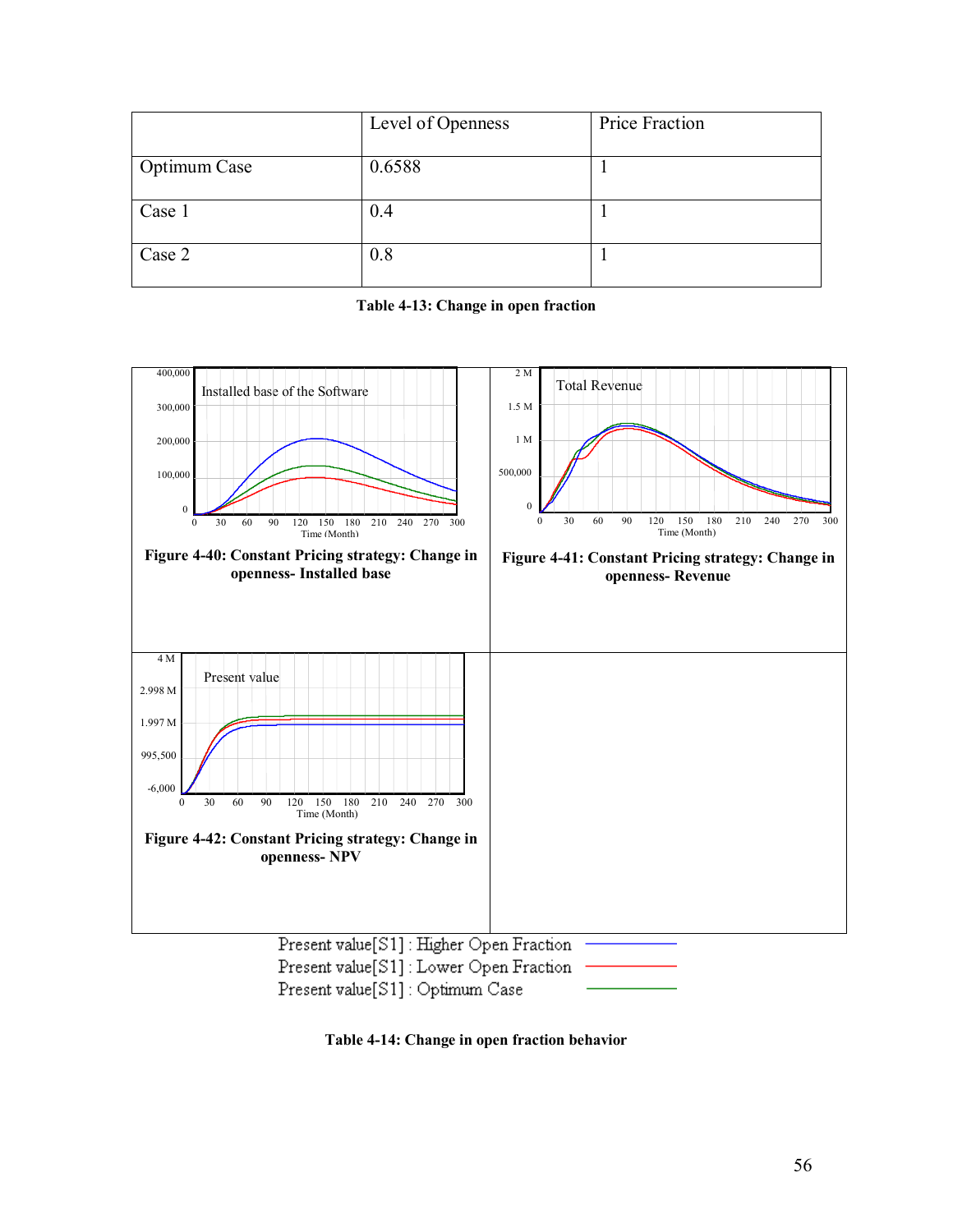Increasing the level of openness attracts more customers because of the lower price and feature richness. The higher installed base also increases the effect of network externality and complementary product for the software. At 0.4 the network externality will be less because of the lower installed base. But at 0.4 level of openness the organization is able to make better revenue than at 0.8 due to difference in selling unit price.

# **4.2.1.1 Strength of Customer Network**

If majority of the consumers make their purchase decision based on previous customers (which indicates higher sensitiveness to network externality) it will be beneficial for organizations to increase level of openness to create larger customer base. Having a larger customer base will the organization to motivate other consumers to purchase the product.

| Maximum Net Present Value        | 2.092 million |
|----------------------------------|---------------|
| <b>Optimum Level of Openness</b> | 0.6886        |
| Optimum Level of Price Fraction  |               |

|  |  | Table 4-15: Constant Pricing Optimization under more Sensitive Market (Sensitivity of NE =0.6) |
|--|--|------------------------------------------------------------------------------------------------|
|--|--|------------------------------------------------------------------------------------------------|

| Maximum Net Present Value        | $\frac{2.177}{2.100}$ 2.177 million |
|----------------------------------|-------------------------------------|
| <b>Optimum Level of Openness</b> | 0.6406                              |
| Optimum Level of Price Fraction  |                                     |

**Table 4-16: Constant Pricing Optimization under Less Sensitive Market (Sensitivity of NE =0.1)**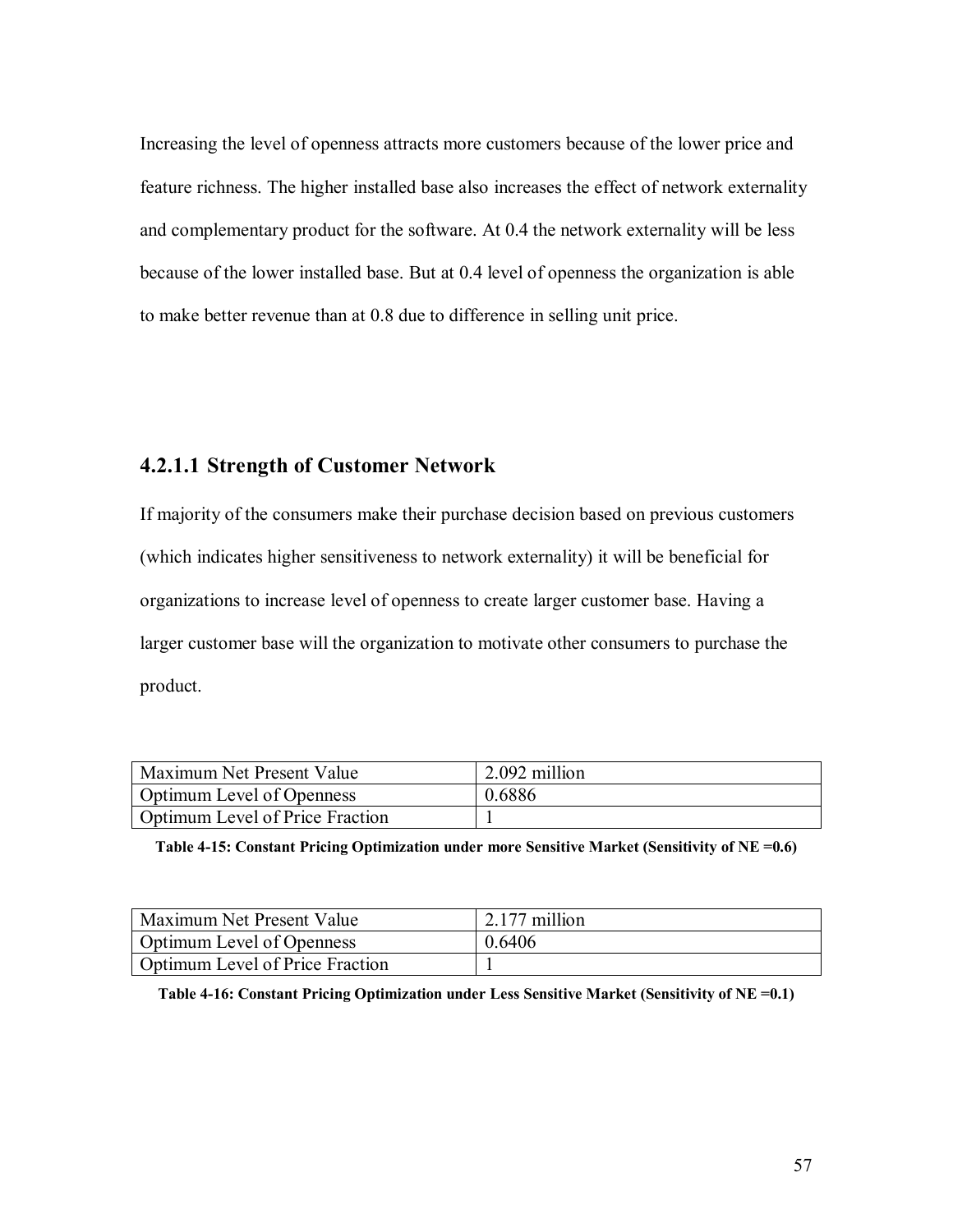

**Table 4-17: Constant Pricing Optimization behavior with changing strength of customer network** 

### **4.2.1.2 Impact of adoption rate of the Software**

In a faster adopting market the organization will benefit by decreasing the openness.

Decreasing the level of openness in such scenario will help increase its revenue through

higher sales price. In a slower adopting market the organization should try to increase its

openness to increase it installed base to increase its sales rate.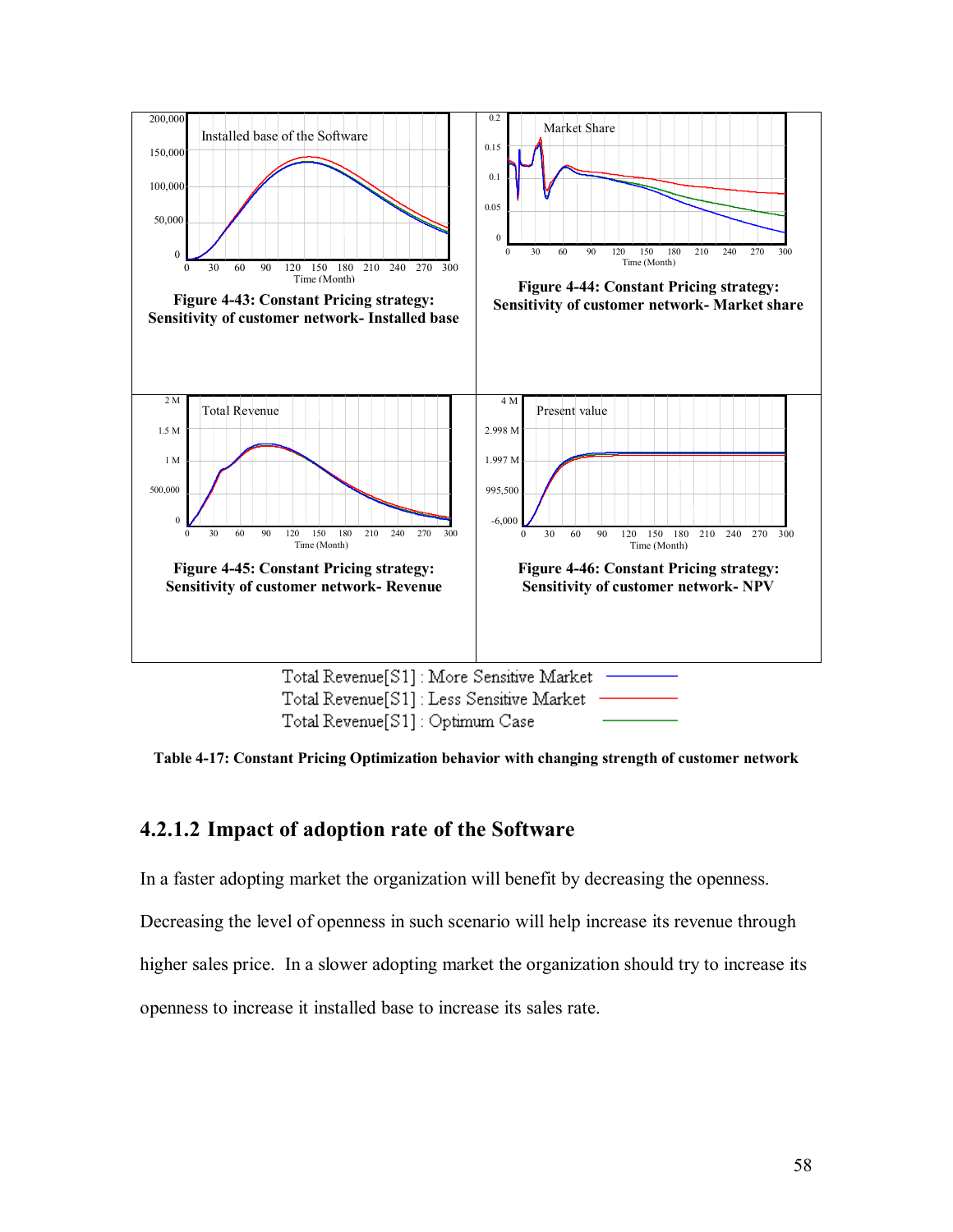| <b>Maximum Net Present Value</b> | $\frac{1}{2.589}$ million |
|----------------------------------|---------------------------|
| <b>Optimum Level of Openness</b> | 0.6026                    |
| Optimum Level of Price Fraction  |                           |

**Table 4-18: Constant Pricing Optimization under Faster adoption rate (Time to adopt =3)** 

| <b>Maximum Net Present Value</b>       | 1.734 million |
|----------------------------------------|---------------|
| <b>Optimum Level of Openness</b>       | 0.7111        |
| <b>Optimum Level of Price Fraction</b> |               |

**Table 4-19: Constant Pricing Optimization under Slower adoption rate (Time to adopt =8)** 



**Table 4-20: Constant Pricing Optimization behavior with changing adoption rate**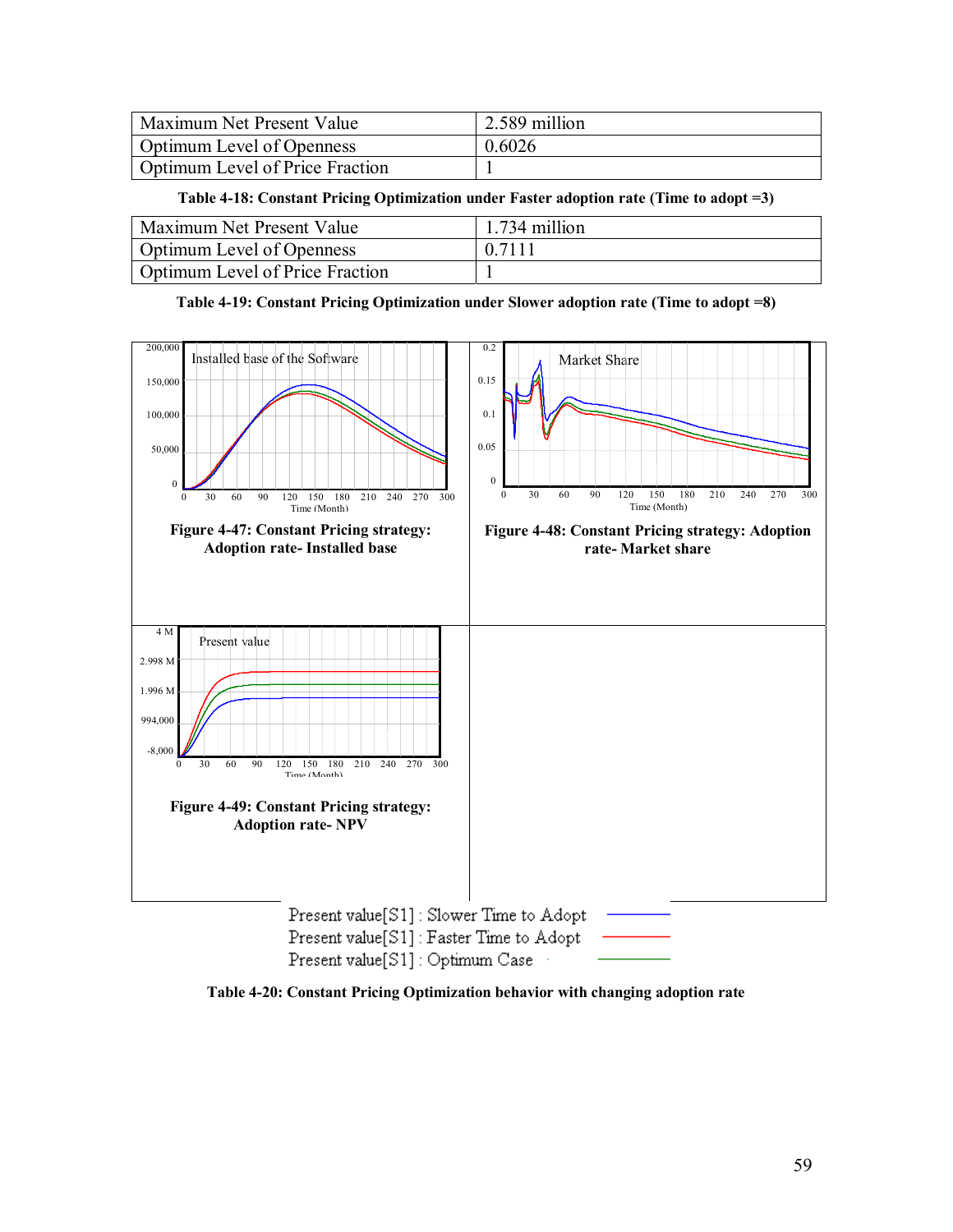# **4.2.2 Dynamic Pricing Strategy**

In Section 4.2.1 optimization problem the assumption was that the unit price of the software would remain constant through out the life cycle of the project. In this section the organization decides to divide the life cycle into ten equal time frames and decide the best unit price for each time frame. The other Vensim settings are similar to the previous section.

Optimization Problem:

| Max: Net Present Value                      |  |  |
|---------------------------------------------|--|--|
| Subject to:                                 |  |  |
| $0 \leq$ Open Source Fraction $\leq$ 1      |  |  |
| $0 \le$ Price Fraction from 0-T1 $\le$ 1    |  |  |
| $0 \le$ Price Fraction from T1-T2 $\le$ 1   |  |  |
| $0 \le$ Price Fraction from T2-T3 $\le$ 1   |  |  |
| $0 \leq$ Price Fraction from T3-T4 $\leq$ 1 |  |  |
| 0≤ Price Fraction from T4-T5 ≤ 1            |  |  |
| $0 \leq$ Price Fraction from T5-T6 $\leq$ 1 |  |  |
| $0 \leq$ Price Fraction from T6-T7 $\leq 1$ |  |  |
| $0 \leq$ Price Fraction from T7-T8 $\leq$ 1 |  |  |
| $0 \leq$ Price Fraction from T8-T9 $\leq$ 1 |  |  |
| $0 \le$ Price Fraction from T9-T10 $\le$ 1  |  |  |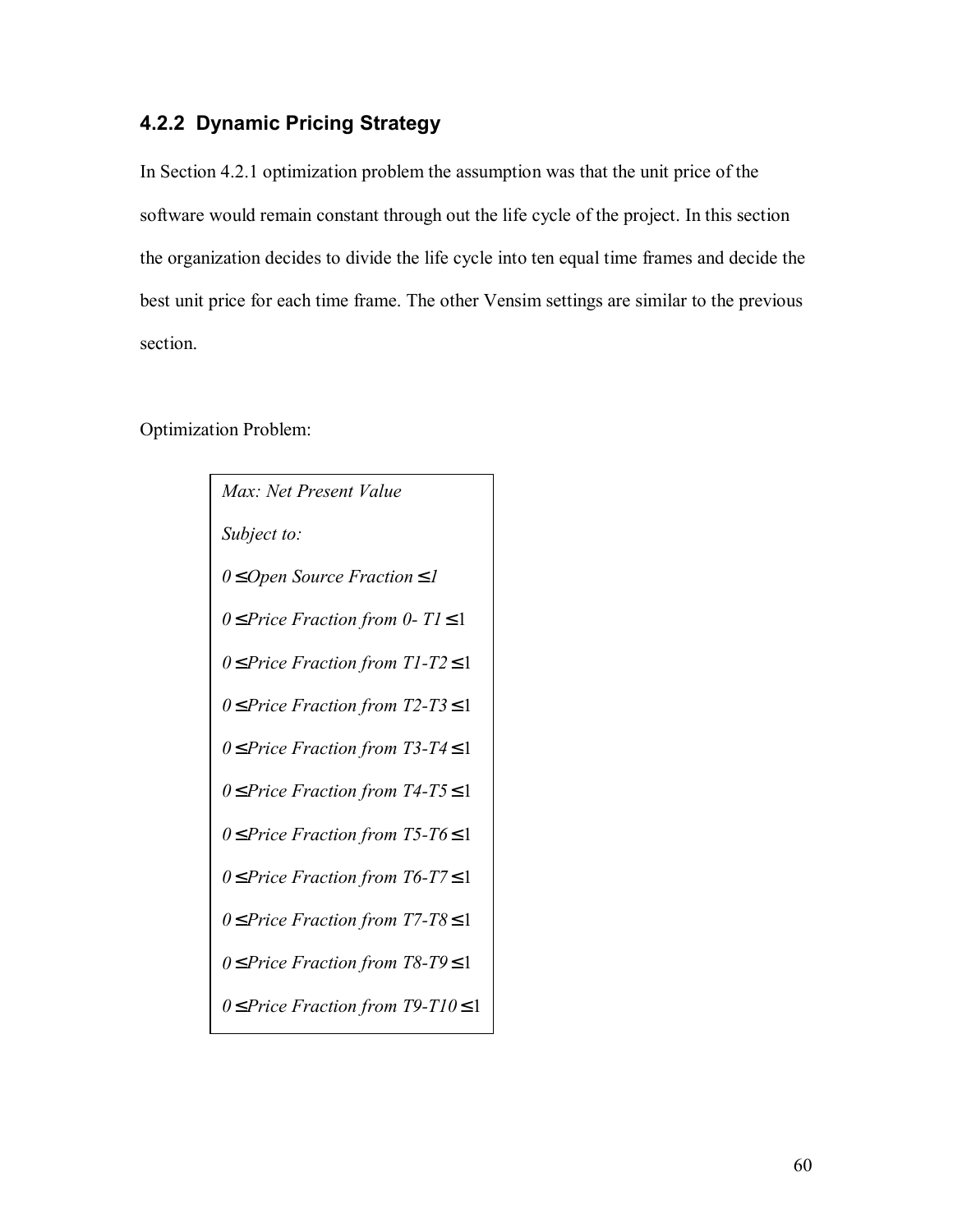Results of the optimization problem:

| Tropano of the optimization proclem.        |               |
|---------------------------------------------|---------------|
| Maximum Net Present Value                   | 2.220 million |
| <b>Optimum Level of Openness</b>            | 0.443348      |
| Optimum Level of Price Fraction from 0-30   | 0.708065      |
| Optimum Level of Price Fraction from 30-300 |               |

**Table 4-21: Optimization Results (Dynamic Pricing)** 

## **4.2.2.1 Strength of Customer Network**

When the sensitivity of the customer network is high the companies can create larger

revenue if they have a large client base. In such case they can decrease the price of their

product to attract more customers. But if the sensitivity is less, increasing the price to

increase revenue will be a better strategy since the sales rate created through adopted

customers are going to be low.

| Maximum Net Present Value                   | $\vert$ 2.247 million |
|---------------------------------------------|-----------------------|
| Optimum Level of Openness                   | 0.443441              |
| Optimum Level of Price Fraction from 0-30   | 0.745592              |
| Optimum Level of Price Fraction from 30-300 |                       |

**Table 4-22: Dynamic Pricing Optimization under Less Sensitive Market (Sensitivity of NE =0.1)** 

| Maximum Net Present Value                   | 2.190 million |
|---------------------------------------------|---------------|
| <b>Optimum Level of Openness</b>            | 0.443404      |
| Optimum Level of Price Fraction from 0-30   | 0.649394      |
| Optimum Level of Price Fraction from 30-300 |               |

**Table 4-23: Dynamic Pricing Optimization under More Sensitive Market (Sensitivity of NE =0.6)**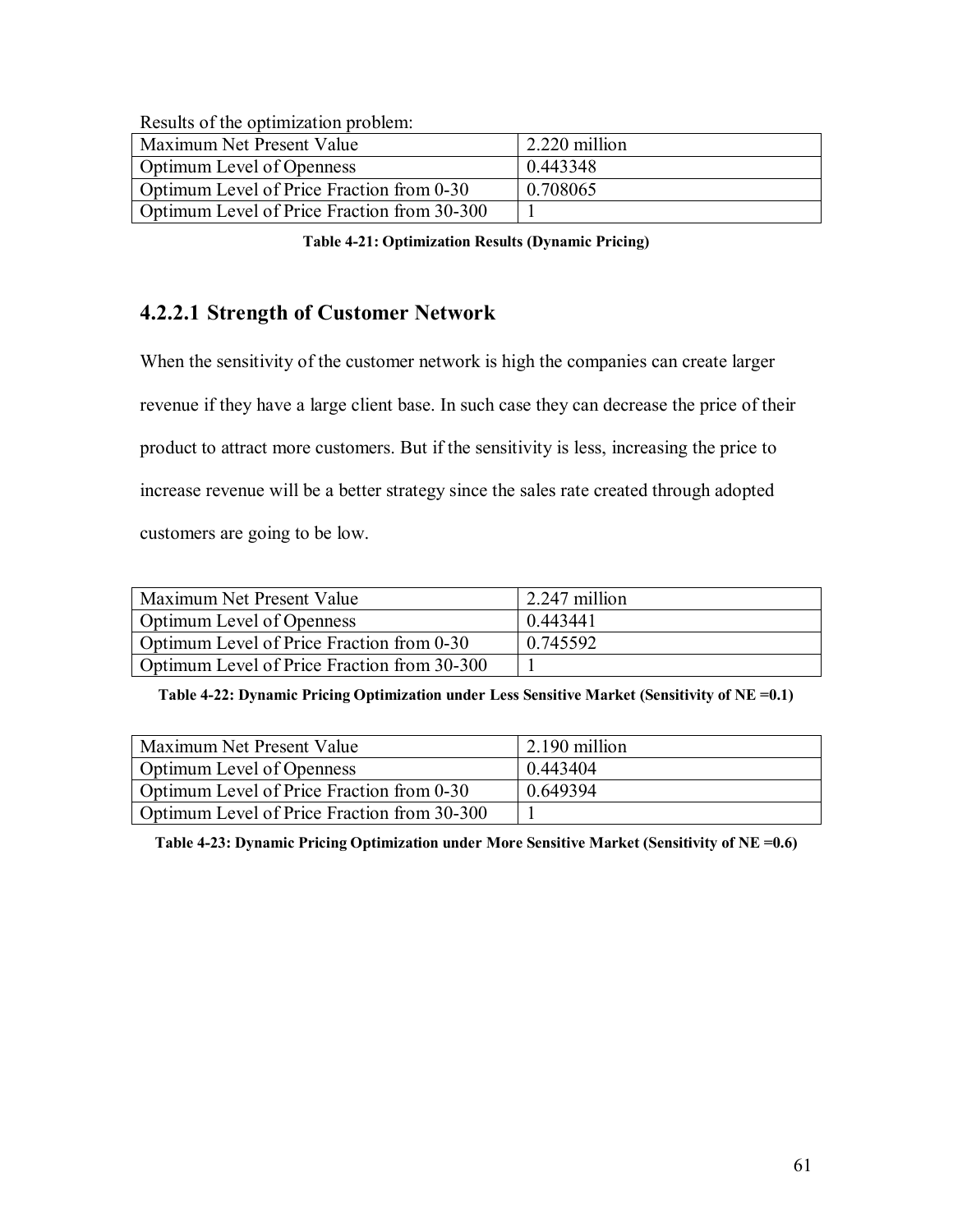

**Table 4-24: Dynamic Pricing Optimization behavior with changing Market sensitiveness to NE** 

# **4.2.2.2 Impact of adoption rate of the Software**

The optimal revenue in a faster adopting market will occur at higher price fraction compared to the base revenue case. Higher price fraction increases revenue due to the higher selling price. In slow adoption scenario the organization gains optimum revenue through better installed base. Higher openness and at a lower price fraction will increase the organization's installed base to create the optimum revenue in such scenario.

| Maximum Net Present Value                   | $\frac{1}{2}$ .731 million |
|---------------------------------------------|----------------------------|
| <b>Optimum Level of Openness</b>            |                            |
| Optimum Level of Price Fraction from 0-30   | 0.5401                     |
| Optimum Level of Price Fraction from 30-300 |                            |

**Table 4-25: Dynamic Pricing Optimization under faster adoption rate (Time to adopt =3)**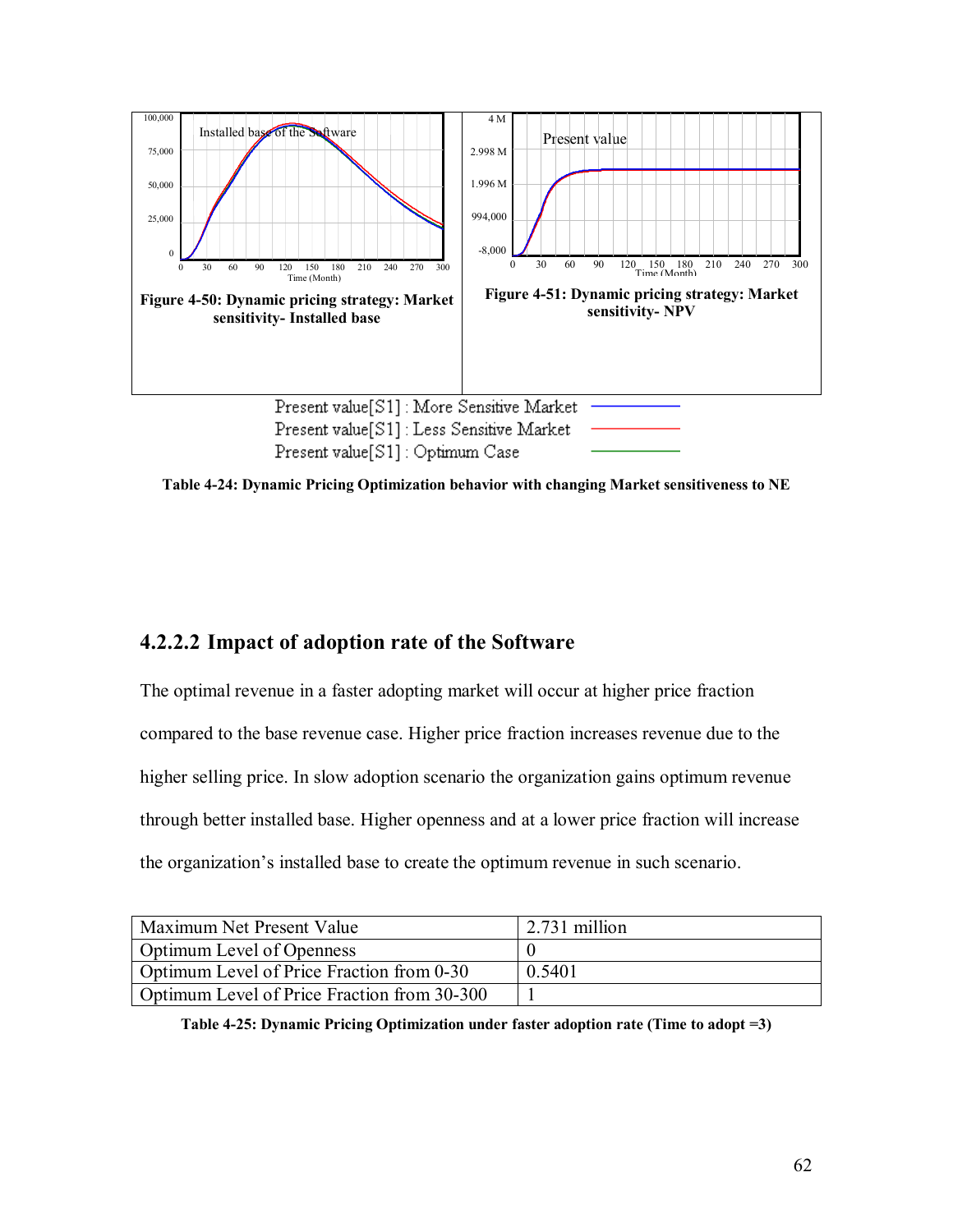| Maximum Net Present Value                   | $\vert$ 1.785 million |
|---------------------------------------------|-----------------------|
| <b>Optimum Level of Openness</b>            | 0.602489              |
| Optimum Level of Price Fraction from 0-30   | 0.821018              |
| Optimum Level of Price Fraction from 30-300 |                       |

**Table 4-26: Dynamic Pricing Optimization under slower adoption rate (Time to adopt =8)** 



**Table 4-27: Dynamic Pricing Optimization behavior with changing adoption rate**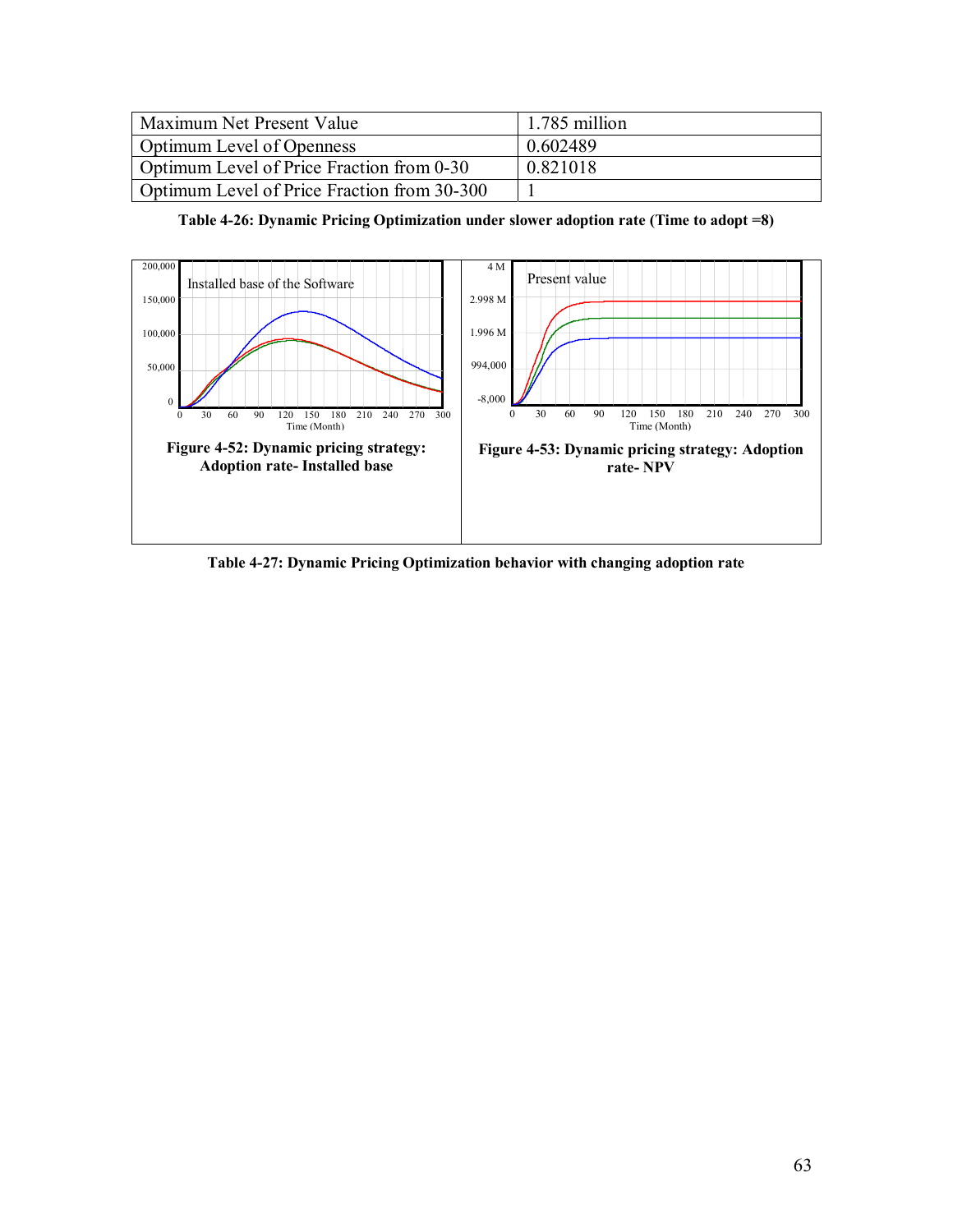## **5 Chapter 5: Conclusion**

## **5.1 Summary of Results**

Competitors with similar level of openness:

In a software market with competitors with similar level of openness, an aggressive development strategy for a particular firm will help increase the Net Present Value of that particular firm. By developing new features aggressively the firm is able to close the gap between the market's product and it's product in new features rapidly. This will increase the feature richness of the product. More potential customers will adopt this software product over its competitor's due the functionality increase.

Level of Openness of organization S1=0.2 Level of Openness of organization S2=0.2 Level of Openness of organization S3=0.2



**Table 5-1: Summary of Result: Competitors with same level of openness** 

Competitors with different level of openness:

In a market with aggressive development such as the Antivirus market where continuous new features (software patch) need to be added, the organization with less open software will lose larger amount of Net Present Value compared to the base case. The increase in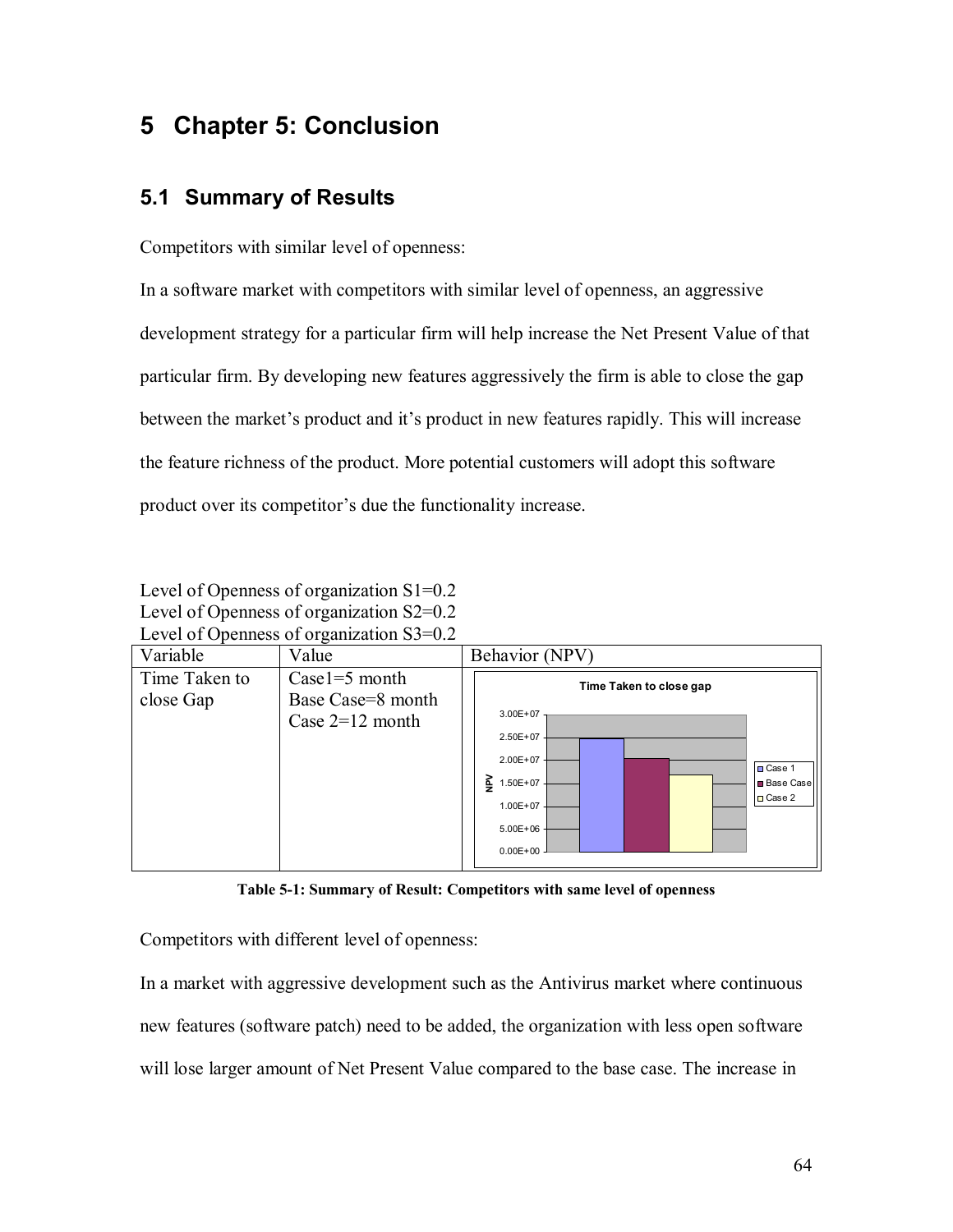development rate will require the organizations to increase the number of developers working on the project. For a firm with less openness the majority of the employees will have to be paid by the firm. Hence the aggressive development will increase the employment cost negating the extra profit (when compared to base case) created through aggressive development.

In market with slower development rate such as the Operating Systems market the firms with less openness are able to increase their NPV more since they are able to manage their employment cost.

Level of Openness of organization S1=0 Level of Openness of organization S2=0.5 Level of Openness of organization S3=0.9



**Table 5-2: Summary of Result: Competitors with different levels of openness: Aggressive development**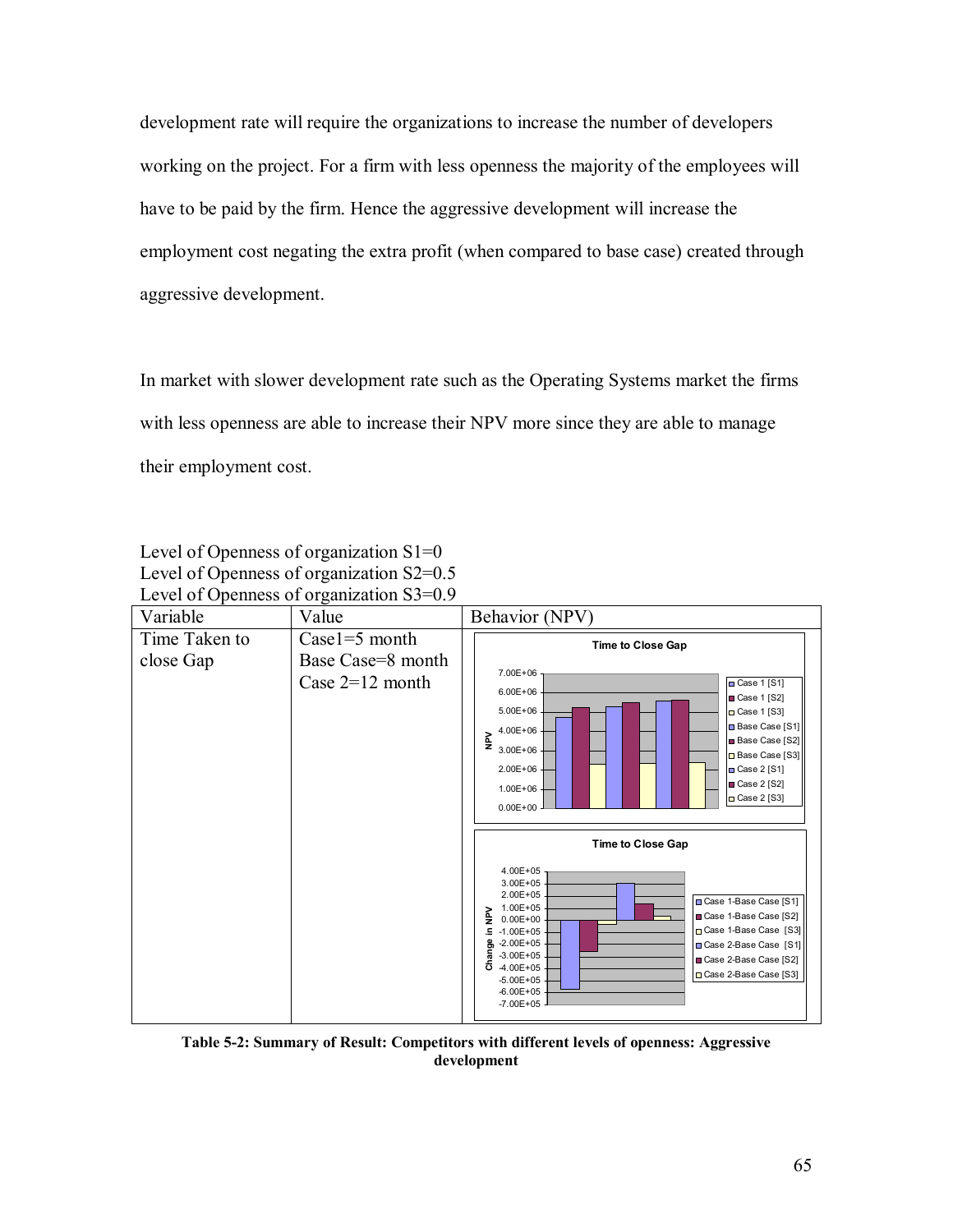The adoption rate in an anti virus market is faster than in an operating systems market. When customers buy operating systems they are concerned about the hardware configuration of the systems as well. Hence customers spend longer time in researching and deciding on operating systems compared to an antivirus. In a faster adopting market organization with less openness will be able to boost their NPV more compared to the base case due to the higher unit sales price.



**Table 5-3: Summary of Result: Competitors with different levels of openness: Adoption Rate** 

In a customer sensitive software market the potential customers base their purchase decision on what percentage of the total client-base use any particular kind of software. For example a firm looking to purchase Business Intelligence software would favor software with large client-base due to compatibility issues. In such market conditions the firm with larger open base will increase its NPV (compared to the base case) due to large market share created by lower price.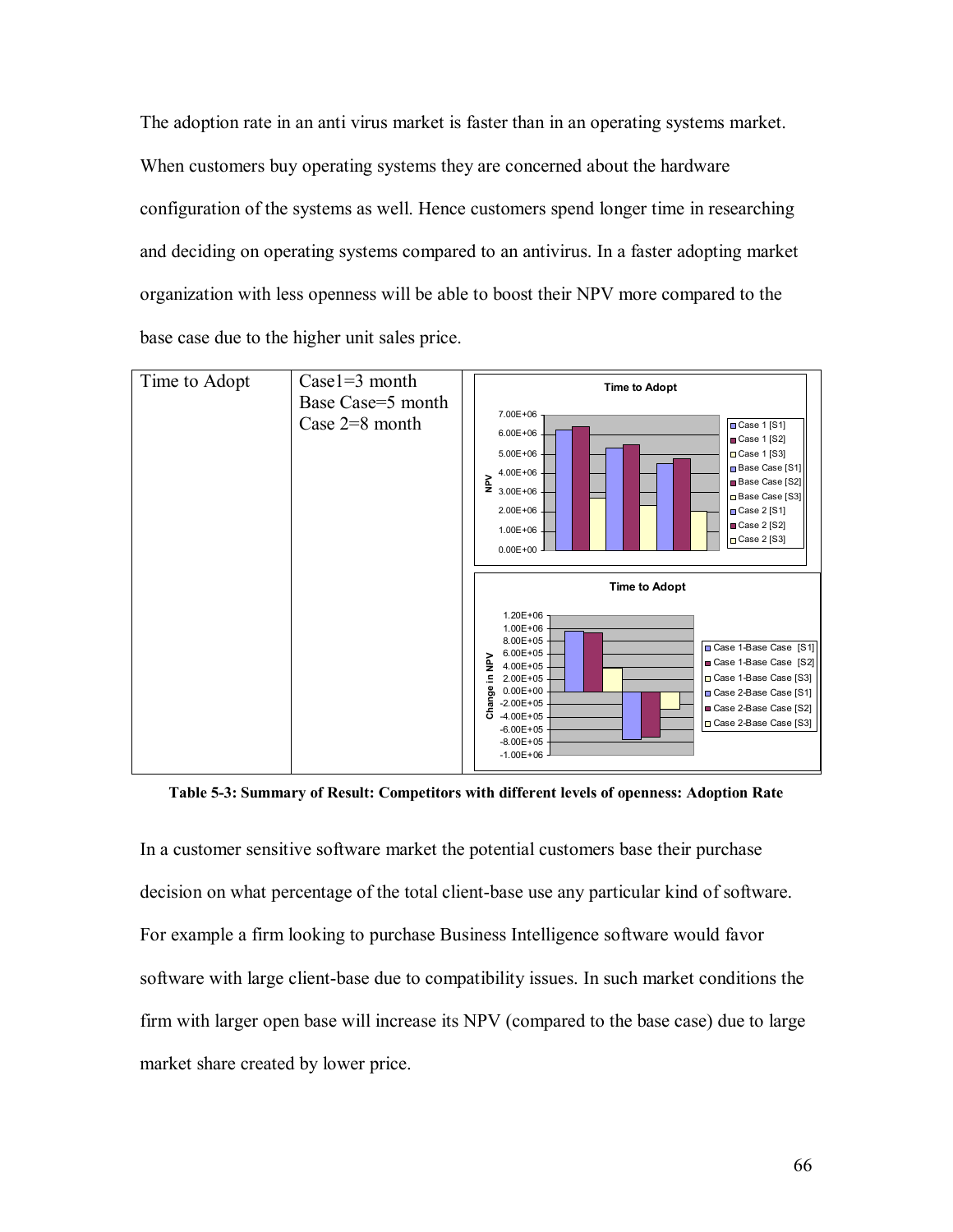

**Table 5-4: Summary of Result: Competitors with different levels of openness: Market sensitiveness** 

Optimization under constant pricing strategy:

In a market with six different competitors, five of those competitor's open and pricing strategies were kept constant while firm S1's strategy was optimized under constant pricing condition. The optimal case for firm S1 was obtained by opening 66% of the total code and maintaining the maximum price.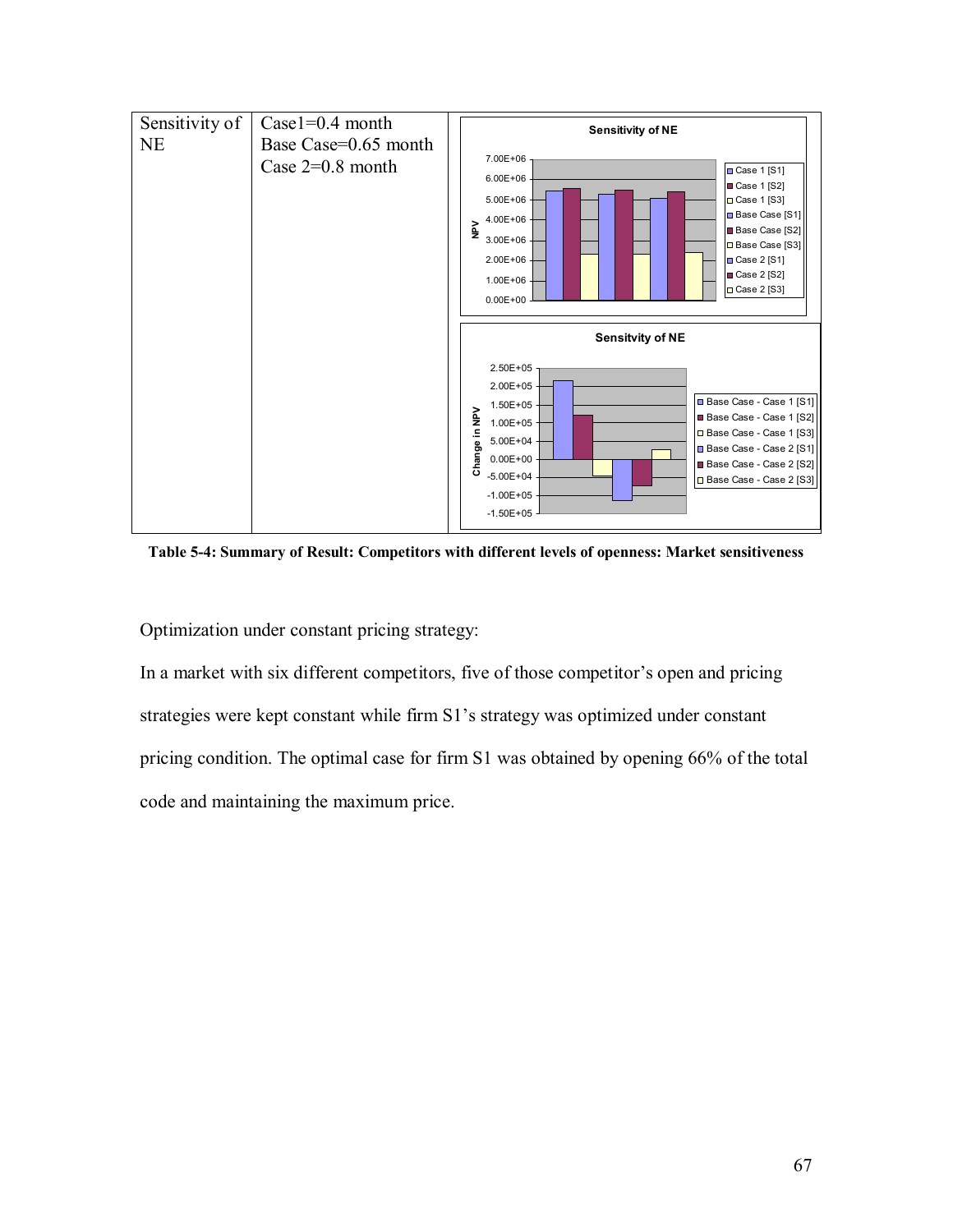

**Figure 5-1: Summary of result: Constant pricing strategy- Base Case** 

In a less sensitive market (antivirus) under same competition, firm S1 will create larger revenue by decreasing the level of openness. Since the customer decisions are less affected by the current customer base, firm S1 can create larger NPV by increasing the sales price (this could be achieved by decreasing the level of openness). If the market is more sensitive to the current customer base (Business intelligence software), firm S1 needs to increase its client base by increasing the level of openness.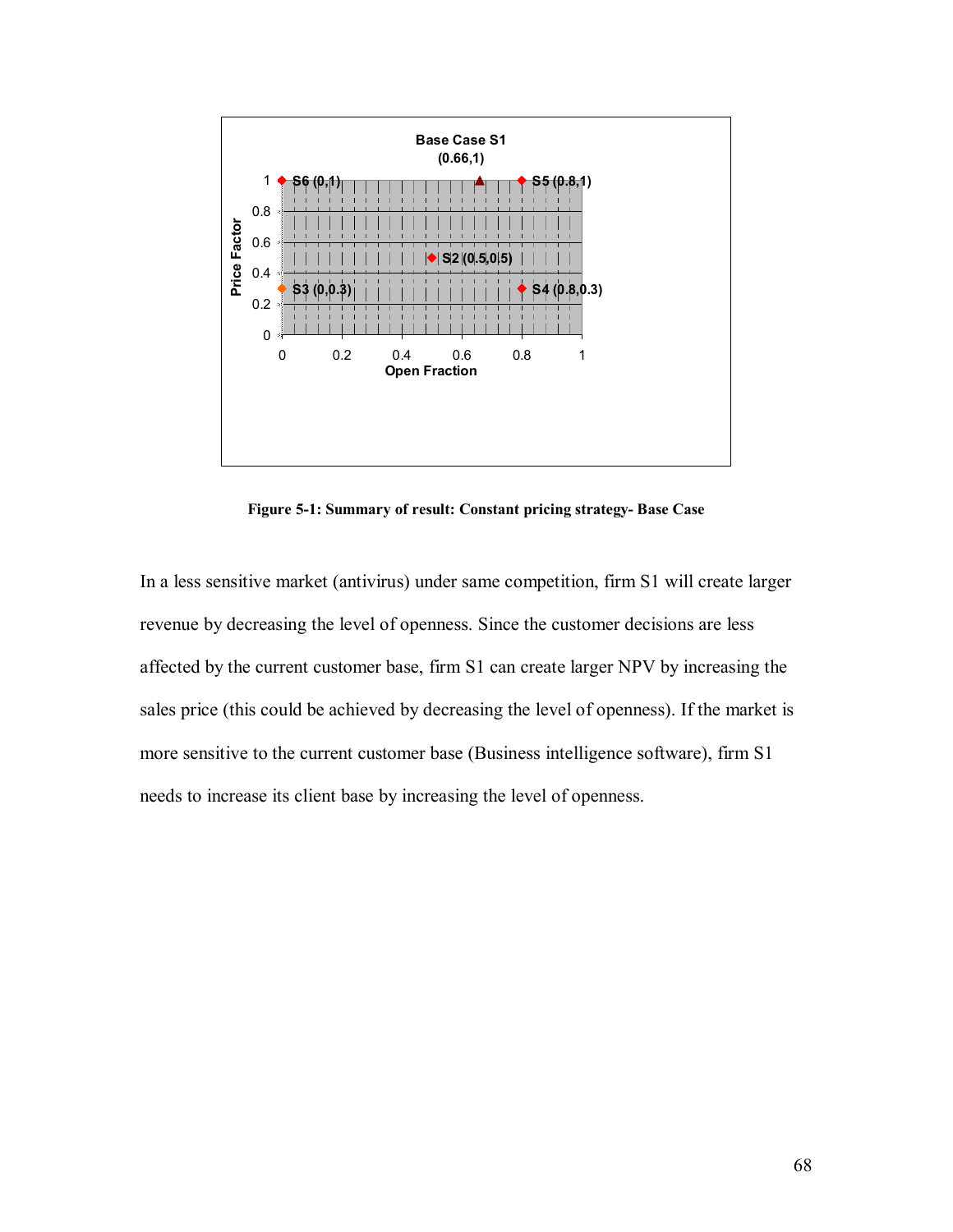

**Figure 5-2: Summary of result: Constant pricing strategy- Market sensitiveness** 

If the customers adopt a product faster (Antivirus Market has a faster adoption rate than an Operating Systems market) the firm in that market should reduce its level of openness (compared to the base case) to increase the unit selling price to boost its NPV. In a slower adopting market software firm can increase the level of openness to increase the client base. The increase in client base will help the firm raise its market share through network externality effects.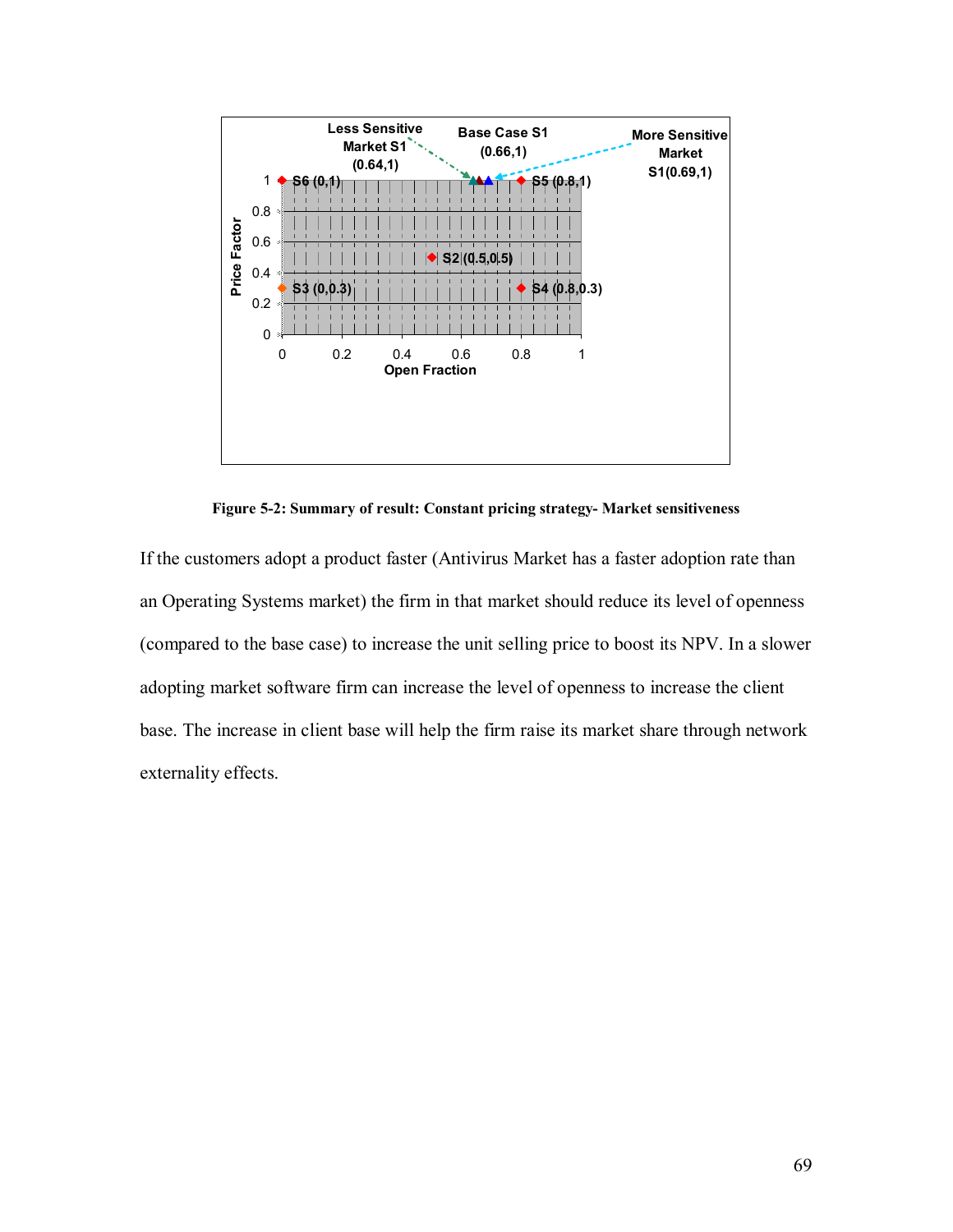

**Figure 5-3: Summary of result: Constant pricing strategy- Adoption rate** 

Optimization under dynamic pricing strategy:

In a more sensitive market (Business intelligence software market) using the dynamic pricing strategy the firm can reduce the price (compared to the base case) of the software initially to create a larger customer base. Once the customer base is established they could increase the price to create larger NPV. If the market is less sensitive the firm can maintain slightly higher price than in the base case and after certain time increase the price to the maximum accepted price.

In a fast adopting market software firms need to be completely proprietary and maintain slightly lower price at the beginning of the project. Reducing price from the maximum accepted price will help the firm increase the popularity of the software. If the market adopts slowly the firm can increase NPV through larger customer base.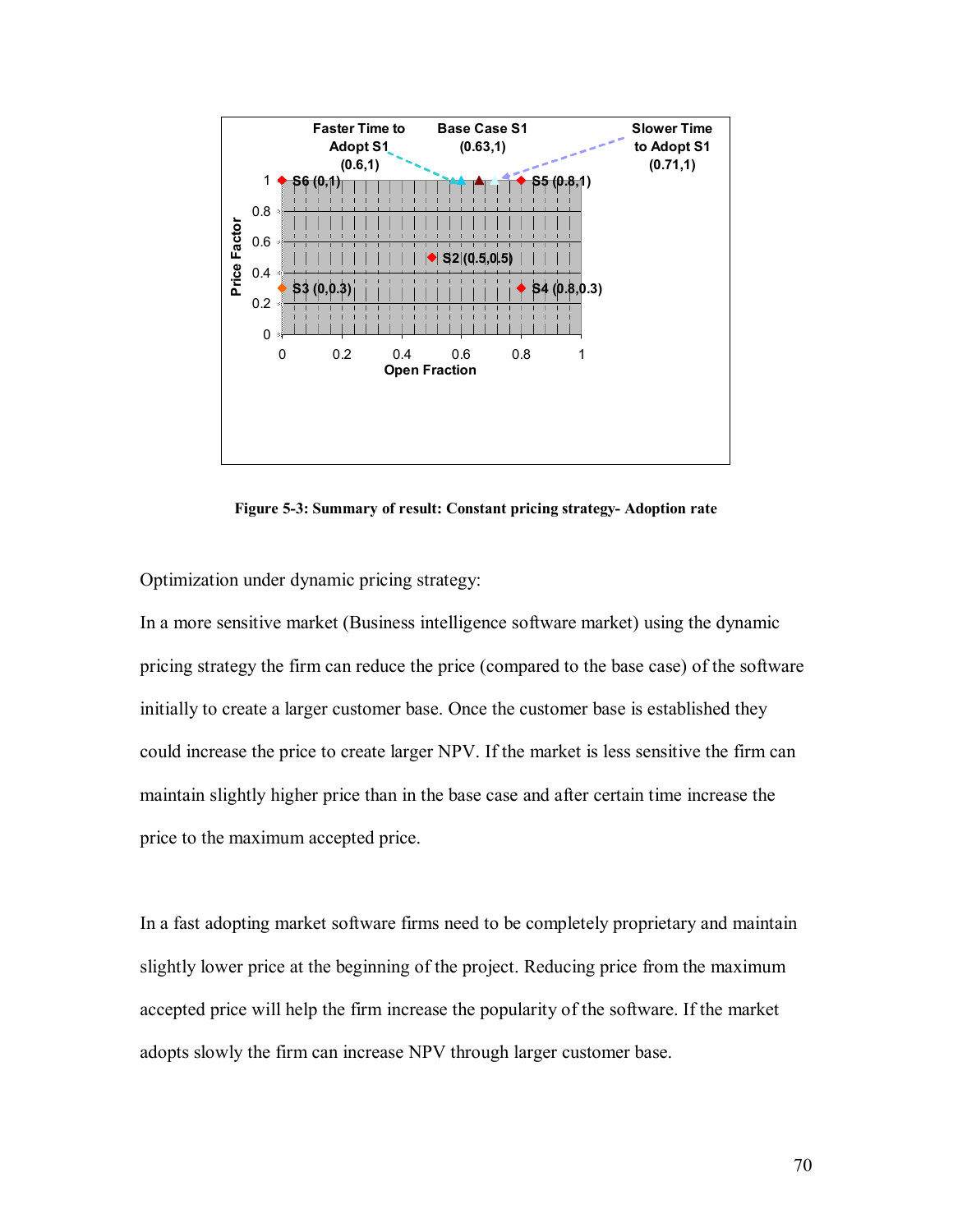

**Figure 5-4: Summary of result: Dynamic pricing strategy** 

### **5.2 Policy Suggestions**

The results in section 4 have provided strong argument to prove that choosing open source according to the market can help increase the revenue of the organizations. The level of openness and price should be decided based on customer adoption rate, network sensitivity, and market aggressiveness. Based on the level of openness decide by the organization they can adopt a license model to sell their product. Licenses such as BSD (Berkeley Software Distribution) and MPL (Mozilla Public License) can be used for such circumstances. BSD license permits open source codes and derived work to be incorporated with proprietary source codes. Under this license the open source code can also withheld from public when it is integrated with proprietary source codes. This license will prove to be useful for organizations willing to maintain lower level of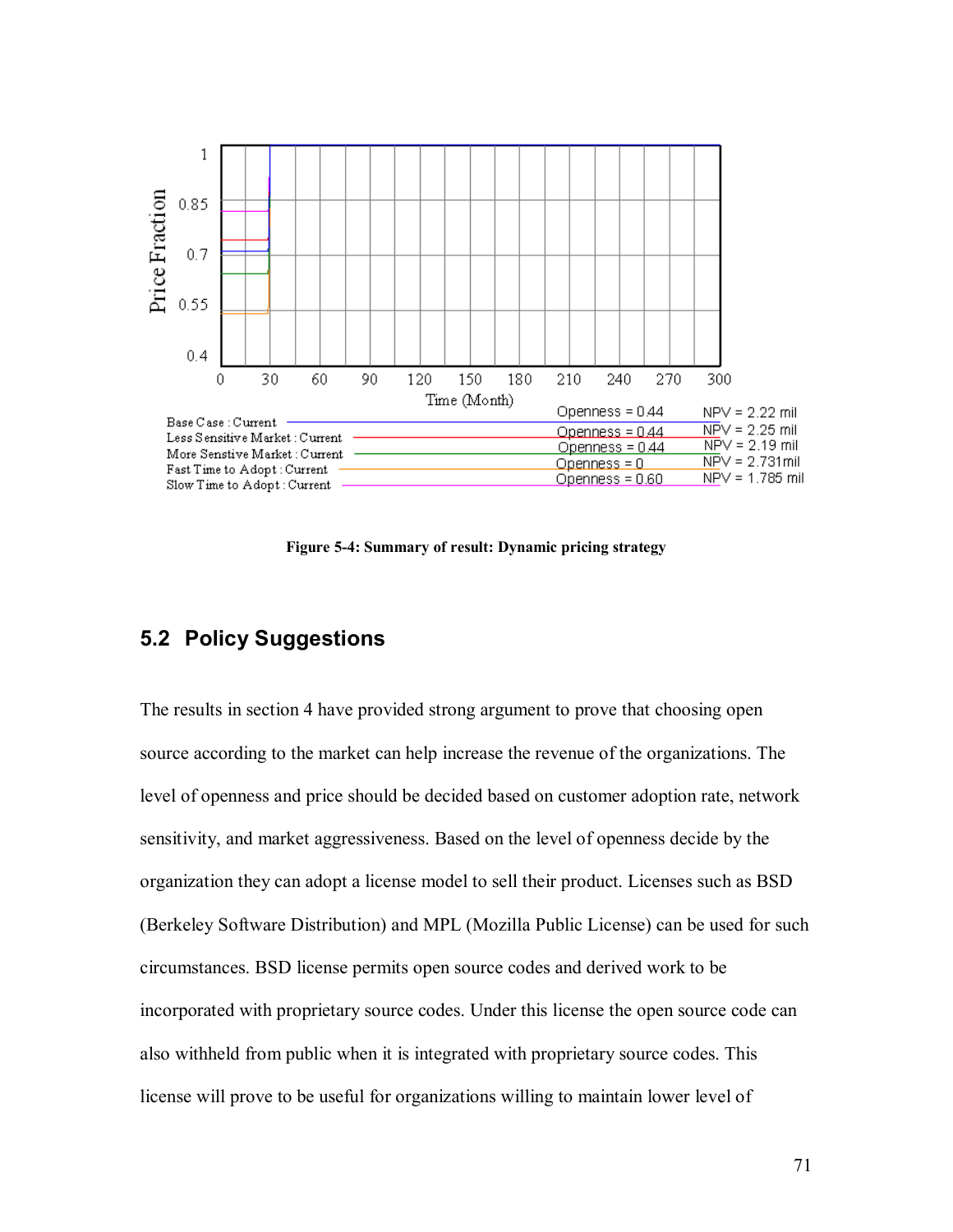openness. MPL is a similar license to BSD but requires all codes developed under open source method to be published at all time to the public. This license is beneficial for organizations that are willing to maintain higher levels of openness.

The software organization needs to clearly understand the sensitivity of the market to the network externality that they are competing in. For example, in a market such as the Operating System market, the consumers make decision on a systems based on how many other customers are already using that system. In such cases the market is very sensitive to the network effects. In a sensitive market it is advisable for organizations to choose a higher open source method compared to a less sensitive market. The organization can measure the sensitivity of the market for unique new products by collecting survey data from their potential customers. In a fast evolving market such as the Antivirus market the software firms can benefit form having lower level of openness and maintaining slightly higher price. Following the dynamic pricing strategy will help increase the revenue further.

#### **5.3 Areas for Future Research**

In order to make this model a business decision simulator, the marketing structure of the organization needs to be added. In the current research project this structure has not been captured. More research can be done in understanding how the organizations attract open source developers. Also the interesting and useful to learn more about the externality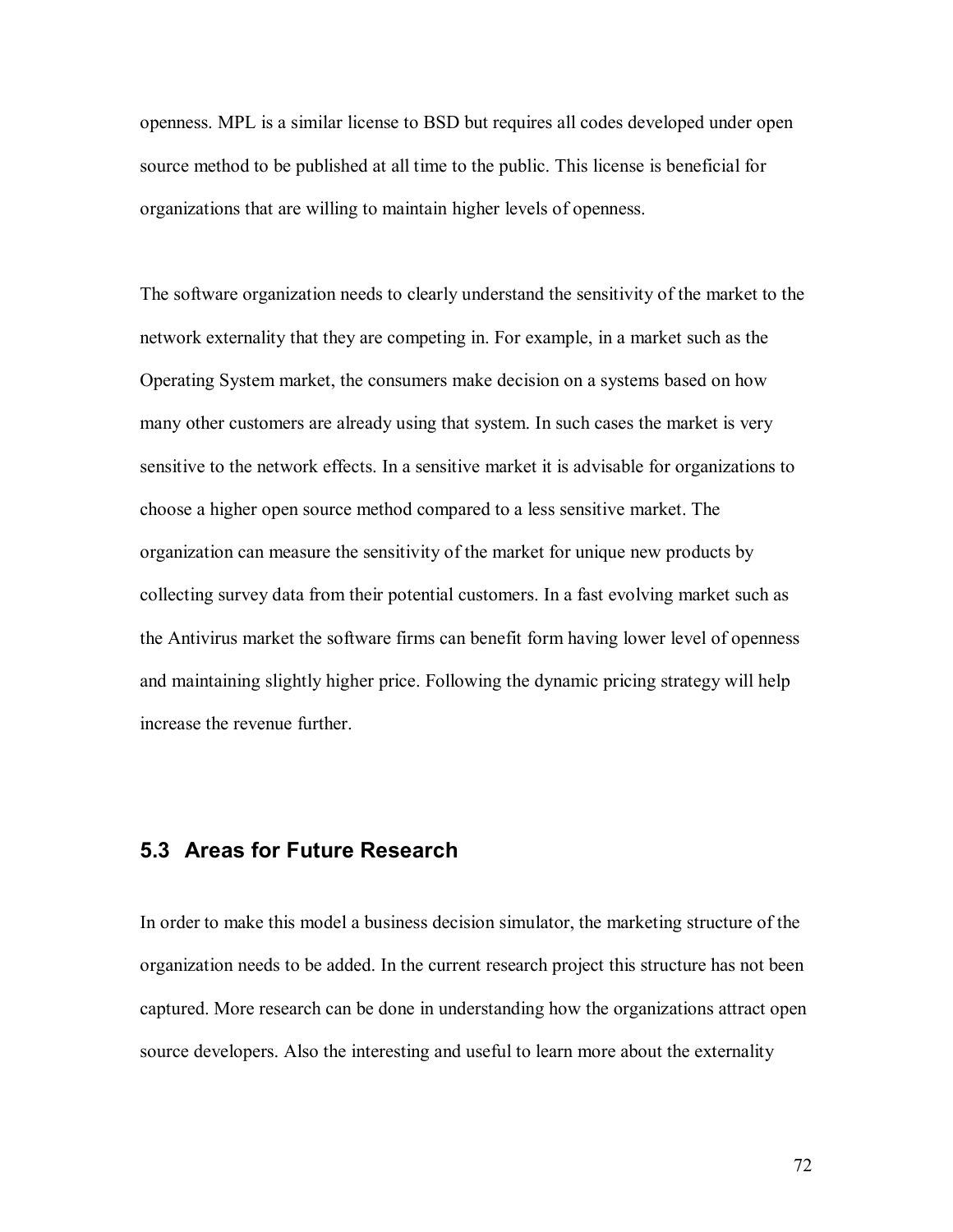effect of open source developers on potential open source developers and how this impacts the dynamics of the software organization.

The current project analyzes the dynamics of the software competition with changing price fraction and level of openness. The level of openness is assumed to be decided by the organization at the beginning of the project and continues to be constant throughout the project. Introducing a varying level of openness with time, to the system will be a useful future research method. This varying level of openness will add another dimension to the optimization problem.

The software industry is not merely a product based industry. It also an industry that provides services, such as consulting, to many different industries. There are many organizations these days that provide both products and services to their clients. The revenue structure in the model could be improved by further adding structures capturing the revenue created through service provided to their clients.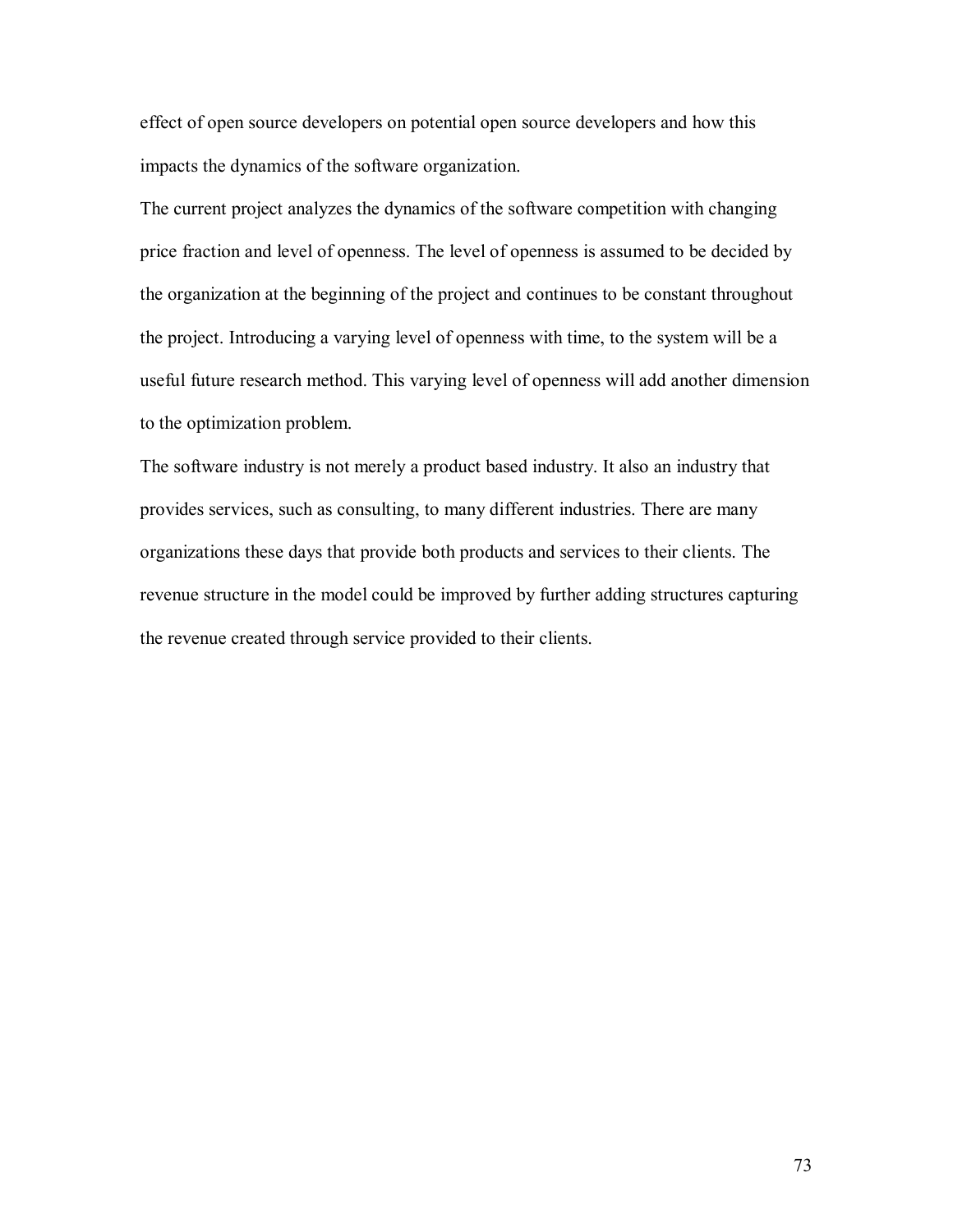## **Reference**

Bonaccorsi, A., Giannangeli, S., & Rossi, C. (2006). Entry strategies under competing standards: Hybrid business models in the open source software industry. MANAGEMENT SCIENCE, 52(7), 1085-1098.

Cooke, D., Urban, J., Hamilton, S., & Thompson, K. (1999). Unix and beyond: An interview with Ken Thompson. COMPUTER, 32(5), 58-+.

Cusumano, M. (2004). The Business of Software. New York: free Press.

Dedrick, J., & West, J. (2004). An exploratory study into open source platform adoption. Paper presented at the Proceedings of the 37th Annual Hawaii International Conference on System Sciences.

Dinh-Trong, T., & Bieman, J. (2005). The FreeBSD project: A replication case study of open source development. IEEE TRANSACTIONS ON SOFTWARE ENGINEERING, 31(6), 481-494.

Fuggetta, A. (2003). Open source software - an evaluation. JOURNAL OF SYSTEMS AND SOFTWARE, 66(1), 77-90.

Godfrey, M. W., & Tu, Q. (2000). Evolution in open source software: a case study. Paper presented at the Proceedings International Conference on Software Maintenance. ICSM-2000.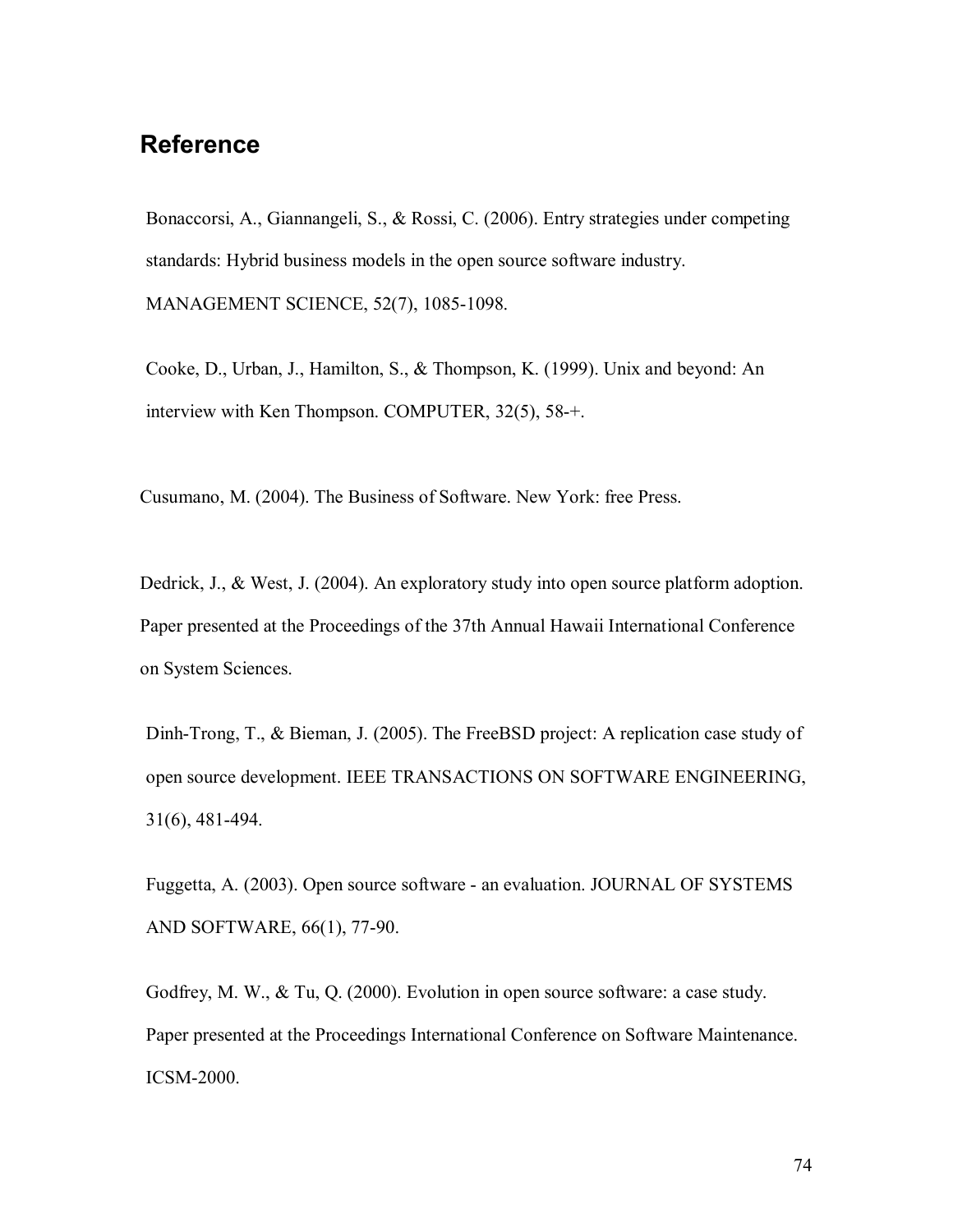Gurbani, V., Garvet, A., & Herbsleb. J. (2006). A case study of a corporate open source development model. Paper presented at the Proceeding of the 28th international conference on Software engineering.

Hawkins, R. E. (2004). The economics of open source software for a competitive firm: why give it away for free? Netnomics, 6(2), 103-117.

Higa, K., Sheng, O. R. L., Hu, P. J.-H., & Au, G. (1997). Organizational adoption and diffusion of technological innovation: a comparative case study on telemedicine in Hong Kong. Paper presented at the Proceedings of the Thirtieth Hawaii International Conference on System Sciences.

Kenwood, C. A. (2001). Business Case Study of Open Source Software: MITRE Corp., Bedford, MA.

Khlak, A. Agent-based Model for Economic Impact of Free Software. WILEY PERIODICALS, 8(3), 45-55.

Kuan, Jennifer W. (January 2001). Open Source Software as Consumer Integration Into Production. Available at SSRN: http://ssrn.com/abstract=259648

Lussier, S. (2004). New tricks: How open source changed the way my team works. IEEE SOFTWARE, 21(1), 68-+.

Madanmohan, T. R., & De, R. (2004). Open source reuse in commercial firms. IEEE Software, 21(6), 62-69.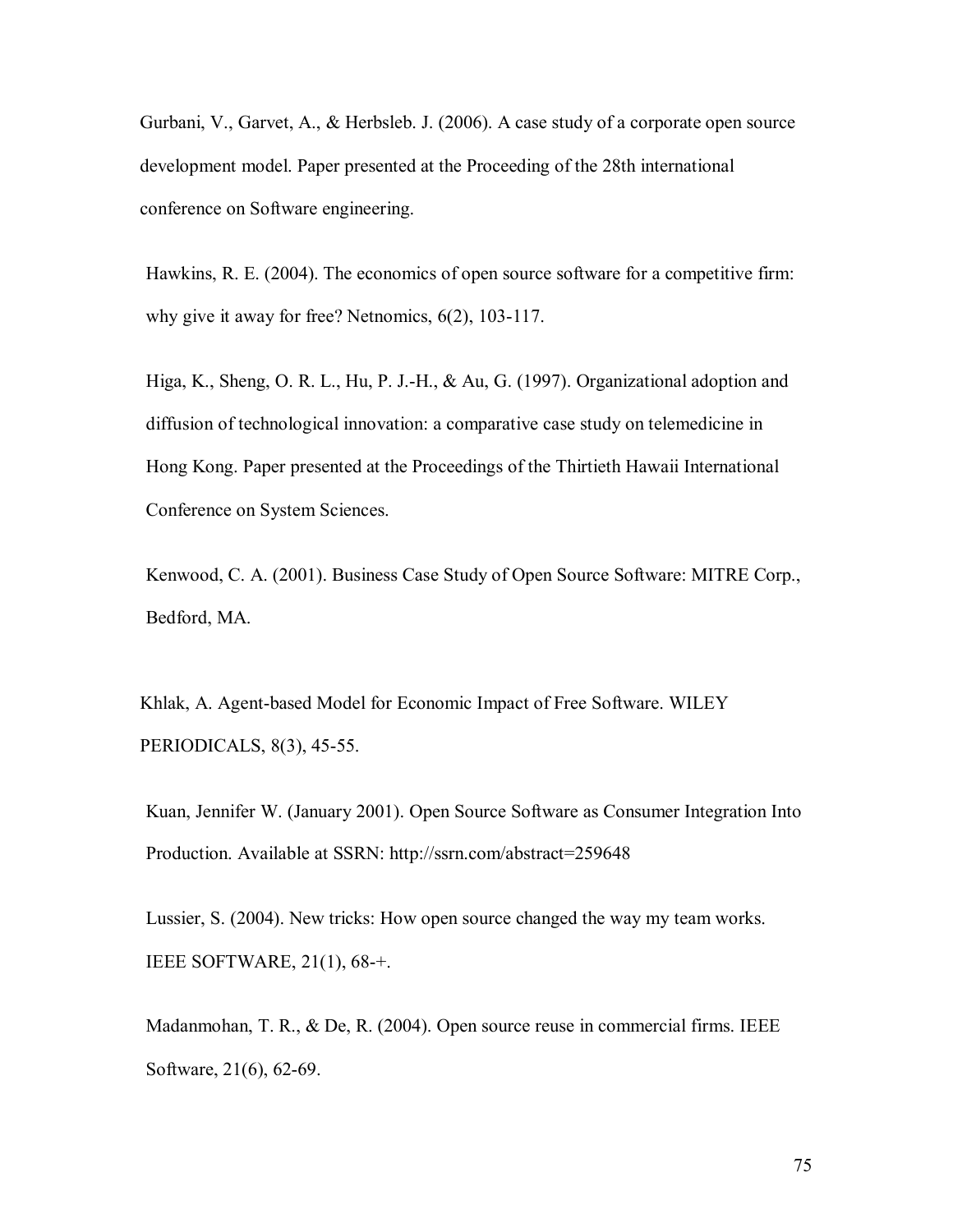Parker, G., & Van Alstyne, M. (2005). Mechanism design to promote free market and open source software innovation. Paper presented at the 38th Annual Hawaii International Conference on System Sciences.

Perkins, G. (1999). Culture clash and the road to world domination. IEEE Software, 16(1), 80-84.

Rogers, E. (1983). Diffusion of innovations. New York: Free press.

Sterman, J. D. (2000). Business Dynamics: Systems Thinking and Modeling for a Complex World. Irwin McGraw-Hill: Boston, MA.

Westarp, F. V., & Wendt, O. (2000). Diffusion follows structure - a network model of the software. Paper presented at the The 33rd Annual Hawaii International Conference on System Sciences (HICSS-33).

Wilson, G. (1999). Is the open-source community setting a bad example? IEEE SOFTWARE, 16(1), 23-25.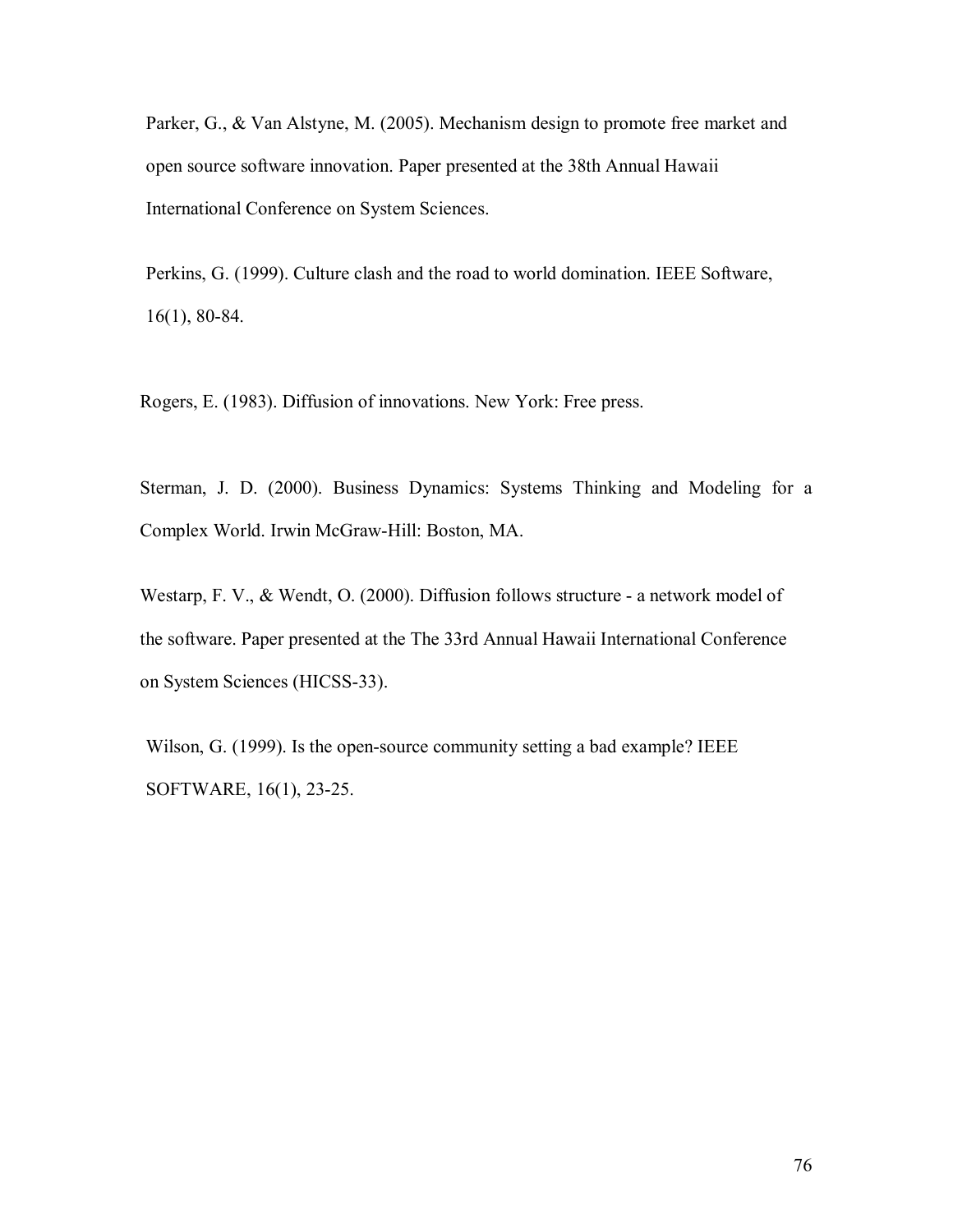# **Appendix 1**

Active Life of Development on Product=150 Units: Month This parameter sets the development life of the product, in terms of for how long new features are added to the product in the market. Initially, the rate is as the "Base Feature Growth" but later declines, so that by the time of active life, no more new features are added to the product.

Adjustment for labor[Software]=(Desired Proprietary resources[Software]-Paid employees from the organization[Software])/Labor adjustment time Units: Developer/Month Adjustment in labor based on availability and need of the firm.

Adjustment for vacancies[Software]=Desired vacancies[Software] - Vacancies[Software])/Vacancy adjustment time Units: Developer/Month Desired vacancy rate to cover the delay in the system.

Adjustment to development rate[Software]=(Desired Development in Progress[Software]-Features Under Development[Software])/Time to adjust development rate Units: Feature/Month Rate of new feature development needed to cover the lag caused by the delay in the system.

Adopted Market Size= INTEG (Adoption Rate-Expiration Rate-Reinvest Rate,0) Units: Person Total number of customers who adopted the particular kind of software.

Adoption Rate=Potential Market Size/Time to adopt Units: Person/Month Rate in which people become purchase the product.

Aged features= INTEG (Features Aging Rate,0) Units: Feature New Feature that is now common in all software products.

Aggressive factor=1.2 Units: Dmnl This factor represents the policy of the organization to stay ahead of the market in new features by 20%.

Aging Time=25 Units: Month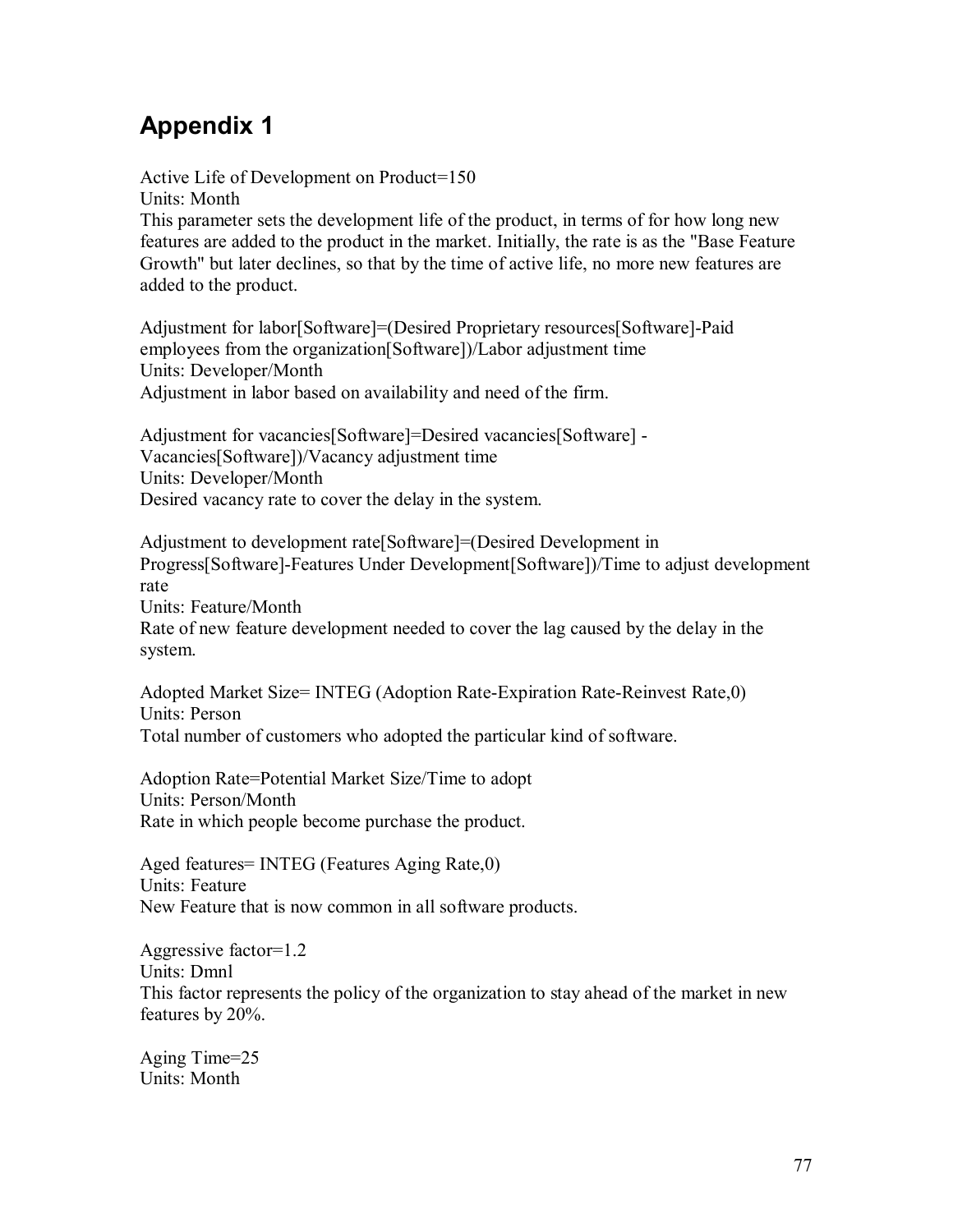Attrition rate[Software]=Installed base of the Software[Software]/Time to reinvest Units: Unit/Month After a time period the software becomes obsolete. This is the rate at which consumers stop using the product.

Attrition time=12 Units: Month Participation time duration of an open source developer.

Ave employment time=50 Units: Month Average employment time of a developer by the firm.

Average cost of an employee[Software]=1000 Units: Dollar/Developer/Month Average pay of an employee for a month.

Average market delay=18 Units: Month Time realize the new feature development in the market.

Average new feature in the market=SUM(New Features Developed[Software!])/ELMCOUNT(Software) Units: Feature Number of new features in average software.

Average New features in the market= INTEG (Feature addition Rate-Features Aging Rate, Initial new features in the market) Units: Feature Total number of new features in an average software.

Average time to fill vacancies[Software]=4 Units: Month Time taken to fill vacancy by the management.

Base conventional Market Growth=30000 Units: Person/Month Rate in which potential customers become interested in the product.

Complementary dependent factor=0.8 Units: Dmnl Depends on the sensitivity of the market.

Complementary goods[Software]= INTEG (Introduction rate[Software]-complementary goods aging rate[Software],0) Units: Unit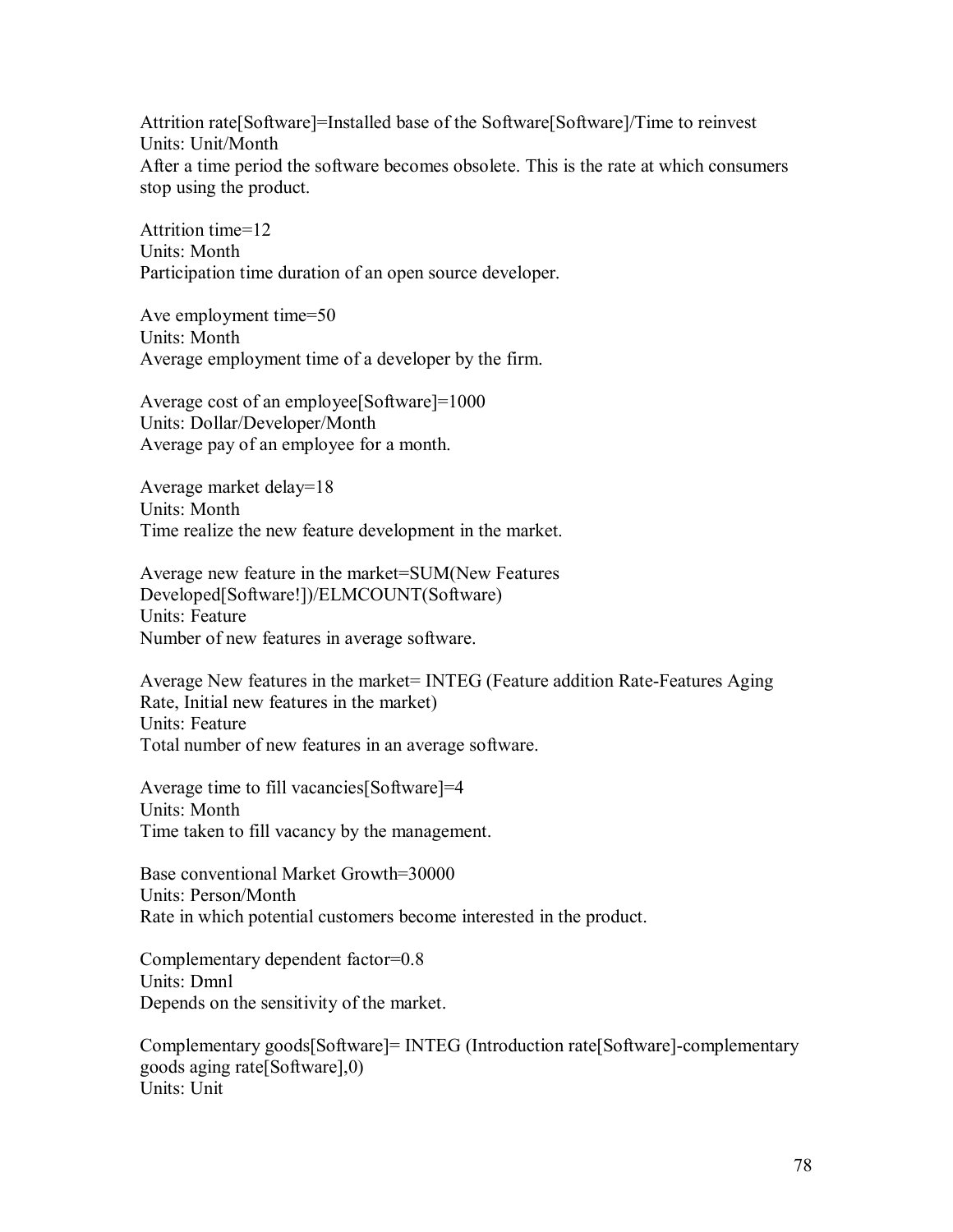Total number of complementary software product available in the market.

complementary goods aging rate[Software]=Complementary goods[Software]/AgingTime Units: Unit/Month Expiration rate.

Complementary software contribution to Utility[Software]=Complementary dependent factor\*Effect of complementary goods on attractiveness[Software] Units: Dmnl Impact of complementary goods on the value of the software.

Conventional Feature market Release rate=New features in Market/Market aging time Units: Feature/Month

Conventional features[Software]= INTEG (New Features released[Software],0) Units: Feature After certain time period the new features become common in every software.

Conversion rate of open source to developers=20 Units: Developer/Feature Average number of open source developers who will participate in the project based on the number of open source features.

Desired Development in Progress[Software]=Desired Feature Introduction rate[Software]\*Time for development[Software] Units: Feature Extra new features needed to cover the lag in development due to the delays in development process.

Desired Feature Introduction rate[Software]=Investment factor[Software]\*Max(Gap in New Feature Production Rate[Software], 0) Units: Feature/Month Total number of new features accepted for development by the management based on the return ratio.

Desired hiring rate[Software]=Adjustment for labor[Software]+Employee attrition rate[Software] Units: Developer/Month Rate at which employees need to be hired to close the gap.

Desired Open source resources[Software]=Features Under Development[Software]\*Open source fraction[Software]/Min time for Open source code development [Software]/Open Source Productivity[Software] Units: Developer Open source developers needed for this project.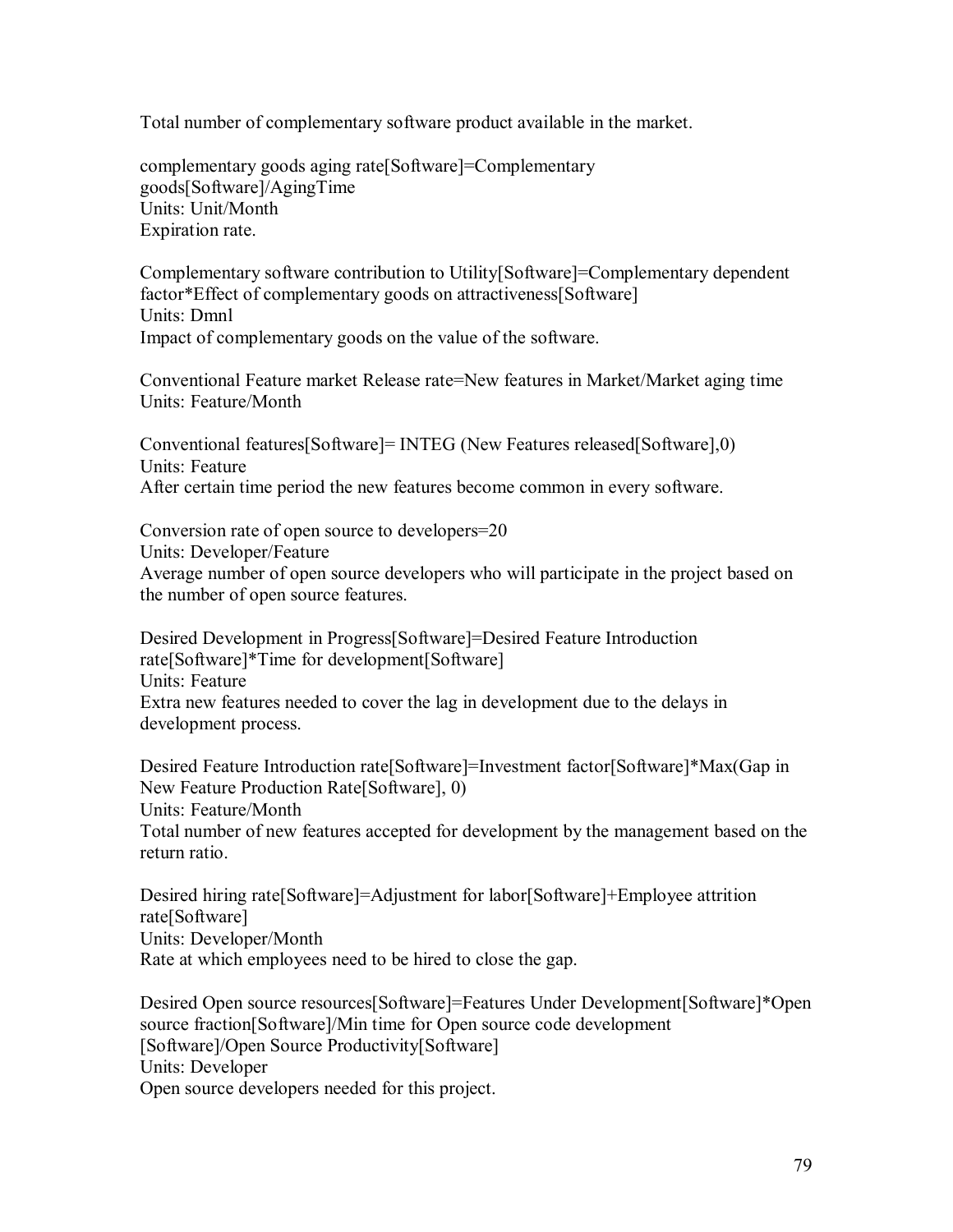Desired Proprietary resources[Software]=Features Under Development[Software]\*(1- Open source fraction[Software])/Min Time for Proprietary code development [Software]/Proprietary Employee Productivity Units: Developer Number of paid developers needed for the project

Desired vacancies[Software]=Max(0, Desired hiring rate[Software]\*Expected time to fill vacancies[Software]) Units: Developer Anticipated number of vacancies.

Desired vacancy creation rate[Software]=Adjustment for vacancies[Software]+Desired hiring rate[Software] Units: Developer/Month Desired vacancy rate to cover the delay in the systems and the gap in employees.

Effect Life Cycle on Conventional Feature Growth=Max(0, 1-Time/Active Life of Development on Product\*Tl Eff Life Cycle on Feature(Time/Active Life of Development on Product)) Units: Dmnl

Effect Life Cycle on Conventional Market Growth=Max(0, 1-Time/Active Life of Development on Product\*Tl Eff Life Cycle on Feature(Time/Active Life of Development on Product)) Units: Dmnl Software market follows a project life cycle model.

Effect of complementary goods on attractiveness[Software]=(ZIDZ( Complementary goods[Software], SUM(Complementary goods[Software!])))^Sensitivity of attracitveness to complementary goods Units: Dmnl Impact of complementary goods.

Employee attrition rate[Software]=Paid employees from the organization[Software]/Ave employment time Units: Developer/Month Rate at which employees leave the firm for other opportunities and retirement.

Employee switch=1 Units: Dmnl If 0: constant employees If 1: choose the feedback loop employee model

Employment cost[Software]=Average cost of an employee[Software]\*Paid employees from the organization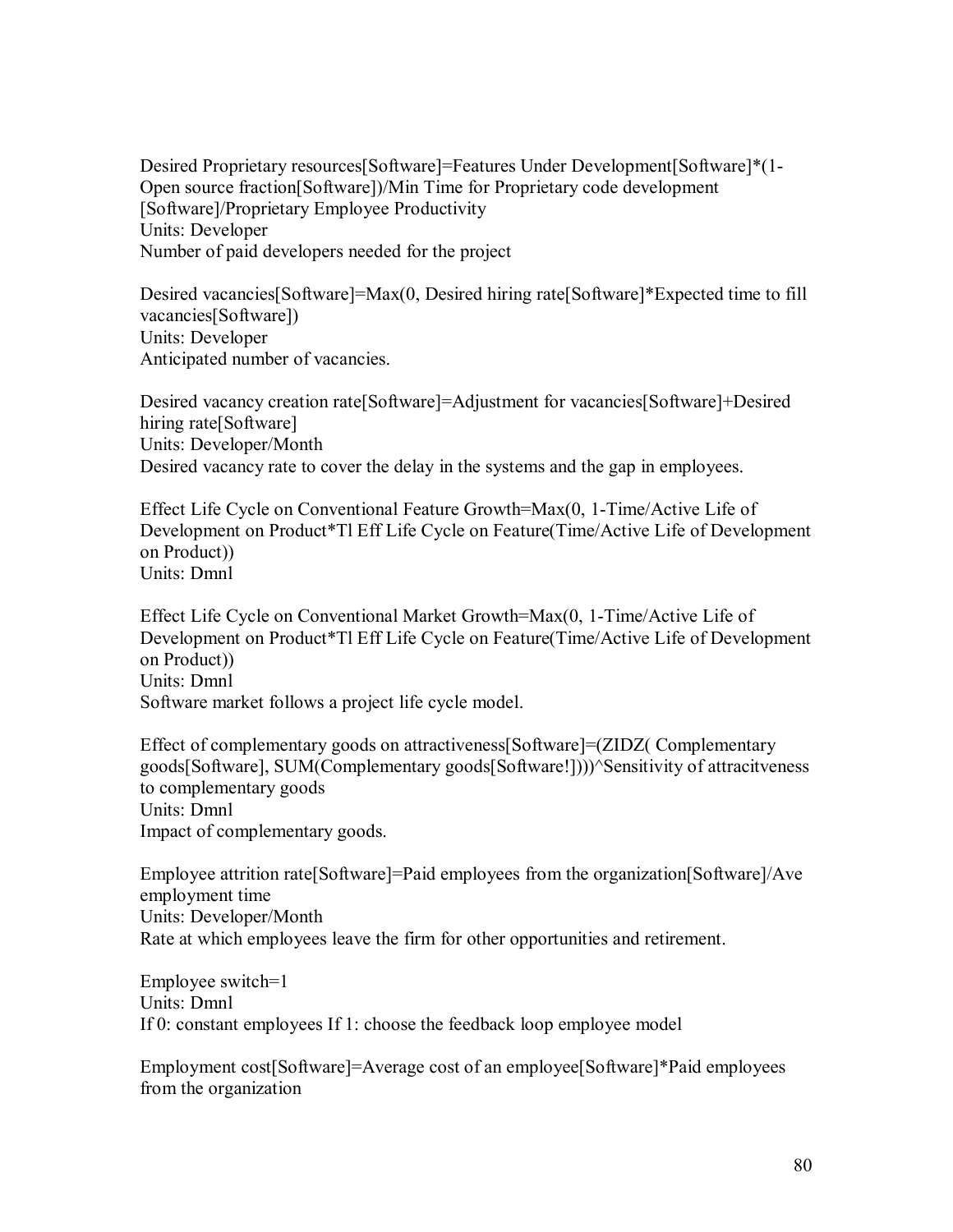[Software] Units: Dollar/Month Cost occurred in a month by hiring developers.

Expected time to fill vacancies[Software]=Average time to fill vacancies[Software] Units: Month Time taken to fill vacancy by the management.

Expiration Rate=Adopted Market Size/Time For Market Expiration Units: Person/Month Rate at which the market becomes obsolete.

Expired market size= INTEG (Expiration Rate,0) Units: Person Customers who are not interested in the product due to expiration of the product.

Externality from users to developers[Software]=(1/(1+EXP(-ZIDZ( Indicated market Size[Software], Adopted Market Size)))) Units: Dmnl

The externality from users to developers has a S shape function. When more people use the software that product will become popular among open source developers as well.

Feasible Open source development rate[Software]=MIN(Desired Open source resources[Software], Total number of open source contributors[Software])\*Open Source Productivity[Software] Units: Feature/Month

Open source development rate will be decided based on the need of the firm and availability of the open source developers.

Feasible proprietary development rate[Software]=MIN(Desired Proprietary resources[Software], Paid Employees[Software])\*Proprietary Employee Productivity Units: Feature/Month

Proprietary development rate will be decided based on the need of the firm and availability of the paid developers.

Feature addition Rate=(Average new feature in the market/Average market delay) Units: Feature/Month Average new feature development rate

Feature Addition Rate based on investment return[Software]=Tl effect Return Rate on Feature addition rate(Return Ratio[Software]) Units: Dmnl Fraction of the gap decided to close based on return ratio.

Feature Introduction rate [Software]=Feature introduction start rate [Software] Units: Feature/Month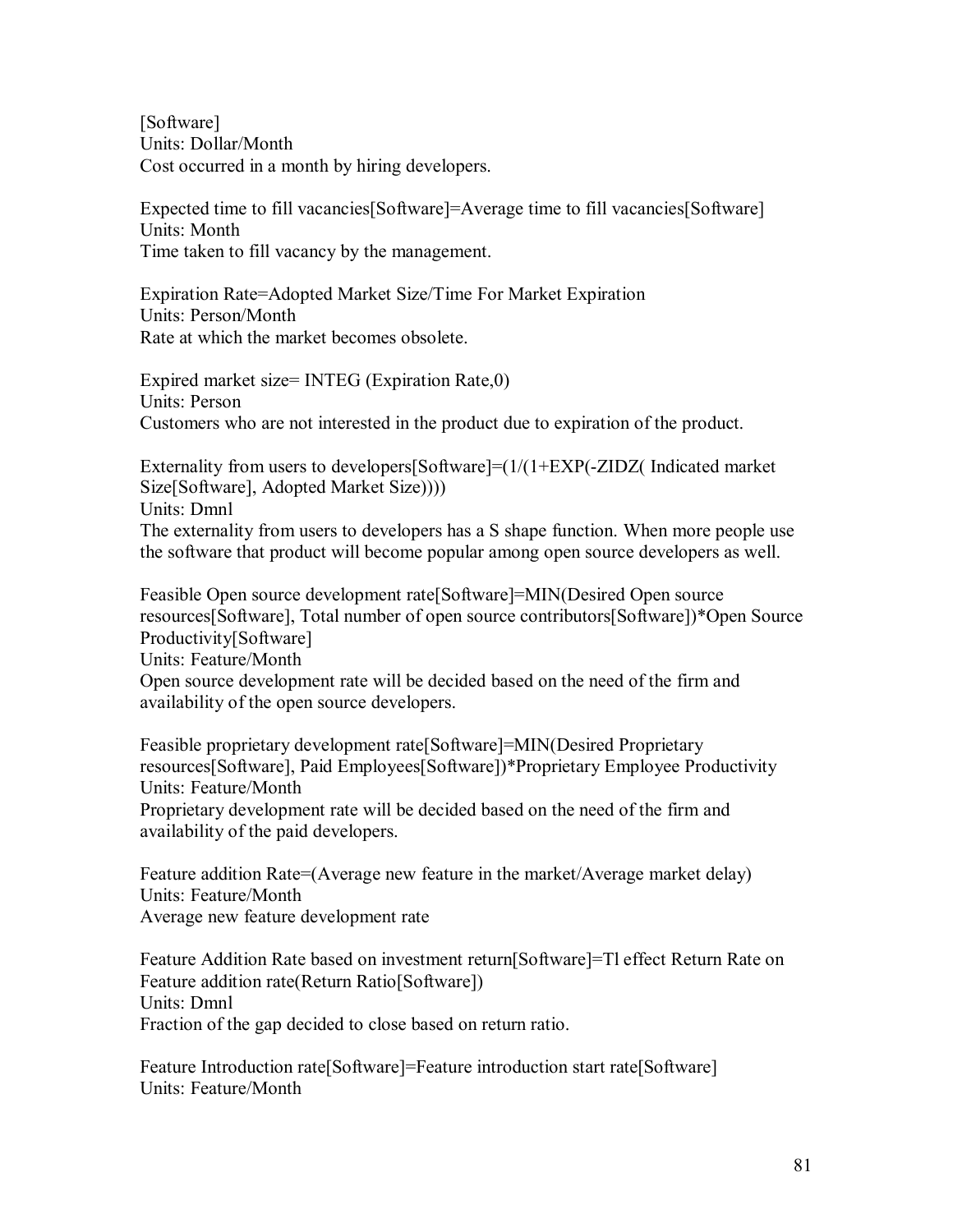The number of new features decided to be added to the product in a month.

Feature introduction start rate[Software]=Max(Adjustment to development rate[Software], 0)+Desired Feature Introduction rate [Software] Units: Feature/Month Features needed to be added in a month based on return ratio and development delays.

Feature richness contribution to utility[Software]=Tl effect of Feature richness on utility(Product Feature Richness[Software]) Units: Dmnl Impact of feature richness on the value of the product.

Features Aging Rate=Average New features in the market/Market aging time Units: Feature/Month Average rate at which new feature become common in all software.

Features Under Development[Software]= INTEG (Feature Introduction rate[Software]- New Features development rate[Software],0) Units: Feature Features under consideration and development

 $FINAL TIME = 300$ Units: Month [0,4000] The final time for the simulation.

Gap in New Feature Production Rate[Software]=(Average New features in the market-New Features Developed[Software])\*Aggressive factor/Time taken to close gap Units: Feature/Month Difference in new features in a month between the market and the product.

Increase in developers due to open source base[Software]=Conversion rate of open source to developers\*Features Under Development[Software]\*Open source fraction[Software] Units: Developer Number of open source developers willing to participate in the project.

Indicated demand[Software]=Market Share[Software]\*Adoption Rate\*Purchase per person Units: Unit/Month The demand forecasted by the software firm.

Indicated market Size[Software]=Installed base of the Software[Software]/Purchase per person Units: Person Total number of customer using the software of a particular firm.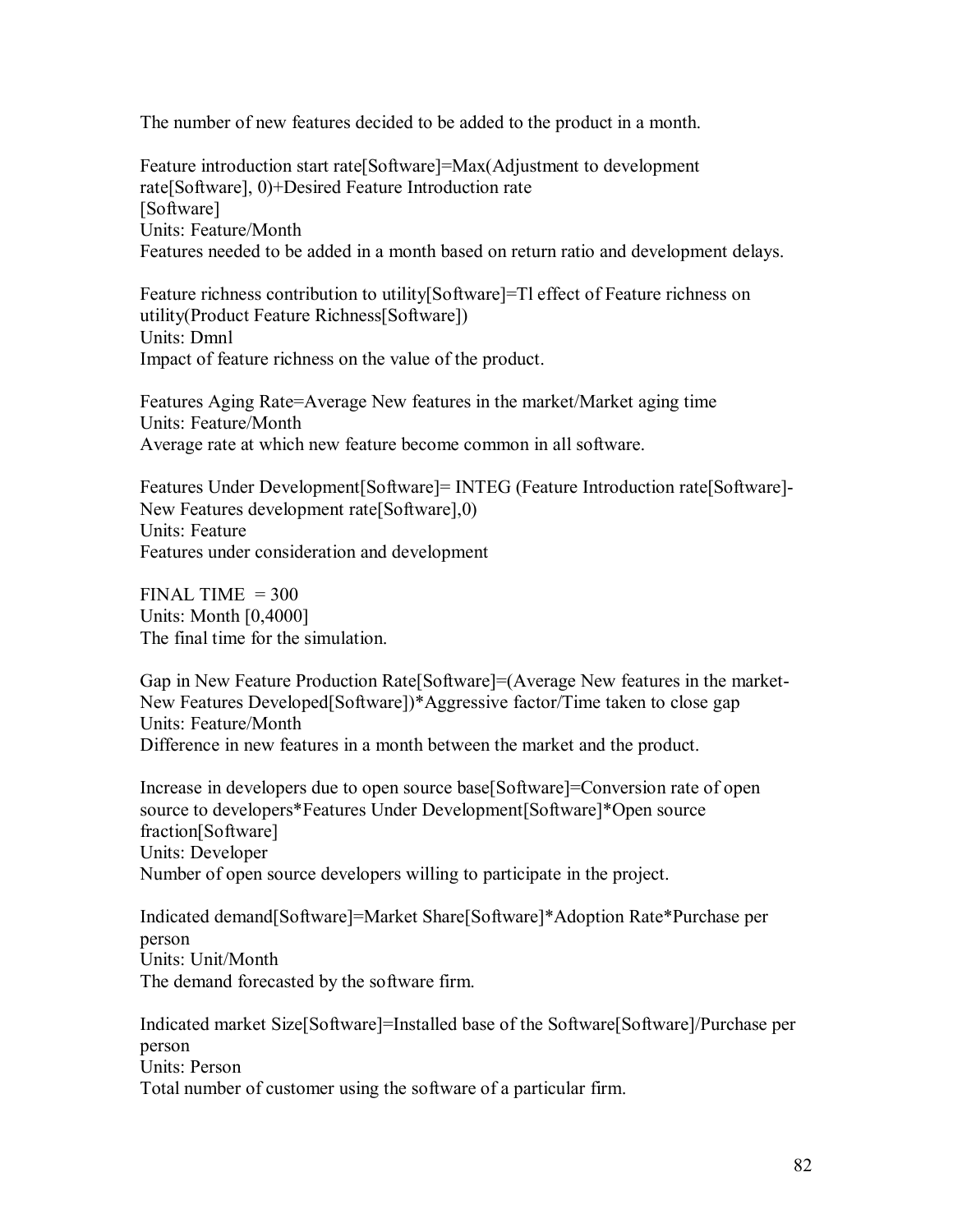Initial Expense=5000 Units: Dollar/Month Basic expense of a firm.

Initial new features in the market= 30 Units: Feature

Installed base of the Software[Software]= INTEG (Sales rate of Software[Software]- Attrition rate[Software],0) Units: Unit The total number of software units of a particular firm being used in the market

Introduction rate[Software]=Tl Effect of Market Share on complementary goods[Software](ZIDZ(Installed base of the Software[Software], Adopted Market Size))\*Normalized complementary introduction rate[Software] Units: Unit/Month Rate at which the complementary products are introduced to the market.

Investment factor[Software]=Investment level independent of return\*Investment Weight[Software]+(1-Investment Weight[Software])\*Feature Addition Rate based on investment return[Software] Units: Dmnl Initially the firm will want to close the gap in new feature completely even if the return ratio is less than one. But after 20 months firm will decide on the fraction of gap based on the return ratio

Investment level independent of return=1 Units: Dmnl Fraction of gap to be closed initially.

Investment Weight[Software]=Tl Investment weight(Time) Units: Dmnl Investment weight with time.

Joining rate[Software]=Externality from users to developers[Software]\*Increase in developers due to open source base[Software]/Time to capture popularity Units: Developer/Month Rate at which the open source developers join the project.

Labor adjustment time=10 Units: Month Time taken to adjust labor.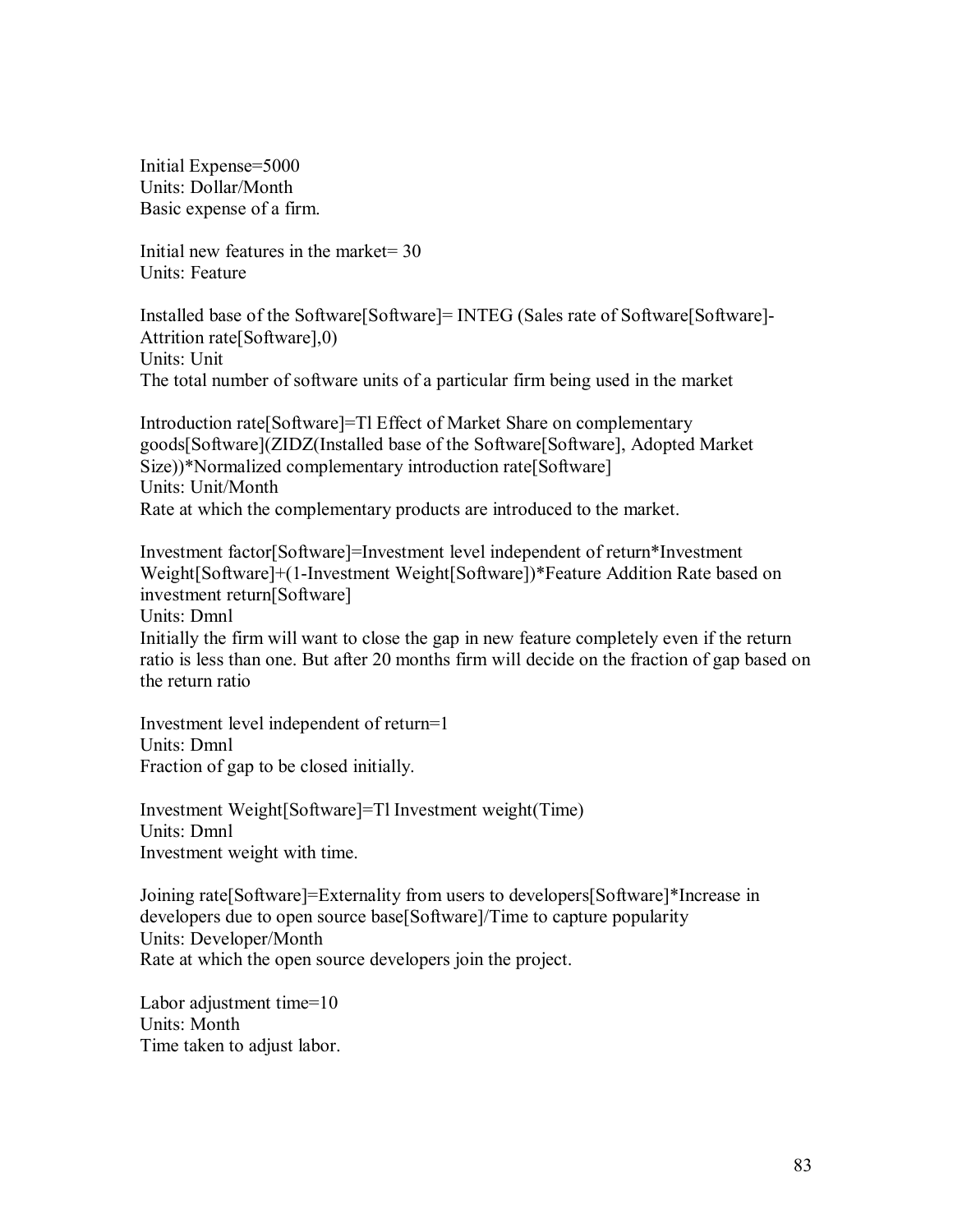Leaving rate[Software]=Total number of open source contributors[Software]/Attrition time Units: Developer/Month Rate at which open source developers leave the project.

Market aging time=6 Units: Month Time taken for new features to become common in all software product.

Market Introduction rate=Base conventional Market Growth\*Effect Life Cycle on Conventional Market Growth Units: Person/Month Rate in which potential customers become interested in the product.

Market Share[Software]=EXP(Utility of the software[Software])/SUM(EXP(Utility of the software[Software!])) Units: Dmnl The percentage of the total market covered by the firm based on the value of the software..

Maximum Price fraction[Software]=Tl accepted price based on openness(Open source fraction[Software])\*Price Fraction[Software] Units: Dmnl The fraction of the normalized unit price decided by the management.

Min time for Open source code development[Software]=Time for development[Software] Units: Month Minimum time taken for the developing the open source features.

Min Time for Proprietary code development[Software]=Time for development[Software] Units: Month Minimum time taken for the developing the proprietary features.

NE contribution to utility[Software]=NE Dependent factor\*Network externality effect[Software] Units: Dmnl The impact of current customer network on the utility of the software product.

NE Dependent factor=1.5 Units: Dmnl This factor decides the impact value of customer network on the utility.

Network externality effect[Software]=(ZIDZ(Indicated market Size[Software], Adopted Market Size) $\frac{\gamma}{1}$ -Sensitivty of NE to installed base) Units: Dmnl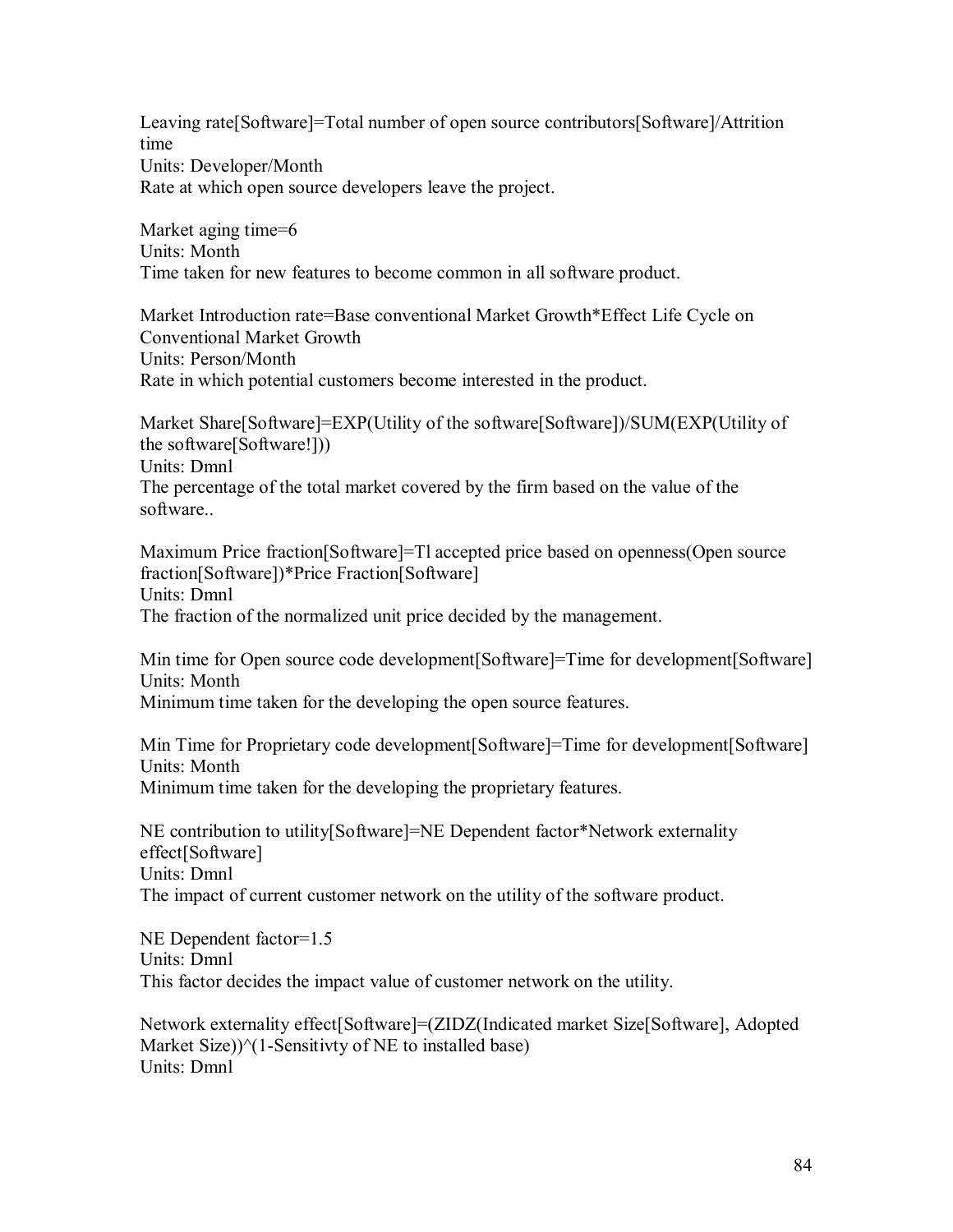The impact of the customer network depends on what fraction of the total adopted market size belongs to the particular firm. Source: Why Open source can succeed- Andrea Bonaccorsi

New Features Developed[Software]= INTEG (New Features development rate[Software]-New Features released[Software],0) Units: Feature Total Number of new features developed by a particular firm

New Features development rate[Software]=Feasible Open source development rate[Software]+Feasible proprietary development rate[Software] Units: Feature/Month The development rate depends on paid employee development rate and the open source development rate.

New Features released[Software]=New Features Developed[Software]/Market aging time Units: Feature/Month Rate at which new feature become common in all software.

Normal Price=600 Units: Dollar/Unit Maximum accepted unit price of a complete proprietary software.

Normalized complementary introduction rate[Software]=0.5 Units: Unit/Month The introduction rate of complementary goods when the firms market share is 1.

Open source fraction[Software]=0,0.5,0.9 Units: Dmnl The percentage of the total features that are developed using open source method.

Open Source Productivity[Software]=0.01 Units: Feature/Month/Developer Number of open source features developed in a month by one developer.

Organization hiring rate[Software]=Vacancies[Software]/Average time to fill vacancies[Software] Units: Developer/Month Rate at which employees join the firm.

Paid Employees[Software]=Paid employees from the organization[Software] Units: Developer Total number of employees working on the proprietary features of the product. They are paid by the firm.

Paid employees as constant [Software]=10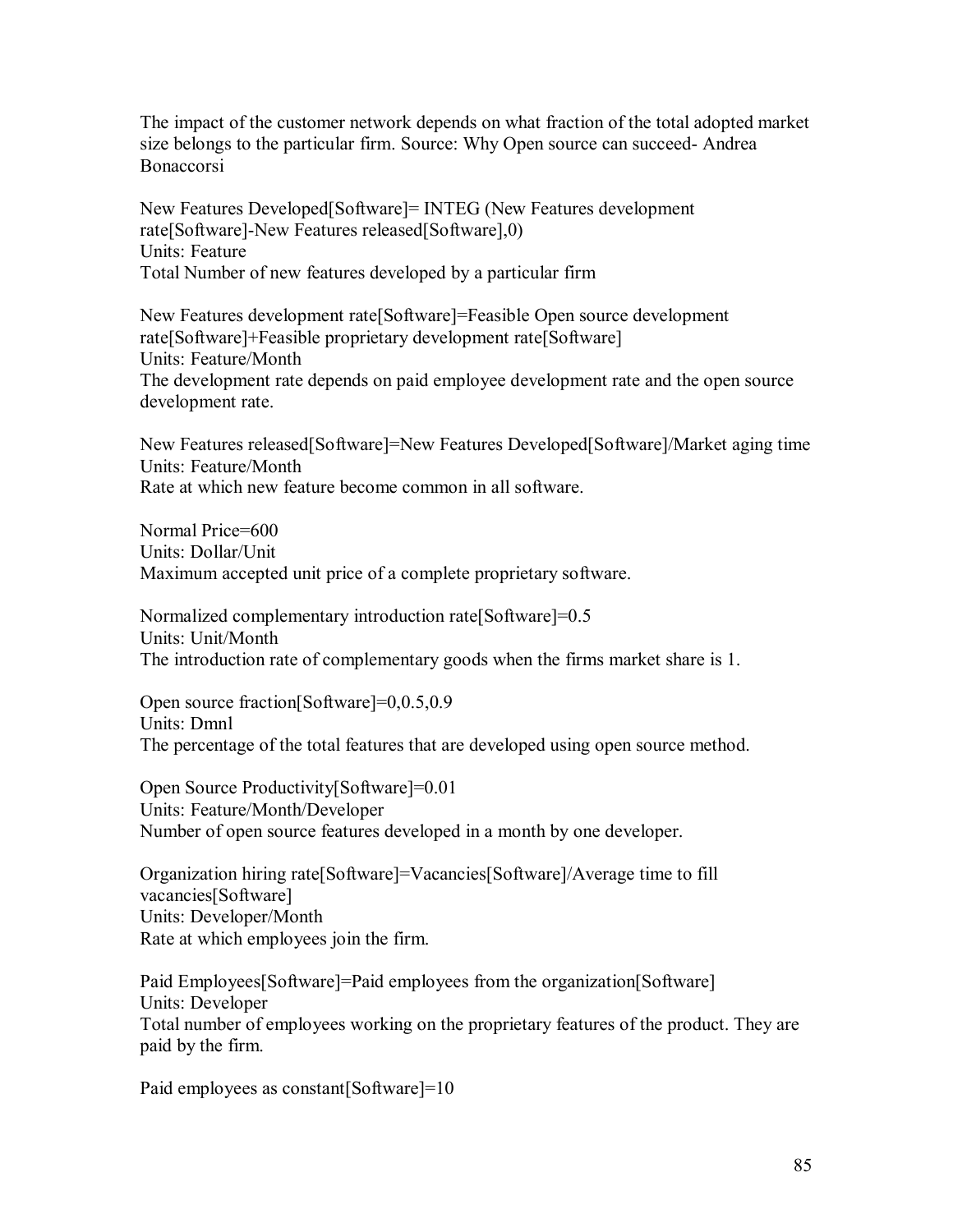#### Units: Developer

Paid employees from the organization[Software]= INTEG (Organization hiring rate[Software]-Employee attrition rate[Software],0) Units: Developer Number of employees working on the proprietary side of the software. They are paid by the organization.

Potential Market Size= INTEG (Market Introduction rate-Adoption Rate+Reinvest Rate,0) Units: Person This indicates the total number of customers interested in purchasing the particular kind of software from the market.

Present value[Software]=NPV(Total Profit[Software],0.08,0,1) Units: Dollar Net present value of the project with 8% discount rate.

Price contribution to utility[Software]=(Maximum Price fraction[Software]^Sensitivity of price on utility)\*Price Factor Units: Dmnl Impact of the price on the value of the software.

Price Factor=1.25 Units: Dmnl Depends on the sensitivity of the market.

Price Fraction[Software]=1 Units: Dmnl The organization can decide to sell the product at a lower price than the accepted maximum price. This variable gives the flexibility of changing price as a strategy to attract customers.

Price of a unit software[Software]=Normal Price\*Maximum Price fraction[Software] Units: Dollar/Unit Selling unit price of the product.

Product Feature Richness[Software]=XIDZ(New Features Developed[Software], Average New features in the market,1) Units: Dimensionless The features richness compares product features to the market standard.

Proprietary Employee Productivity=0.02 Units: Feature/(Month\*Developer) Number of features developed by a paid employee in a month.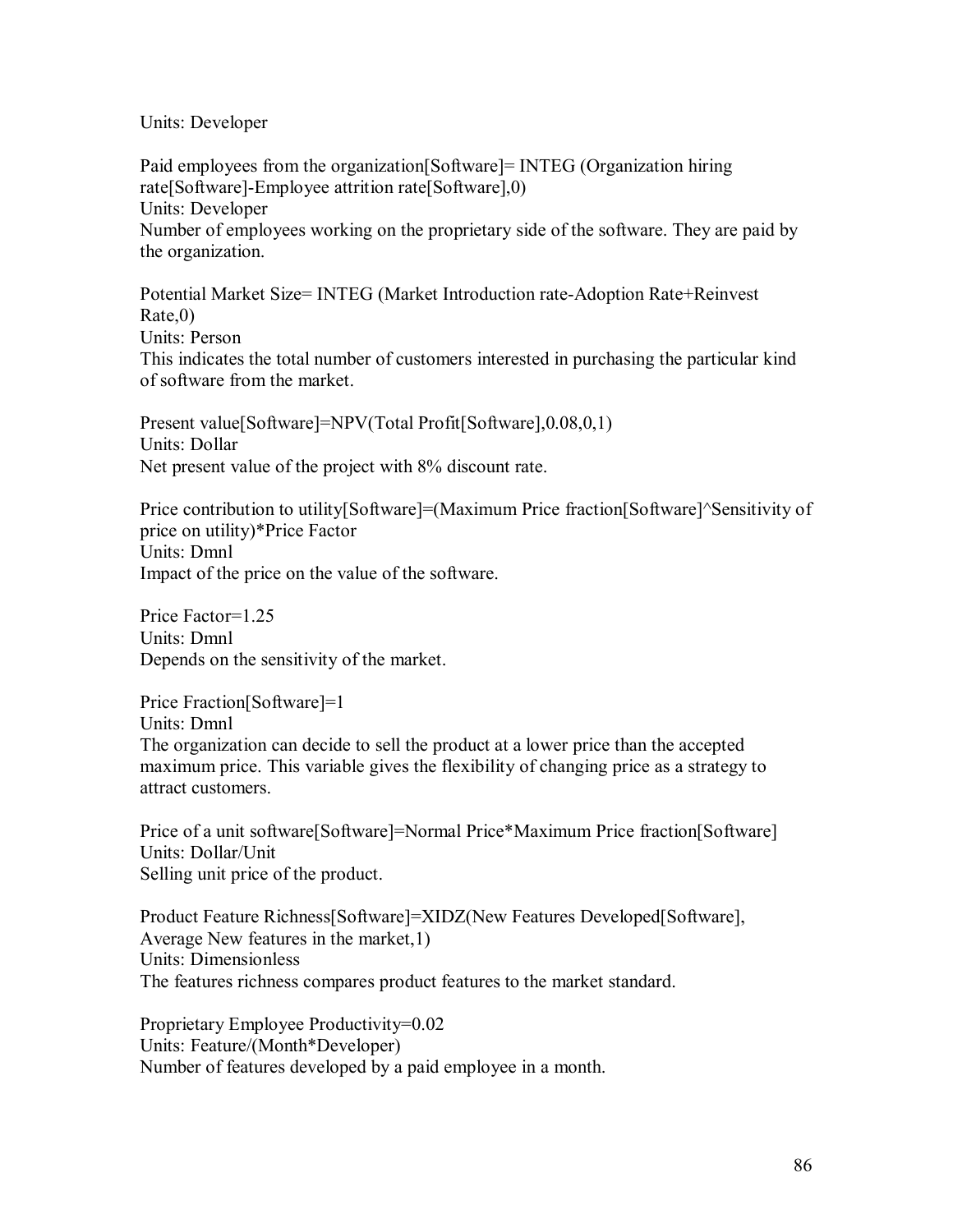Purchase per person=1 Units: Unit/Person Number of software units purchased by a customer.

Reinvest Rate=Adopted Market Size/Time to reinvest Units: Person/Month Rate in which people look to purchase the software again after being customers for certain time period.

Return Ratio[Software]=ZIDZ( Total Revenue[Software], Total Cost[Software]) Units: Dmnl The ratio between revenue and cost. If the firm's revenue is greater than the cost return ration will be greater than 1.

Sales rate of Software[Software]=DELAY1(Indicated demand[Software], 50) Units: Unit/Month Consumer purchase rate.

Sensitivity of attractiveness to complementary goods=0.2 Units: Dmnl Factor decides the strength of the complementary goods on the value of the software.

Sensitivity of price on utility=1 Units: Dmnl Depends on the sensitivity of the market to the price of the product.

Sensitivity of NE to installed base=0.35 Units: Dmnl This variable decides the strength of the customer base on the decision making process of a customer.

Time for development[Software]=4,4,4 Units: Month Minimum time taken for development.

Time For Market Expiration=60 Units: Month Time before the product becomes obsolete.

Time taken to close gap=8 Units: Month Average time needed to close the gap in new features between the market and the product.

Time to adjust development rate=4 Units: Month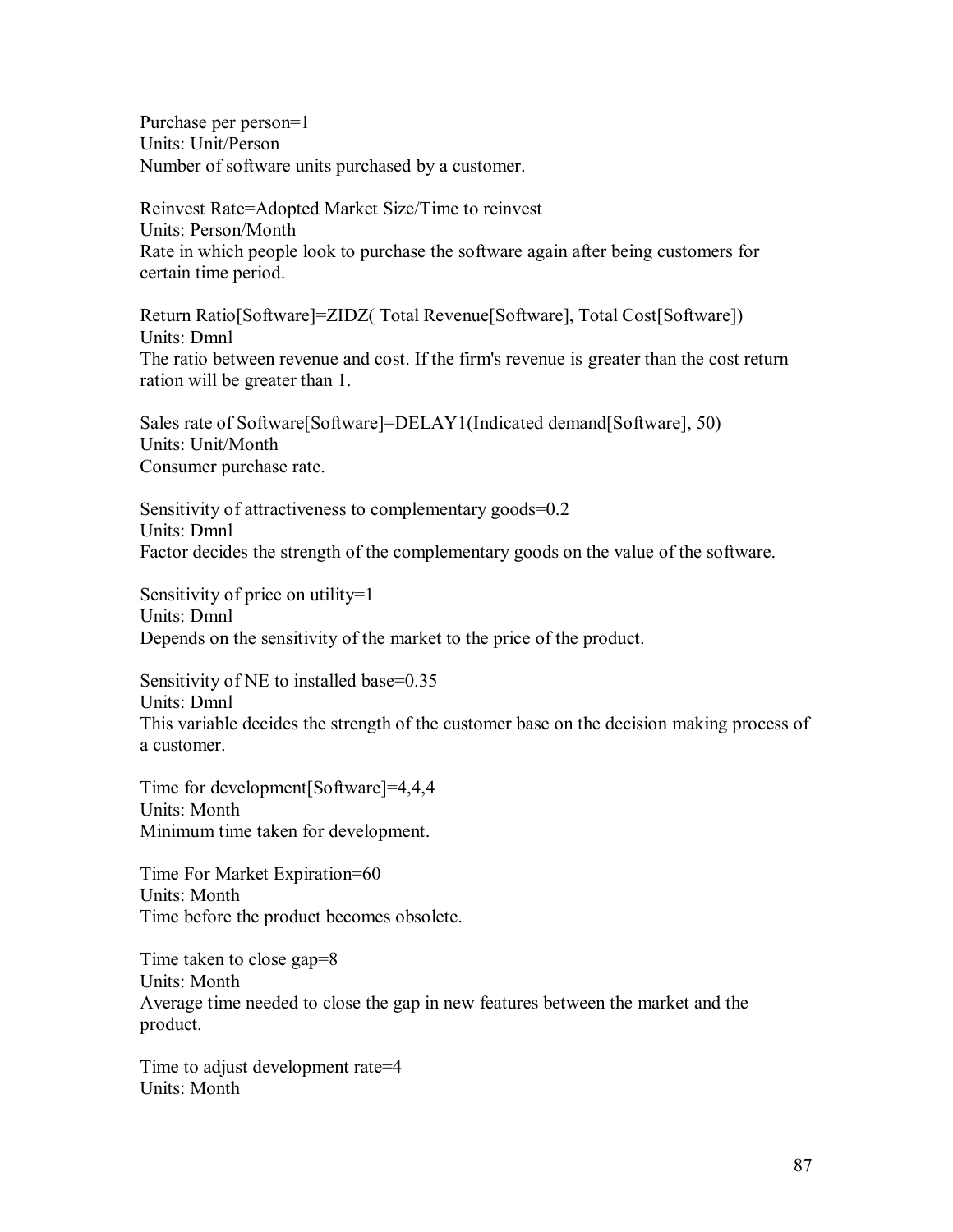Time taken to adjust the development rate based on the delay.

Time to adopt=5 Units: Month Time taken for people to become customers after being potential customers.

Time to capture popularity=12 Units: Month Time taken to attract developers to work on the open source project.

Time to reinvest=50 Units: Month Time taken for customer to make a decision on re-investing.

Tl accepted price based on openness $([0,0)$ -(1,1)],(0,1),(0.140673,0.938596),(0.281346,0.833333),(0.443425,0.754386 ),(0.602446,0.649123),(0.712538,0.548246),(0.785933,0.425439),(0.840979,0.307018 ),(0.87156,0.175439),(0.920489,0.0789474),(1,0)) Units: Dmnl This table function decides the fraction of the normalized maximum unit price that could be charged by the software firm based on the level of openness.

Tl Eff Life Cycle on Feature([(0,0)-  $(1,2)$ ], $(0,0)$ , $(0.110092,0.114035)$ , $(0.195719,0.27193)$ , $(0.302752,0.552632)$ ),(0.461774,0.95614),(0.574924,1.05263),(0.697248,1.02632),(0.792049,1.00877  $), (1,1))$ Units: Dmnl Modifies the speed by which the product features are expanded in the market

Tl effect of Feature richness on utility $([0,0)$ -(1.5,3)],(0,0),(0.119266,0.0921053),(0.307339,0.263158),(0.518349,0.539474 ),(0.706422,1.15789),(0.862385,1.69737),(0.972477,2.06579),(1.08716,2.61842 ),(1.20183,2.90789),(1.5,3)) Units: Dmnl This table function determines the value of the software based on the feature richness.

Tl Effect of Market Share on complementary goods [Software] $([0,0)$ -(1,1)],(0,0),(0.168196,0.0131579),(0.360856,0.0438596),(0.559633,0.109649 ),(0.733945,0.219298),(0.819572,0.407895),(0.917431,0.649123),(1,1)) Units: Dmnl

The complementary software products introduce to the market depends on the market share of the organization. This table function decides what fraction of the total complementary goods will be produced based on market share.

Tl effect Return Rate on Feature addition rate( $[(0,0)$ - $(2,1)$ ], $(0,0)$ , $(0.1,0.05)$ , $(0.2,0.1)$ , $(0.3,0.2)$ , $(0.4,0.3)$ , $(0.5,0.42)$ , $(0.6,0.4)$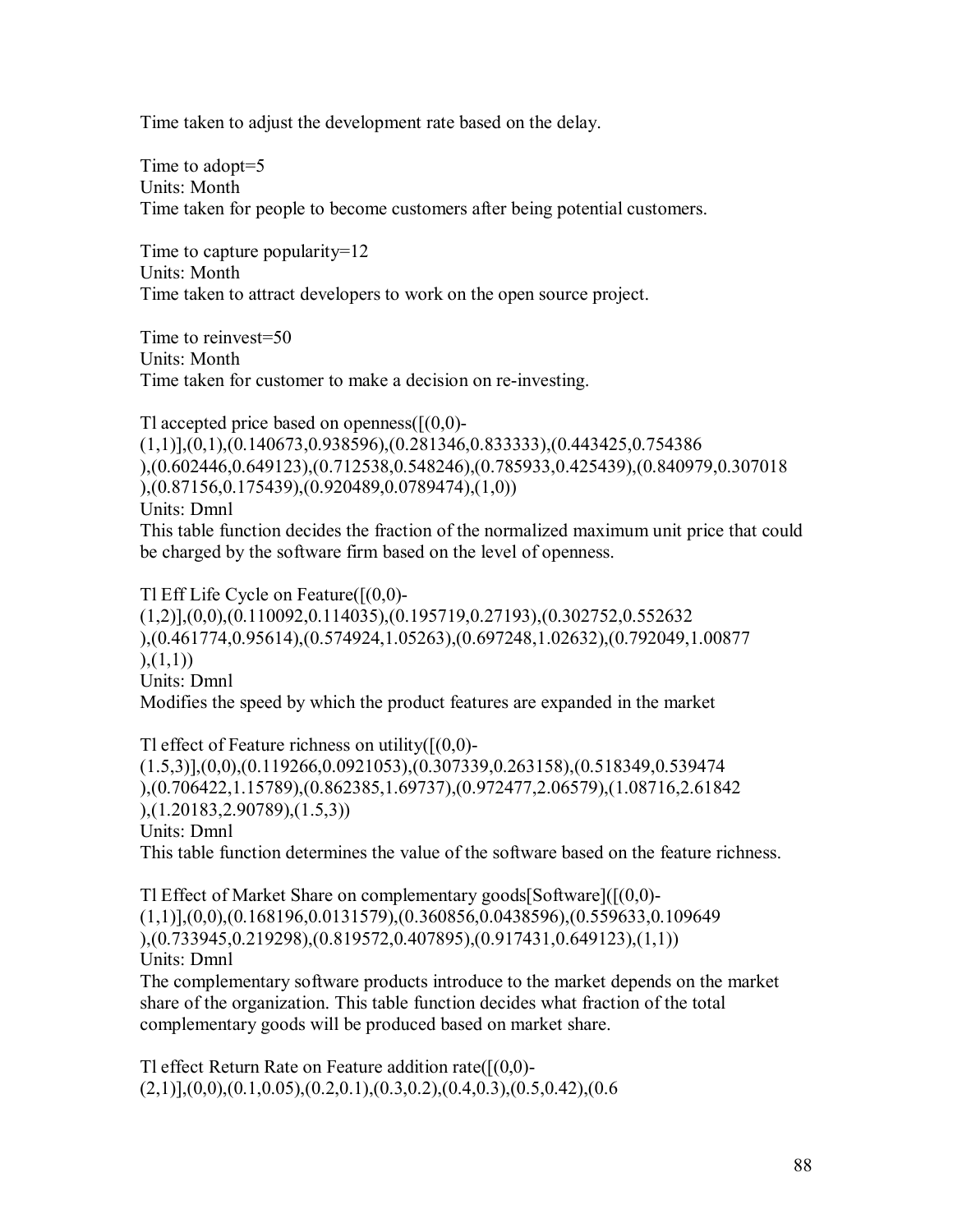$(0.54),(0.7,0.66),(0.8,0.83),(0.9,0.98),(1,1),(2,1))$ Units: Dmnl

Table function decides the fraction of the gap to be closed based on the return ratio.

Tl Investment weight(  $[(0,0)-(20,1)]$ , $(0,1)$ , $(0.917431,0.982456)$ , $(1.65138,0.97807)$ , $(2.69113,0.960526)$ ),(4.15902,0.916667),(5.25994,0.881579),(6.54434,0.807018),(8.19572,0.723684 ),(9.05199,0.675439),(10.0917,0.583333),(11.0703,0.491228),(11.7431,0.438596 ),(12.2936,0.377193),(13.211,0.280702),(14.1284,0.188596),(14.8624,0.109649 ),(15.841,0.0482456),(16.6361,0.0263158),(20,0)) Units: Dmnl Table function decides on weight of the fraction as time progresses.

Total Cost[Software]=Employment cost[Software]+Initial Expense Units: Dollar/Month Total cost occurred in a month

Total number of open source contributors[Software]= INTEG (Joining rate[Software]- Leaving rate[Software],0) Units: Developer Total open source developers involved in the complete project.

Total Profit[Software]=Total Revenue[Software]-Total Cost[Software] Units: Dollar/Month Total profit in a month.

Total Revenue[Software]=Price of a unit software[Software]\*Sales rate of Software[Software] Units: Dollar/Month Total revenue of the firm in a month.

Utility of the software[Software]=NE contribution to utility[Software]+Feature richness contribution to utility[Software]-Price contribution to utility[Software]+Complementary software contribution to Utility [Software] Units: Dmnl The value of the software based on price, customer network, feature richness, and complementary products.

Vacancies[Software]= INTEG (Vacancies Creation Rate[Software]-Vacancies closure rate[Software],0) Units: Developer Number of vacancies in the firm.

Vacancies closure rate[Software]=Organization hiring rate[Software] Units: Developer/Month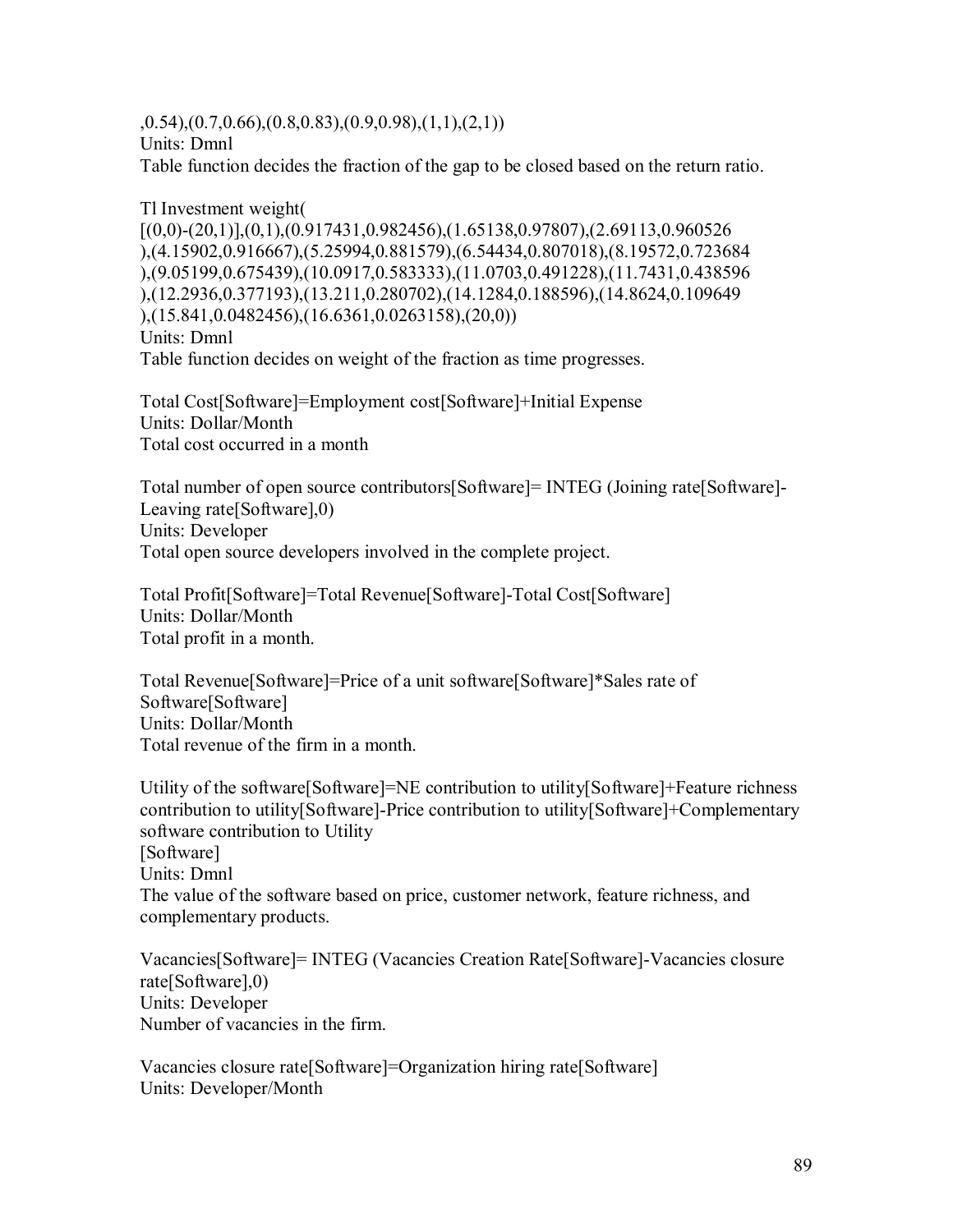Rate at which the vacancies are closed.

Vacancies Creation Rate[Software]=Max( 0, Desired vacancy creation rate[Software]) Units: Developer/Month Rate at which the vacancies are created.

Vacancy adjustment time=4 Units: Month Time to adjust vacancy.

- Bonaccorsi, A., S. Giannangeli & C. Rossi (2006) Entry strategies under competing standards: Hybrid business models in the open source software industry. *MANAGEMENT SCIENCE,* 52**,** 1085-1098.
- Cooke, D., J. Urban, S. Hamilton & K. Thompson (1999) Unix and beyond: An interview with Ken Thompson. *COMPUTER,* 32**,** 58-+.

Dedrick, J. & J. West. 2004. An exploratory study into open source platform adoption. In *Proceedings of the 37th Annual Hawaii International Conference on System Sciences*, 10 pp. Big Island, HI, USA: IEEE Comput. Soc.

- Dinh-Trong, T. & J. Bieman (2005) The FreeBSD project: A replication case study of open source development. *IEEE TRANSACTIONS ON SOFTWARE ENGINEERING,* 31**,** 481-494.
- Fuggetta, A. (2003) Open source software an evaluation. *JOURNAL OF SYSTEMS AND SOFTWARE,* 66**,** 77-90.
- Godfrey, M. W. & Q. Tu. 2000. Evolution in open source software: a case study. In *Proceedings International Conference on Software Maintenance. ICSM-2000*, 131-42.
- Higa, K., O. R. L. Sheng, P. J.-H. Hu & G. Au. 1997. Organizational adoption and diffusion of technological innovation: a comparative case study on telemedicine in Hong Kong. In *Proceedings of the Thirtieth Hawaii International Conference on System Sciences*, 146-55.
- Kenwood, C. A. 2001. Business Case Study of Open Source Software. MITRE Corp., Bedford, MA.
- Lussier, S. (2004) New tricks: How open source changed the way my team works. *IEEE SOFTWARE,* 21**,** 68-+.
- Madanmohan, T. R. & R. De (2004) Open source reuse in commercial firms. *IEEE Software,* 21**,** 62-9.
- Parker, G. & M. Van Alstyne. 2005. Mechanism design to promote free market and open source software innovation. In *38th Annual Hawaii International Conference on System Sciences*, p 213.
- Perkins, G. (1999) Culture clash and the road to world domination. *IEEE Software,* 16**,** 80-4.